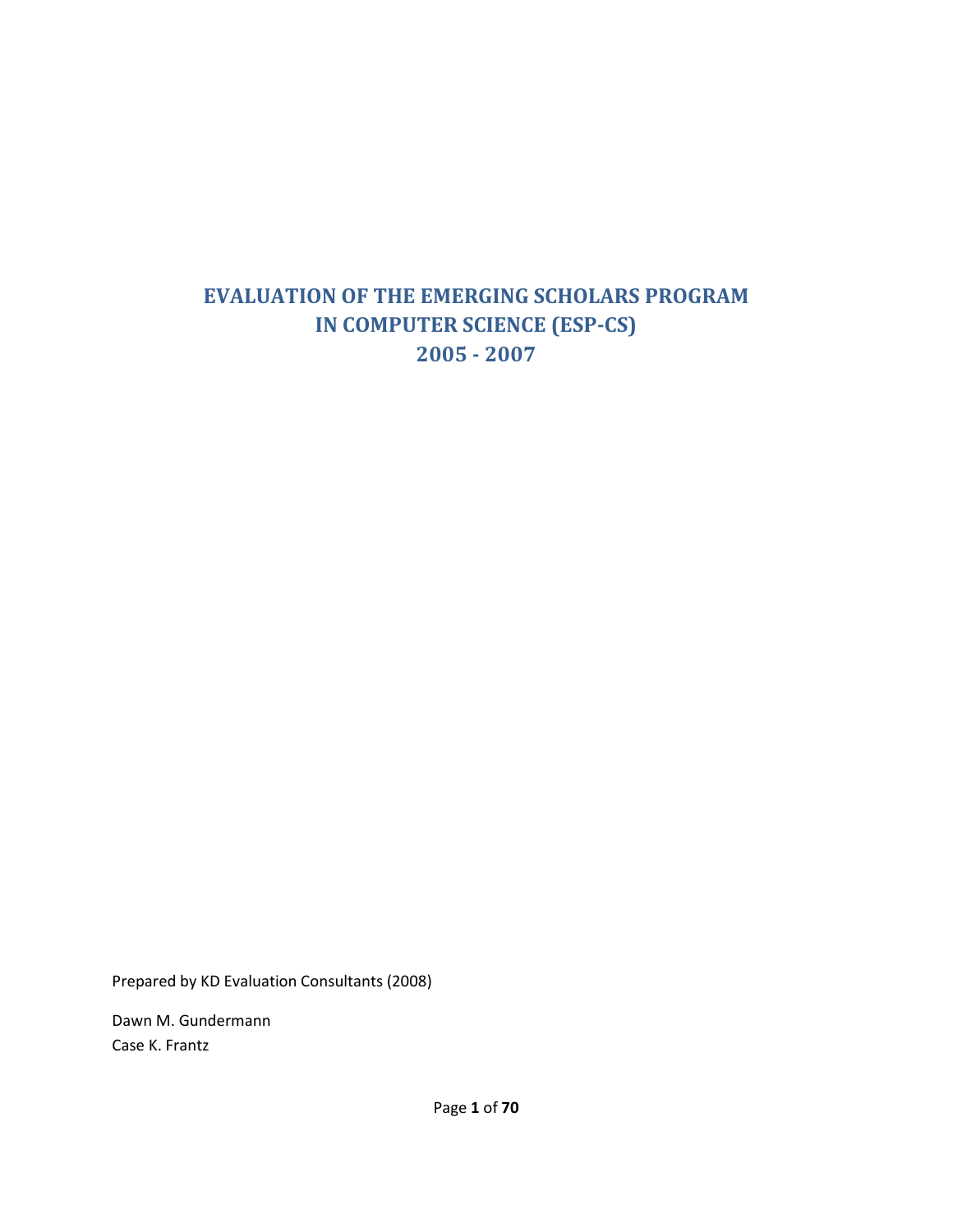# **Table Of Contents**

| Evaluation of The Emerging Scholars Program in Computer Science (ESP-CS) 2005 - 20071              |
|----------------------------------------------------------------------------------------------------|
|                                                                                                    |
|                                                                                                    |
|                                                                                                    |
|                                                                                                    |
|                                                                                                    |
|                                                                                                    |
|                                                                                                    |
|                                                                                                    |
|                                                                                                    |
|                                                                                                    |
|                                                                                                    |
|                                                                                                    |
|                                                                                                    |
|                                                                                                    |
|                                                                                                    |
|                                                                                                    |
|                                                                                                    |
| Was active recruiting successful at attracting under-represented students to enroll in a Computer- |
|                                                                                                    |
|                                                                                                    |
|                                                                                                    |
|                                                                                                    |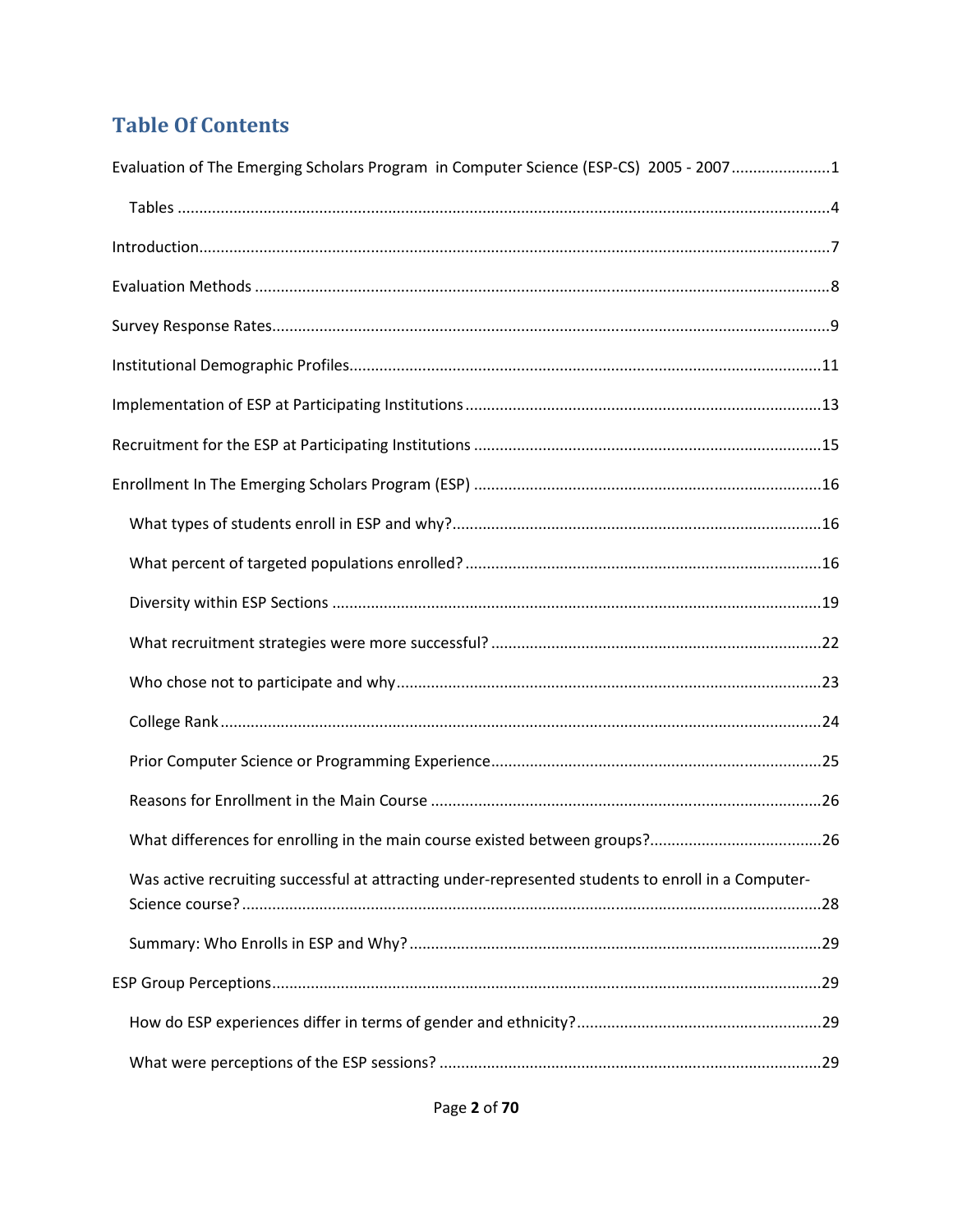| How does the ESP contribute to desire to continue exploring the field of computer science?32       |
|----------------------------------------------------------------------------------------------------|
|                                                                                                    |
|                                                                                                    |
|                                                                                                    |
|                                                                                                    |
|                                                                                                    |
|                                                                                                    |
|                                                                                                    |
|                                                                                                    |
|                                                                                                    |
|                                                                                                    |
|                                                                                                    |
|                                                                                                    |
|                                                                                                    |
|                                                                                                    |
| What are groups' reasons for pursuing/not pursuing a degree or career in Computer Science59        |
|                                                                                                    |
| Who has concerns at the end of the semester, how do concerns change over time, how do they vary?   |
|                                                                                                    |
| Did ESP help males or females, or under-represented ethnic groups to do better in the main course? |
|                                                                                                    |
|                                                                                                    |
|                                                                                                    |
|                                                                                                    |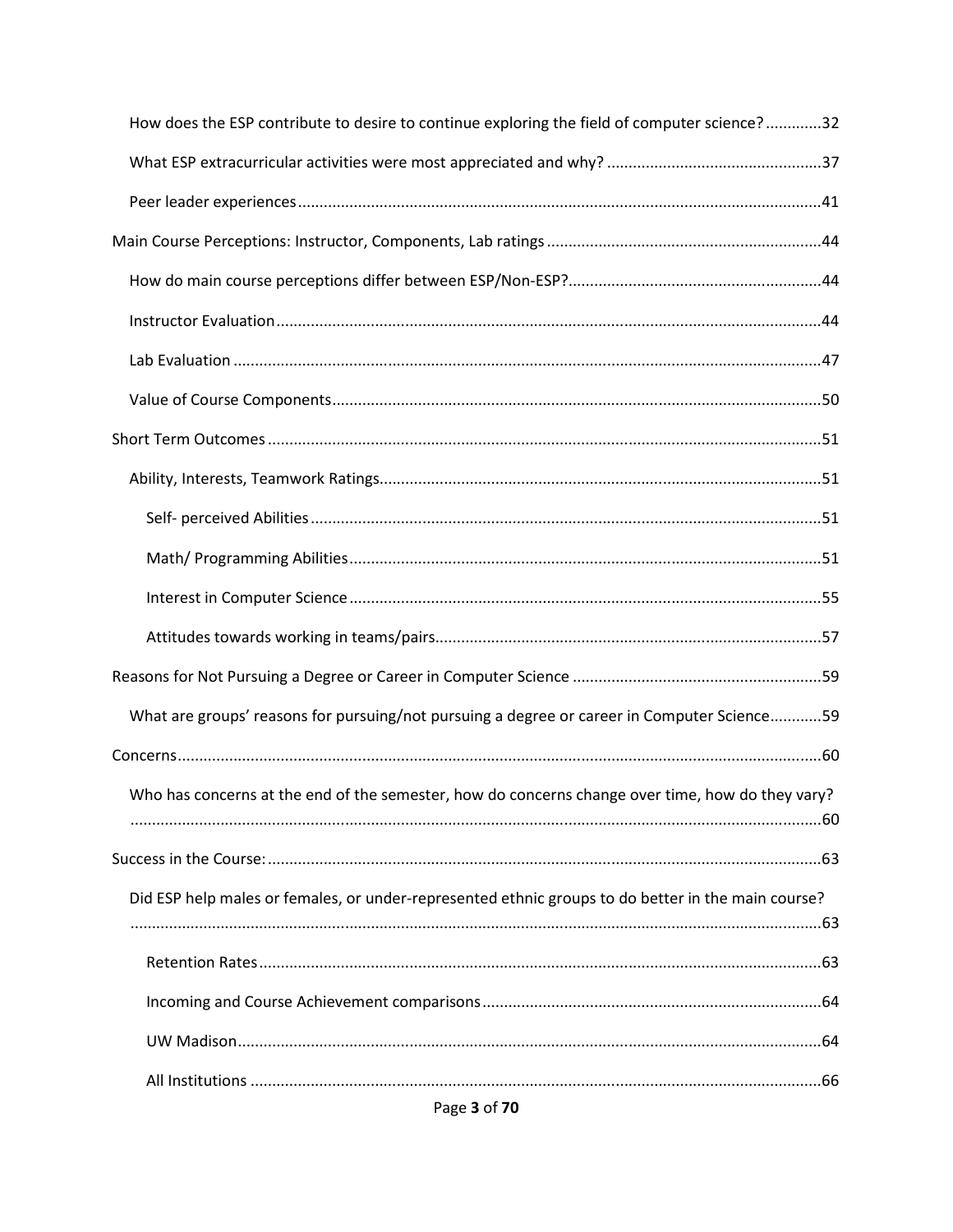# Tables

| Table 1: 2005 Survey Response Rates by Institution                                    | 10 |
|---------------------------------------------------------------------------------------|----|
| Table 2: 2006 ESP Survey Response Rates by Institution                                | 10 |
| Table 3: 2006 Non-ESP Survey Response Rates by Institution                            | 10 |
| Table 4: 2007 ESP Survey Response Rates by Institution                                | 11 |
| Table 5: 2007 Non-ESP Survey Response Rates by Institution                            | 11 |
| Table 6: 2006 Institutional Demographics                                              | 12 |
| Table 7: 2006 Computer Science Departmental Demographics                              | 13 |
| Table 8: Enrollment by Gender                                                         | 16 |
| Table 9: Enrollment by Gender and Institution                                         | 17 |
| Table 10: Targeted Ethnic Group Enrollment                                            | 18 |
| Table 11: Targeted Ethnic Group Enrollment by Institution                             | 18 |
| Table 12: ESP Group Diversity by Institution and Year                                 | 20 |
| Table 13: Non-ESP Group Diversity by Institution and Year                             | 21 |
| Table 14: Reasons for Enrolling in ESP                                                | 23 |
| Table 15: Reasons for Not Enrolling in ESP                                            | 24 |
| Table 16: Student College Rank                                                        | 24 |
| Table 17: Prior Experience with Computer Science or Programming                       | 25 |
| Table 18: Prior High School and/or College Courses in Computer Science or Programming | 26 |
| Table 19: Reasons for Enrolling in Main Course                                        | 27 |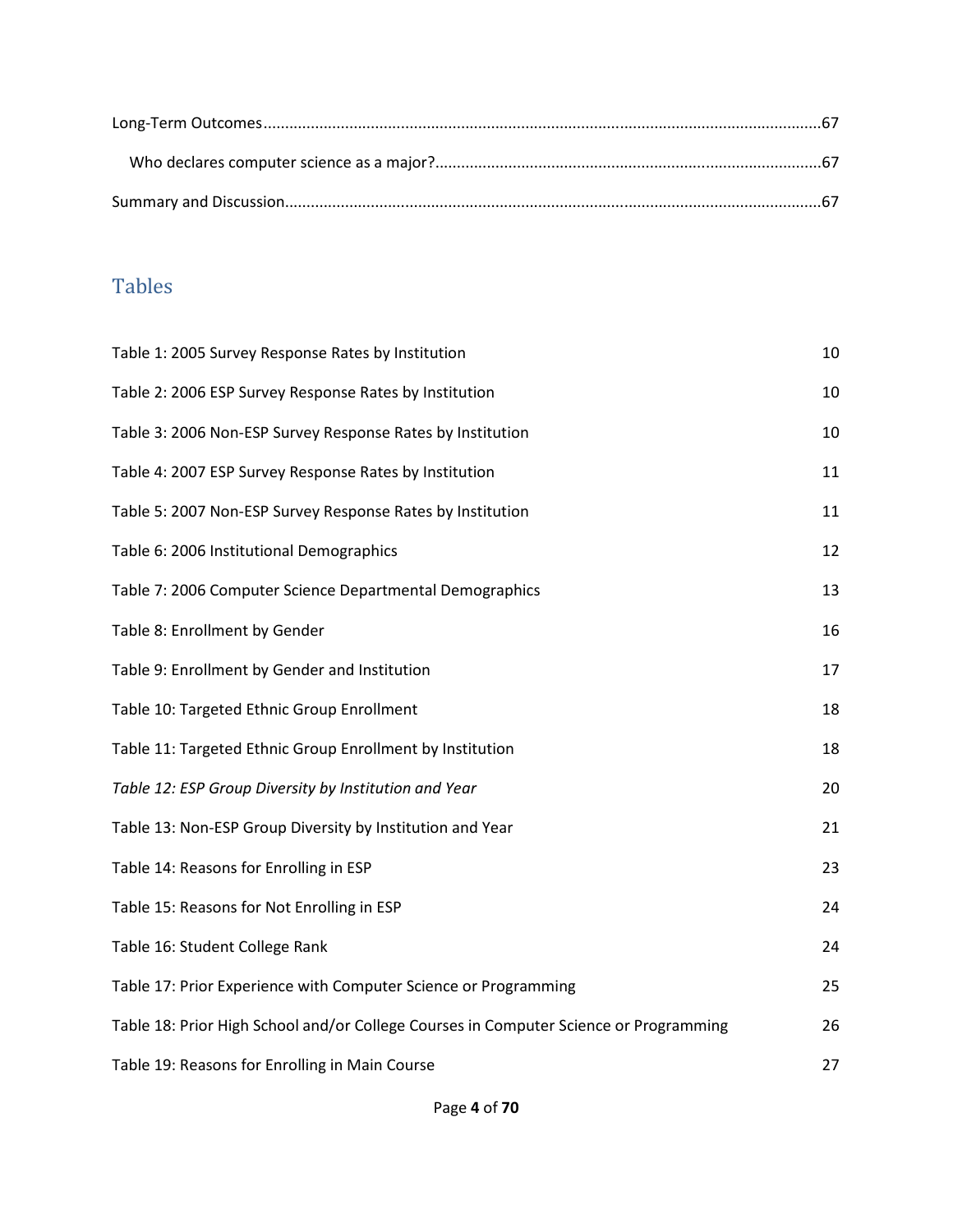| Table 20: ESP Student Reasons for Enrolling in the Main Course, 2005 ESP only               | 28 |
|---------------------------------------------------------------------------------------------|----|
| Table 21: ESP Peer Leader Ratings                                                           | 30 |
| Table 22: ESP Sessions Evaluations                                                          | 31 |
| Table 23: Student Perception of the Utility of ESP                                          | 32 |
| Table 24: ESP Activity Feedback                                                             | 33 |
| Table 25: Student Expectations of ESP                                                       | 34 |
| Table 26: Fulfillment of Expectations for ESP Students                                      | 34 |
| Table 27: ESP Student Perception of Re-Enrollment in ESP and Course                         | 36 |
| Table 28: ESP Student Recommendation of ESP to a Friend                                     | 36 |
| Table 29: Reasons for Recommending or Not Recommending ESP to a Friend                      | 37 |
| Table 30: Madison Special Events Evaluation                                                 | 39 |
| Table 31: Baseline and Exit Concerns, Special Events Participants only UW Madison 2006-2007 | 40 |
| Table 32: Rutgers Special Events Evaluation                                                 | 40 |
| Table 33: Baseline and Exit Concerns, Special Events Participants only Rutgers 2006-2007    | 41 |
| Table 34: Evaluation of Main Course Instruction by Enrollment Groups                        | 45 |
| Table 35: Evaluation of Main Course Instruction by Gender and Enrollment                    | 46 |
| Table 36: Evaluation of Main Course by Enrollment, Males only                               | 47 |
| Table 37: Evaluation of Main Course Lab/Recitation by Enrollment                            | 48 |
| Table 38: Evaluation of Main Course Lab/Recitation by Gender and Enrollment                 | 49 |
| Table 39: Evaluation of Main Course Lab/Recitation by Enrollment, Females only              | 50 |
| Table 40: Value of Course Components                                                        | 50 |
| Table 41: Perceived Computer Science Abilities by Enrollment                                | 52 |
| Table 42: Perceived Computer Science Ability by Gender and Enrollment                       | 52 |
| Table 43: Perceived Ability in Math Concepts by Enrollment                                  | 53 |
| Table 44: Perceived Ability in Math Concepts by Gender and Enrollment                       | 54 |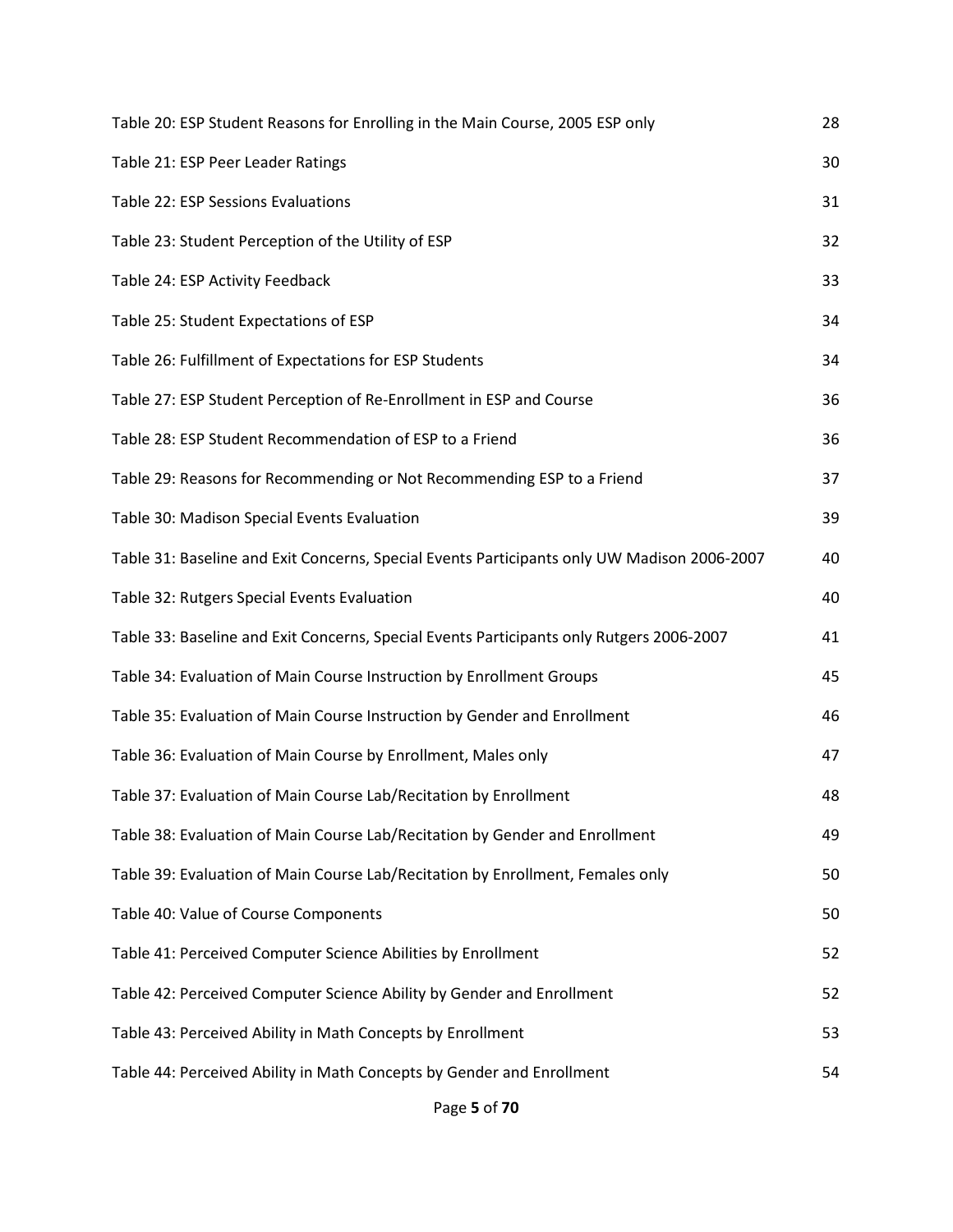| Table 45: Perceived Ability to Succeed in a Computer Science Course by Enrollment            | 54 |
|----------------------------------------------------------------------------------------------|----|
| Table 46: Perceived Ability to Succeed in a Computer Science Course by Gender and Enrollment | 55 |
| Table 47: Interest in Computer Science by Enrollment                                         | 55 |
| Table 48: Interest in Computer Science by Gender and Enrollment                              | 57 |
| Table 49: Interest in Team Work by Gender and Enrollment                                     | 58 |
| Table 50: Most Influential Reasons for Not Pursuing a Major or Career in Computer Science    | 60 |
| Table 51: ESP Student Concerns at Baseline and Exit                                          | 61 |
| Table 52: Non-ESP Concerns at Baseline and Exit                                              | 62 |
| Table 53: Concerns about Computer Science; All Groups                                        | 62 |
| Table 54: Retention Rates                                                                    | 63 |
| Table 55: Retention Rates Among Females                                                      | 64 |
| Table 56: Retention Rates Among Under-Represented Ethnic Groups                              | 64 |
| Table 57: Comparisons of Final CS302 Grades, SAT, GPA, WESCS Participation                   | 65 |
| Table 58: Grades by Enrollment                                                               | 66 |
| Table 59: Grades Compared by Female Enrollment                                               | 66 |
| Table 60: Grades Compared by Under-Represented Ethnic Groups                                 | 67 |
| Table 61: Number of Students Declaring a Major in Computer Science by Enrollment             | 67 |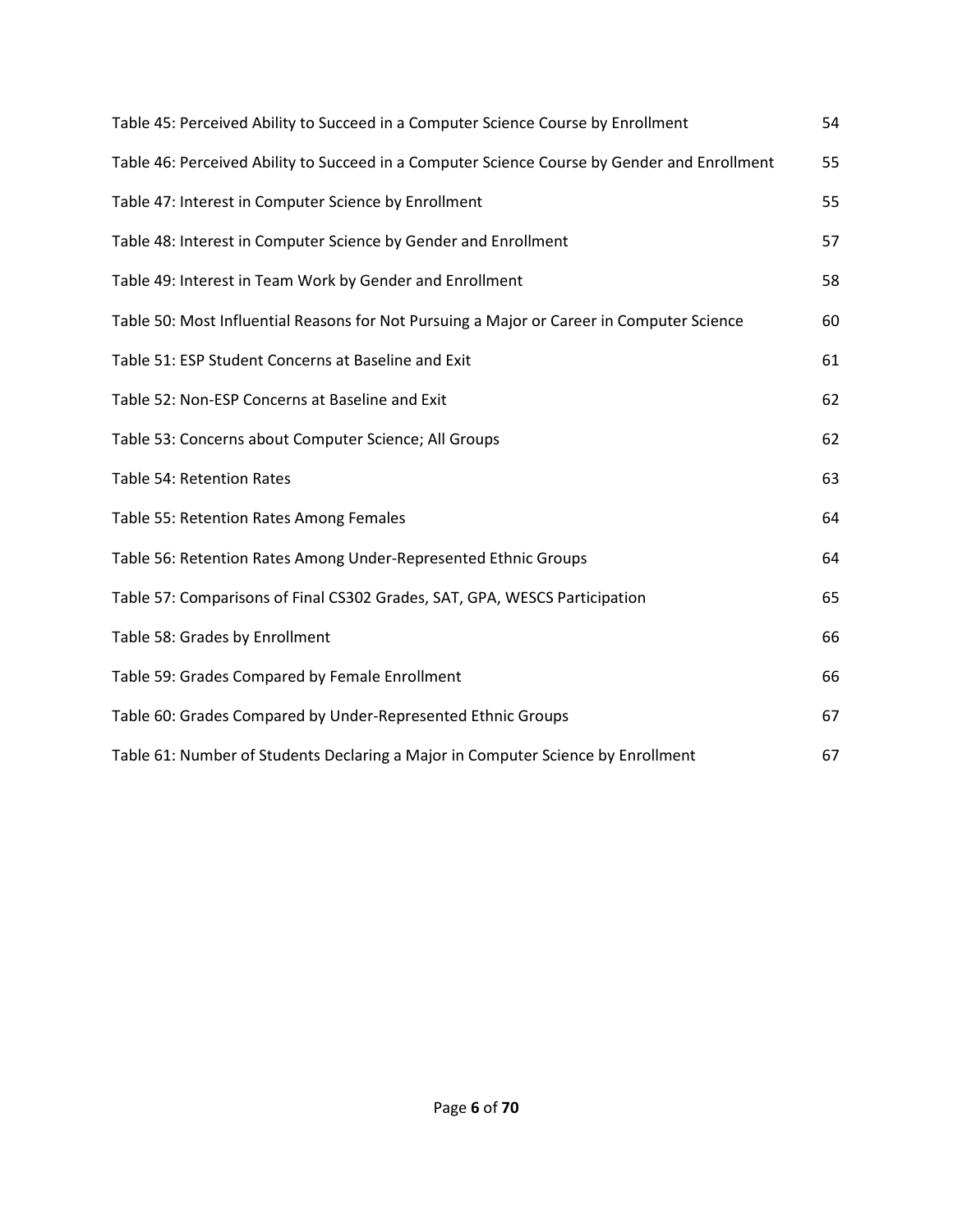# **INTRODUCTION**

The following report details the evaluation of the Emerging Scholars Program–Computer Sciences (ESPcomputer science). The intervention program was first awarded grant funding through Microsoft and was piloted at the University of Wisconsin-Madison in 2004. Additional grant funding was obtained through the National Science Foundation (NSF) to implement the program at UW-Madison and pilot the program at seven additional institutions. In 2005, the ESP-CS continued at UW-Madison and was piloted at Beloit College, Duke University, Georgia Institute of Technology, Loyola College, and Rutgers University. In 2006, University of Wisconsin-Milwaukee piloted their program, and in 2007, Purdue University added their ESP section.

As stated in the overview in the original project proposal, the ESP-CS was developed by combining educational concepts from two successful programs: the Peer-Led Team Learning and Emerging Scholars Programs. The ESP-CS utilizes concepts from these two programs to enhance the experiences of students in computer science courses, particularly those students from under-represented populations. The target under-represented groups for ESP-CS program are defined as female and/or students listing ethnic affiliation as Black or African American; American Native Indian or Native Alaskan, Cambodian, Laotian or Vietnamese; Hispanic, Latino or Puerto Rican or a combination including any of these affiliations.

The implementation goal of the program is to provide a supportive and collaborative, yet challenging environment, where a more diverse student group can explore computer science through interesting problem solving activities in small groups. This educational support mechanism is an additional one to two hour component, attached to an entry-level college programming course (referred to hereafter as the "main" course). During that additional component, ESP-CS students meet to work together in small groups, usually of 5-8 students. The groups are supervised by undergraduate peer leaders, who are in turn trained and supervised by faculty. The desired outcomes of the ESP-CS are to:

- increase the number of targeted students who enroll in the main course,
- facilitate more substantive learning and understanding of computer science,
- improve student performance to achieve higher grades in the main course
- instill confidence and encourage students to pursue additional computer science (or related) coursework, and
- increase retention in the main course.

Ultimately, the program hopes to encourage more students from under-represented groups (females and under-represented ethnic groups) to go into the field of computer science.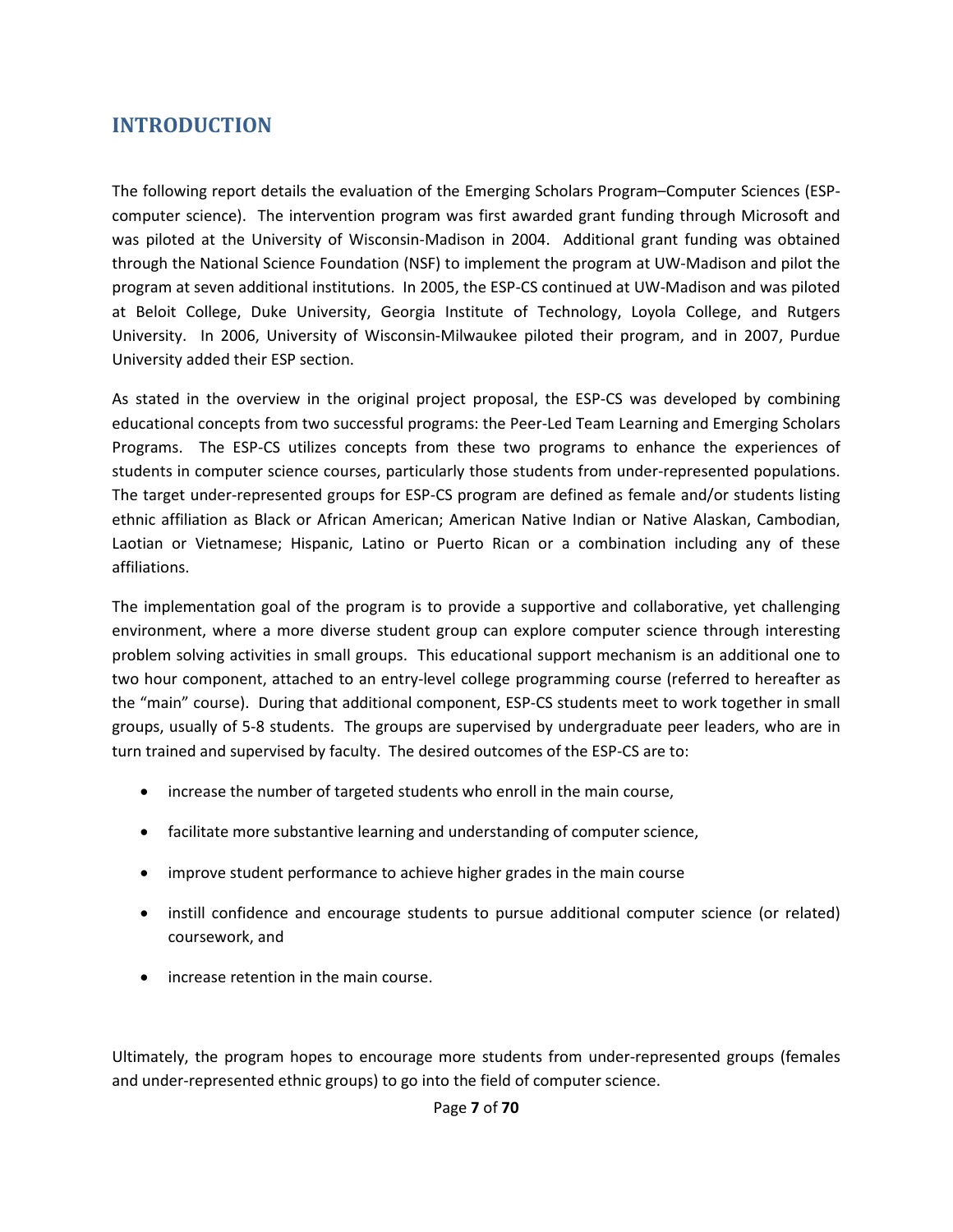In 2004, the LEAD Center, at the University of Wisconsin-Madison was contracted to conduct an ongoing evaluation of the ESP-CS. The LEAD Center established an evaluation plan, developed instrumentation, and conducted the program evaluation from 2004 through 2005, at which time it closed and ceased operations. In September of 2006, KD Consultants was contracted to complete the evaluation. The following evaluation questions that are answered in this paper include (adapted from the original questions developed in the grant proposal to the NSF):

Enrollment in ESP: Who enrolls in ESP and why?

- How successful were the strategies used to recruit participants in the ESP-CS sections?
- Were the recruiting strategies more successful with some demographic groups than others, and if so, why?
- What were the reasons invited students (in particular, female/minority students) chose to participate or not participate?

Evaluation of the Main Course and ESP-CS:

- How does the main-course experience of ESP students differ from that of non-ESP students?
- How do ESP students evaluate their experience in the program? Are there differences between perceptions of the ESP by gender?

Impact on subsequent COMPUTER SCIENCE course enrollment:

• After four years of ESP-CS courses at UW-Madison and two to three years at other universities, how have computer science course enrollments and major declarations changed for underrepresented students targeted by ESP-CS?

# **EVALUATION METHODS**

Surveys – During the fall semesters of 2005–2007, baseline surveys were administered during the first week of courses to all students registered in the main course associated with the ESP-CS (for brevity sake, we will refer to this group as "ESP" hereafter). At the end of the semester (typically during the last week of class), a similar survey was administered to all students registered in the course. These surveys inquired about general demographic and attitudinal information regarding computer science, as well as evaluative questions. Students who were enrolled in ESP were asked to answer additional questions regarding their experience in the intervention.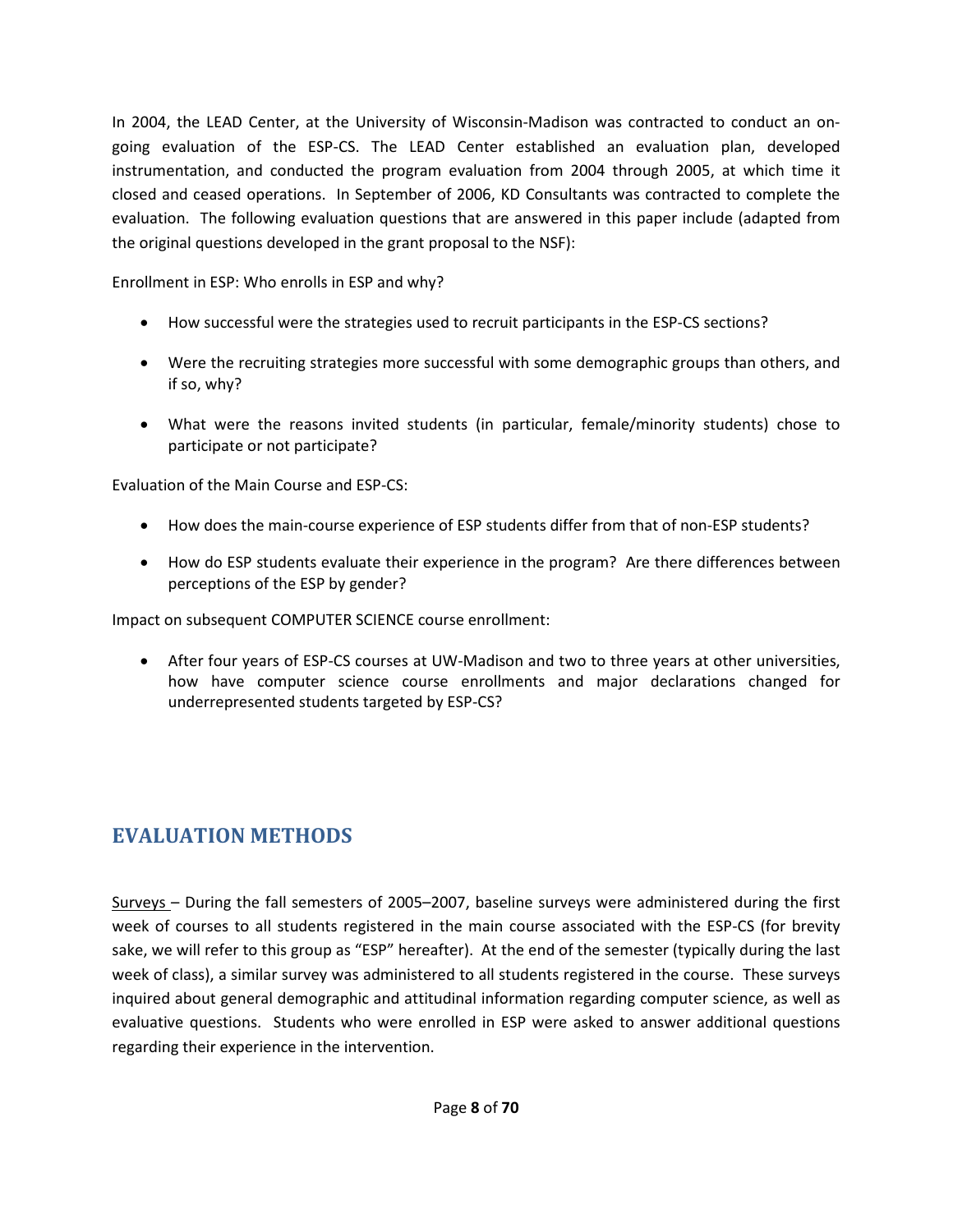Interviews – In 2004, ESP students were interviewed, focusing on their experience with the program and in the main course, and their interest in taking more CS courses or pursuing a major in CS (see report UW Madison Formative Feedback 2004), however, attempts to interview ESP students were less successful following that. Therefore, student feedback in this report comes directly from suggestions and comments given in the surveys. In 2005 and 2006 interviews were conducted with co-principal Investigators and peer leaders. The interviews were conducted to better understand how the ESP was implemented, what types of changes were made to the program at each institution, and to understand the effects it had on peer leaders.

Existing resources – During 2006 and 2007, co-PIs submitted data for all students enrolled in the main course. Student data includes gender, ethnicity, final course grades, and retention numbers. In 2006, all PIs also submitted institutional data regarding the demographics of the general population of the institution and computer science department statistics. In 2008, all institutions submitted data regarding course enrollment patterns for these former Fall 2005-2007 students, as well as the number of students declaring computer science as their major.

# **SURVEY RESPONSE RATES**

Based on the data analysis plan, it is difficult to provide an overall survey response rate. For example, questions regarding prior experience were asked on the baseline survey, which shows approximately 1857 responses. Evaluation of the main course, on the other hand, was obviously collected on the exit surveys only, which had approximately 1125 responses. Finally, attitudinal and interest items were asked on both the baseline and exit survey and the analysis of these items depends on matched surveys. For those, we have the much lower response rate of approximately 853 matched responses. Tables 1-5 lists response rates for each institution by year.

To complicate the survey response rate further, baseline response rates include some students who may have later dropped the course, or those students who completed the course but opted not to complete an exit survey. Some institutions had years where only the ESP group completed surveys, and some only administered an exit survey. Regardless, the following tables should provide a general idea of the approximate response rates for both surveys.

In 2005 and 2006, baseline survey response rates were adequate, with most institutions indicating over a 50% response rate. Exit survey response rates were less than adequate with three out of six institutions showing less than 50% response rate. In 2007, the response rates were more encouraging, with most reporting institutions showing well over a 50% response rate.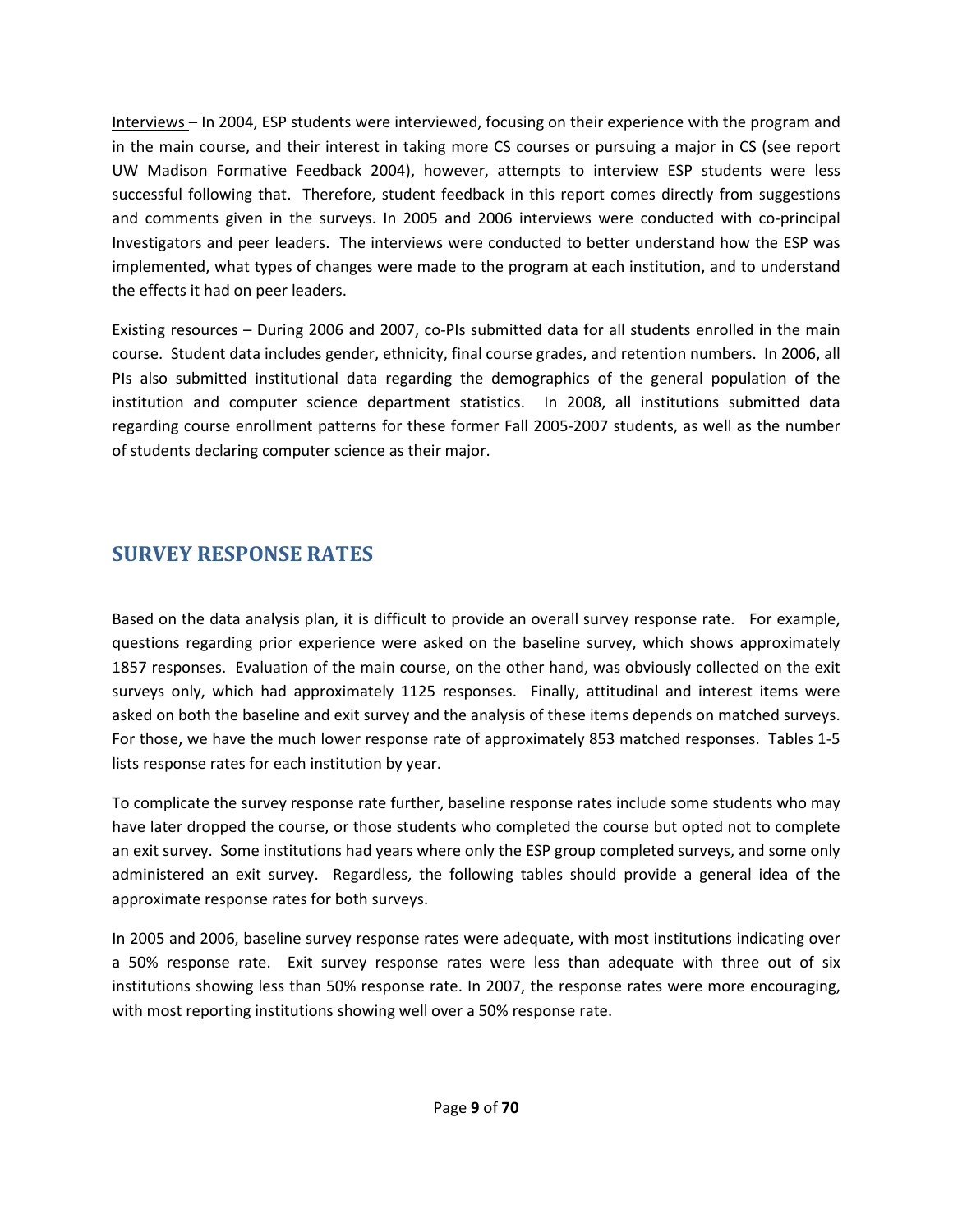#### *Table 1: 2005 Survey Response Rates by Institution*

|               |          | Baseline responses |       | Exit responses |       |
|---------------|----------|--------------------|-------|----------------|-------|
| Institution   | Enrolled | #                  | %     | #              | %     |
| <b>Beloit</b> | 26       | 11                 | 42.3% | 4              | 15.4% |
| Duke*         | 14       | 8                  | 57.1% | 0              | 0.0%  |
| GA Tech*      | 35       | 31                 | 88.6% | 13             | 37.1% |
| Loyola        | 39       | 31                 | 79.5% | 20             | 51.3% |
| Madison       | 274      | 238                | 86.9% | 151            | 55.1% |
| Rutgers       | 175      | 161                | 92.0% | 64             | 36.6% |
| Totals        | 793      | 480                | 60.5% | 252            | 31.8% |

2005 Survey Response Rates by Institution

*Source: LEAD center data* 

*\* ESP respondents only* 

#### *Table 2: 2006 ESP Survey Response Rates by Institution*

|                | <b>Baseline Responses</b> |     |        | Exit responses |    |        | <b>Matched Surveys</b> |        |
|----------------|---------------------------|-----|--------|----------------|----|--------|------------------------|--------|
| Institution    | Enrolled                  | #   | %      | Enrolled       | #  | %      | #                      | %      |
| <b>Beloit</b>  |                           | 2   | 100.0% | 2              | 2  | 100.0% | 2                      | 100.0% |
| Duke           | 8                         | 6   | 75.0%  | 8              | 6  | 75.0%  | 6                      | 75.0%  |
| <b>GA Tech</b> | 31                        | 16  | 51.6%  | 31             | 6  | 19.4%  | 5                      | 16.1%  |
| Loyola         | 9                         | 5   | 55.6%  | 7              |    | 100.0% | 5                      | 71.4%  |
| Madison        | 58                        | 53  | 91.4%  | 49             | 38 | 77.6%  | 35                     | 71.4%  |
| Milwaukee      | 24                        | 19  | 79.2%  | 24             | 4  | 16.7%  | 4                      | 16.7%  |
| Rutgers        | 15                        | 5   | 33.3%  | 13             | 5  | 38.5%  | 5                      | 38.5%  |
| Total          | 147                       | 106 | 72.1%  | 134            | 68 | 50.7%  | 62                     | 46.3%  |

2006 ESP Survey Response Rates by Institution

*Source: Baseline and Exit Surveys, Yearly PI Demographic Reports* 

#### *Table 3: 2006 Non-ESP Survey Response Rates by Institution*

|               | <b>Baseline Responses</b> |     |       |          | <b>Exit Responses</b> | <b>Matched Surveys</b> |     |       |
|---------------|---------------------------|-----|-------|----------|-----------------------|------------------------|-----|-------|
| Institution   | Enrolled                  | #   | %     | Enrolled | #                     | %                      | #   | %     |
| <b>Beloit</b> | 24                        | 18  | 75.0% | 19       | 17                    | 89.5%                  | 16  | 84.2% |
| Duke          | 55                        | 24  | 43.6% | 55       | 22                    | 40.0%                  | 19  | 34.5% |
| GA Tech       | 259                       | 95  | 36.7% | 245      | 33                    | 13.5%                  | 19  | 7.8%  |
| Loyola        | 48                        | 24  | 50.0% | 25       | 25                    | 100.0%                 | 23  | 92.0% |
| Madison       | 227                       | 206 | 90.7% | 177      | 113                   | 63.8%                  | 103 | 58.2% |
| Milwaukee     | 189                       | 104 | 55.0% | 157      | 63                    | 40.1%                  | 56  | 35.7% |
| Rutgers       | 154                       | 100 | 64.9% | 132      | 44                    | 33.3%                  | 35  | 26.5% |
| Total         | 956                       | 571 | 59.7% | 810      | 317                   | 39.1%                  | 271 | 33.5% |

*Source: Baseline and Exit Surveys, Yearly PI Demographic Reports*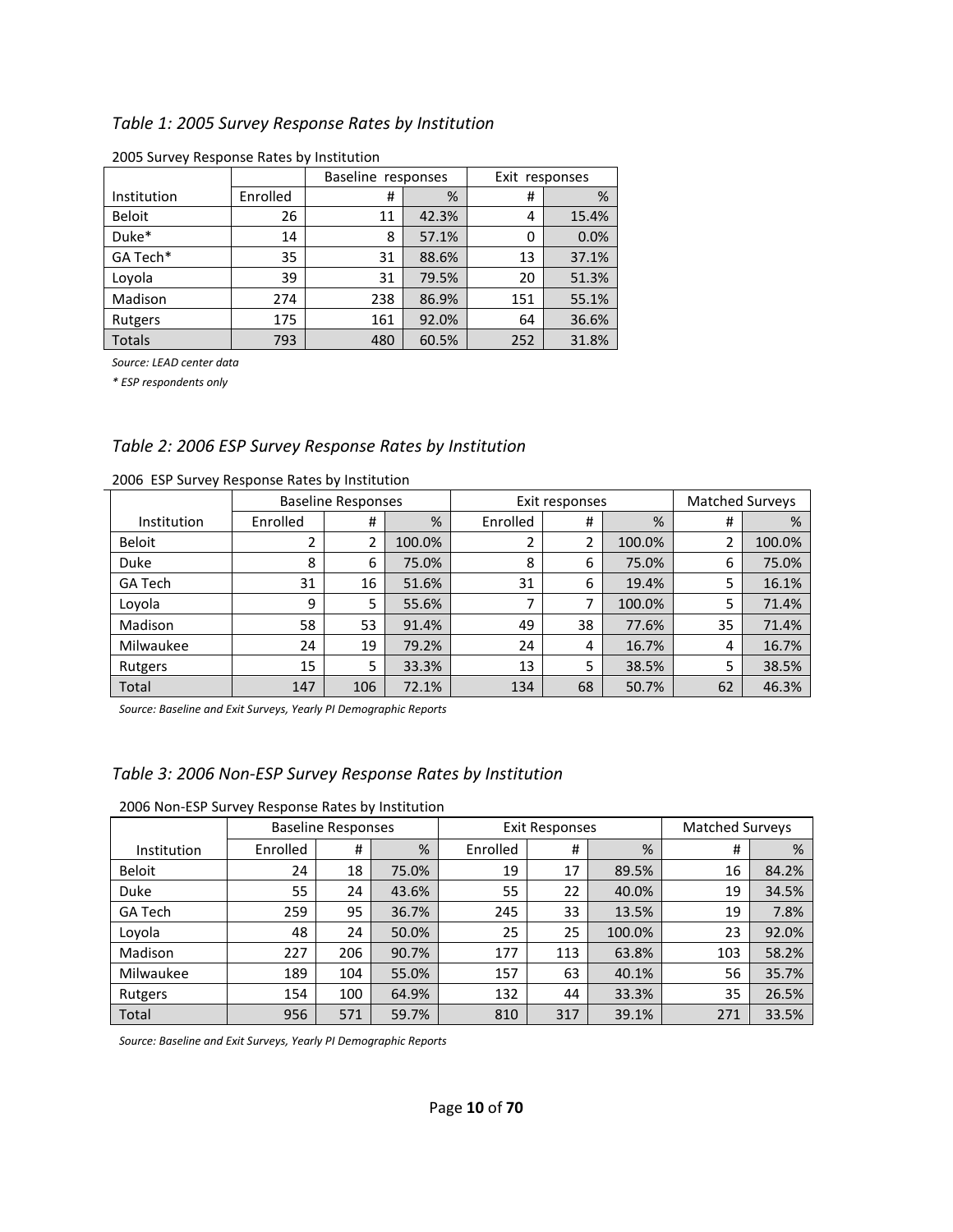#### *Table 4: 2007 ESP Survey Response Rates by Institution*

|               | <b>Baseline Responses</b> |     |        | <b>Exit Responses</b> |     |        | <b>Matched Surveys</b> |       |
|---------------|---------------------------|-----|--------|-----------------------|-----|--------|------------------------|-------|
| Institution   | Enrolled                  | #   | %      | Enrolled              | #   | %      | #                      | %     |
| <b>Beloit</b> | 25                        | 25  | 100.0% | 24                    | 23  | 95.8%  | 21                     | 87.5% |
| Duke          | 11                        | 9   | 81.8%  | 11                    | 6   | 54.5%  | 6                      | 54.5% |
| GA Tech*      | 17                        | 6   | 35.3%  | 17                    | 10  | 58.8%  | 0                      | 0.0%  |
| Loyola**      | N/A                       | N/A | N/A    | 4                     | 4   | 100.0% | 0                      | 0.0%  |
| Madison       | 38                        | 35  | 92.1%  | 35                    | 23  | 65.7%  | 21                     | 60.0% |
| Milwaukee     | 22                        | 17  | 77.3%  | 22                    | 16  | 72.7%  | 15                     | 68.2% |
| Purdue        | 19                        | 16  | 84.2%  | 19                    | 14  | 73.7%  | 12                     | 63.2% |
| Rutgers       | 16                        | 14  | 87.5%  | 16                    | 16  | 100.0% | 14                     | 87.5% |
| Total         | 147                       | 122 | 83.0%  | 148                   | 112 | 75.7%  | 89                     | 60.1% |

2007 ESP Survey Response Rates by Institution

*Source: Baseline and Exit Surveys, Yearly PI Demographic Reports* 

*\* Exit surveys did not request student IDs, therefore no matches were possible* 

*\*\*Loyola students were not surveyed at the beginning of the semester* 

#### *Table 5: 2007 Non-ESP Survey Response Rates by Institution*

|               | <b>Baseline Responses</b> |     |       |          | <b>Exit Responses</b> | <b>Matched Surveys</b> |     |       |
|---------------|---------------------------|-----|-------|----------|-----------------------|------------------------|-----|-------|
| Institution   | Enrolled                  | #   | %     | Enrolled | #                     | %                      | #   | %     |
| <b>Beloit</b> | N/A                       | N/A | N/A   | N/A      | N/A                   | N/A                    | N/A | N/A   |
| <b>Duke</b>   | 71                        | 49  | 69.0% | 69       | 21                    | 30.4%                  | 20  | 29.0% |
| GA Tech*      | 224                       | 54  | 24.1% | 200      | 37                    | 18.5%                  | 0   | 0.0%  |
| Loyola**      | N/A                       | N/A | N/A   | 15       | 15                    | 100.0%                 | 0   | 0.0%  |
| Madison       | 295                       | 240 | 81.4% | 260      | 131                   | 50.4%                  | 105 | 40.4% |
| Milwaukee     | 198                       | 138 | 69.7% | 183      | 122                   | 66.7%                  | 87  | 47.5% |
| Purdue        | 47                        | 43  | 91.5% | 46       | 26                    | 56.5%                  | 22  | 47.8% |
| Rutgers       | 186                       | 109 | 58.6% | 170      | 47                    | 27.6%                  | 35  | 20.6% |
| Total         | 1021                      | 530 | 51.9% | 943      | 399                   | 42.3%                  | 269 | 28.5% |

#### 2007 Non-ESP Survey Response Rates by Institution

*Source: Baseline and Exit Surveys, Yearly PI Demographic Reports* 

*\* Exit surveys did not request student IDs, therefore no matches were possible* 

*\*\*Loyola students were surveyed at the beginning of the semester* 

# **INSTITUTIONAL DEMOGRAPHIC PROFILES**

The 2006 institutional and computer science department data demonstrates one way in which the participating institutions varied. Three of the institutions, Beloit, Duke, and Loyola are private colleges with smaller total student populations ranging from 1,317 to 6,247 (*Table 6*). Three of the institutions, the University of Wisconsin-Milwaukee, Rutgers, and the Georgia Institute of Technology (GA Tech) are mid-sized public institutions where student populations range from 18,747 to 28,351. Finally, two of the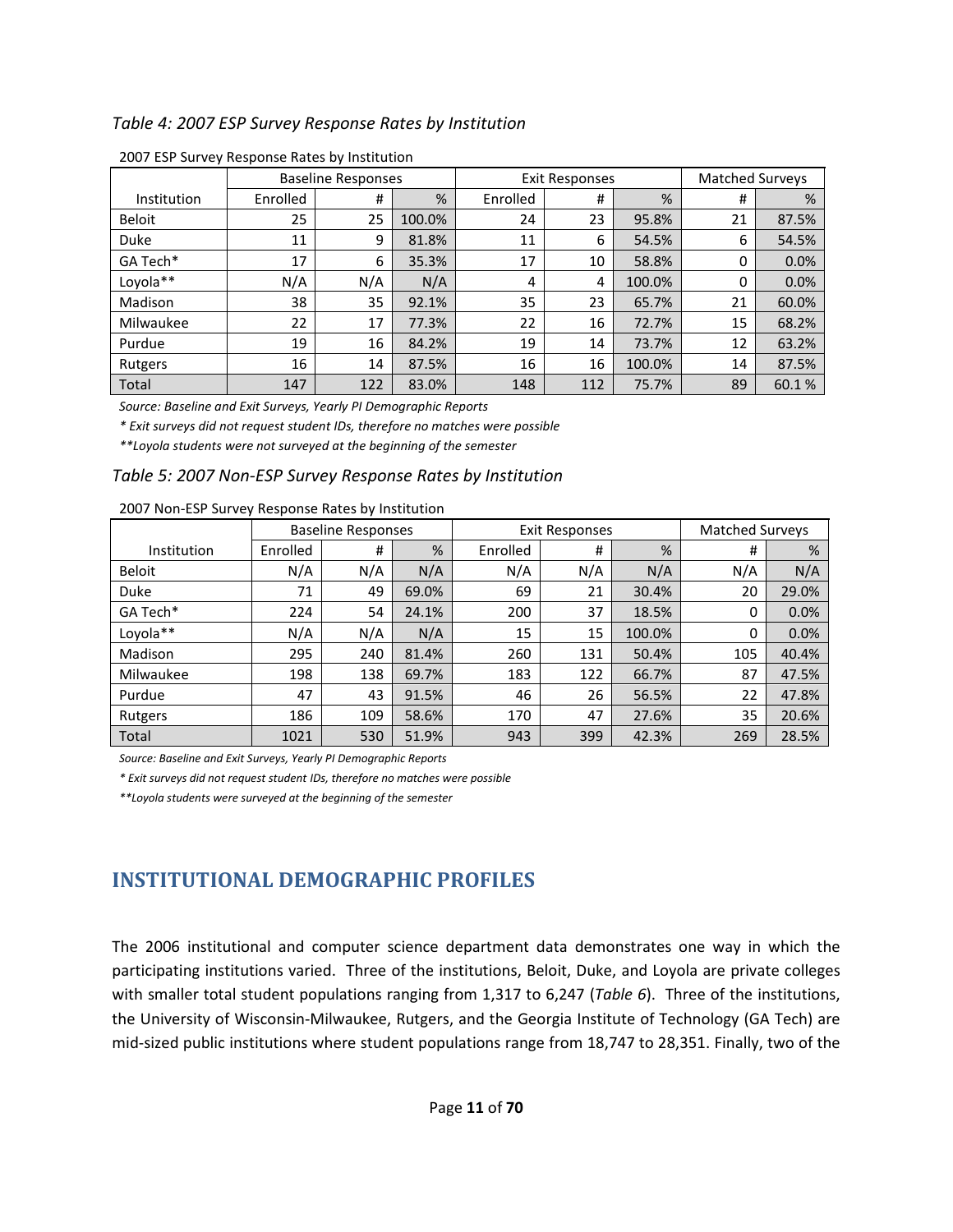participating institutions, the University of Wisconsin – Madison and Purdue University are large, public institutions with undergraduate populations of approximately 40,000.

The particular under-represented ethnic base for each institution is typically less than 10%, some as low as 6%, some as high as 16%<sup>1</sup>. Under-represented ethnic females (3.5-9.0%) constitute typically more than males (*2.3-6.4%*). Females (not of specified under-represented ethnicities) also tended to be in the majority with the exception of GA Tech (*28.4%*), Rutgers (*41%*), and Purdue (*42%*).

## *Table 6: 2006 Institutional Demographics*

|                      |                                                                   | Females*                                                          | URE <sup>**</sup> Females |      | Males*                       |                                           | URE** Males |      | Total |      |  |
|----------------------|-------------------------------------------------------------------|-------------------------------------------------------------------|---------------------------|------|------------------------------|-------------------------------------------|-------------|------|-------|------|--|
| Institution          | #                                                                 | %                                                                 | #                         | %    | #                            | %                                         | #           | %    | #     | %    |  |
| <b>Beloit</b>        | 716                                                               | 54.4%                                                             | 50                        | 3.8% | 521                          | 39.6%                                     | 30          | 2.3% | 1317  | 100% |  |
| Duke <sup>2</sup>    |                                                                   | 6247                                                              | 100%                      |      |                              |                                           |             |      |       |      |  |
|                      |                                                                   | UR ethnicities: n=2135, 11.4%; Non-UR ethnicities: n=16612, 88.6% |                           |      |                              |                                           |             |      |       |      |  |
| GA Tech <sup>3</sup> |                                                                   |                                                                   |                           |      |                              | Females: 5319, 28.4%; Males: 13428, 71.6% |             |      | 18747 | 100% |  |
|                      |                                                                   |                                                                   |                           |      |                              |                                           |             |      |       |      |  |
| Loyola <sup>4</sup>  |                                                                   |                                                                   |                           |      | Females: 55.0%; Males: 45.0% |                                           |             |      | 3500  | 100% |  |
| Madison              | 20464                                                             | 49.1%                                                             | 1445                      | 3.5% | 18560                        | 44.5%                                     | 1209        | 2.9% | 41678 | 100% |  |
| Milwaukee            | 13479                                                             | 47.5%                                                             | 1908                      | 6.7% | 11731                        | 41.4%                                     | 1233        | 4.3% | 28351 | 100% |  |
|                      | UR ethnicities: n=4680, 12.0%; Non-UR ethnicities: n=34422, 88.0% |                                                                   |                           |      |                              |                                           |             |      |       |      |  |
| Purdue               | Females: 16382, 41.9%; Males: 22729, 58.1%                        |                                                                   |                           |      |                              |                                           |             |      |       | 100% |  |
| Rutgers              | 10943                                                             | 41.0%                                                             | 2412                      | 9.0% | 11626                        | 43.6%                                     | 1710        | 6.4% | 26691 | 100% |  |

2006 Institutional Under-Represented Ethnic (URE) Demographic Breakdown by Institution

*Source: 2006 PI Demographic Report*

l

*\* Includes White or Caucasian, (non-target) Asian, Pacific Islands, 'International' and non-reporting students.* 

*\*\*UR = Under-represented ethnic groups including Black or African American, Latino, Hispanic or Puerto Rican, Cambodian, Laotian or Vietnamese.* 

Departmental demographics were more difficult to obtain and, at times, there was an unclear representation for computer science alone. Many departments' information was contained within a larger school (e.g. a School of Engineering or a Department of Science) and therefore we were unable to ascertain specifics regarding enrollment of students in computer science. As well, some institutions do not track departmental descriptive information.

*<sup>1</sup> From Duke's quick facts page. Ethnic groups included in this count are likely to include some groups that may not be a target group of in this program.* 

<sup>2</sup> *Duke demographics source: http://www.dukenews.duke.edu/resources/quickfacts.html#students*

<sup>&</sup>lt;sup>3</sup> GA Tech demographics source: http://www.usg.edu/research/students/enroll/fy2008/fall07.pdf

<sup>4</sup> *Loyola: http://www.loyola.edu/about/about.html,* 

*www.loyola.edu/campuslife/studentservices/studentdevelopment/Diversity.doc*

<sup>5</sup> *Includes undergraduate and graduate students -* 

*http://www.purdue.edu/enrollmentmanagement/student/standrpts/enrollsum/files/FINAL%20Summary%20Fall%202007%20L oad%20Night.pdf*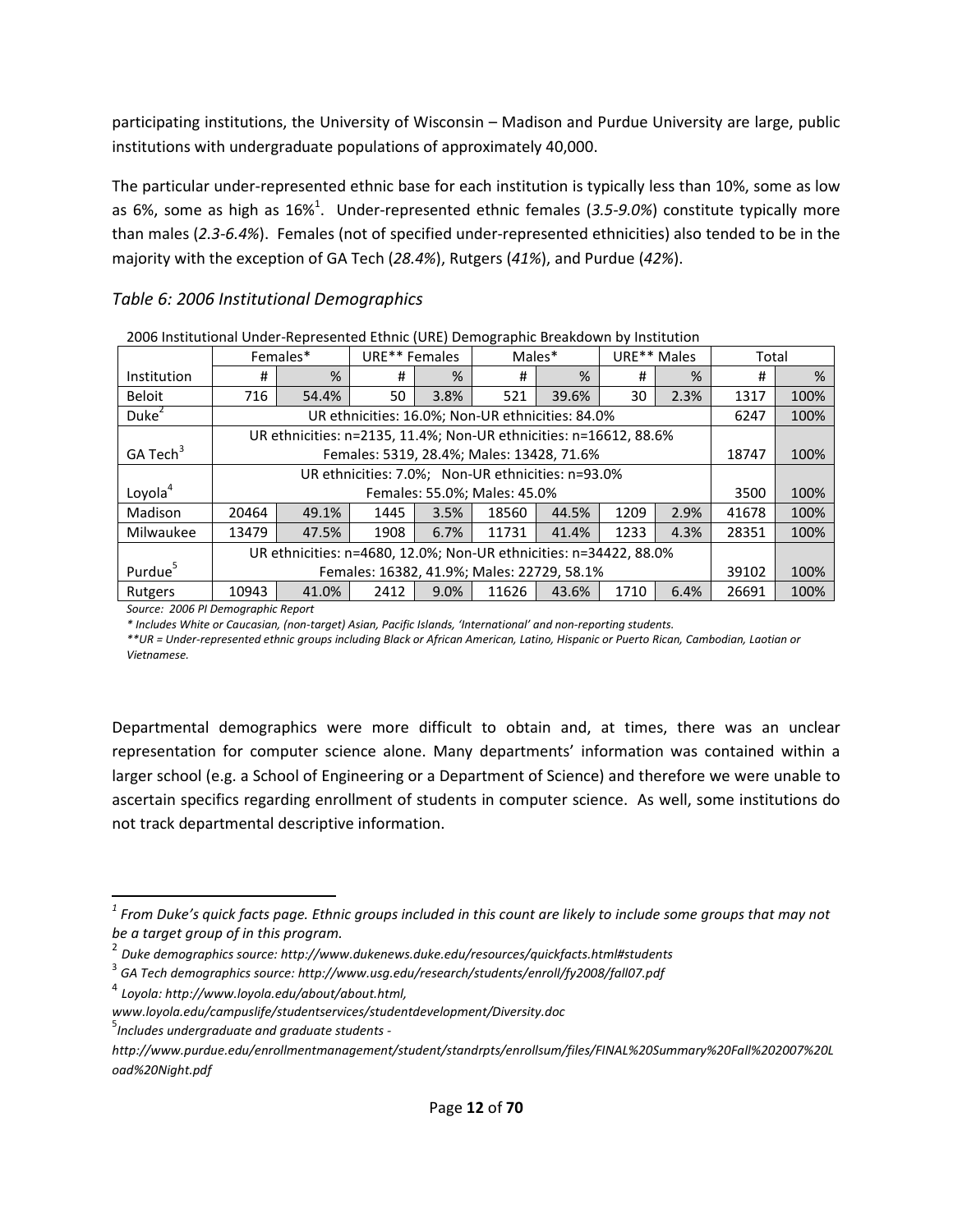Based on information obtained from four of the eight institutions, majority populations are males from non-targeted ethnic groups, demonstrating the need for increased representation of females and underrepresented ethnic groups. Data are shown in Table 7.

### *Table 7: 2006 Computer Science Departmental Demographics*

| Lood compater belence bepartmentar onaer nepresentea Ethino Benrographic Breakao (fili o finstitution |           |           |               |           |           |           |           |             |           |           |  |
|-------------------------------------------------------------------------------------------------------|-----------|-----------|---------------|-----------|-----------|-----------|-----------|-------------|-----------|-----------|--|
|                                                                                                       |           | Females*  | URE** Females |           |           | Males*    |           | URE** Males | Total     |           |  |
| Institution                                                                                           | #         | %         | #             | %         | #         | %         | #         | %           | #         | %         |  |
| <b>Beloit</b>                                                                                         | 0         | 0.0%      | 0             | 0.0%      | 10        | 100%      | 0         | 0.0%        | 10        | 100%      |  |
| <b>Duke</b>                                                                                           | 14        | 14.7%     | 5             | 5.3%      | 68        | 71.6%     | 8         | 8.4%        | 95        | 100%      |  |
| <b>GA Tech</b>                                                                                        | <b>NA</b> | <b>NA</b> | <b>NA</b>     | <b>NA</b> | <b>NA</b> | <b>NA</b> | <b>NA</b> | <b>NA</b>   | <b>NA</b> | <b>NA</b> |  |
| Lovola                                                                                                | <b>NA</b> | <b>NA</b> | <b>NA</b>     | <b>NA</b> | <b>NA</b> | <b>NA</b> | <b>NA</b> | <b>NA</b>   | <b>NA</b> | <b>NA</b> |  |
| Madison                                                                                               | 15        | 9.7%      | 0             | 0.0%      | 134       | 87.0%     | 5         | 3.2%        | 154       | 100%      |  |
| Milwaukee                                                                                             | 19        | 4.8%      | 6             | 1.5%      | 338       | 85.8%     | 31        | 7.9%        | 394       | 100%      |  |
| Purdue - Dept of Science                                                                              | <b>NA</b> | <b>NA</b> | <b>NA</b>     | <b>NA</b> | <b>NA</b> | <b>NA</b> | <b>NA</b> | <b>NA</b>   | 1064      | 100%      |  |
| Rutgers                                                                                               | 67        | 14.3%     | 11            | 2.4%      | 342       | 73.1%     | 48        | 10.3%       | 468       | 100%      |  |

2006 Computer Science Departmental Under-Represented Ethnic Demographic Breakdown by Institution

*Source: 2006 PI Demographic Report* 

*\* Includes White or Caucasian, (non-target) Asian, Pacific Islands, 'International' and non-reporting students.* 

*\*\*UR = Under-represented ethnic groups including Black or African American, Latino, Hispanic or Puerto Rican, Cambodian, Laotian or Vietnamese.* 

# **IMPLEMENTATION OF ESP AT PARTICIPATING INSTITUTIONS**

Implementation of the ESP meetings varied slightly between institutions. Alterations often involved individual institutional policy and procedures or access to resources (e.g., the hiring of peer leaders).

Generally, sessions were held either weekly or biweekly for 1-2 hours per session. Some provided food or snacks at every session, whereas other PIs decided not to involve food. Activities involved logicbuilding skill sets such as algorithms, coding verification, and logic problem solving. Special events, such as dinners with panel discussions, and field trips were used as opportunities to generate enthusiasm and a better understanding of computer-science related jobs and/or to dispel some common concerns about the field.

**Physical space logistics:** At least one co-PI mentioned having trouble with arrangements: availability during a time period convenient to the group, as well as in a convenient physical location.

#### **Peer leaders:**

- The ideal peer leader would have been a former ESP participant who was particularly enthusiastic and able to handle the responsibility. However, this would have been difficult to achieve due to the short time span of the project, let alone numbers of students available.
- Aside from their own student base, recommendations came from other professors/instructors.
- The ability to, and how to, hire undergraduate students was one consideration that was institutionally dependent. Differences included institutional policies regarding undergraduates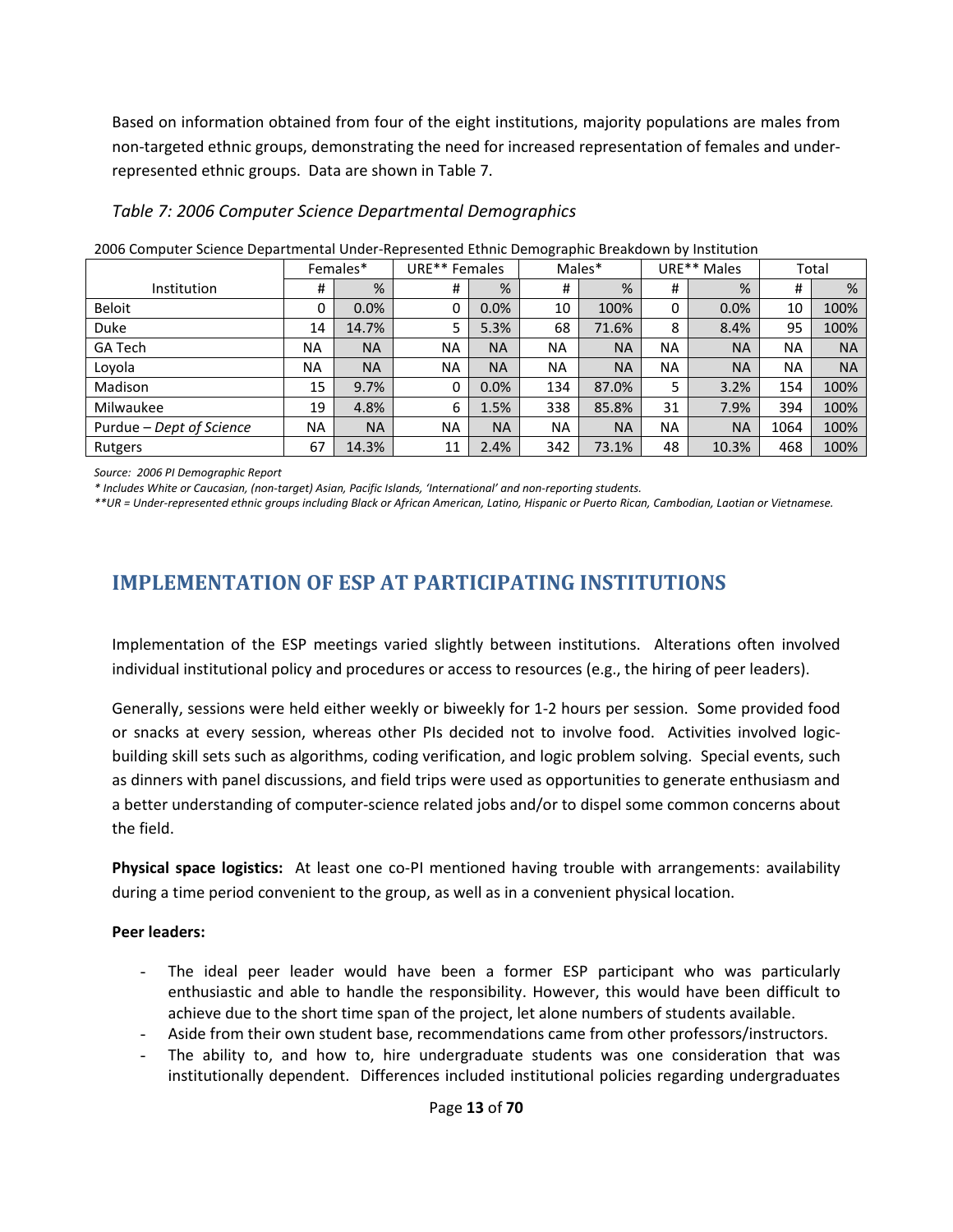working without an instructor present (one institution was required to have the instructor present, somewhat changing the proposed peer led dynamic) and hiring of students who were also TAs (discussed later in the Peer Leader section below)

#### **Format:**

*Length:* Most of the eight institutions held 1-2 hour weekly sessions. Shorter and more frequent sessions (one hour, twice a week as opposed to 2 hours once a week) would have been preferred according to several of the 1-minute feedback reports submitted by students at UW-Madison, as well as in interviews with several peer leaders from other institutions. Finally, depending on the experience levels within the group, some activities were not appropriate to the time frame available – whether too long or too short.

*Group Format:* All the institutions programs based their sessions on paired or small group activity, occasionally convening as a whole group for discussion or answer sharing.

*Activities and goals:* At least half the institutions specifically sought to help students improve their performance in class, some specifying that the main purpose was supplemental and not remedial. Some activities included algorithm design, code verification, logical thinking, and object manipulation.<sup>6</sup> These were based on a set of exercises developed and honed over the years, but altered to best meet the needs of the individual groups.

*Special Events:* Visits to work environments and virtual reality labs provided opportunities to encounter computer-science professionals in action with the hopes of encouraging enthusiasm and dispelling some common concerns. Speakers invited to the institution in a panel discussion provided opportunities to ask questions and hear what working life looks like after graduation. Feedback from some of these events are shown in the section called *"What ESP extracurricular activities were most appreciated and why?"* and in Table 29.

### **Weekly prep/peer leader meetings:**

At least six of the eight co-PIs met directly with peer leaders on a weekly basis. At some of the larger institutions, PIs chose to be less involved. One of the institutions' peer leaders met on their own. These were mostly peer leaders who were also TAs and, according to their interviews, felt comfortable organizing themselves. At this institution, the PI and instructor made themselves available when the peer leaders needed assistance. Regardless of the level of involvement by the PI and/or instructor, all peer leaders who were interviewed indicated they felt they were given adequate opportunities to receive support when needed.

### **Language used:**

l

 $^6$  Examples available at: http://www.cs.wisc.edu/wes-cs/, http://beloit.edu/~huss/BECSMaterials.html, http://swiki.cc.gatech.edu/cs1801-fa07, http://www.cs.loyola.edu/~lcs-es/exercises/,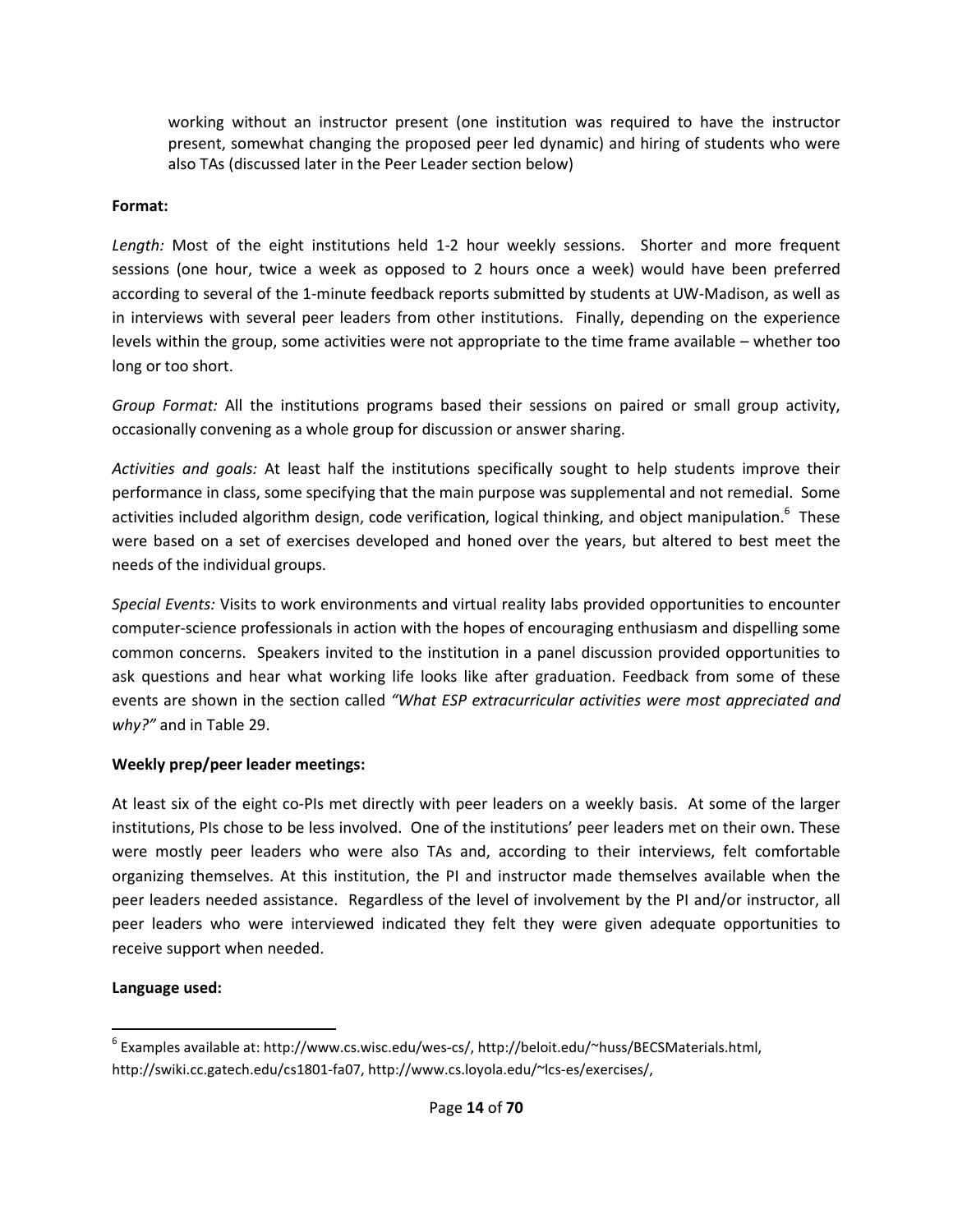Most of the ESP sessions focused on problem and logic solving rather than actual programming. However, some exercises were adjusted based on the format of the main course. Half the institutions' courses were based mostly around Java, however a few others used Alice, Python and/or C++.

# **RECRUITMENT FOR THE ESP AT PARTICIPATING INSTITUTIONS**

Most of the institutions began their pilot year using an initial selective recruitment process, sending early invitations to members of the targeted populations. Some PIs started their recruitment efforts by contacting students who met certain academic qualifications (based on high-school GPAs and ACT or SAT math scores). Some smaller schools went so far as to send invitations to all prospective students (who met the ESP qualifications) inquiring about the institution, with follow up letters to those applying and/or admitted. These Co-PIs tended to find little gain for the amount of effort and discontinued this particular recruiting strategy. Policies and procedures limited at least one institution's recruitment efforts to only students already enrolled in the course, rendering recruitment of underrepresented groups (who typically do not enroll) more difficult. According to PIs and student feedback the most successful recruitment strategies included, letters to advisors, email/letter invitations to incoming freshmen, and/or providing information at freshman orientation sessions.

The number of students enrolling and dropping before initial lectures and/or official course census caused difficulty in getting people to commit to participating in the ESP sections. By the beginning of lectures, most opened the invitation to all students by way of an announcement in the first few lectures. One Co-PI noted that coursework becomes more of a reality as lectures begin, and it was at this point that students approached with more serious inquiries. This co-PI, along with the course instructor, also felt that word-of-mouth (by other students and former participants) regarding the benefits of the program had spread enough to grab students' attention.

Beloit departmental overhaul also influenced and afforded some manipulation of the way this program was administered. As one of the smallest institutions attempting to incorporate this program into their course, shear access to population, let alone interest and enrollment led co-PI Huss-Lederman to get creative in how he administered the program. In Fall 2006, he split the lab component into two groups, randomly assigning students into two groups: a peer led lab or an instructor led lab. By 2007, the decision was made to incorporate the peer-led aspect into the lab component for all students. Thus, by default, all students in the major course were considered to be participating in ESP.

At Milwaukee, institutional policies do not allow faculty and/or staff to contact students based on any intellectual qualifications (e.g. high ACT math scores). Additionally, co-PI Munson was only allowed to contact students who had already registered in the main course and who had not declared a major. However, the criteria for enrolling in the main course included a math ACT score of over 30. Thus, essentially, this qualification was intact for anyone interested in enrolling in the ESP.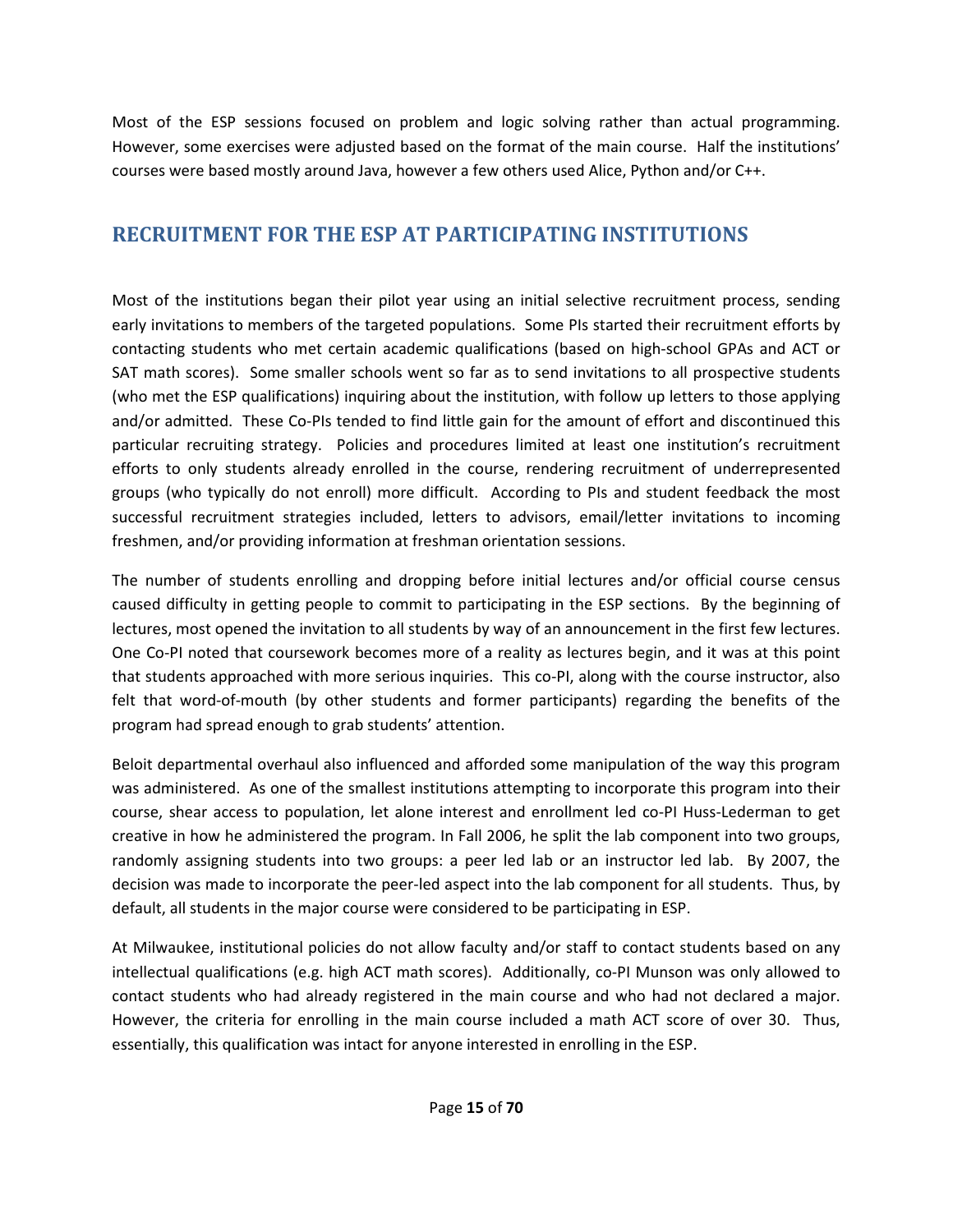At Purdue, incoming freshmen must declare a major, and computer science freshmen enroll in one of two freshmen courses. One of them is considered a CS0-level course and students enrolled in this course are invited into the ESP program. As the CS graduation rate for students in the CS0 course is very low (below 15%), the ESP program serves an important purpose.

Peer leaders at some institutions noted that the amount of support from other departments and institutional staff seemed directly related to the amount of time, energy and enthusiasm of the co-PI. However, one other peer leader noted the difficulty in getting this support from their institution, despite attempts by the co-PI.

# **ENROLLMENT IN THE EMERGING SCHOLARS PROGRAM (ESP)**

# **What types of students enroll in ESP and why?**

In 2006 and 2007, at the end of the semester, PIs submitted student demographics, grade, and drop information<sup>7</sup>. A base line survey was also administered to all students enrolled in the course, regardless of participation in the ESP, for information regarding demographics such as gender, ethnicity, college rank, and their prior experiences in computer science and/or programming. The following are results from combined data of all eight institutions over three fall semesters describing the trends among the types of student that opted to participate in the ESP.

# **What percent of targeted populations enrolled?**

Combined institutional data shows 18.2% (*Table 8*) of females enrolling in the Introductory course also enrolled in the ESP, a slightly higher percentage than males (*12.5%*). This slightly higher percentage plays out at the vast majority of institutions (*7 of 8*) and reflects the recruitment efforts focusing on enrolling females as a target group for the ESP intervention.

| <u>Elliolinelit by Genuer, All Institutions (2005-2007)</u> |     |       |      |         |       |      |  |  |  |  |  |
|-------------------------------------------------------------|-----|-------|------|---------|-------|------|--|--|--|--|--|
|                                                             |     | ESP   |      | Non-ESP | Total |      |  |  |  |  |  |
|                                                             | #   | %     | #    | %       | #     | %    |  |  |  |  |  |
| Female                                                      | 161 | 18.2% | 725  | 81.8%   | 886   | 100% |  |  |  |  |  |
| Male                                                        | 279 | 12.5% | 1961 | 87.5%   | 2240  | 100% |  |  |  |  |  |
| Total                                                       | 440 | 14.1% | 2686 | 85.9%   | 3126  | 100% |  |  |  |  |  |

*Table 8: Enrollment by Gender* 

Enrollment by Gender; All Institutions (2005-2007)

*Source: Outcomes Data (2005-2007)*

 $\overline{\phantom{0}}$ *7 Tables 8-11 are based on Yearly PI Demographic Reports. However, these are in direct conflict with data reported in Tables 12-14 (received by institutional support, often registrars, in 2008 regarding outcomes of the course).*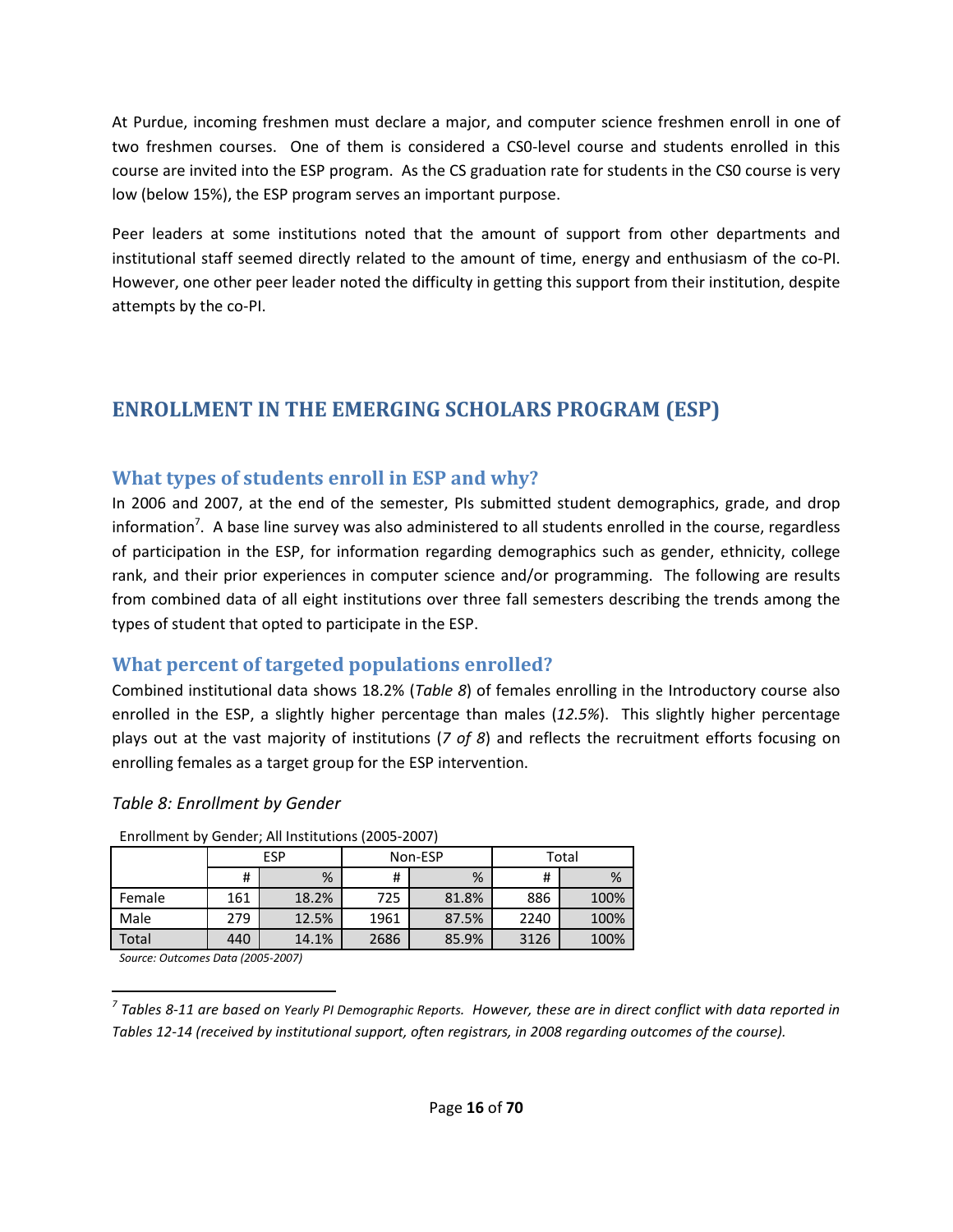With the exception of Beloit and Purdue, percentages of students in the main course enrolling in the ESP sections ranged between 9% and 28%, data are shown in Table 9. Beloit appears to have the highest student enrollment (*46.8%*); however, this high number reflects the change in program structure \described previously in the Recruitment for the ESP section. Purdue also appears to have higher percentages of enrollments; however, numbers are lower, thereby creating some distortion to the percentages, and are based only on one year (2007).

#### *Table 9: Enrollment by Gender and Institution*

|                |        |     | <b>ESP</b> |     | Non-ESP |     | Total |
|----------------|--------|-----|------------|-----|---------|-----|-------|
| Institution    | Group  | #   | %          | #   | %       | #   | %     |
|                | Female | 16  | 59.3%      | 11  | 40.7%   | 27  | 100%  |
|                | Male   | 21  | 40.4%      | 31  | 59.6%   | 52  | 100%  |
| <b>Beloit</b>  | All    | 37  | 46.8%      | 42  | 53.2%   | 79  | 100%  |
|                | Female | 18  | 15.8%      | 96  | 84.2%   | 114 | 100%  |
|                | Male   | 18  | 17.5%      | 85  | 82.5%   | 103 | 100%  |
| Duke           | All    | 36  | 16.6%      | 181 | 83.4%   | 217 | 100%  |
|                | Female | 40  | 11.8%      | 298 | 88.2%   | 338 | 100%  |
|                | Male   | 47  | 10.0%      | 422 | 90.0%   | 469 | 100%  |
| <b>GA Tech</b> | All    | 87  | 10.8%      | 720 | 89.2%   | 807 | 100%  |
|                | Female | 13  | 28.9%      | 32  | 71.1%   | 45  | 100%  |
|                | Male   | 10  | 18.5%      | 44  | 81.5%   | 54  | 100%  |
| Loyola         | All    | 23  | 23.2%      | 76  | 76.8%   | 99  | 100%  |
|                | Female | 37  | 20.8%      | 141 | 79.2%   | 178 | 100%  |
|                | Male   | 102 | 13.8%      | 637 | 86.2%   | 739 | 100%  |
| Madison        | All    | 139 | 15.2%      | 778 | 84.8%   | 917 | 100%  |
|                | Female | 9   | 16.7%      | 45  | 83.3%   | 54  | 100%  |
|                | Male   | 41  | 11.4%      | 320 | 88.6%   | 361 | 100%  |
| Milwaukee      | All    | 50  | 12.0%      | 365 | 88.0%   | 415 | 100%  |
|                | Female | 3   | 75.0%      | 1   | 25.0%   | 4   | 100%  |
|                | Male   | 16  | 25.8%      | 46  | 74.2%   | 62  | 100%  |
| Purdue         | All    | 19  | 28.8%      | 47  | 71.2%   | 66  | 100%  |
|                | Female | 25  | 19.8%      | 101 | 80.2%   | 126 | 100%  |
|                | Male   | 24  | 6.0%       | 376 | 94.0%   | 400 | 100%  |
| Rutgers        | All    | 49  | 9.3%       | 477 | 90.7%   | 526 | 100%  |

Enrollment by Gender and Institution (2005-2007)

*Source: Outcomes Data (2005-2007)*

Combined data show that approximately 18.4% (*Table 10)* of the students from under-represented ethnic groups who enrolled in the main course also enrolled in the ESP program, as compared to 13.9% of non-targeted groups.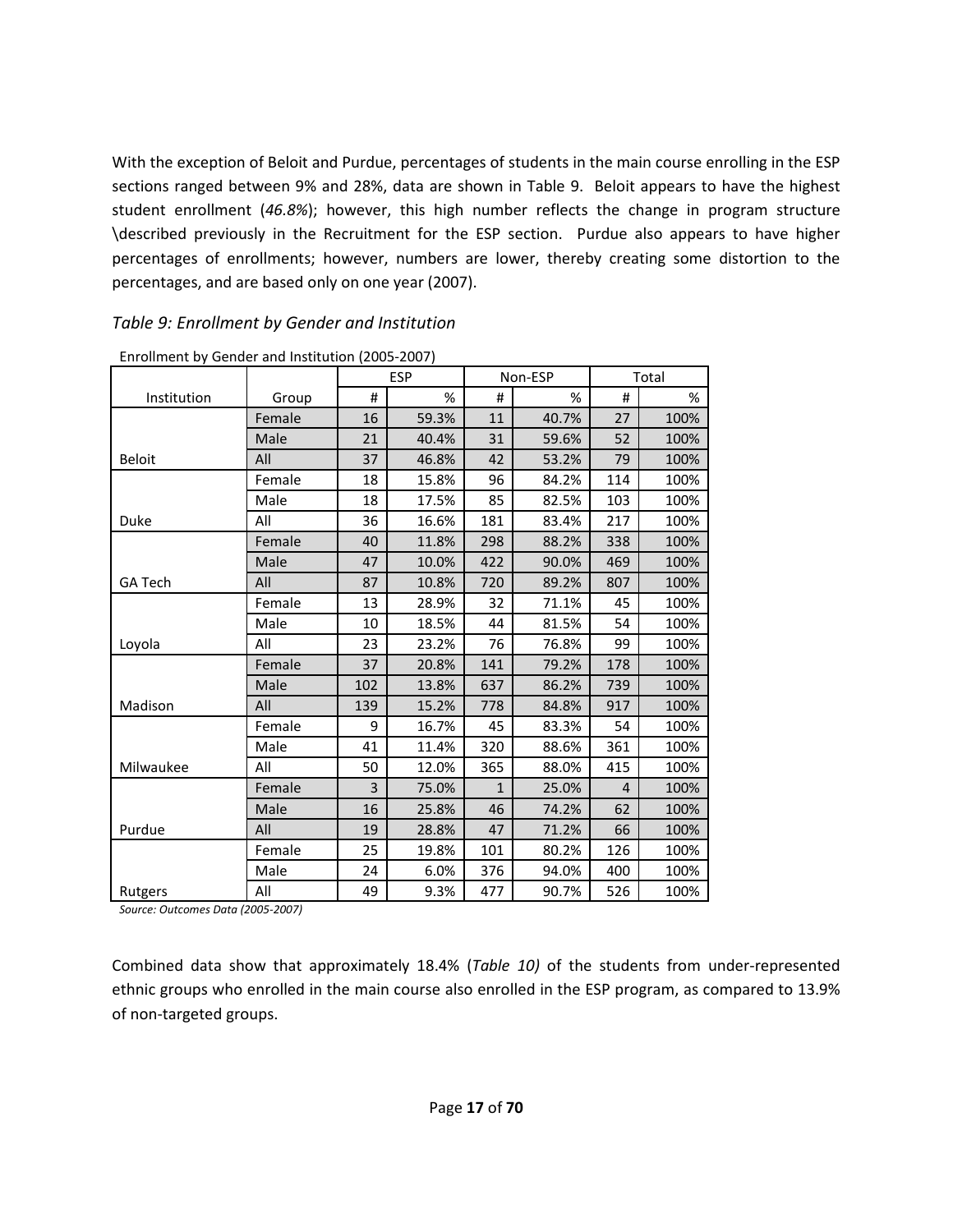#### *Table 10: Targeted Ethnic Group Enrollment*

|             |        | <b>ESP</b> |      | Non-ESP | Total |      |  |
|-------------|--------|------------|------|---------|-------|------|--|
| Institution | %<br># |            | #    | %       | #     | %    |  |
| Target      | 58     | 18.4%      | 257  | 81.6%   | 315   | 100% |  |
| Non-Target  | 372    | 13.9%      | 2310 | 86.1%   | 2682  | 100% |  |
| No Report*  | 9      | 7.0%       | 119  | 93.0%   | 128   | 100% |  |
| Total       | 439    | 14.1%      | 2686 | 86.0%   | 3125  | 100% |  |

Targeted Ethnic Group Enrollment; All Institutions (2005-2007)

*Source: Outcomes Data (2005-2007)*

*\* Did not report ethnicity*

Disaggregate institutional data shows that the percentage of under-represented ethnic groups in the main course who enrolled in ESP ranges from around 13% to 31% (*Table 11;* this range excludes Beloit and Purdue for the reasons listed above). The percentage of non-target ethnic groups ranges from around 8.5 to 21.7. This slightly higher percentage of enrolling targeted ethnic groups compared to nontarget most likely reflects the active recruitment of specific groups. (NB. The total numbers of ESP and Non-ESP students, labeled ALL, for each institution is higher than the sum of the number of target and non-target students because it includes students who did not report their ethnicity).

#### *Table 11: Targeted Ethnic Group Enrollment by Institution*

| Targeted Ethnic Group Enrollment by Institution (2005-2007) |                     |                |            |     |         |     |       |  |  |
|-------------------------------------------------------------|---------------------|----------------|------------|-----|---------|-----|-------|--|--|
|                                                             |                     |                | <b>ESP</b> |     | Non-ESP |     | Total |  |  |
| Institution                                                 | Group               | #              | %          | #   | %       | #   | %     |  |  |
|                                                             | <b>Target Group</b> | 3              | 50.0%      | 3   | 50.0%   | 6   | 100%  |  |  |
|                                                             | Non-Target Group    | 29             | 46.8%      | 33  | 53.2%   | 62  | 100%  |  |  |
| <b>Beloit</b>                                               | $All*$              | 37             | 46.8%      | 42  | 53.2%   | 79  | 100%  |  |  |
|                                                             | <b>Target Group</b> | 4              | 13.3%      | 26  | 86.7%   | 30  | 100%  |  |  |
|                                                             | Non-Target Group    | 31             | 17.5%      | 146 | 82.5%   | 177 | 100%  |  |  |
| Duke                                                        | All*                | 36             | 16.6%      | 181 | 83.4%   | 217 | 100%  |  |  |
|                                                             | <b>Target Group</b> | 11             | 12.9%      | 74  | 87.1%   | 85  | 100%  |  |  |
|                                                             | Non-Target Group    | 76             | 10.9%      | 623 | 89.1%   | 699 | 100%  |  |  |
| <b>GA Tech</b>                                              | $All*$              | 87             | 10.8%      | 720 | 89.2%   | 807 | 100%  |  |  |
|                                                             | <b>Target Group</b> | 5              | 31.3%      | 11  | 68.8%   | 16  | 100%  |  |  |
|                                                             | Non-Target Group    | 18             | 21.7%      | 65  | 78.3%   | 83  | 100%  |  |  |
| Loyola                                                      | All*                | 23             | 23.2%      | 76  | 76.8%   | 99  | 100%  |  |  |
|                                                             | <b>Target Group</b> | 11             | 24.4%      | 34  | 75.6%   | 45  | 100%  |  |  |
|                                                             | Non-Target Group    | 127            | 15.7%      | 684 | 84.3%   | 811 | 100%  |  |  |
| Madison                                                     | $All*$              | 139            | 15.2%      | 778 | 84.8%   | 917 | 100%  |  |  |
|                                                             | <b>Target Group</b> | 12             | 22.6%      | 41  | 77.4%   | 53  | 100%  |  |  |
|                                                             | Non-Target Group    | 35             | 10.3%      | 305 | 89.7%   | 340 | 100%  |  |  |
| Milwaukee**                                                 | All*                | 77             | 17.4%      | 365 | 82.6%   | 442 | 100%  |  |  |
|                                                             | <b>Target Group</b> | $\overline{2}$ | 14.3%      | 12  | 85.7%   | 14  | 100%  |  |  |
| Purdue**                                                    | Non-Target Group    | 17             | 32.7%      | 35  | 67.3%   | 52  | 100%  |  |  |

Targeted Ethnic Group Enrollment by Institution (2005-2007)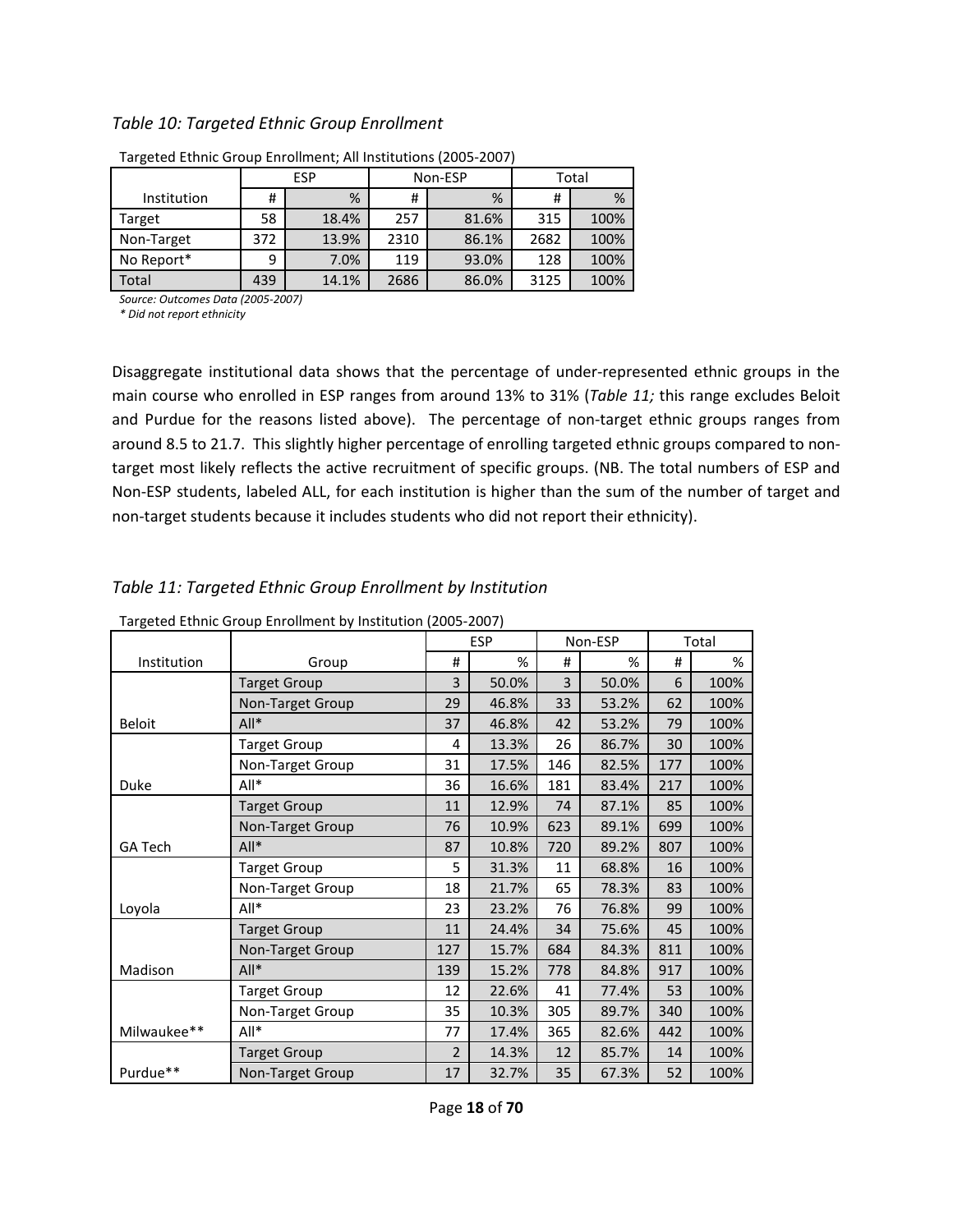| .           |                     |                       |       |     |       |       |      |  |  |  |
|-------------|---------------------|-----------------------|-------|-----|-------|-------|------|--|--|--|
|             |                     | <b>ESP</b><br>Non-ESP |       |     |       | Total |      |  |  |  |
| Institution | Group               | #                     | %     | #   | %     | #     | %    |  |  |  |
|             | $All*$              | 19                    | 28.8% | 47  | 71.2% | 66    | 100% |  |  |  |
|             | <b>Target Group</b> | 10                    | 15.2% | 56  | 84.8% | 66    | 100% |  |  |  |
|             | Non-Target Group    | 39                    | 8.5%  | 419 | 91.5% | 458   | 100% |  |  |  |
| Rutgers     | $All*$              | 59                    | 11.0% | 477 | 89.0% | 536   | 100% |  |  |  |

Targeted Ethnic Group Enrollment by Institution (2005-2007)

*Source: Outcomes Data (2005-2007)*

*\* Students who did not report ethnicity are included in the All total and will be higher than totals for two groups.*

*\*\* Milwaukee participated in 2006 and 2007 only, and Purdue only in 2007* 

## **Diversity within ESP Sections**

According to the proposal submitted to the NSF, the project aimed to achieve a diverse student group in the ESP sections. Specifically, the proposal aimed to achieve around a 50% representation of females. The program also aimed to achieve some level of representation from under-represented ethnic groups but no exact percentage was specified. Data regarding outcomes of the ESP were used to examine diversity within ESP sections (not including students who dropped the section and/or course).

In 2006, most schools achieved the goal of 50% representation by females in the ESP group. The percentage of females in each group decreased in 2007, with only two schools achieving 50% or more of females in the class. Data are shown in Table 12.

Relative to institutional and departmental statistics of under-represented groups, recruitment efforts of these groups were fairly successful. In 2007, Loyola's only three ESP males were all of underrepresented ethnicities with the other two ESP members being female. Rutgers achieved the greatest diversity in 2006, when 35.7% of the ESP section consisted of under-represented ethnic groups, and other females represented 21.4%. Combined with non-targeted males, the mix presented the ideal as proposed. GA Tech and the University of Wisconsin-Milwaukee were the most consistent in maintaining ethnic diversity during each year, achieving between 15% and 26% of the ESP sections represented by targeted ethnic groups. These slightly higher percentages coincide with slightly more diverse general populations as compared to some of the other institutions that have largely majority populations (e.g. Loyola, Madison). Overall, all the institutions were successful in obtaining some level of diversity each year.

To provide a further comparison, Tables 13 and 13a show the composition of the Non-ESP groups and of the whole main course sections (ESP and Non-ESP students) by institution and semester. The following analysis focuses largely on the differences between the ESP section and the whole main section to give a better sense of what students encountered in the classroom, in terms of diversity.

 As might be expected, the ESP sections were slightly more diverse in gender than were the main course sections. Percentagewise, ESP sections had about a 4-5% higher representation of females (*ESP = 33.5%; Non-ESP = 28.3%; Whole Course = 29.1%*). Looking across institutions, percentages varied more, ranging from roughly 2% to 40% more representation by females in the ESP sections.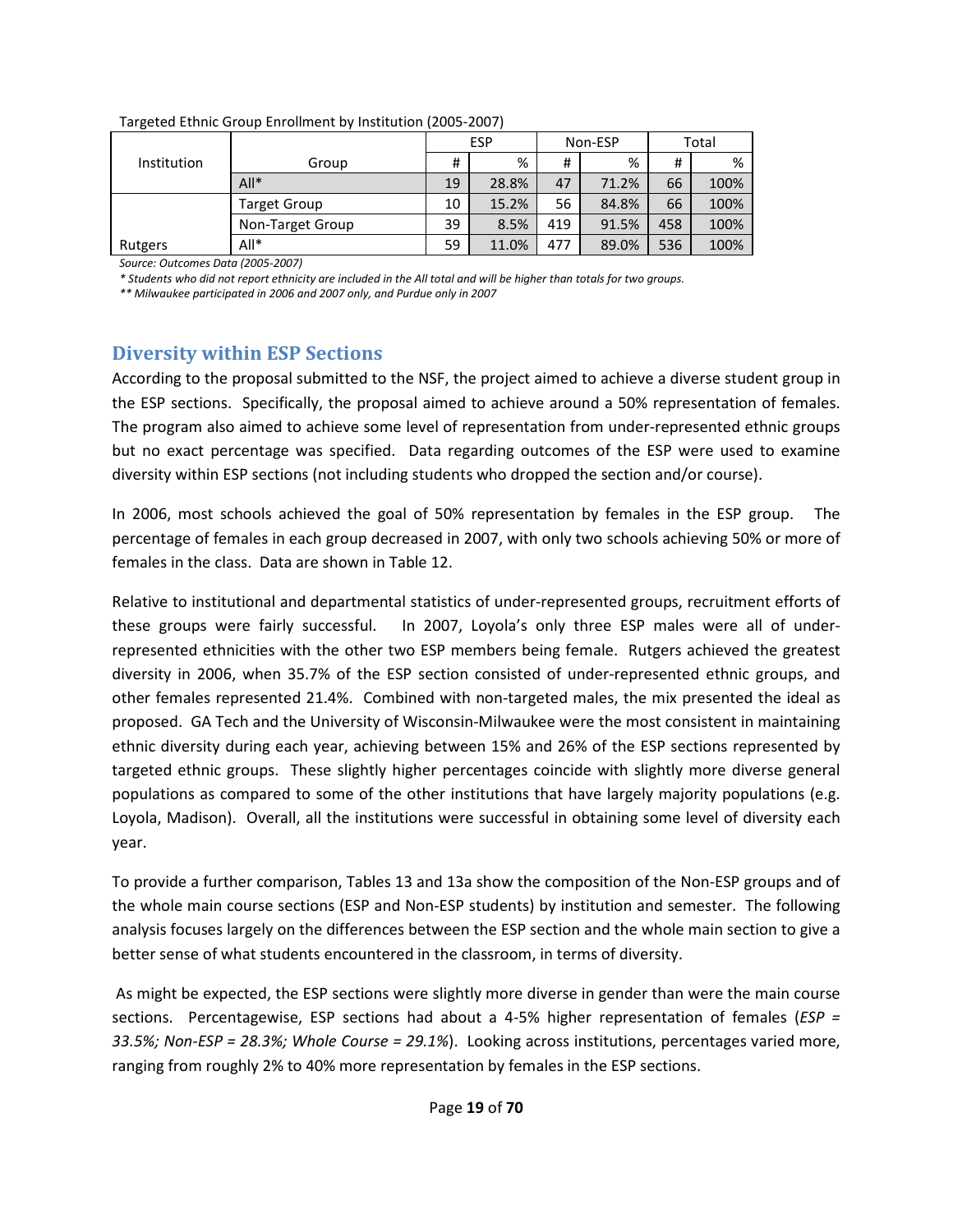Similarly, when combining all years and institutions ESP sections had approximately 2% higher representation by under-represented ethnic males (*ESP: 8.2%, Non-ESP: 5.9%, Whole class: 6.3%*). However, while aggregate data shows that the ESP overall looks good in its representation, this was not necessarily the case in all sections or semesters. When examining semester by semester, institution by institution, there were largely varying group consistencies (of all URE/gender groups) per section. Eleven of the 21 sections over the course of the project showed similar URE group representation between ESP and Non-ESP groups, but the other half had a slightly higher representation in the ESP section ranging from 3% to 25%.

|                        | <b>ESP Students</b> |                |                  |                |                   |               |              |                |       |  |  |  |
|------------------------|---------------------|----------------|------------------|----------------|-------------------|---------------|--------------|----------------|-------|--|--|--|
| Institution            | n                   |                | <b>URE Male</b>  |                | <b>URE Female</b> |               | <b>Males</b> | Females        |       |  |  |  |
|                        | #                   | #              | %                | #              | %                 | #             | %            | #              | %     |  |  |  |
| Beloit (2005)          | 6                   | $\Omega$       | 0.0%             | $\mathbf{1}$   | 16.7%             | $\mathbf{0}$  | 0.0%         | 5              | 83.3% |  |  |  |
| Beloit (2006)          | 3                   | $\Omega$       | 0.0%             | $\Omega$       | 0.0%              | $\mathbf{1}$  | 33.3%        | $\overline{2}$ | 66.7% |  |  |  |
| Beloit (2007)          | 24                  | $\overline{2}$ | 8.3%             | $\mathbf 0$    | 0.0%              | 16            | 66.7%        | 6              | 25.0% |  |  |  |
| Duke (2005)            | 14                  | $\mathbf{1}$   | 7.1%             | 0              | 0.0%              | 6             | 42.9%        | $\overline{7}$ | 50.0% |  |  |  |
| Duke (2006)            | 11                  | $\mathbf{1}$   | 9.1%             | $\Omega$       | 0.0%              | 6             | 54.5%        | 4              | 36.4% |  |  |  |
| Duke (2007)            | 11                  | $\Omega$       | 0.0%             | $\overline{2}$ | 18.2%             | 4             | 36.4%        | 5              | 45.5% |  |  |  |
| GA Tech (2005)         | 34                  | $\mathbf{1}$   | 2.9%             | $\mathbf{1}$   | 2.9%              | 25            | 73.5%        | $\overline{7}$ | 20.6% |  |  |  |
| GA Tech (2006)         | 29                  | $\overline{2}$ | 6.9%             | $\overline{2}$ | 6.9%              | 12            | 41.4%        | 13             | 44.8% |  |  |  |
| GA Tech (2007)         | 20                  | $\overline{0}$ | 0.0%             | $\overline{3}$ | 15.0%             | 6             | 30.0%        | 11             | 55.0% |  |  |  |
| Loyola (2005)          | 9                   | $\overline{2}$ | 22.2%            | $\mathbf 0$    | 0.0%              | $\mathbf{1}$  | 11.1%        | 6              | 66.7% |  |  |  |
| Loyola (2006)          | 7                   | 0              | 0.0%             | 0              | 0.0%              | 3             | 42.9%        | 4              | 57.1% |  |  |  |
| Loyola(2007)           | 5                   | 3              | 60.0%            | $\mathbf 0$    | 0.0%              | 0             | 0.0%         | $\overline{2}$ | 40.0% |  |  |  |
| Milwaukee (2006)       | 25                  | 6              | 24.0%            | $\mathbf 0$    | 0.0%              | 17            | 68.0%        | $\overline{2}$ | 8.0%  |  |  |  |
| Milwaukee (2007)       | 24                  | $\overline{4}$ | 16.7%            | $\overline{2}$ | 8.3%              | 14            | 58.3%        | $\overline{4}$ | 16.7% |  |  |  |
| Madison (2005          | 43                  | $\overline{2}$ | 4.7%             | $\overline{2}$ | 4.7%              | 28            | 65.1%        | 11             | 25.6% |  |  |  |
| <b>Madison (2006)</b>  | 49                  | $\overline{2}$ | 4.1%             | 0              | 0.0%              | 36            | 73.5%        | 11             | 22.4% |  |  |  |
| Madison (2007)         | 32                  | $\overline{2}$ | 6.3%             | $\mathbf 0$    | 0.0%              | 24            | 75.0%        | 6              | 18.8% |  |  |  |
| Purdue (2007)          | 19                  | $\overline{2}$ | 10.5%            | $\Omega$       | 0.0%              | 14            | 73.7%        | 3              | 15.8% |  |  |  |
| Rutgers (2005          | 12                  | $\mathbf{1}$   | 8.3%             | 1              | 8.3%              | 0             | 0.0%         | 10             | 83.3% |  |  |  |
| <b>Rutgers (2006)</b>  | 14                  | $\overline{2}$ | 14.3%            | 3              | 21.4%             | 6             | 42.9%        | 3              | 21.4% |  |  |  |
| <b>Rutgers (2007)</b>  | 16                  | $\mathbf{1}$   | 6.3%             | $\Omega$       | 0.0%              | 12            | 75.0%        | 3              | 18.8% |  |  |  |
| <b>All Years Total</b> | 365                 | 30             | 8.2%             | 13             | 3.6%              | 213           | 58.4%        | 109            | 29.9% |  |  |  |
| <b>All Years Total</b> |                     |                |                  |                |                   |               |              |                |       |  |  |  |
| (gender combined)      |                     |                | <b>URE</b> total | 43             | 11.8%             | Non URE total |              | 322            | 88.2% |  |  |  |

 *Table 12: ESP Group Diversity by Institution and Year* 

*Source: PI Report (Outcomes Data)*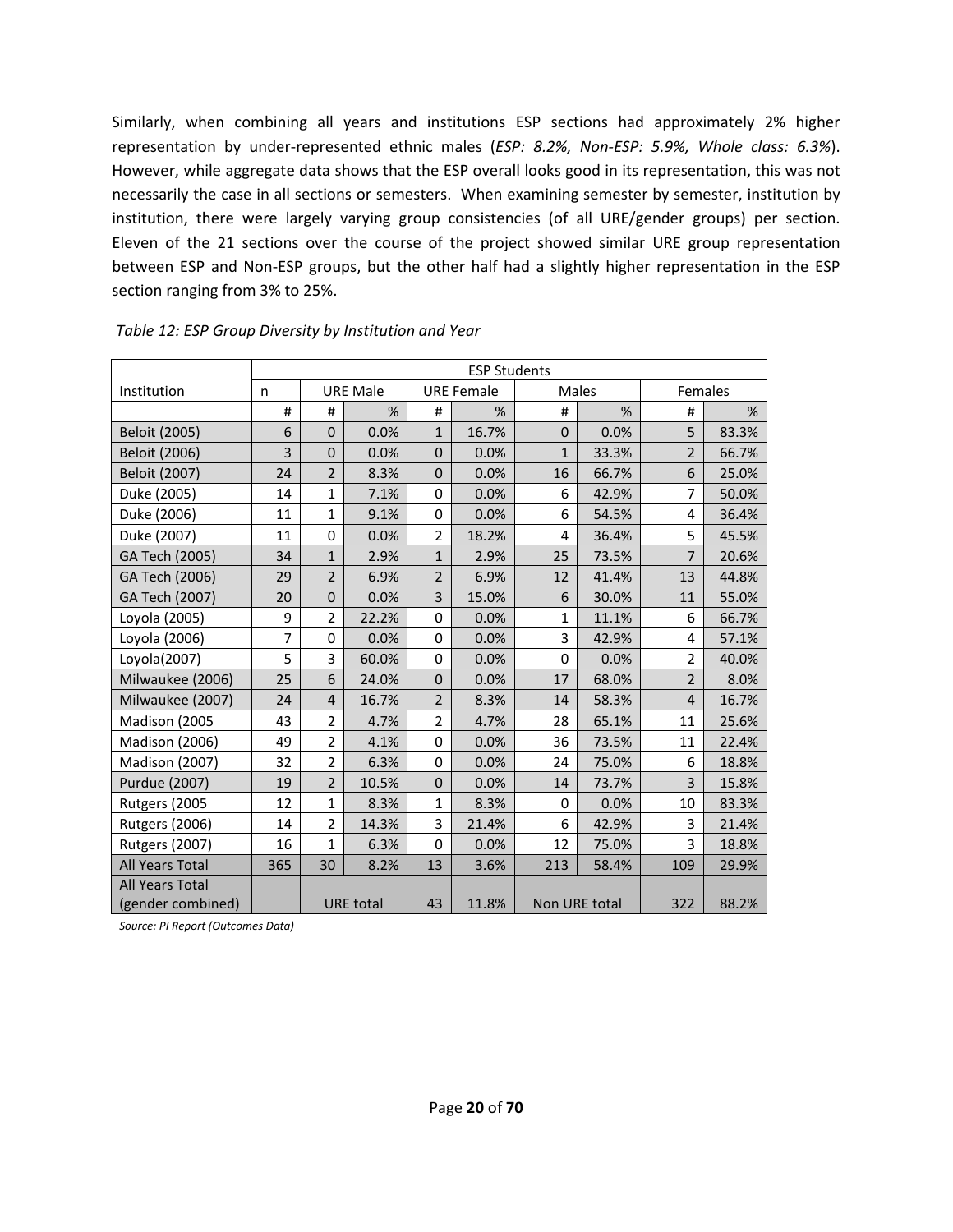|                                   |      |                |                  |                | <b>Non-ESP Students</b> |               |       |              |       |
|-----------------------------------|------|----------------|------------------|----------------|-------------------------|---------------|-------|--------------|-------|
| Institution                       | n    |                | <b>URE Male</b>  |                | <b>URE Female</b>       | <b>Males</b>  |       | Females      |       |
|                                   | #    | $\sharp$       | $\%$             | #              | %                       | #             | %     | #            | %     |
| Beloit (2005)                     | 20   | $\mathbf{1}$   | 5.0%             | $\mathbf{1}$   | 5.0%                    | 12            | 60.0% | 6            | 30.0% |
| <b>Beloit (2006)</b>              | 18   | $\Omega$       | 0.0%             | $\mathbf{1}$   | 5.6%                    | 14            | 77.8% | 3            | 16.7% |
| Beloit (2007)                     | 0    | $\mathbf{0}$   | 0.0%             | $\mathbf{0}$   | 0.0%                    | 0             | 0.0%  | $\mathbf{0}$ | 0.0%  |
| Duke (2005)                       | 49   | 1              | 2.0%             | 3              | 6.1%                    | 23            | 46.9% | 22           | 44.9% |
| Duke (2006)                       | 53   | 5              | 9.4%             | 3              | 5.7%                    | 19            | 35.8% | 26           | 49.1% |
| Duke (2007)                       | 71   | 7              | 9.9%             | 6              | 8.5%                    | 24            | 33.8% | 34           | 47.9% |
| GA Tech (2005)                    | 218  | 10             | 4.6%             | $\overline{7}$ | 3.2%                    | 144           | 66.1% | 57           | 26.1% |
| GA Tech (2006)                    | 248  | 16             | 6.5%             | 13             | 5.2%                    | 117           | 47.2% | 102          | 41.1% |
| GA Tech (2007)                    | 201  | 13             | 6.5%             | 6              | 3.0%                    | 95            | 47.3% | 87           | 43.3% |
| Loyola (2005)                     | 28   | 1              | 3.6%             | 2              | 7.1%                    | 15            | 53.6% | 10           | 35.7% |
| Loyola (2006)                     | 23   | 2              | 8.7%             | $\mathbf 1$    | 4.3%                    | 10            | 43.5% | 10           | 43.5% |
| Loyola(2007)                      | 24   | $\overline{2}$ | 8.3%             | 3              | 12.5%                   | 13            | 54.2% | 6            | 25.0% |
| Milwaukee (2006)                  | 157  | 14             | 8.9%             | $\overline{2}$ | 1.3%                    | 128           | 81.5% | 13           | 8.3%  |
| Milwaukee (2007)                  | 176  | 13             | 7.4%             | $\overline{7}$ | 4.0%                    | 140           | 79.5% | 16           | 9.1%  |
| Madison (2005                     | 188  | 5              | 2.7%             | 3              | 1.6%                    | 148           | 78.7% | 32           | 17.0% |
| <b>Madison (2006)</b>             | 177  | 7              | 4.0%             | 1              | 0.6%                    | 143           | 80.8% | 26           | 14.7% |
| <b>Madison (2007)</b>             | 254  | 6              | 2.4%             | $\mathbf{1}$   | 0.4%                    | 207           | 81.5% | 40           | 15.7% |
| Purdue (2007)                     | 46   | 12             | 26.1%            | 0              | 0.0%                    | 33            | 71.7% | $\mathbf{1}$ | 2.2%  |
| Rutgers (2005                     | 138  | 8              | 5.8%             | 7              | 5.1%                    | 105           | 76.1% | 18           | 13.0% |
| <b>Rutgers (2006)</b>             | 120  | 7              | 5.8%             | 3              | 2.5%                    | 91            | 75.8% | 19           | 15.8% |
| <b>Rutgers (2007)</b>             | 154  | 19             | 12.3%            | 3              | 1.9%                    | 108           | 70.1% | 24           | 15.6% |
| <b>All Years Total</b>            | 1951 | 115            | 5.9%             | 60             | 3.1%                    | 1285          | 65.9% | 491          | 25.2% |
| All Years Total (gender combined) |      |                | <b>URE</b> total | 175            | 9.0%                    | Non URE total |       | 1776         | 91.0% |

*Table 13: Non-ESP Group Diversity by Institution and Year* 

*Source: PI Report (Outcomes Data)*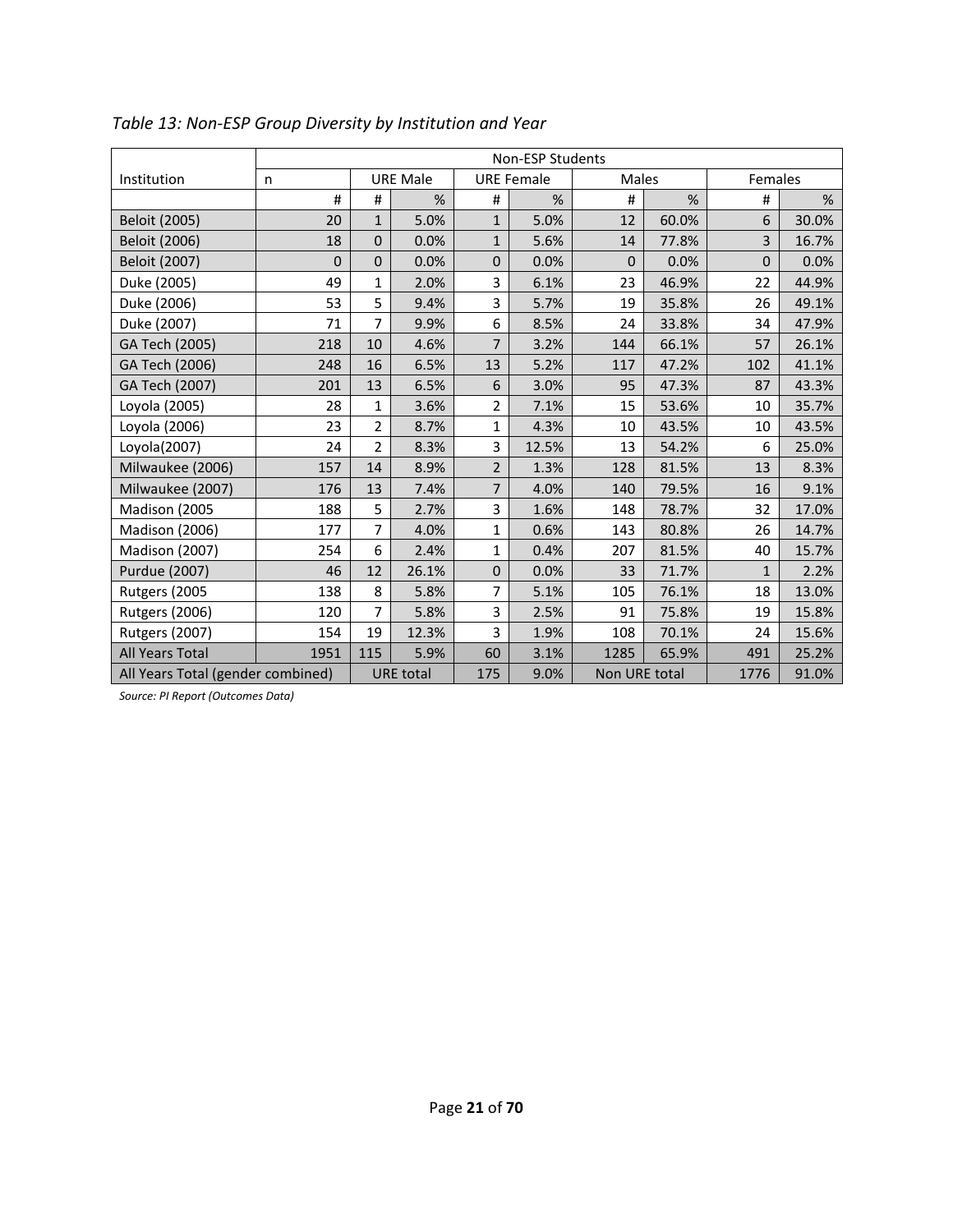|                                   |          |                |                  |                | Whole Course Composition |               |       |         |       |
|-----------------------------------|----------|----------------|------------------|----------------|--------------------------|---------------|-------|---------|-------|
| Institution                       | n        |                | <b>URE Male</b>  |                | <b>URE Female</b>        | <b>Males</b>  |       | Females |       |
|                                   | $\sharp$ | $\#$           | $\%$             | #              | %                        | $\#$          | %     | $\#$    | %     |
| Beloit (2005)                     | 26       | $\mathbf{1}$   | 3.8%             | $\overline{2}$ | 7.7%                     | 12            | 46.2% | 11      | 42.3% |
| Beloit (2006)                     | 21       | $\mathbf{0}$   | 0.0%             | $\mathbf{1}$   | 4.8%                     | 15            | 71.4% | 5       | 23.8% |
| <b>Beloit (2007)</b>              | 24       | $\overline{2}$ | 8.3%             | $\pmb{0}$      | 0.0%                     | 16            | 66.7% | 6       | 25.0% |
| Duke (2005)                       | 63       | $\overline{2}$ | 3.2%             | 3              | 4.8%                     | 29            | 46.0% | 29      | 46.0% |
| Duke (2006)                       | 64       | 6              | 9.4%             | 3              | 4.7%                     | 25            | 39.1% | 30      | 46.9% |
| Duke (2007)                       | 82       | $\overline{7}$ | 8.5%             | 8              | 9.8%                     | 28            | 34.1% | 39      | 47.6% |
| GA Tech (2005)                    | 252      | 11             | 4.4%             | 8              | 3.2%                     | 169           | 67.1% | 64      | 25.4% |
| GA Tech (2006)                    | 277      | 18             | 6.5%             | 15             | 5.4%                     | 129           | 46.6% | 115     | 41.5% |
| GA Tech (2007)                    | 221      | 13             | 5.9%             | $\mathsf 9$    | 4.1%                     | 101           | 45.7% | 98      | 44.3% |
| Loyola (2005)                     | 37       | 3              | 8.1%             | $\overline{2}$ | 5.4%                     | 16            | 43.2% | 16      | 43.2% |
| Loyola (2006)                     | 30       | $\overline{2}$ | 6.7%             | $\mathbf{1}$   | 3.3%                     | 13            | 43.3% | 14      | 46.7% |
| Loyola(2007)                      | 29       | 5              | 17.2%            | 3              | 10.3%                    | 13            | 44.8% | 8       | 27.6% |
| Milwaukee (2006)                  | 182      | 20             | 11.0%            | $\overline{2}$ | 1.1%                     | 145           | 79.7% | 15      | 8.2%  |
| Milwaukee (2007)                  | 200      | 17             | 8.5%             | 9              | 4.5%                     | 154           | 77.0% | 20      | 10.0% |
| Madison (2005                     | 231      | $\overline{7}$ | 3.0%             | 5              | 2.2%                     | 176           | 76.2% | 43      | 18.6% |
| <b>Madison (2006)</b>             | 226      | 9              | 4.0%             | $\mathbf{1}$   | 0.4%                     | 179           | 79.2% | 37      | 16.4% |
| <b>Madison (2007)</b>             | 286      | 8              | 2.8%             | $\mathbf{1}$   | 0.3%                     | 231           | 80.8% | 46      | 16.1% |
| Purdue (2007)                     | 65       | 14             | 21.5%            | $\pmb{0}$      | 0.0%                     | 47            | 72.3% | 4       | 6.2%  |
| Rutgers (2005                     | 150      | 9              | 6.0%             | 8              | 5.3%                     | 105           | 70.0% | 28      | 18.7% |
| <b>Rutgers (2006)</b>             | 134      | 9              | 6.7%             | 6              | 4.5%                     | 97            | 72.4% | 22      | 16.4% |
| <b>Rutgers (2007)</b>             | 170      | 20             | 11.8%            | $\overline{3}$ | 1.8%                     | 120           | 70.6% | 27      | 15.9% |
| <b>All Years Total</b>            | 2316     | 145            | 6.3%             | 73             | 3.2%                     | 1498          | 64.7% | 600     | 25.9% |
| All Years Total (gender combined) |          |                | <b>URE</b> total | 218            | 9.4%                     | Non URE total |       | 2098    | 90.6% |

*Table 13a: Main Course Diversity by Institution and Year* 

*Source: PI Report (Outcomes Data)* 

### **What recruitment strategies were more successful?**

On the 2005 and 2006 baseline survey, respondents who indicated they enrolled in ESP were asked how they were recruited into the program. Out of a potential 302 respondents, 125 opted to answer this question. The question was eliminated after 2006 because most institutions felt they had their recruitment policies and procedures in place.

The majority of females (*60.5%, Table 14*) indicated they heard about ESP and enrolled because they received an invitation by mail or email. A little more than one-third of all ESP males indicated they found out and enrolled because of an invitation and a similar percentage indicated a class announcement. This is most likely a reflection of the recruitment process, as most males would not have received a letter/email about the program, but would have heard the class announcement. Interestingly, although many institutions indicated a presence at freshman orientations this response category was infrequently selected by any group of students (roughly 12% for each gender group).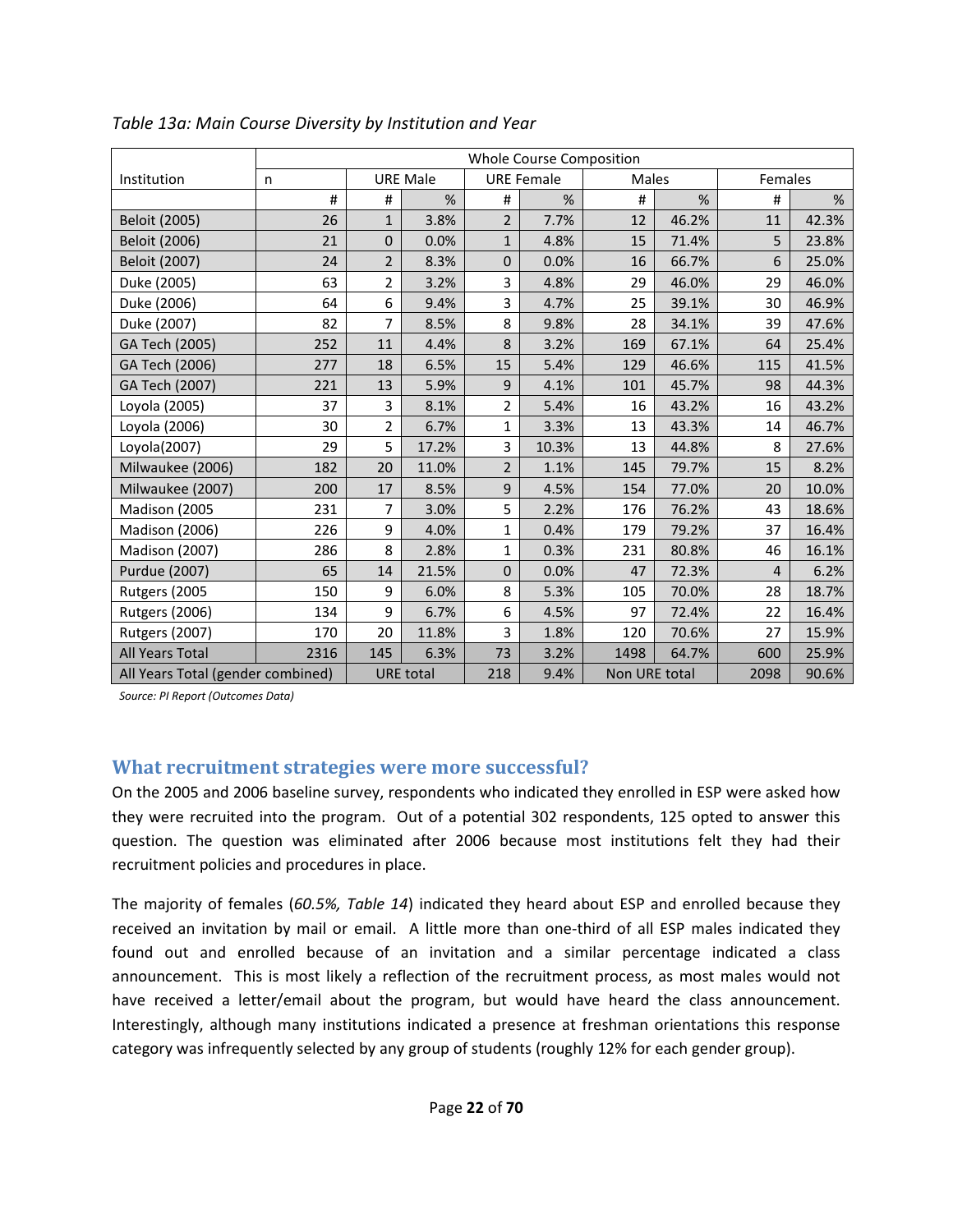Some may note that while almost one-quarter of males indicate that an academic advisor recommended ESP, only 10% of females selected this as a reason. When looking at disaggregate institutional data, although five institutions had students who selected this response category, one institution skewed these numbers where 11 out of 27 males selected this option and none of the females selected it. Therefore, it does not appear to be a trend among institutions but an isolated occurrence. Although we do not consider this a significant trend, program planners may want to keep this in mind when speaking with academic advisors about the intervention and its goals.

From the small amount of data collected, it appears that a personal invitation through the mail or email may be the most effective recruitment strategy at most schools.

## *Table 14: Reasons for Enrolling in ESP*

|                              |          | <b>ESP Female</b> |          | <b>ESP Male</b> | Total |           |
|------------------------------|----------|-------------------|----------|-----------------|-------|-----------|
|                              | $n = 41$ |                   |          | $n = 84$        |       | $n = 125$ |
| <b>Enrollment Strategy</b>   | #        | $%$ $*$           | #        | $%$ *           | #     | $%$ *     |
| Academic Advisor recommended | 4        | 9.8%              | 20       | 23.8%           | 24    | 19.2%     |
| Friend recommended           | 0        | 0.0%              |          | 1.2%            |       | 0.8%      |
| Parent/guardian recommended  |          | 4.9%              | 3        | 3.6%            | 5     | 4.0%      |
| Orientation                  | 5        | 12.8%             | 11       | 13.1%           | 16    | 13.0%     |
| <b>Class Announcement</b>    | 4        | 9.8%              | 32       | 38.1%           | 36    | 28.8%     |
| Mail/email invitation        | 26       | 60.5%             | 30       | 37.5%           | 56    | 45.5%     |
| Enrolled with a friend       | 0        | 0.0%              | $\Omega$ | 0.0%            | 0     | 0.0%      |
| Other                        | 6        | 14.6%             | 9        | 11.4%           | 15    | 12.6%     |

Reasons for Enrolling in ESP; All Institutions Combined (2005-2006)

*Source: Baseline Surveys (2005-2007)* 

*\*Percentages will not total 100 because students were asked to check all that apply* 

## **Who chose not to participate and why**

Respondents who indicated they did not choose to enroll in ESP were asked if they would provide comments about their reasons. Of the 176 reasons provided, more than half (*62%*) indicated some type of issue with scheduling (*n=67, 38%*) or lack of time (*n=43, 24.4%*). Six of the respondents categorized under scheduling conflicts indicated they could not get into the ESP section they wanted.

Almost a quarter of the respondents (*n=42, 23.9%*) did not have an interest, felt it was not necessary, or that it was irrelevant to their major/interests. Ten (*5.7%*) respondents indicated they were concerned it would involve too much work or dedication; a few of those also specified this was their freshman year and a few indicated they had no experience and/or did not feel they would be good enough. Eight (*4.6%*) respondents said they had no specific reason for their decision to not enroll. The themes for not enrolling are shown in Table15.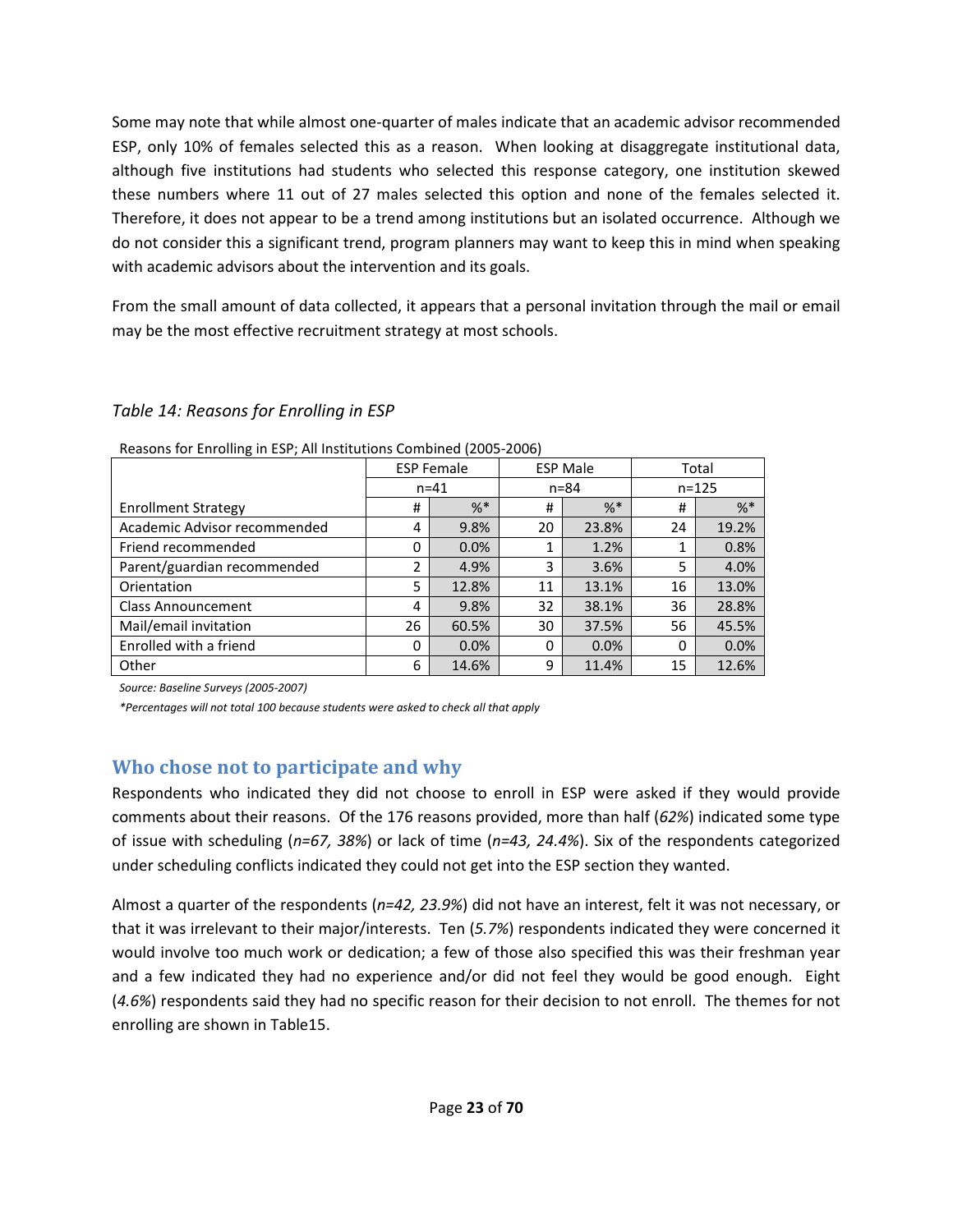#### *Table 15: Reasons for Not Enrolling in ESP*

|                                                 |    | Females |     | Males  |     | Total  |
|-------------------------------------------------|----|---------|-----|--------|-----|--------|
| Reason                                          | #  | %       | #   | %      | #   | %      |
| <b>Scheduling Conflict</b>                      | 17 | 42.5%   | 50  | 36.8%  | 67  | 38.1%  |
| Not enough time                                 | 8  | 20.0%   | 35  | 25.7%  | 43  | 24.4%  |
| No interest or reason                           | 7  | 17.5%   | 24  | 16.6%  | 31  | 17.6%  |
| Didn't feel ESP applied to their intended major | 5  | 12.5%   | 6   | 4.4%   | 11  | 6.3%   |
| Too much work                                   | 2  | 5.0%    | 8   | 5.9%   | 10  | 5.7%   |
| Other single (non-trend) items                  |    | 2.5%    | 13  | 9.6%   | 14  | 8.0%   |
| Total                                           | 40 | 100.0%  | 136 | 100.0% | 176 | 100.0% |

| Reasons for Not Enrolling in ESP; Institutions Combined (2005-2007) |  |
|---------------------------------------------------------------------|--|
|                                                                     |  |

*Source: Baseline Surveys (2005-2007)*

#### **College Rank**

Across institutions, the majority of ESP respondents indicated their college rank as freshman (*ESP Males, 76.6%; ESP females, 79.3%*) or to a much lesser extent sophomore (*ESP males, 13.6%; ESP females, 9.4%*). Although similar percentages of Non-ESP respondents indicated the same entry level college ranks they were more spread between first and second year status. Nearly equal percentages of non-ESP males reported a freshman (*32.8%*) or sophomore (*32.3%*) rank. Similarly, non-ESP females were fairly evenly spread indicating freshman (*23.5%*) or sophomore (*30.1%*) rank. Disaggregate institutional data deviated little from this trend. At most institutions, the percentage of ESP respondents indicating a rank of freshman is slightly higher. This would stand to reason considering that it is an entry-level main course and most ESP respondents were recruited as incoming freshman through a mailed or emailed invitation or class announcement.

No consistent pattern between non-ESP males and females indicating higher college ranks were revealed, percentages were low and varied among institutions. Combined data are shown in Table 16.

#### *Table 16: Student College Rank*

|                          |     | <b>ESP females</b> | Non-ESP Females |       | <b>ESP Males</b> |       | Non-ESP Males |       |      | Total |
|--------------------------|-----|--------------------|-----------------|-------|------------------|-------|---------------|-------|------|-------|
| Rank                     | #   | %                  | #               | %     | #                | %     | #             | %     | #    | %     |
| Freshman/First Yr        | 84  | 79.3%              | 79              | 23.5% | 164              | 76.6% | 378           | 32.8% | 705  | 39.0% |
| Sophomore/Second         |     |                    |                 |       |                  |       |               |       |      |       |
| Yr                       | 10  | 9.4%               | 101             | 30.1% | 29               | 13.6% | 372           | 32.3% | 512  | 28.3% |
| Junior/Third Yr          | 5   | 4.7%               | 84              | 25.0% | 11               | 5.1%  | 213           | 18.5% | 313  | 17.3% |
| Senior/Fourth Yr         | 5   | 4.7%               | 44              | 13.1% | 4                | 1.9%  | 98            | 8.5%  | 151  | 8.4%  |
| Fifth Yr, Special, Grad, |     |                    |                 |       |                  |       |               |       |      |       |
| <b>Other Combined</b>    | າ   | 1.9%               | 28              | 8.3%  | 6                | 2.8%  | 91            | 7.9%  | 127  | 7.0%  |
| Total                    | 106 | 100%               | 336             | 100%  | 214              | 100%  | 1152          | 100%  | 1808 | 100%  |

Student College Rank, All Institutions Combined

*Source: Baseline Surveys (2005-2007)*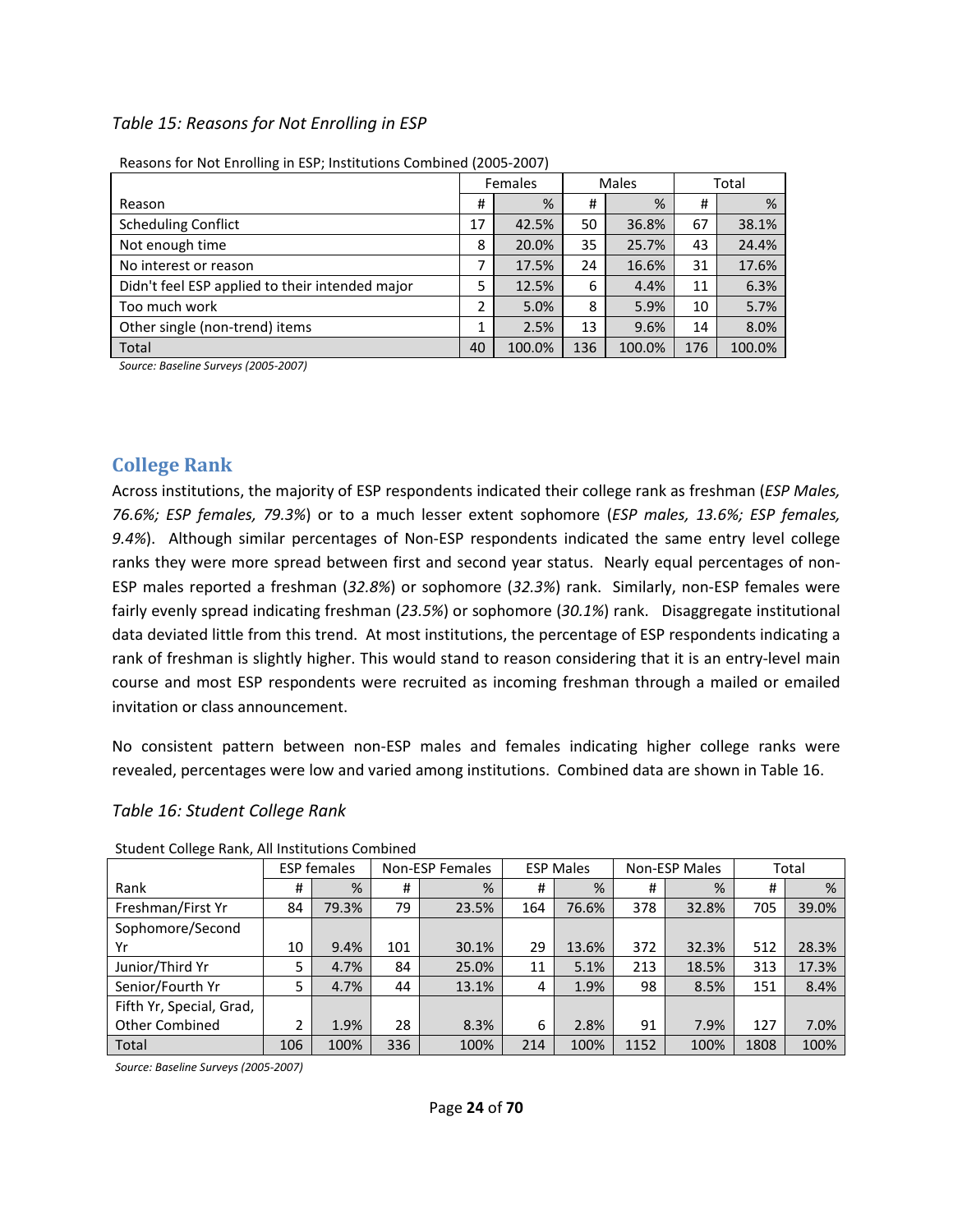# **Prior Computer Science or Programming Experience**

Students were asked to indicate what, if any, prior Computer Science or programming experience they had. A higher percentage of females indicated having no prior computer science or programming experience. Over 60% of ESP females and 49% of Non-ESP females indicated no prior experience whereas only one-third of either male group indicated no computer science experience. Data are shown in Table 17.

# *Table 17: Prior Experience with Computer Science or Programming*

|                         |    | <b>ESP Female</b> |     | Non-ESP Female |    | <b>ESP Male</b> |     | Non-ESP Male | Total |            |
|-------------------------|----|-------------------|-----|----------------|----|-----------------|-----|--------------|-------|------------|
|                         |    | $n = 112$         |     | $n = 357$      |    | $n = 217$       |     | $n = 1171$   |       | $n = 1857$ |
| Experience              | #  | $\frac{9}{6}$     | #   | %              | #  | %               | #   | %            | #     | %          |
| No prior experience/ no |    |                   |     |                |    |                 |     |              |       |            |
| responses selected*     | 70 | 62.5%             | 175 | 49.0%          | 70 | 32.3%           | 388 | 33.1%        | 703   | 37.9%      |
| High school             | 21 | 18.8%             | 74  | 20.7%          | 83 | 38.2%           | 433 | 37.0%        | 611   | 32.9%      |
| College CS course       | 4  | 3.6%              | 45  | 12.6%          | 26 | 12.0%           | 221 | 18.9%        | 296   | 15.9%      |
| Object oriented course  | 4  | 3.6%              | 11  | 3.1%           | 23 | 10.6%           | 151 | 12.9%        | 189   | 10.2%      |
| Object oriented on own  | 10 | 8.9%              | 12  | 3.4%           | 45 | 20.7%           | 190 | 16.2%        | 257   | 13.8%      |
| Non-object oriented     |    |                   |     |                |    |                 |     |              |       |            |
| programming on own, or  |    |                   |     |                |    |                 |     |              |       |            |
| in other type course    | 17 | 15.2%             | 56  | 15.7%          | 90 | 41.5%           | 358 | 30.6%        | 521   | 28.1%      |
| Other prior experience  | 5. | 4.5%              | 30  | 8.4%           | 9  | 4.1%            | 43  | 3.7%         | 87    | 4.7%       |

Prior Experience with CS or Programming; All Institutions Combined

*Source: Baseline Surveys (2005-2007)* 

*\* In 2006, there was no specific option to select "no prior experience," numbers for 2006 are based on no selected response and the those respondents noting 'none' in the Other category.* 

Of the respondents who did indicate prior experience, a good percentage selected programming experience on their own or in a non-formal course. While non-formal prior experience is an important form of learning, it is more difficult to measure the depth or extent of those experiences. For example, upon reviewing "other prior experience" response data, a wide range of experiences were described ranging from 'dabbling in' or using basic HTML to examples of advanced software programming.

When considering only High School or College Courses as a qualified prior experience the number of students *without* prior experience rises by around 20%, indicating just over half of all males (*Non-ESP males 53.5%; ESP males 57.6%*) and well over half of females (*Non-ESP females, 70%; ESP females 80.4%*) had no prior coursework in computer science. There were only modest differences in prior experience patterns between institutions. In general, the majority of institutions confirmed the trends described above. The combined data are shown in Table 18.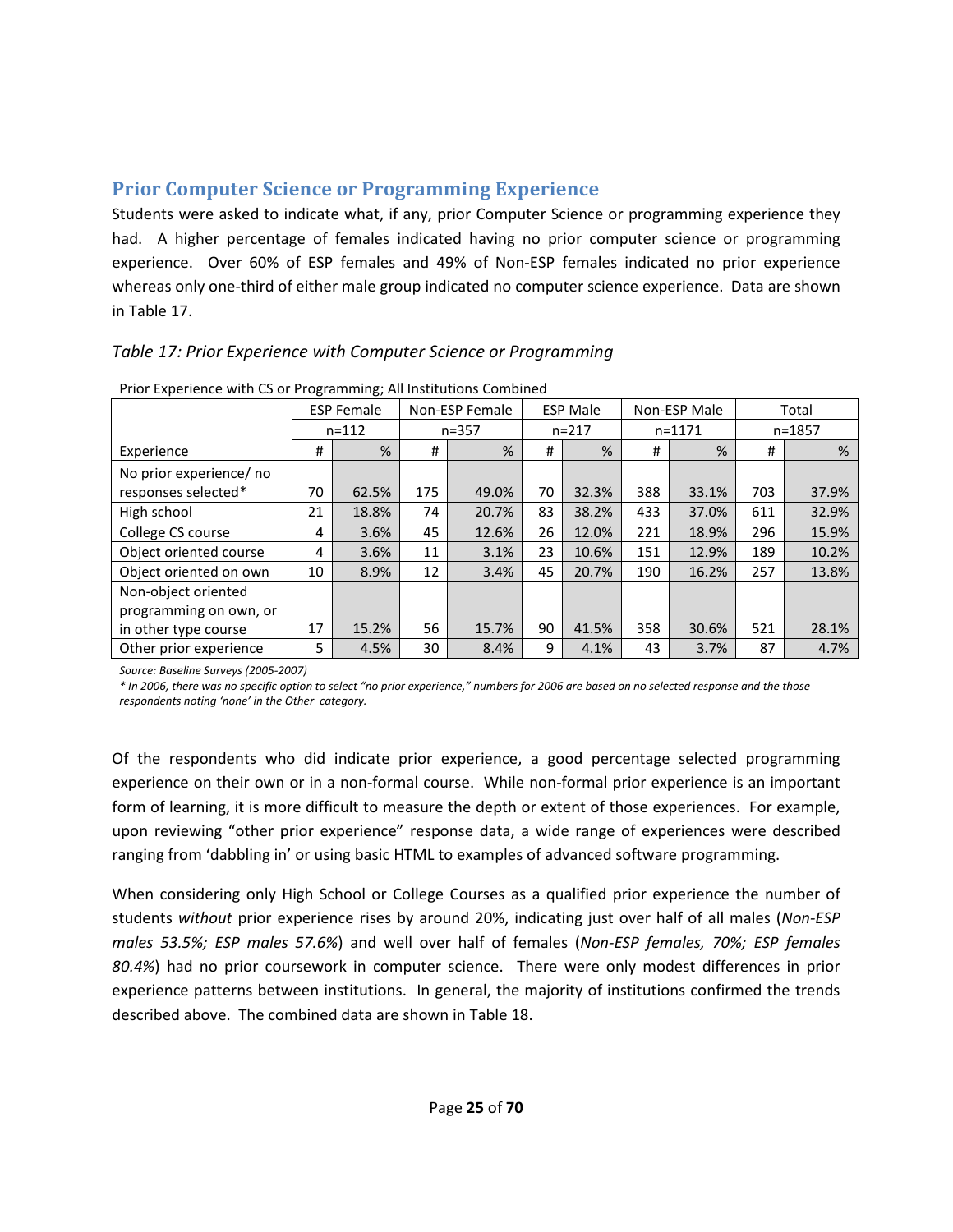## *Table 18: Prior High School and/or College Courses in Computer Science or Programming*

|                                |     |                   |     | Non-ESP |     |                 |      | Non-ESP |      |       |
|--------------------------------|-----|-------------------|-----|---------|-----|-----------------|------|---------|------|-------|
|                                |     | <b>ESP Female</b> |     | Female  |     | <b>ESP Male</b> |      | Male    |      | Total |
| Coursework                     | #   | %                 | #   | %       | #   | %               | #    | %       | #    | %     |
| No Course Selected             | 90  | 80.4%             | 250 | 70.0%   | 125 | 57.6%           | 627  | 53.5%   | 1092 | 58.8% |
| High School Course Selected    | 18  | 16.1%             | 62  | 17.4%   | 66  | 30.4%           | 323  | 27.6%   | 469  | 25.3% |
| <b>College Course Selected</b> |     | 0.9%              | 33  | 9.2%    | 9   | 4.1%            | 111  | 9.5%    | 154  | 8.3%  |
| HS and College Course          |     |                   |     |         |     |                 |      |         |      |       |
| Selected                       | 3   | 2.7%              | 12  | 3.4%    | 17  | 7.8%            | 110  | 9.4%    | 142  | 7.6%  |
| <b>Total</b>                   | 112 | 100%              | 357 | 100%    | 217 | 100%            | 1171 | 100%    | 1857 | 100%  |

Prior High School and/or College Course in Computer Science or Programming; All Institutions Combined (2005-2007)

*Source: Baseline Surveys (2005-2007)* 

 $\overline{a}$ 

# **Reasons for Enrollment in the Main Course**

Students were asked to indicate why they opted to enroll in the main course at their institution. Across institutions, the most commonly selected reasons for enrolling in the main course included:

- Have an interest in computer science (CS)
- **•** Intend to major in computer science
- Wanted to see whether they enjoyed computer science
- Fulfill a requirement of their intended major

# **What differences for enrolling in the main course existed between groups?**

With the exception of ESP males, combined data show a large percentage of respondents (*Non-ESP males 57.6%, Non-ESP Females, 69.6%; ESP males, 17.5%, ESP females, 42.3%, Table 19*) indicated one reason they enrolled in the main course was to meet a requirement of their intended major<sup>8</sup>. For some institutions, larger percentages of students selected this response as compared to other institutions.

There appear to be some differences between gender groups in reasons for enrolling. Most notably, 42% of ESP males and 28.6% of Non-ESP males indicate they intend to major in computer science, as compared to only 10% of Non-ESP females and 15% of ESP females. A higher percentage of males also indicate they are interested in computer science (*Non-ESP males 49.3%; Male ESP, 69.8%; Non-ESP females, 23.3%; ESP females, 32.7%).* However, at some of the institutions, ESP females had equal percentages for selecting interest (Milwaukee, Duke and Loyola) when compared to percentages within male groups.

*<sup>8</sup> Two response categories (Plan to major in computer science and Required for Intended Major) are not mutually exclusive. To eliminate any possibility that the double-barreled response items were skewing the numbers, all respondents indicating both were located and the "requirement" selection was removed. The percentages changed minimally for three groups, but dropped drastically among ESP males (46% down to 18%; Non-ESP Males: 57.6% adjusted to 40.6%; Non-ESP Females 69.6% adjusted to 62.9%; ESP females: 42.3% adjusted 34.6%). Table 20 reflects this adjustment.*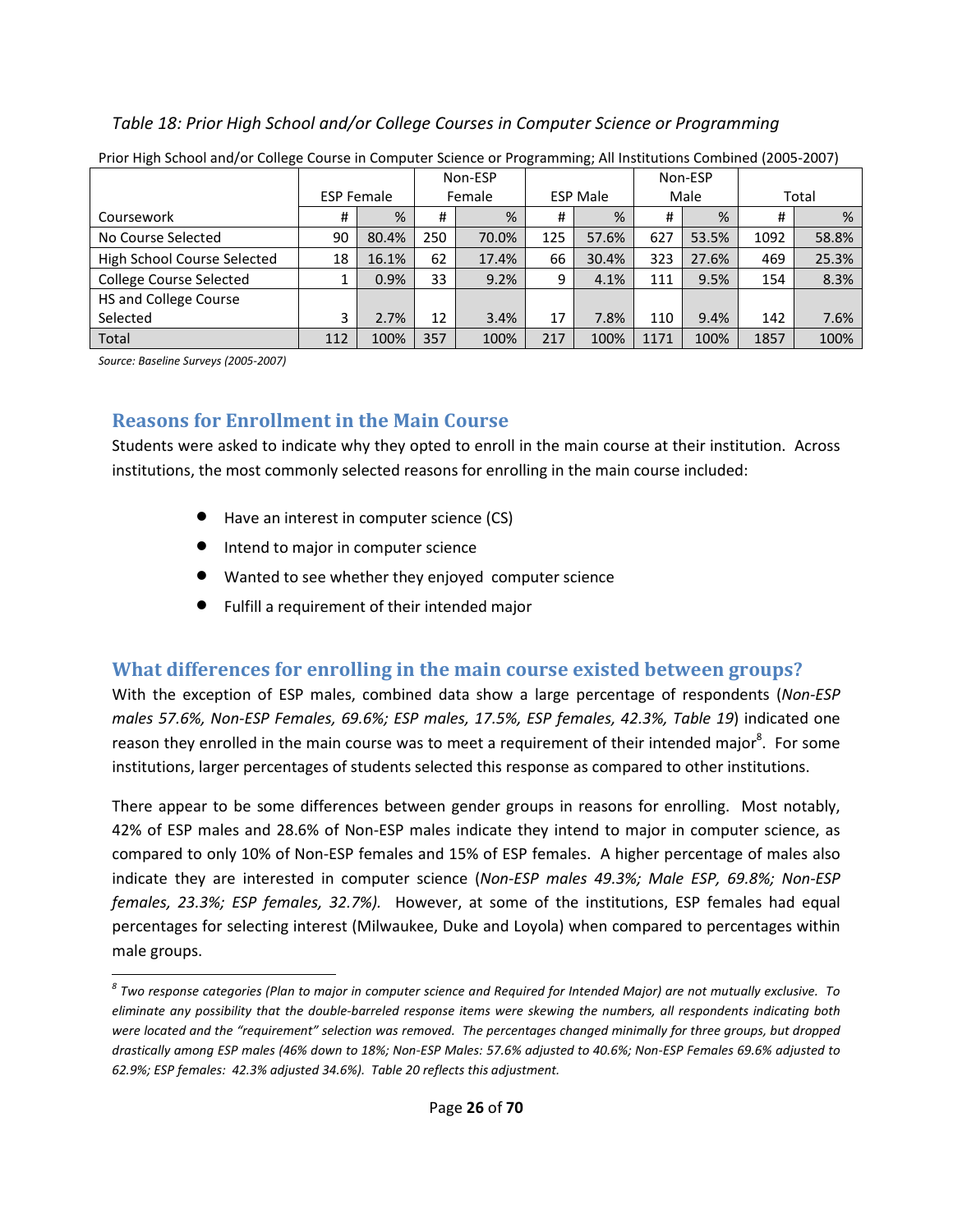Differences emerge between female enrollment groups, as well. At the majority of institutions, a higher percentage of ESP females indicated they are testing whether they enjoy computer science (*ESP females = 48.1%; Non-ESP females = 25.1%*), whereas non-ESP females indicated more frequently that they enrolled to fulfill a degree requirement (*ESP females = 34.6%; Non-ESP females = 62.9%*).

#### *Table 19: Reasons for Enrolling in Main Course*

|                                                      |              | <b>Female ESP</b> |                | Female Non-ESP |                | Male ESP   | Male Non-ESP |            |      | Total      |
|------------------------------------------------------|--------------|-------------------|----------------|----------------|----------------|------------|--------------|------------|------|------------|
|                                                      |              | $n = 104*$        |                | $n = 343*$     |                | $n = 212*$ | $n = 1125*$  |            |      | n=1784*    |
| Reason                                               | #            | $%$ **            | #              | $%$ **         | #              | $%$ **     | $\#$         | $%$ **     | $\#$ | $%$ **     |
| I know I am interested in CS or                      |              |                   |                |                |                |            |              |            |      |            |
| programming                                          | 34           | 32.7%             | 80             | 23.3%          | 148            | 69.8%      | 555          | 49.3%      | 817  | 45.8%      |
| It meets a requirement for my                        |              |                   |                |                |                |            |              |            |      |            |
| intended major                                       | 36           | 34.6%             | 215            | 62.9%          | 37             | 17.5%      | 457          | 40.6%      | 745  | 41.8%      |
| Knowing how to program is a                          |              |                   |                |                |                |            |              |            |      |            |
| useful skill in the job market                       | 34           | 32.7%             | 100            | 29.2%          | 76             | 35.8%      | 354          | 31.5%      | 564  | 31.6%      |
| To see whether I enjoy CS or                         |              |                   |                |                |                |            |              |            |      |            |
| programming                                          | 50           | 48.1%             | 86             | 25.1%          | 85             | 40.1%      | 269          | 23.9%      | 490  | 27.5%      |
| I plan on majoring in CS                             | 16           | 15.4%             | 35             | 10.2%          | 98             | 46.2%      | 322          | 28.6%      | 471  | 26.4%      |
| It was recommended to me by an                       |              |                   |                |                |                |            |              |            |      |            |
| academic advisor                                     | 19           | 18.3%             | 48             | 14.0%          | 49             | 23.1%      | 155          | 13.8%      | 271  | 15.2%      |
| Parent/guardian thought I should                     |              |                   |                |                |                |            |              |            |      |            |
| take the course                                      | 16           | 15.4%             | 19             | 5.5%           | 17             | 8.0%       | 37           | 3.3%       | 89   | 5.0%       |
| Convenient to Schedule                               | $\mathbf{1}$ | 1.0%              | 20             | 5.8%           | 11             | 5.2%       | 62           | 5.5%       | 94   | 5.3%       |
| <b>Enrolled with Friend</b>                          | $\Omega$     | 0.0%              | 14             | 4.1%           | 4              | 1.9%       | 37           | 3.3%       | 55   | 3.1%       |
| A friend recommended the course                      |              | $n = 100$         |                | $n = 325$      |                | $n = 199$  |              | $n = 1005$ |      | $n = 1629$ |
| $(n = 1629)$ ł                                       | 6            | 6.0%              | 31             | 9.5%           | 9              | 4.5%       | 60           | 6.0%       | 106  | 6.5%       |
|                                                      |              |                   |                |                |                |            |              |            |      |            |
|                                                      |              | $n=99$            |                | $n = 333$      |                | $n = 181$  | $n = 1031$   |            |      | $n = 1644$ |
| Other Reason (n = $1644$ ) łł                        | 9            | 9.1%              | 22             | 6.6%           | 15             | 8.3%       | 50           | 4.8%       | 96   | 5.8%       |
|                                                      |              |                   |                | $n=63$         |                |            |              |            |      | $n = 347$  |
|                                                      |              | $n = 31$          |                |                |                | $n=49$     | $n = 204$    |            |      |            |
| I was encouraged to enroll by one                    |              |                   |                |                |                |            |              |            |      |            |
| of the CS consultants at                             |              |                   |                |                |                |            |              |            |      |            |
| orientation (n = 347) $\uparrow \uparrow \uparrow$   | 5            | 16.1%             | $\overline{2}$ | 3.2%           | 12             | 24.5%      | 3            | 1.5%       | 22   | 6.3%       |
| I received an Invitation to enroll                   |              |                   |                |                |                |            |              |            |      |            |
| $(n = 347)$ $\uparrow \uparrow \uparrow$             | 22           | 71.0%             | 4              | 6.3%           | 11             | 22.4%      | $\mathbf{1}$ | 0.5%       | 38   | 11.0%      |
|                                                      |              | $n=20$            |                | $n = 107$      |                | $n = 72$   | $n = 509$    |            |      | $n = 708$  |
| I plan to minor in CS (n = 708) $\{\dagger\}\dagger$ | 0            | 0.0%              | 6              | 5.6%           | $\overline{3}$ | 4.2%       | 24           | 4.7%       | 33   | 4.7%       |
|                                                      |              |                   |                |                |                |            |              |            |      |            |

Reasons for Enrolling in Main Course; All Institutions Combined (2005-2007)

*Source: Baseline Surveys (2005-2007)* 

*\* Except where otherwise indicated* 

*\*\* Percentages will not total 100% because respondents were asked to select all that apply.* 

ł *Option not offered at Milwaukee in 2007*

ł ł *Option not offered at Milwaukee in 2006* 

ł ł ł *Invitation and orientation only asked in 2005* 

ł ł ł ł *Minor only offered at Madison (2005-2007), Rutgers (2006-2007), and Purdue (2007)*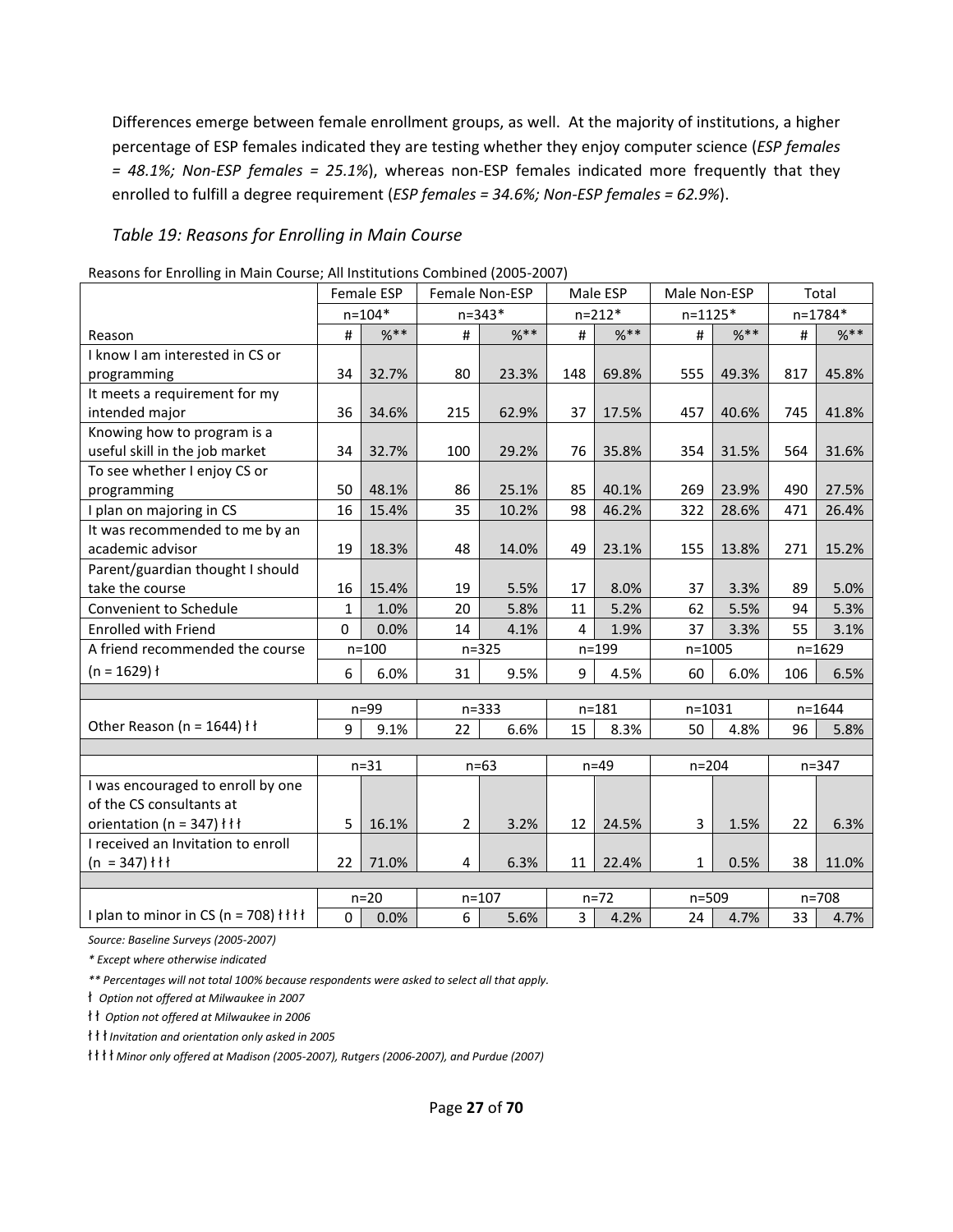# **Was active recruiting successful at attracting under-represented students to enroll in a Computer-Science course?**

A goal of the ESP program was to attract women and minority students who would not otherwise have taken a CS course; i.e., to increase participation of those students in the main course. To judge success in this area, a survey conducted in the fall of 2005 included a list of possible reasons for enrolling in the main course, and students were asked to select all that apply. Results for ESP students are summarized in Table 20.

|                                                      |                | Female ESP |              | Male ESP |              | Total  |
|------------------------------------------------------|----------------|------------|--------------|----------|--------------|--------|
|                                                      |                | $n=31$     |              | $n=49$   |              | $n=80$ |
|                                                      | #              | %          | #            | %        | #            | %      |
| I know I am interested in CS or programming          | 8              | 25.8%      | 39           | 79.6%    | 47           | 58.8%  |
| I plan on majoring in CS                             | 5              | 16.1%      | 28           | 57.1%    | 33           | 41.3%  |
|                                                      |                |            |              |          |              |        |
| It meets a requirement for my intended major         | 9              | 29.0%      | 20           | 40.8%    | 29           | 36.3%  |
| To see whether I enjoy CS or programming             | 21             | 67.7%      | 14           | 28.6%    | 35           | 43.8%  |
| It was recommended to me by a friend                 | $\overline{2}$ | 6.5%       | $\mathbf{1}$ | 2.0%     | 3            | 3.8%   |
|                                                      |                |            |              |          |              |        |
| It was recommended to me by an academic advisor      | 6              | 19.4%      | 15           | 30.6%    | 21           | 26.3%  |
|                                                      |                |            |              |          |              |        |
| My parent/guardian thought I should take the course  | 6              | 19.4%      | 9            | 18.4%    | 15           | 18.8%  |
| It was convenient to my schedule                     | $\Omega$       | 0.0%       | $\mathbf{1}$ | 2.0%     | $\mathbf{1}$ | 1.3%   |
| Knowing how to program is a useful skill in the job  |                |            |              |          |              |        |
| market                                               | 6              | 19.4%      | 9            | 18.4%    | 15           | 18.8%  |
|                                                      |                |            |              |          |              |        |
| I have friends who were also enrolling in the course | 0              | 0.0%       | $\Omega$     | 0.0%     | $\Omega$     | 0.0%   |
| I received an invitation to enroll in the mail or my |                |            |              |          |              |        |
| orientation folder                                   | 22             | 71.0%      | 11           | 22.5%    | 33           | 41.3%  |
| I was encouraged to enroll by one of the computer    |                |            |              |          |              |        |
| science consultants at orientation                   | 5              | 16.1%      | 12           | 24.5%    | 17           | 21.3%  |
| Other reason                                         | 3              | 9.7%       | 3            | 6.1%     | 6            | 7.6%   |

# *Table 20: ESP Student Reasons for Enrolling in the Main Course, 2005 ESP only*

*Source: Baseline Surveys (2005)*

Over all institutions, the reason most often selected by female ESP-PLTL students (chosen by 71.0%) was ``I received an invitation to enroll''. In other words, for 71% of the women in ESP that semester, being invited to participate in that program was a factor in their decision to register for a CS course. The next most popular reason (selected by 67.7% of the female students) was ``To see whether I enjoy CS or programming.'' By contrast, the most popular reason for male ESP students was ``I know I am interested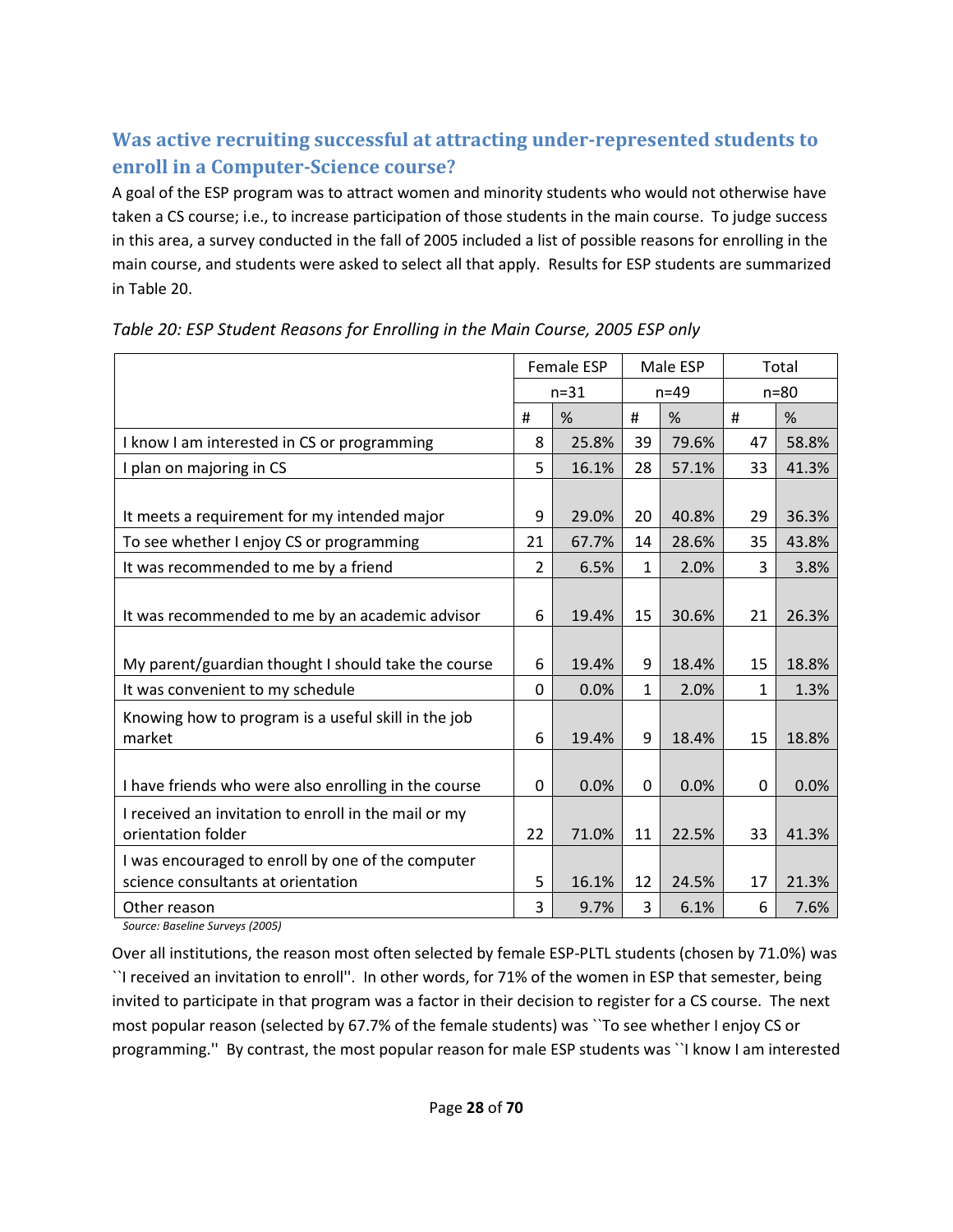in CS or programming'' (79.6%). From this data, we conclude that active recruiting for ESP did increase the number of women who enrolled in the main course.

# **Summary: Who Enrolls in ESP and Why?**

When attempting to answer the question "Who enrolls in ESP and why?" the following trends begin to emerge from demographic data gathered at eight institutions from 2005 – 2007.

ESP students tended to be primarily freshmen (*ESP males = 76.6%; ESP females = 79.3%*), and to a lesser extent sophomores (*ESP males = 13.6%; ESP females 9.4%*). Most females who enrolled in ESP did so because they were sent a personal invitation through mail or email (*60.5%*). At most institutions, ESP females tended to indicate having little or no prior experience in computer science (*62.5%*) but indicated they were curious about whether they would like it (*48.1%*) and/or recognized it as a useful skill to have in the workplace (*32.7%*).

Male ESP students, tended to be from non-targeted ethnic groups, indicated they had prior experience in computer science (*67.7%*) and many intend(ed) to major in computer science (*46.2%*).

This difference between gender groups did not appear to pose any problems (as shown below in the evaluation of the ESP sections). From the data gathered, non-target, highly experienced males who opt to enroll in ESP appear to appreciate, value and engage in the collaborative spirit of the sessions.

# **ESP GROUP PERCEPTIONS**

# **How do ESP experiences differ in terms of gender and ethnicity?**

ESP students were asked to evaluate their program experience on the exit survey. Mann-Whitney tests (the non-parametric equivalent to two sample t-tests) were used to determine if any differences existed between gender groups. Across institutions, respondents were generally favorable in their assessments of the ESP sessions and only two significant differences were found between gender groups in their evaluation of the ESP. Even when combining institutional data, there are insufficient numbers of responses from under-represented ethnic groups (*n=33*). To extrapolate a generalized experience from such a diverse few respondents would not be prudent.

# **What were perceptions of the ESP sessions?**

Students were asked to rate their peer leader and the ESP sessions on a six-point scale, with "0" representing "strongly disagree" and "5" representing "strongly agree." Respondents, across institutions, found their peer leader was: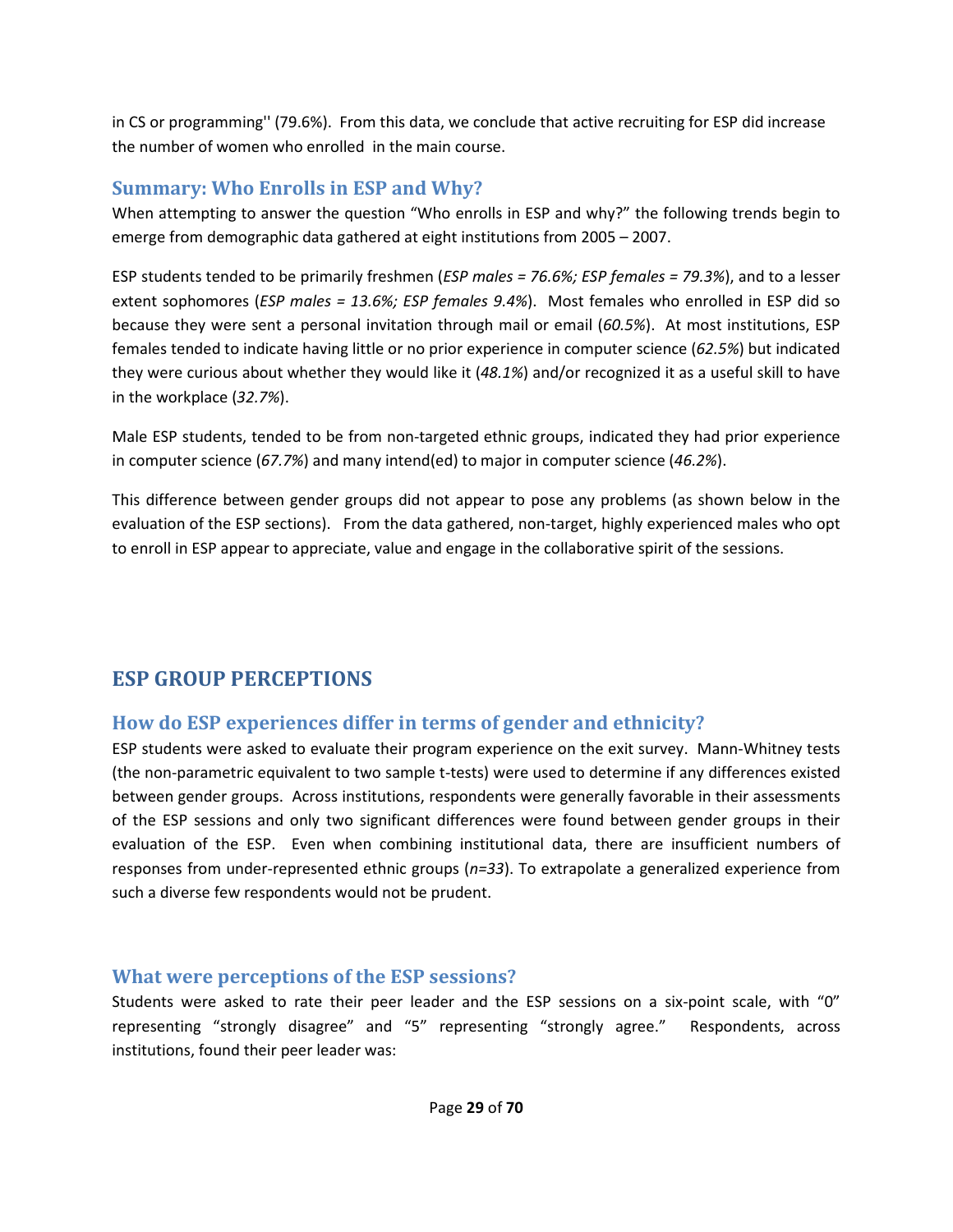- an important part of the class (*Male ESP: M = 4.30; Female ESP: M = 4.32, Table 21,*
- knowledgeable about the course material *(Male ESP: M = 4.50; Female ESP: M = 4.56*) ,
- able to adequately answer their questions (*Male ESP: M = 4.32; Female ESP: M = 4.30*).

ESP respondents also indicated they felt comfortable asking the peer leader questions (*Both Groups: M = 4.50*), felt he/she encouraged everyone to participate (*Both groups: M = 4.35*) and managed classroom discussions effectively (*Male ESP: M = 4.11; Female ESP: M = 4.06*).

| <b>ESP Peer Leader Ratings</b>       |                |     |              |      |      |     |        |       |
|--------------------------------------|----------------|-----|--------------|------|------|-----|--------|-------|
|                                      |                |     |              |      |      |     |        |       |
| Peer leader evaluation               | Group          | n   | $\mathcal M$ | SE   | SD   | Mdn | U      | Sig.  |
|                                      | Females        | 54  | 4.32         | 0.14 | 1.03 | 5.0 | 3222.5 | 0.645 |
| Peer leader was an important part of | Males          | 112 | 4.30         | 0.09 | 0.94 | 5.0 |        |       |
| class                                | All            | 166 | 4.31         | 0.07 | 0.96 | 5.0 |        |       |
|                                      | <b>Females</b> | 70  | 4.56         | 0.08 | 0.63 | 5.0 | 5858.5 | 0.939 |
| Peer leader was knowledgeable        | Males          | 150 | 4.50         | 0.06 | 0.74 | 5.0 |        |       |
| about the course material            | All            | 220 | 4.52         | 0.05 | 0.71 | 5.0 |        |       |
|                                      | <b>Females</b> | 70  | 4.30         | 0.11 | 0.92 | 5.0 | 5820   | 0.867 |
| Peer leader was able to adequately   | Males          | 150 | 4.32         | 0.07 | 0.87 | 5.0 |        |       |
| answer questions                     | All            | 220 | 4.31         | 0.06 | 0.88 | 5.0 |        |       |
| Peer leader had trouble getting us   | <b>Females</b> | 54  | 1.70         | 0.18 | 1.3  | 1.0 | 3988   | 0.385 |
| back on track when we got off on a   | Males          | 112 | 1.88         | 0.14 | 1.49 | 1.0 |        |       |
| tangent                              | All            | 166 | 1.83         | 0.11 | 1.43 | 1.0 |        |       |
|                                      | <b>Females</b> | 80  | 4.35         | 0.1  | 0.87 | 5.0 |        |       |
| Peer leader encouraged everyone to   | Males          | 156 | 4.35         | 0.08 | 0.95 | 5.0 | 6751   | 0.658 |
| participate                          | All            | 236 | 4.35         | 0.06 | 0.92 | 5.0 |        |       |
|                                      | Females        | 80  | 4.50         | 0.1  | 0.9  | 5.0 | 6701   | 0.503 |
| Comfortable asking the peer leader   | Males          | 157 | 4.50         | 0.06 | 0.76 | 5.0 |        |       |
| questions                            | All            | 237 | 4.50         | 0.05 | 0.81 | 5.0 |        |       |
|                                      | <b>Females</b> | 80  | 4.06         | 0.12 | 1.1  | 4.0 | 6989   | 0.910 |
| Peer leader managed the discussion   | Males          | 158 | 4.11         | 0.08 | 0.95 | 4.0 |        |       |
| effectively                          | All            | 238 | 4.09         | 0.06 | 1.00 | 4.0 |        |       |

## *Table 21: ESP Peer Leader Ratings*

*Source: Exit Surveys (2005-2007)* 

A Mann-Whitney test revealed a statistically significant difference between gender groups regarding whether the ESP sessions should have more computer "hands on" time. However, this difference between gender groups appears to be isolated to one institution where ESP males agreed more frequently and strongly than females that more "hands on" time should have been included.

In general, respondents tended to slightly disagree that sessions were dominated by one or two students (*ESP males M = 2.28; ESP Females M = 2.03, Table 22*) and males more than females wanted more "hands on" with the computer (*ESP Males M = 3.41; ESP Females 2.96*). Respondents also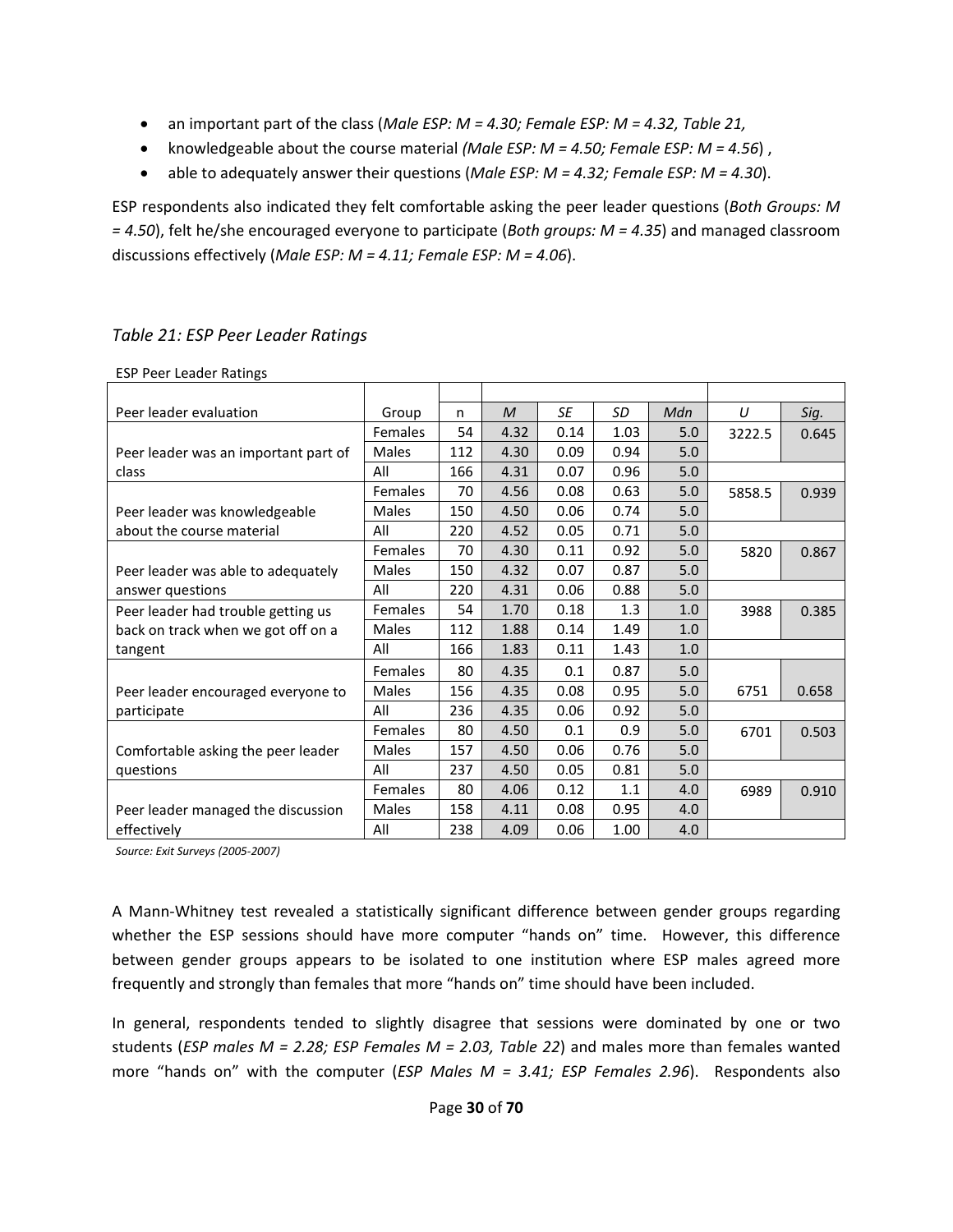generally agreed that ESP was a lot of fun (*ESP Males M = 3.84; ESP Females M = 3.93*) and were neutral about the sessions being a lot of work (*ESP Males M = 2.38; ESP Females M = 2.50*).

## *Table 22: ESP Sessions Evaluations*

| ESP group meetings evaluation            | Group          | n   | M    | SE   | SD   | Mdn | U      | Sig.  |
|------------------------------------------|----------------|-----|------|------|------|-----|--------|-------|
|                                          | <b>Females</b> | 80  | 2.03 | 0.16 | 1.47 | 2.0 | 6384   | 0.224 |
| Meetings were typically dominated by one | Males          | 158 | 2.28 | 0.12 | 1.5  | 2.0 |        |       |
| or two students                          | All            | 238 | 2.19 | 0.10 | 1.49 | 2.0 |        |       |
|                                          | <b>Females</b> | 80  | 2.96 | 0.17 | 1.51 | 3.0 | 5916   | 0.035 |
| Group meetings should include more       | Males          | 158 | 3.41 | 0.10 | 1.30 | 4.0 |        |       |
| "Hands on" time at the computers         | All            | 238 | 3.26 | 0.09 | 1.39 | 3.0 |        |       |
|                                          | <b>Females</b> | 32  | 2.50 | 0.19 | 1.05 | 2.0 | 1123   | 0.836 |
|                                          | Males          | 66  | 2.38 | 0.17 | 1.37 | 3.0 |        |       |
| Meetings were a lot of work              | All            | 98  | 2.42 | 0.13 | 1.27 | 2.0 |        |       |
|                                          | <b>Females</b> | 30  | 3.93 | 0.17 | 0.94 | 4.0 | 1029.5 | 0.616 |
|                                          | Males          | 67  | 3.84 | 0.16 | 1.32 | 4.0 |        |       |
| Meetings were a lot of fun               | All            | 97  | 3.87 | 0.12 | 1.21 | 4.0 |        |       |

ESP Sessions Evaluations; All Institutions Combined (2005-2007)

*Source: Exit Surveys (2005-2007)* 

ESP students were also asked to rate the utility of the sessions in relation to the main course. On average, students agreed that the sessions were useful for completing assignments (*Males M = 3.76; ESP Females M = 3.59, Table 23*) and for doing better on exams (*ESP Males M = 3.97; ESP Females M = 3.82*).

Respondents also indicated that the ESP moderately contributed to their success in the main course (*ESP Males M = 3.55; ESP Females M = 3.57*). In disaggregate institutional analysis, Mann Whitney tests reveal several institutions with statistically significant differences in ESP students' perception of the contribution of the ESP sessions as compared to the contribution of the lab session. At those schools, mean scores suggest the respondents viewed the ESP sessions as contributing more than the labs.

Combined institutional data comparing these two items show no statistically significant differences. However, this set of inquires may be somewhat irrelevant when applied to aggregate data because at some institutions the ESP program's focuses and goals were not geared towards supplementing the main course. Instead, their goals were to provide experiences unrelated to the course material, strengthening student knowledge bases rather than strengthening knowledge in the course content area. Therefore, we would not expect to see students at these institutions considering the ESP course to be a major contributor to their success in the main course.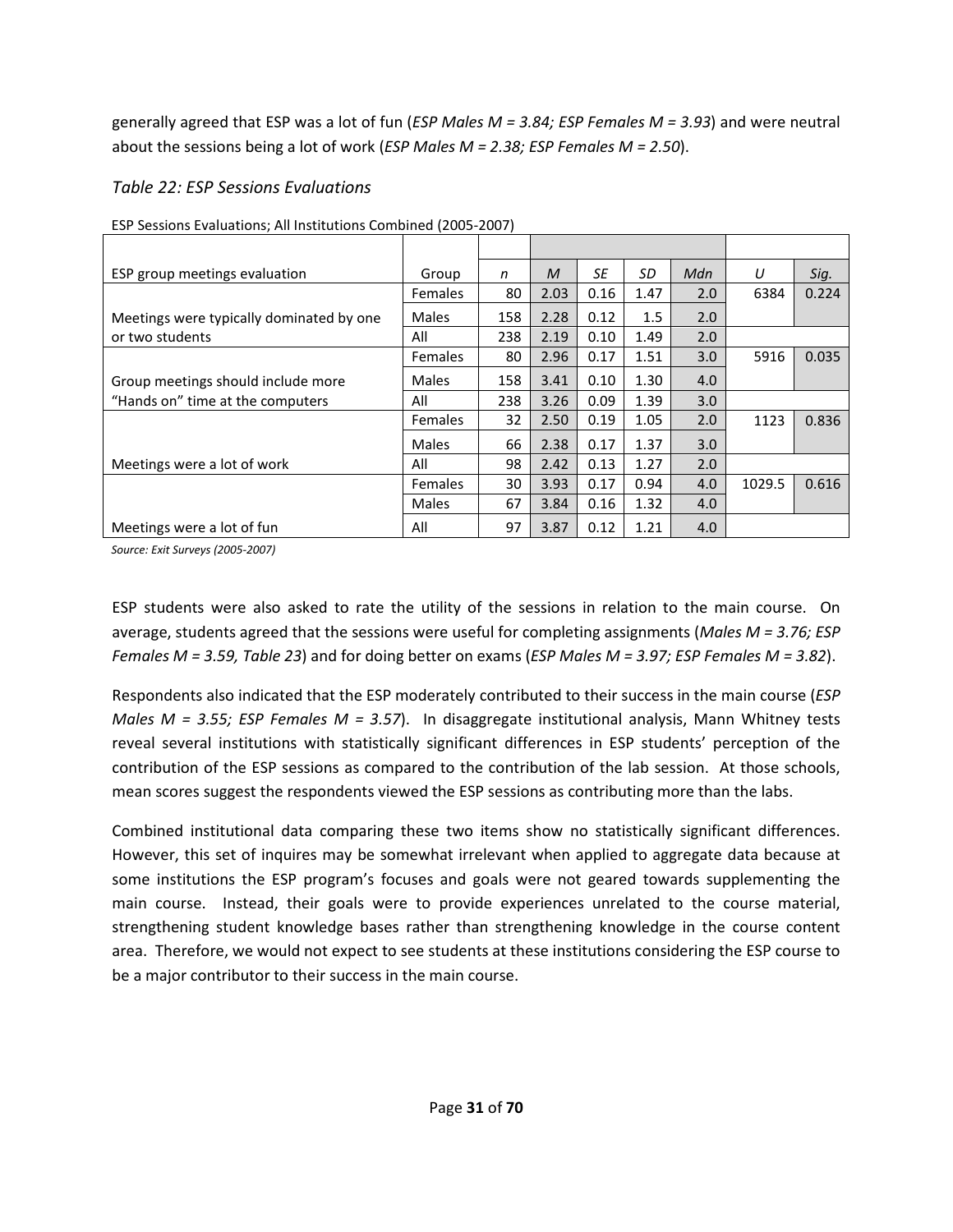# **How does the ESP contribute to desire to continue exploring the field of computer science?**

In 2007, students were asked to indicate the degree to which the ESP sessions influenced their decision to major in computer science. A statistically significant difference between ESP gender groups was revealed regarding the influence of the sessions on students' decisions to major or not major in computer science. Across institutions, males tended to agree more (*M = 2.63*) than females (*M = 1.65*) that the ESP influenced their decision to pursue or not pursue a degree in computer science (U *= 524.5, p = 0.017*).

However, regardless of gender, mean scores indicate that respondents did not perceive the ESP sessions as having a particularly large influence on their decision to major in computer science. To determine the direction that the influence (positive or negative) had on those who indicated it contributed a great deal to their decision, we looked at how people responded to that question in relation to indicating if they would pursue computer science or not.

Of the 82 respondents, 33 indicated the course had some influence on their decision to pursue a degree in computer science (rank scores of 3 -5). Of those indicating a degree of influence by the ESP, more than half (*69%*) also indicated they would pursue a major or minor. From this, we can conclude that the majority were positively influenced by the sessions to pursue more education in computer science.

## *Table 23: Student Perception of the Utility of ESP*

| <u>Student Evaluation of the Othity OF ESF Sessions, All institutions compiled (2003-2007)</u> |                |     |      |      |      |     |       |       |
|------------------------------------------------------------------------------------------------|----------------|-----|------|------|------|-----|-------|-------|
| ESP group meetings evaluation                                                                  | Group          | n   | M    | SE   | SD   | Mdn | U     | Sig.  |
|                                                                                                | <b>Females</b> | 80  | 3.59 | 0.15 | 1.37 | 4.0 | 6459  | 0.461 |
| Attending meetings were useful prep.                                                           | <b>Males</b>   | 157 | 3.76 | 0.11 | 1.32 | 4.0 |       |       |
| for completing assignments                                                                     | All            | 237 | 3.70 | 0.09 | 1.33 | 4.0 |       |       |
|                                                                                                | <b>Females</b> | 76  | 3.82 | 0.16 | 1.39 | 4.0 | 5631  | 0.461 |
| Attending meetings helped me to do                                                             | Males          | 139 | 3.97 | 0.11 | 1.29 | 4.0 |       |       |
| better on exams                                                                                | All            | 215 | 3.92 | 0.09 | 1.33 | 4.0 |       |       |
|                                                                                                | Females        | 67  | 3.57 | 0.16 | 1.31 | 4.0 | 5039  | 0.881 |
| Contribution of meetings in helping to                                                         | Males          | 134 | 3.55 | 0.11 | 1.28 | 4.0 |       |       |
| succeed in main course                                                                         | All            | 201 | 3.55 | 0.09 | 1.28 | 4.0 |       |       |
|                                                                                                | <b>Females</b> | 23  | 1.65 | 0.34 | 1.61 | 2.0 | 524.5 | 0.017 |
| ESP influence on decision to major or                                                          | Males          | 59  | 2.63 | 0.2  | 1.54 | 3.0 |       |       |
| not in CS                                                                                      | All            | 82  | 2.35 | 0.18 | 1.61 | 3.0 |       |       |

Student Evaluation of the Utility of ESP Sessions; All Institutions Combined (2005-2007)

*Source: Exit Surveys (2005-2007)*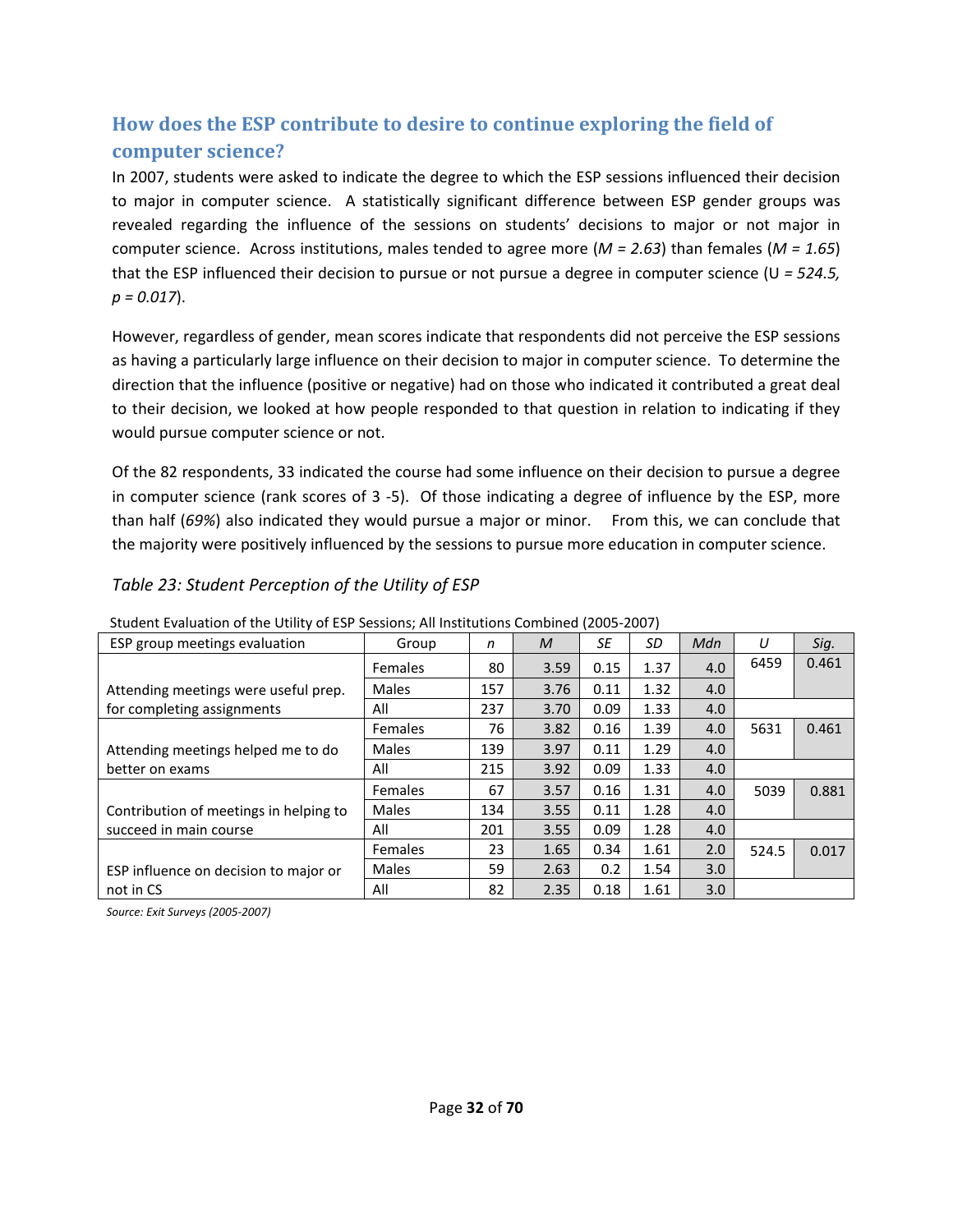#### *Session feedback:*

At the end of each session, Madison's groups were asked to submit a "one-minute paper" review of that session. A semester's worth of student reviews were tallied and it was found that the most commonly appreciated aspects of the ESP sessions was course related review, practice and assistance (*Table 24*). As well, exam review was greatly appreciated. Non course-specific activities most mentioned were the logic puzzles used as exercises.

### *Table 24: ESP Activity Feedback*

| ESP Activity Feedback; Madison, 2006            | #   |
|-------------------------------------------------|-----|
| Class associated - review, practice, assistance | 120 |
| Exam Review                                     | 67  |
| Logic puzzles                                   | 75  |
| Other exercises                                 | 57  |
| Code writing                                    | 48  |
| Everything                                      | 51  |
| Food, dinners, snacks, candy                    | 49  |

*Source: Madison ESP sections 2006*

#### *Expectations:*

On the exit survey, ESP students were asked to select any expectations they might have had for the ESP sessions. Respondents selected a variety of expectations, as can be seen in Table 25. Regardless of gender, respondents indicated in large numbers they hoped for "a more comprehensive understanding of computer science (*78%*)," to "learn material in small groups (*63%*)," and to get a "better grade" in the main course (*63%*).

A slightly higher percentage of males, compared to females, indicated they joined to meet new friends (*ESP males, 49%; ESP females, 40%*), and find people to work and study with outside of class (*ESP Males, 46.0%; ESP females, 40.0%*). Although the differences in percentages are minimal it demonstrates that males joined the ESP equally, if not more frequently, because they were interested in the social aspects of the extra-curricular activities.

The biggest difference between gender groups regarded earning extra credit, where almost half of all males selected this response category but less than a quarter of females indicated this as an expectation (*ESP Males: 42%, ESP Females: 15 %.*).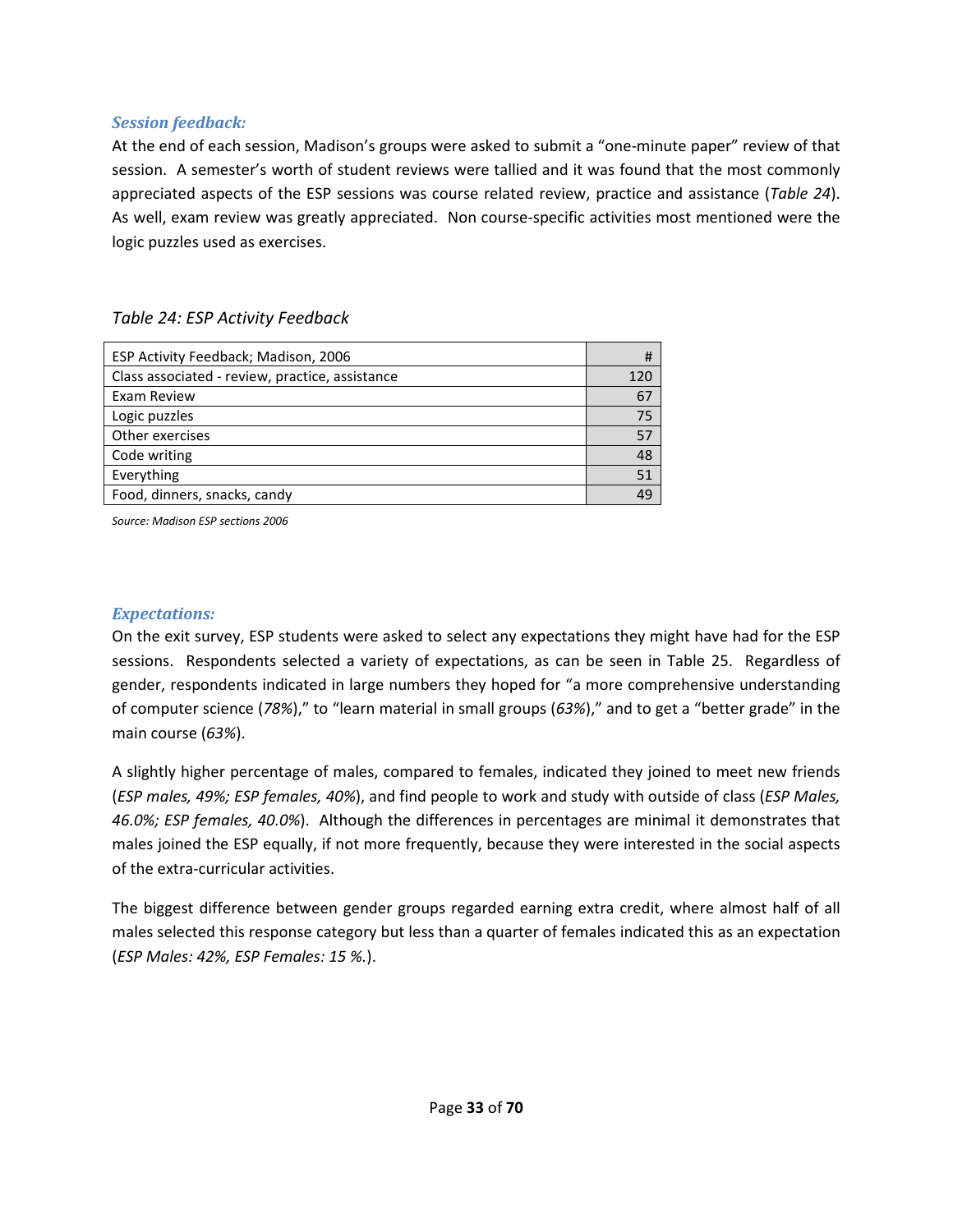### *Table 25: Student Expectations of ESP*

|                                                        | <b>ESP Females</b><br><b>ESP Males</b> |               |     | Total     |           |       |
|--------------------------------------------------------|----------------------------------------|---------------|-----|-----------|-----------|-------|
|                                                        |                                        | $n = 81$      |     | $n = 149$ | $n = 230$ |       |
| Expectations of the ESP                                | #                                      | $\frac{9}{6}$ | #   | %         | #         | %     |
| More comprehensive understanding of programming        | 63                                     | 77.8%         | 117 | 78.5%     | 180       | 78.3% |
| Opportunity to learn programming in smaller groups     | 48                                     | 59.0%         | 97  | 65.1%     | 145       | 63.0% |
| A better grade                                         | 53                                     | 65.0%         | 93  | 62.0%     | 146       | 63.0% |
| To make friends                                        | 32                                     | 40.0%         | 73  | 49.0%     | 105       | 46.0% |
| To meet people to work and study with outside of class | 32                                     | 40.0%         | 69  | 46.0%     | 101       | 44.0% |
|                                                        |                                        |               |     |           |           |       |
| Good preparation for future coursework*                |                                        | $n = 32$      |     | $n = 68$  | $n = 100$ |       |
|                                                        | 14                                     | 43.8%         | 42  | 61.8%     | 56        | 56.0% |
| Extra credit**                                         |                                        | $n = 45$      |     | $n = 99$  | $n = 144$ |       |
|                                                        | 7                                      | 15.6%         | 42  | 42.4%     | 49        | 34.0% |
| Other***                                               |                                        | $n = 75$      |     | $n = 145$ | $n = 215$ |       |
|                                                        |                                        | 1.3%          | 8   | 5.7%      | 9         | 4.2%  |

Students Expectations of the ESP Course; All Institutions Combined (2005-2007)

*Source: Exit Surveys (2005-2007)* 

*\*Asked only in 2007* 

*\*\*Asked only at schools which offered extra credit* 

*\*\*\*Option was not offered at all schools* 

The majority of respondents indicated that their expectations were met (*69.7%, Table 26*) or somewhat met (*23.6%*) by the ESP. This combined 93.3% provides another strong indicator that ESP students appreciated their experience in the ESP.

### *Table 26: Fulfillment of Expectations for ESP Students*

| I allillilletteen Expectations by the ESI. I rogram, All institutions combined (2005-2007) |                |       |       |       |       |       |  |  |  |  |
|--------------------------------------------------------------------------------------------|----------------|-------|-------|-------|-------|-------|--|--|--|--|
|                                                                                            | <b>Females</b> |       | Males |       | Total |       |  |  |  |  |
| Expectations met                                                                           | #              | %     |       | %     | #     | %     |  |  |  |  |
| Yes                                                                                        | 38             | 60.3% | 86    | 74.8% | 124   | 69.7% |  |  |  |  |
| Somewhat                                                                                   | 20             | 31.8% | 22    | 19.1% | 42    | 23.6% |  |  |  |  |
| No.                                                                                        |                | 7.9%  |       | 6.1%  | 12    | 6.7%  |  |  |  |  |
| Total                                                                                      | 63             | 100%  | 115   | 100%  | 178   | 100%  |  |  |  |  |

Fulfillment of Expectations by the ESP Program; All Institutions Combined (2005-2007)

*Source: Exit Surveys (2005-2007)* 

### *"If you were to do it all over, how would you enroll?"*

The combined data also shows that nearly three quarters of the respondents would enroll in both the ESP section and the main course if they were able to do it over again (*73.2%, Table 27*).

One-quarter of all females indicated they would not enroll in either the ESP or the main course if they had it to do over again. When looking at disaggregate institutional data, the majority of these women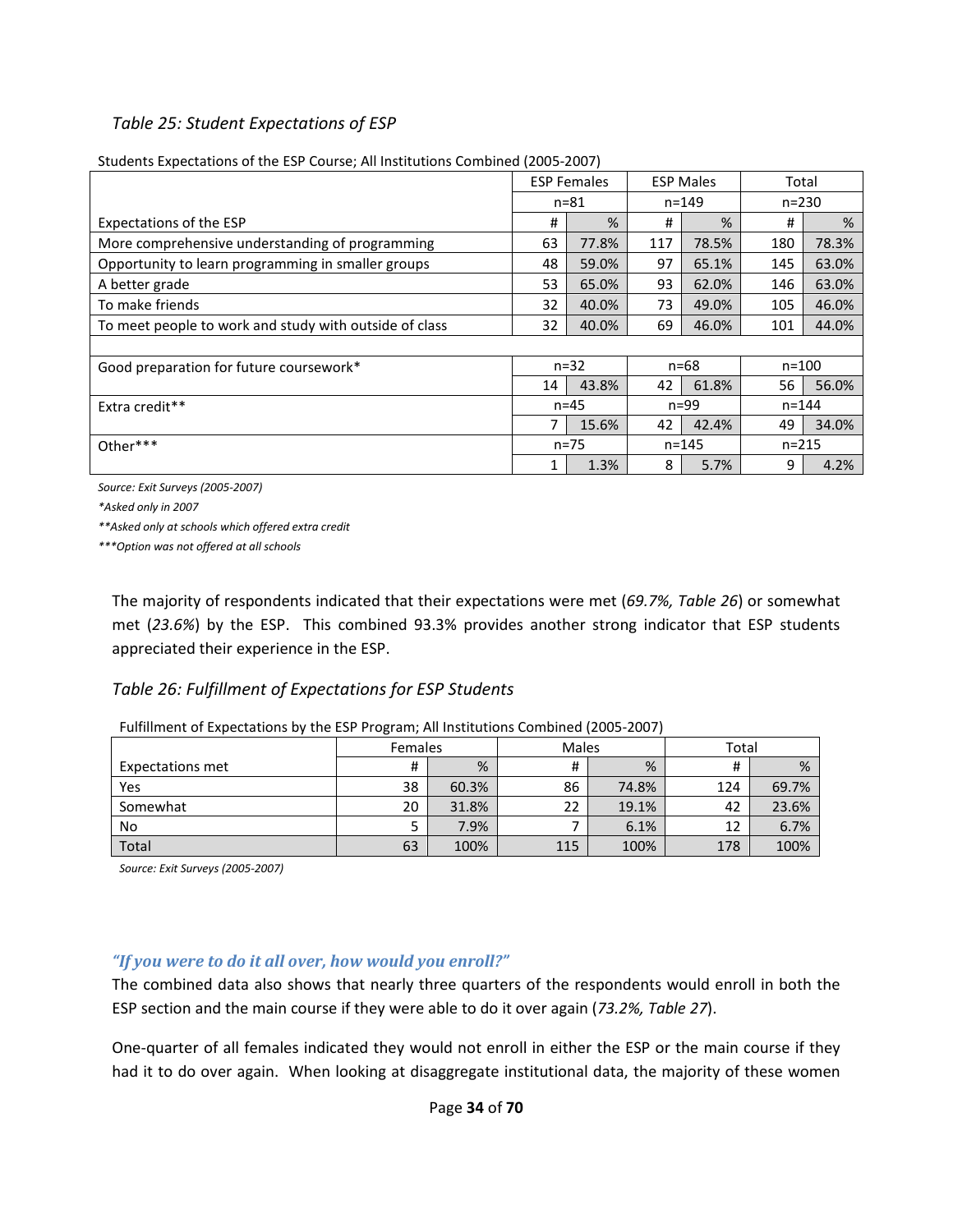were located at two institutions, during two distinct years. To explore more fully why they might have decided not to reenroll in either the ESP or the main course, some of their other data was isolated. Items in common for these females include:

- 12 of the 14 did not have prior experience
- 10 of 14 indicated they enrolled in the main course to see "whether they enjoyed computer science or programming" and selected few other response categories.
- 11 of the 14 females indicated on the exit-survey they would not pursue computer science because they "didn't feel very good at [computer science]."
- Six of 14 also indicated they would not pursue computer science because they "just didn't enjoy [computer science]."
- Six of seven indicated they enrolled in ESP because they received an invitation or were consulted at orientation.

Never the less, the females were varied in their grades ranging from Cs to As. Additionally, all 15 females rated their ESP experiences highly favorably with median ratings of 4's and 5's and provided these six comments:

- *"It's a fun class, especially the logic thinkings, and the bouncy-blinking thingy."*
- *"Because if you get some certain lectures, I think [the ESP section] will be the only means of learning the material because the lecture was inadequate."*
- *"It was not a lot of work very beneficial and rather enjoyable. Though I didn't enjoy the class as a whole so I would only recommend it if someone was already going to take [the main course]."*
- *"It's a really good way to confirm that you understand what's going on or if you don't, it's more time to learn it, in a smaller group (so you don't feel bad about holding up your whole lecture). If you don't have great discipline, [the ESP section] will 'force' you to spend more time learning the material."*
- *"It can be helpful at times, and you get to ask one on one questions."*
- *"[The main course] went very fast and assumed that everyone in the class would be a comp sci major. I would see if there was an easier course out there that satisfied the prerequisite I needed to fulfill."*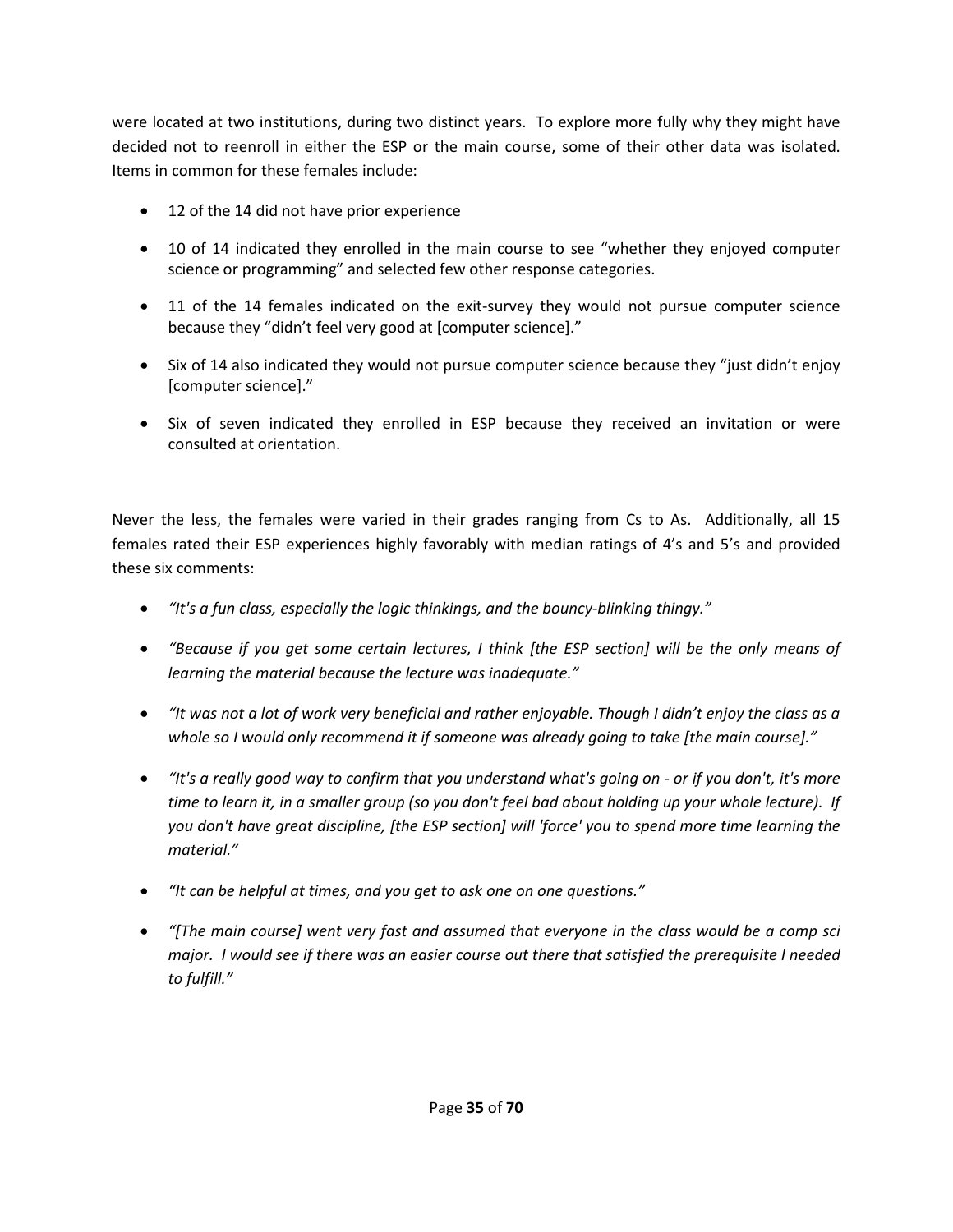## *Table 27: ESP Student Perception of Re-Enrollment in ESP and Course*

|                                         | <b>Females</b> |       | <b>Males</b> |       | Total |       |  |
|-----------------------------------------|----------------|-------|--------------|-------|-------|-------|--|
| Choose to enroll again?                 | #              | %     | #            | %     | #     | %     |  |
| Not enroll in either ESP or main course | 15             | 20.3% | 11           | 7.9%  | 26    | 12.2% |  |
| Enroll in main course but not ESP       | 6              | 8.1%  | 14           | 10.1% | 20    | 9.4%  |  |
| Enroll in both                          | 47             | 63.5% | 109          | 78.4% | 156   | 73.2% |  |
| Unsure                                  | 6              | 8.1%  | 5            | 3.6%  | 11    | 5.2%  |  |
| Total                                   | 74             | 100%  | 139          | 100%  | 213   | 100%  |  |

ESP Response to If They Were Re-Enrolling; All Institutions Combined (2005-2007)

*Source: Exit Surveys (2005-2007)* 

#### *Recommendation of the program:*

The majority of ESP respondents indicated they would recommend the course to a friend (*94.9%*), albeit with half indicating only if they were already enrolling in the main course<sup>9</sup> (47.9%, Table 28).

*Table 28: ESP Student Recommendation of ESP to a Friend* 

|                                           | Females |       |          | Males | Total |       |  |
|-------------------------------------------|---------|-------|----------|-------|-------|-------|--|
|                                           | #       | %     | #        | %     | #     | %     |  |
| Yes                                       | 36      | 48.7% | 64       | 46.0% | 100   | 47.0% |  |
| Yes, but only if enrolling in main course | 33      | 44.6% | 69       | 49.6% | 102   | 47.9% |  |
| No                                        | 4       | 5.4%  | 6        | 4.3%  | 10    | 4.7%  |  |
| Unsure                                    |         | 1.4%  | $\Omega$ | 0.0%  | 1     | 0.5%  |  |
| Total                                     | 74      | 100%  | 139      | 100%  | 213   | 100%  |  |

Recommending ESP to a Friend; All Institutions Combined (2005-2007)

*Source: Exit Surveys (2005-2007)* 

 $\overline{a}$ 

When respondents were asked why they would or would not recommend ESP to a friend, open-ended comments suggested several themes (*Table 29)*. Only a few responses were given regarding why one would not recommend ESP (this coincides with the low number who indicated they would not recommend ESP to a friend). Reasons for not recommending the course were primarily because they felt the ESP was too hard or took too much time (4 males), or that the ESP section was dominated by one or person and/or was too small a section (1 male and 2 females).

 $^9$  Some institutions offered students the choice to only enroll in the ESP section.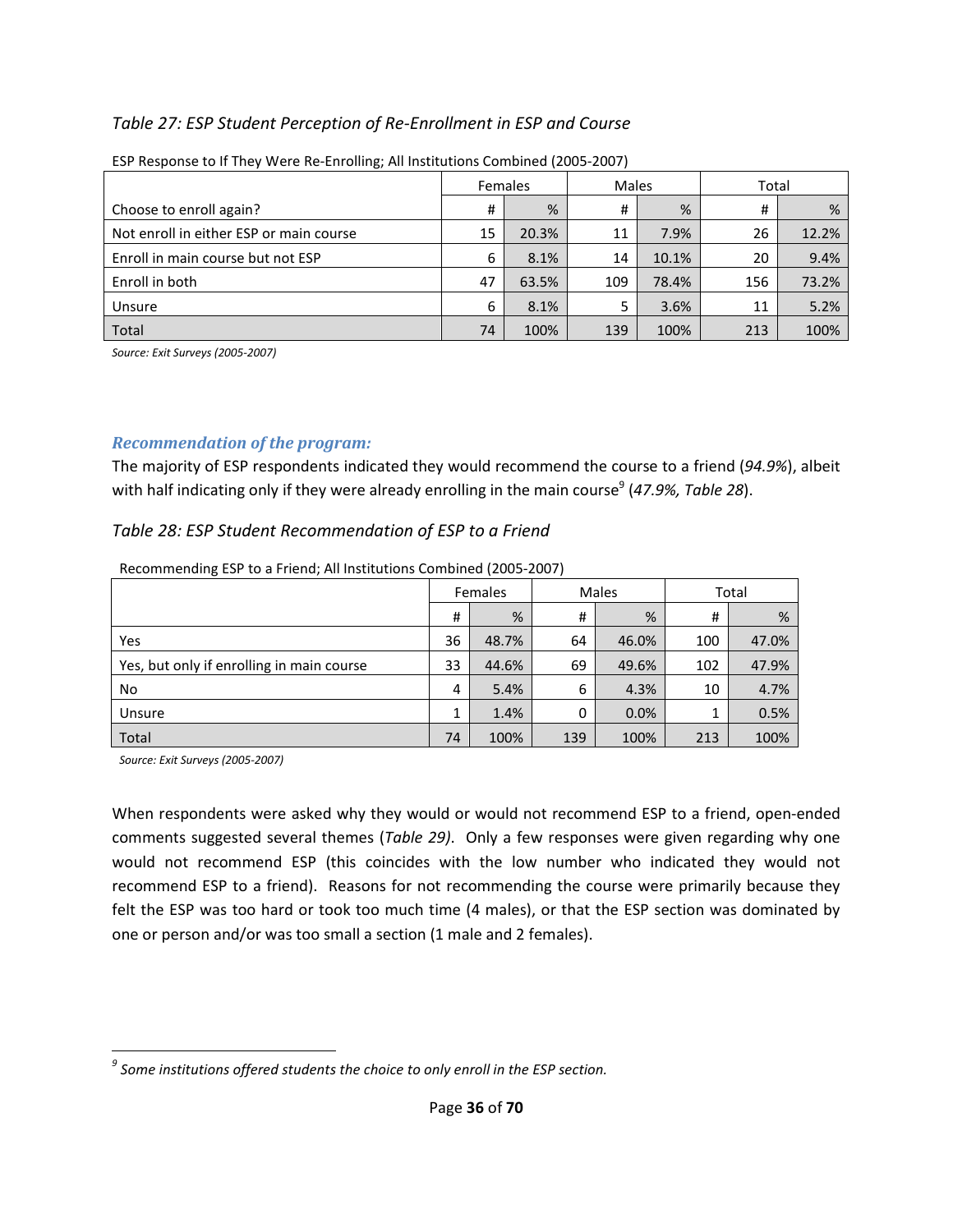# *Table 29: Reasons for Recommending or Not Recommending ESP to a Friend*

|                                                          | <b>ESP Females</b> |       | <b>ESP Males</b> |       | Total |       |
|----------------------------------------------------------|--------------------|-------|------------------|-------|-------|-------|
| Theme                                                    | #                  | %     | #                | %     | #     | %     |
| helps if one is majoring in CS                           | 0                  | 0.0%  | 3                | 3.4%  | 3     | 2.5%  |
| is fun                                                   | 2                  | 6.3%  | 8                | 9.2%  | 10    | 8.4%  |
| Helps with understanding course material or getting a    |                    |       |                  |       |       |       |
| better grade                                             | 24                 | 75.0% | 42               | 48.3% | 66    | 55.5% |
| Has a small group setting                                | 3                  | 9.4%  | 5                | 5.7%  | 8     | 6.7%  |
| Has a different approach and is supplemental to the main |                    |       |                  |       |       |       |
| course                                                   | 1                  | 3.1%  | 10               | 11.5% | 11    | 9.2%  |
| Is an extra credit (sometimes easy)                      | 1                  | 3.1%  | 5                | 5.7%  | 6     | 5.0%  |
| General positive comments                                | 1                  | 3.1%  | 14               | 16.1% | 15    | 12.6% |
| Total                                                    | 32                 | 100%  | 87               | 100%  | 119   | 100%  |

Reasons why ESP Would Recommend ESP; All Institutions Combined (2005-2007)

*Source: Exit surveys (2005-2007)* 

# **What ESP extracurricular activities were most appreciated and why?**

One secondary goal of the ESP was to address potential concerns that student might have about the field of computer science and expose them to opportunities that computer science has to offer. Four of the institutions offered additional outings or special events for ESP students.

- Duke hosted a speaker, pizza socials, and a trip to a virtual reality lab. Unfortunately, exit surveys yielded no feedback by the respondents.<sup>10</sup>
- GA Tech offered a social outing, with a few comments from survey respondents indicating they enjoyed themselves.
- Madison held two dinners: the 2006 group heard speakers talk about their experience in the field, and the 2007 group viewed videos about working in computer science. Madison also hosted a field trip to Epic Systems, a nationally recognized developer of medical software, each fall semester during the past two years. (Outcomes/feedback shown below.)
- Rutgers held a "Career Night" each year, inviting several computer science graduates from Rutgers to speak about their work experiences. (Because feedback the first time around was so positive, the invitation was extended to others outside of the ESP in following years.) (Outcomes/feedback shown below.)

 $\overline{a}$ *<sup>10</sup> Two exit surveys were administered following the Fall 2006/Spring 2007, as Duke's program is a year-long and some events were not held until the second semester.*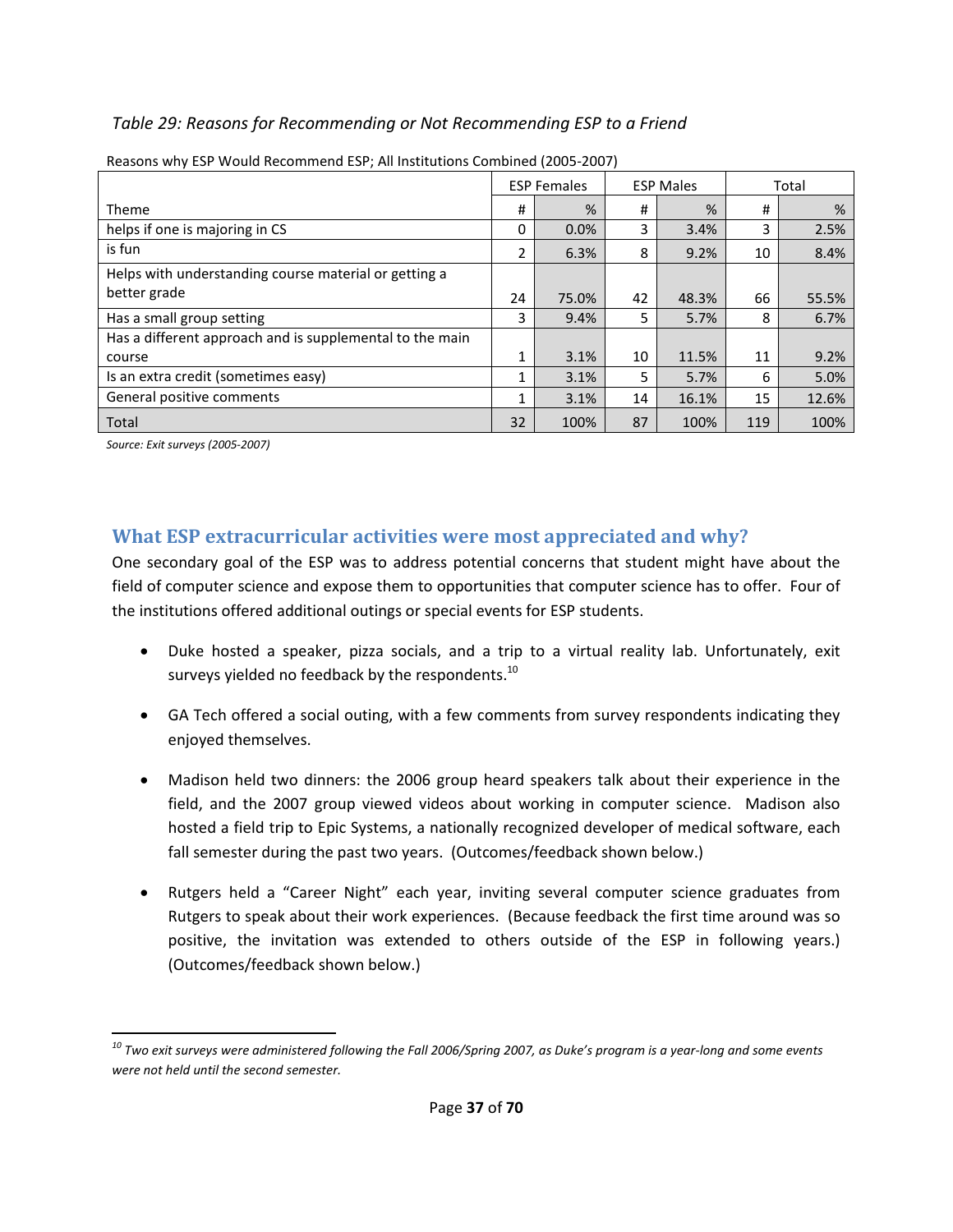Of the respondents who indicated they did not attend the events, those who gave explanations indicated most commonly that schedule and time were a factor. Eight respondents from one school indicated they were not interested, three said they forgot.

Only one or two females at either institution attended the events and provided feedback. To ensure no possible breach of confidentiality, disaggregate data by gender will not be shown.

#### **Madison:**

Overall, evaluations of the events were positive, with most of the attending respondents indicating the events were 'very' or 'somewhat' worthwhile (*Table 30*). Only one person (in 2006) did not feel the event they attended was worthwhile (dinner with speakers).

The Epic Systems visits were evaluated most favorably, with 97.1% of all respondents indicating it was very worthwhile (*87.1%*) or somewhat worthwhile (*10.0%*) and only one person indicating it was not worthwhile (*3%*). Nearly all respondents indicated they enjoyed seeing an actual work environment (*96.8%*), and 87.1% said they got a better idea about what type of computer science jobs might be available to them. Nearly three quarters of the respondents indicated the visit gave them a better idea about why they might want to study computer science (*74.2%*). No one indicated the visit was too long.

Dinner events with speakers or videos and discussions also received only one response indicating they were not worthwhile (*2%*), with 53.3% indicating they were very worthwhile. Regardless of the format (live speakers or videos), approximately 80% of the event participants enjoyed getting together with other ESP students and found the information presented interesting. Fewer respondents from 2007 felt the videos (*43.8%*) or discussion following (*37.5%*) gave them a better idea about why they would want to study computer science, as opposed to the live speakers in 2006 (*72.4%*). One person in 2006 indicated the speeches went on too long, and one person in 2007 indicated he/she would have rather have had live speakers than videos.

A look into these respondents' concerns on the baseline survey compared to their concerns on the exit survey suggests that concerns regarding computer science careers remain relatively constant (*Table 31*). Observed increases had little to do with career choices but rather general interest in computer science. Additionally, it may be quite possible that because such events increase awareness about computer science careers it might actually raise concerns that students had not had previously. This should not necessarily be viewed as negative since a healthy understanding of a career choice should include concerns.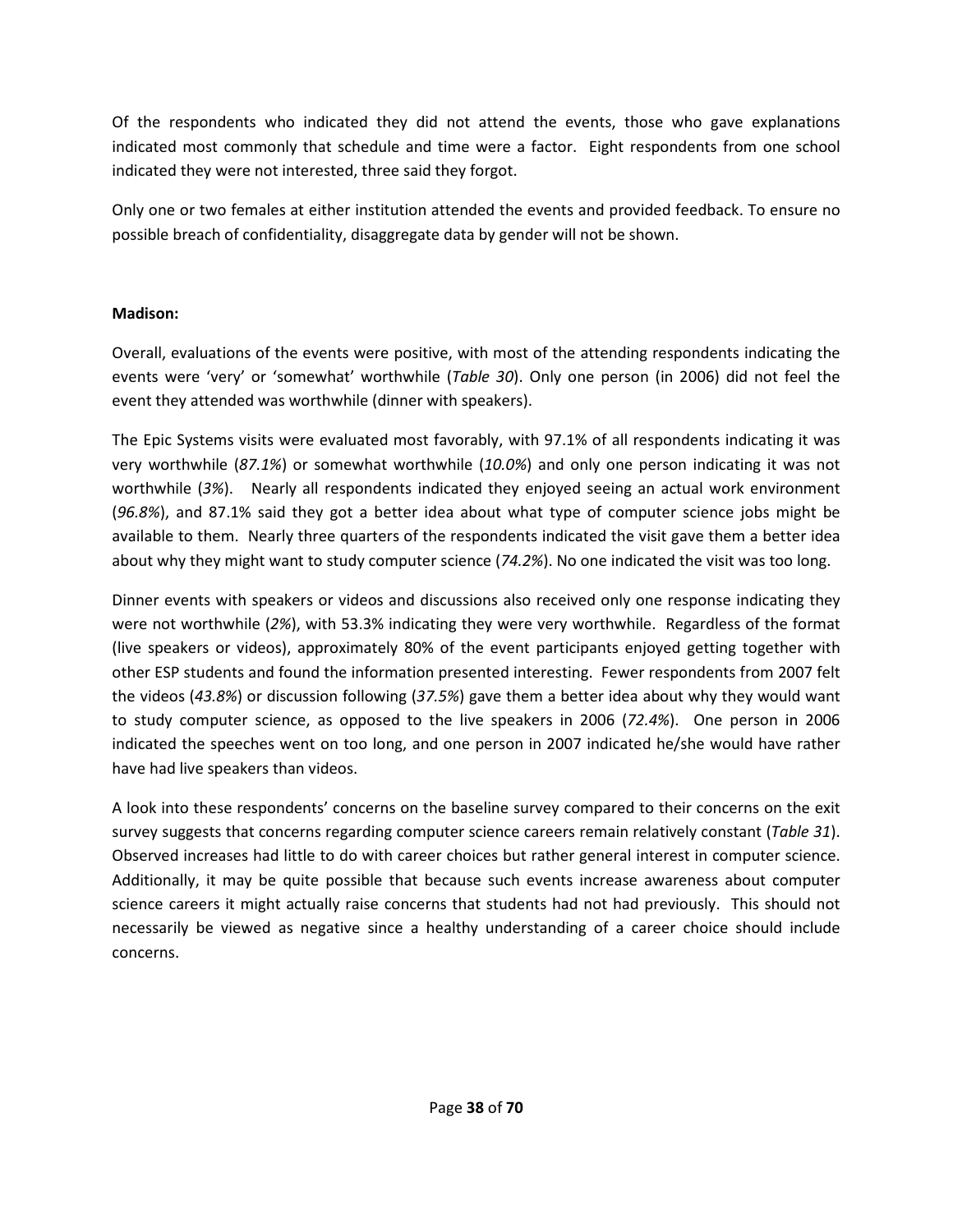#### *Table 30: Madison Special Events Evaluation*

Madison Special Events 2006-2007

| Dinners with Speakers 2006 (n=29)/Dinners with Videos with discussion 2007 (n=16) $*$                             |           |       |  |
|-------------------------------------------------------------------------------------------------------------------|-----------|-------|--|
| Please select any of the following statements you would agree with regarding the special event you attended:      |           |       |  |
| I enjoyed getting together with other WES-CS students (n=45*)                                                     | $36*$     | 80.0% |  |
| I found the speakers/video(s) interesting (n=45*)                                                                 | $38*$     | 84.4% |  |
| The speakers gave me a better idea of why I might want to study CS                                                | 21        | 72.4% |  |
| I found videos gave me a better idea of why I might want to study CS                                              | 7         | 43.8% |  |
| I found discussion following the videos gave me a better idea of why I might want to study CS                     | 6         | 37.5% |  |
| There were too many speakers                                                                                      | 1         | 3.4%  |  |
| The speeches were too long                                                                                        | 6         | 20.7% |  |
| I would rather have had live speakers than videos                                                                 | 1         | 6.3%  |  |
| * The two years are combined on the first two statements as similar percentages of students selected those items. |           |       |  |
| Overall, the dinner/video event was                                                                               | $n = 45*$ | %     |  |
| very worth while                                                                                                  | $24*$     | 53.3% |  |
| somewhat worthwhile                                                                                               | $20*$     | 44.4% |  |
| not worthwhile                                                                                                    | $1*$      | 2.0%  |  |
| * The two years are combined as both had similar students ratings                                                 |           |       |  |
| Visit to Epic Systems                                                                                             | $n=45$    | %     |  |
| I enjoyed seeing an actual work environment for CS professionals                                                  | 30        | 96.8% |  |
| The visit gave me a better idea of what CS jobs are available                                                     | 27        | 87.1% |  |
| The visit gave me a better idea of why I might want to study CS                                                   | 23        | 74.2% |  |
| The visit was too long                                                                                            | 0         | 0.0%  |  |
| Overall, the visit to epic was                                                                                    | $n=45$    | %     |  |
| very worthwhile                                                                                                   | 27        | 87.1% |  |
| somewhat worthwhile                                                                                               | 3         | 10.0% |  |
| not worthwhile                                                                                                    | 1         | 3.0%  |  |
| $\cdot$<br>$\cdot$ $\cdot$                                                                                        |           |       |  |

Comments/reflections regarding special events

*"I really liked visiting Epic because it showed me what kind of work environment I could expect if I decided to major in Computer Sciences. Hearing from the programmer there was useful too."* 

*"They were very good at putting Computer science in perspective. Students rarely see much of computer science beyond the dinky little programs we spend hours doing as assignments. Seeing the kind of things that computer scientist really do with that knowledge makes the class much more interesting."* 

*"More events/different times (was only able to attend the Epic trip because rest of planned events were scheduled during a class I couldn't skip)"* 

*"Along with the guidance of my Team Leader, the video influenced me to take more CS classes" "It was frick sweet!"* 

*"I thought the campus was really really cool. Working there must be great."*

*"I really liked seeing how a real work environment near Madison. The tour was very informative."*

*"I like the food a lot."* 

*"Would have liked more dinners"* 

*"Excellent Food"* 

*"Pizza FTW"* 

*Source: Madison exit surveys (2006-2007)*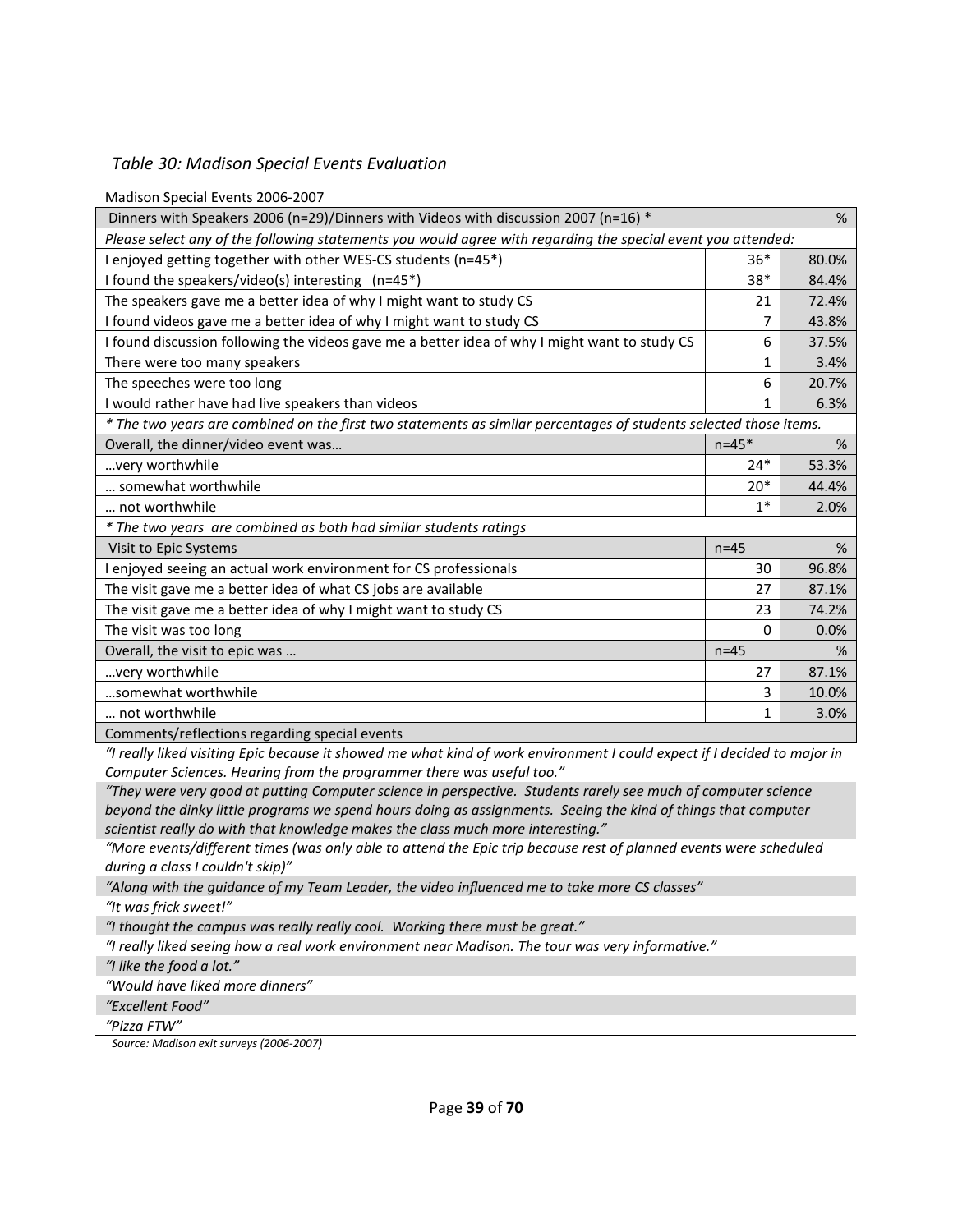|                                                          | Baseline (n=42) |       | Exit $(n=45)$ |       |  |
|----------------------------------------------------------|-----------------|-------|---------------|-------|--|
| <b>UW Madison Concerns</b>                               | #               | %     | #             | %     |  |
| am not very interested in CS                             | $\mathcal{P}$   | 4.8%  | 8             | 17.8% |  |
| I want to do something that helps people                 | 3               | 7.1%  | 9             | 20.0% |  |
| I don't want to sit in front of a computer alone all day | 8               | 19.0% | 11            | 24.4% |  |
| CS is not exciting                                       | 0               | 0.0%  | 4             | 8.9%  |  |
| CS is too competitive                                    |                 | 16.7% | 9             | 20.0% |  |
| CS wouldn't pay enough                                   | 5               | 11.9% |               | 4.4%  |  |
| CS work tends to be outsourced to other countries        | 11              | 26.2% | 10            | 22.2% |  |
| The job market for CS graduates is uncertain             | $\Omega$        | 0.0%  | $\Omega$      | 0.0%  |  |
| I have no concerns about majoring or a career in CS      | 17              | 40.5% | 14            | 31.1% |  |

*Table 31: Baseline and Exit Concerns, Special Events Participants only UW Madison 2006-2007* 

*Source: UW Madison 2006-2007 Baseline and Exit surveys*

#### **Rutgers:**

The majority of respondents at Rutgers (*88.2%, Table 32*) indicated that the events were very (*58.8%*) or somewhat (*29.4%*) worthwhile. Additionally a majority found the speakers interesting (*88.2%*) and that it gave them a better idea of why they might want to study computer science (*76.5%*). A few respondents left comments indicating that the special events gave them a better idea of what was involved in a career in computer science.

#### *Table 32: Rutgers Special Events Evaluation*

Rutgers Special Events 2007

| <b>Career Night Evaluation</b>                                                                        | $(n=17)$ | %     |
|-------------------------------------------------------------------------------------------------------|----------|-------|
| Select any of the following statements you would agree with regarding the special event you attended: |          |       |
| enjoyed getting together with other CS students                                                       | 10       | 58.8% |
| I found the speeches interesting                                                                      | 15       | 88.2% |
| The speeches gave me a better idea of why I might want to study computer science                      | 13       | 76.5% |
| Overall, this event was                                                                               |          |       |
| very worthwhile                                                                                       | 10       | 58.8% |
| somewhat                                                                                              | 5        | 29.4% |
| not worthwhile                                                                                        | 2        | 11.8% |
| Comments/reflections regarding the events                                                             |          |       |

*It gave me a good idea of the possibilities you could go with from computer science. Gave me an idea of what I should be aiming for, and what I could expect when joining the workforce with a CS degree.* 

*Source: Rutgers Exit Surveys (2007)*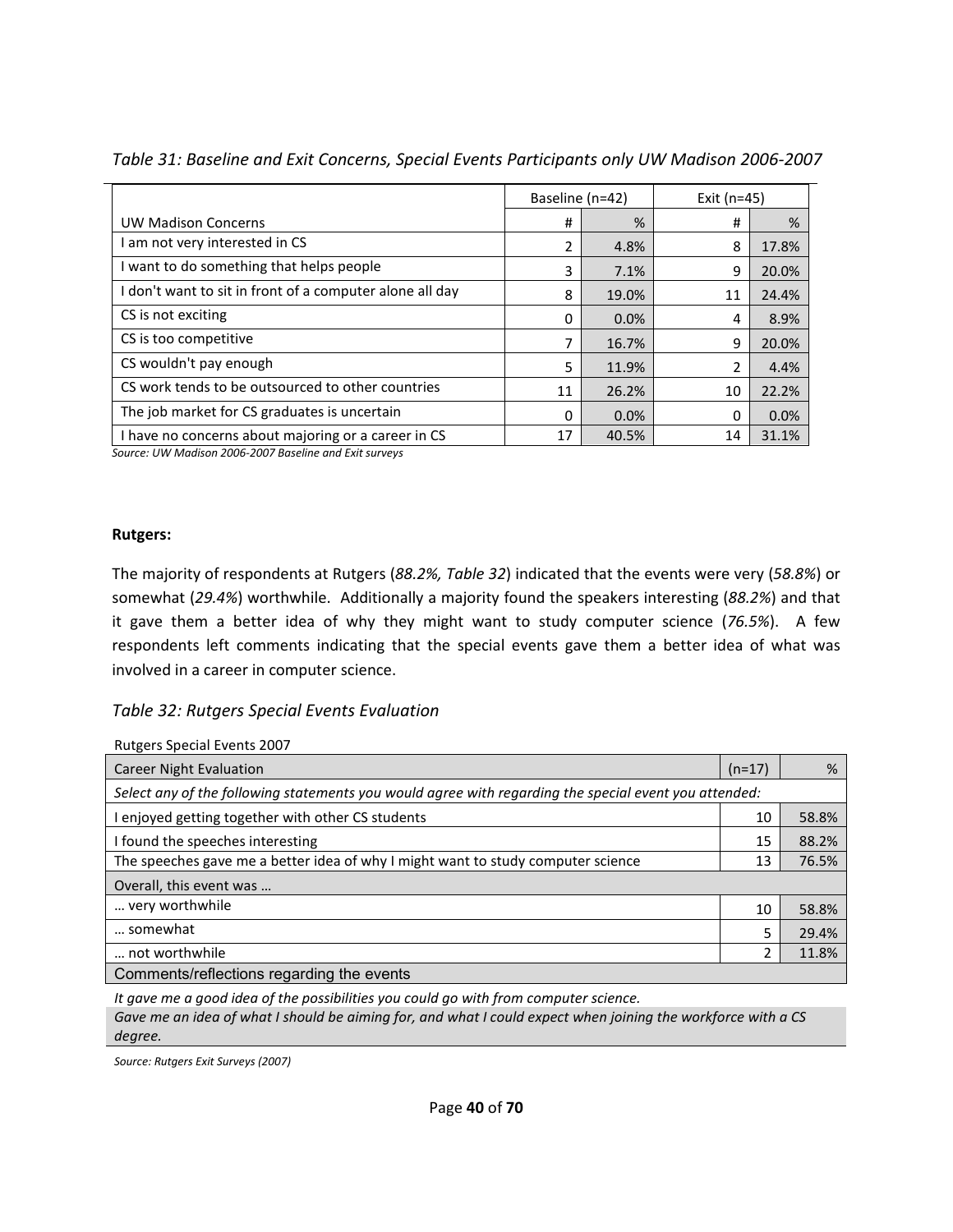|                                                          | Baseline (n=14) |       | Exit $(n=17)$ |       |
|----------------------------------------------------------|-----------------|-------|---------------|-------|
| <b>Rutgers Concerns</b>                                  | #               | %     | #             | %     |
| I am not very interested in CS                           |                 | 7.1%  | 4             | 23.5% |
| I want to do something that helps people                 | 3               | 21.4% | 4             | 23.5% |
| I don't want to sit in front of a computer alone all day | 4               | 28.6% | 5             | 29.4% |
| CS is not exciting                                       | 0               | 0.0%  | 0             | 0.0%  |
| CS is too competitive                                    | 4               | 28.6% | 8             | 47.1% |
| CS wouldn't pay enough                                   | 2               | 14.3% | 2             | 11.8% |
| CS work tends to be outsourced to other countries        | 8               | 57.1% | 8             | 47.1% |
| The job market for CS graduates is uncertain             | 4               | 28.6% | 6             | 35.3% |
| I have no concerns about majoring or a career in CS      | 2               | 14.3% | 2             | 11.8% |

## *Table 33: Baseline and Exit Concerns, Special Events Participants only Rutgers 2006-2007*

*Source: Rutgers 2006-2007 Baseline and Exit surveys*

# **Peer leader experiences**

In 2006, fourteen peer leaders agreed to telephone interviews about their experience with the ESP. At least one peer leader from each institution participated. Most of their experiences were nearly indistinguishable from one another and all extremely positive.

#### **Demographics:**

Slightly more female than male peer leaders were interviewed, the majority of them white and 19-20 years old, with a few more advanced in age and/or college experience, and a few being from underrepresented ethnic populations. At least four mention being former ESP members themselves. College rankings were scattered from second year to fifth year, but the majority were second year students. Most peer leaders were also declaring computer science as their major or minor at the time of the interviews, taking an average of 14-16 credit hours and working part time jobs. Most were receiving monetary compensation for their position as peer leader, with one mentioning the option for extra credit.

Those peer leaders who were from the targeted populations (female and the specific ethnic affiliations) often mentioned their attraction to the position as having stemmed from their own experience in the program, and/or experience as a member of the under-represented population. Several mentioned respecting the importance the setting/experience the ESP program provided people of underrepresented groups.

Even those peer leaders who were not from targeted populations often either had their own experiences within other marginalized situations or had a close friend in such a situation. Knowing that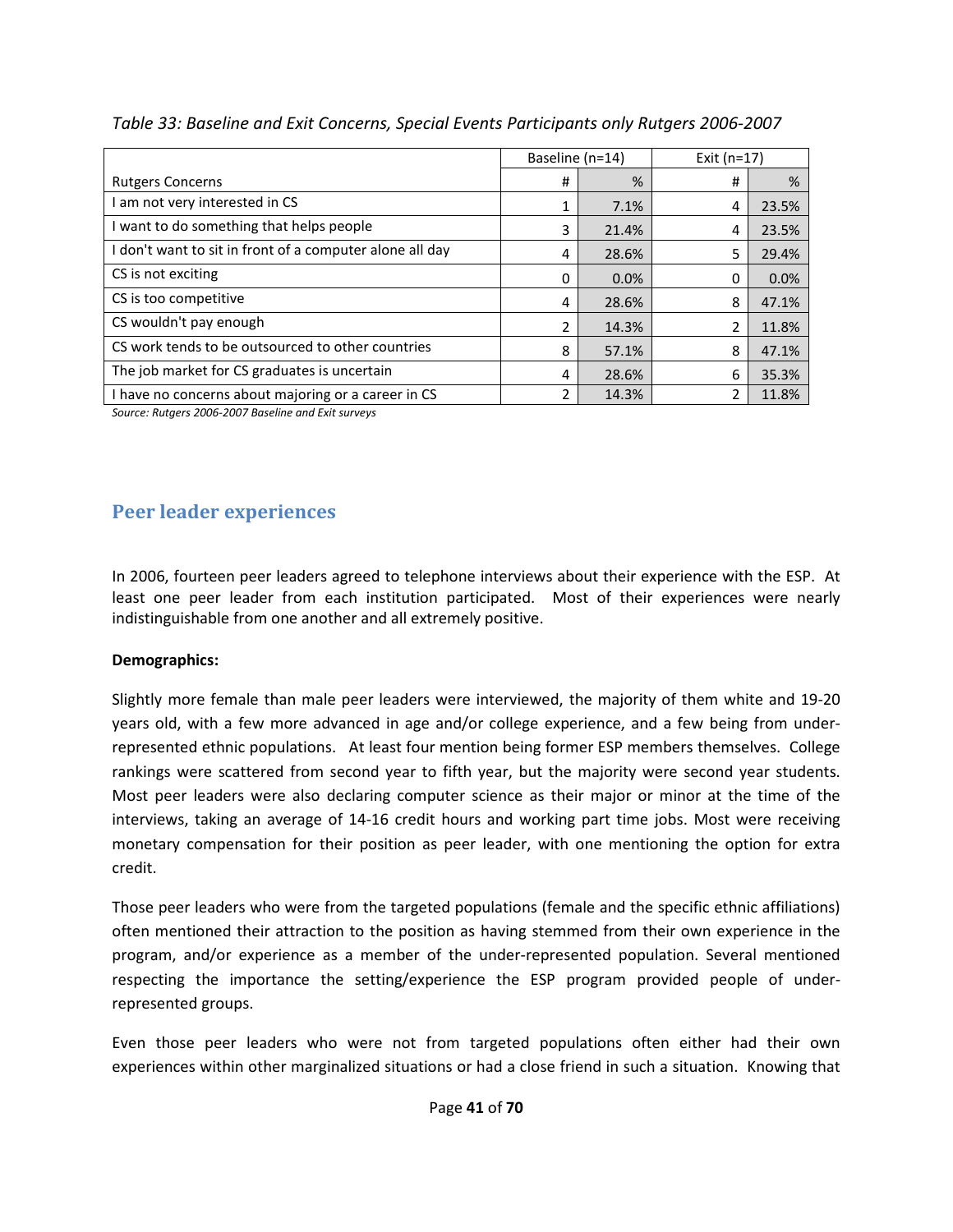perspective increased their enthusiasm about the goals for the program. However, three other peer leaders each from different institutions also talked about how this type of setting would benefit anyone interested in programming and/or computer science, regardless of gender or ethnicity, but who might be intimidated or need the extra encouragement to stick with it.

### **Personal gains:**

Several common themes regarding experience as peer leaders emerged over the course of the interviews.

*Appreciation for the opportunity to test enjoyment or skill in leadership role:* Five interviewees mentioned having current or prior experience as a TA or other leadership positions. For some of those, the difference of this peer role was refreshing. The gratification came from the aspects of the peer-topeer relationships, feeling less responsibility to lecture other students and ensure their comprehension, but rather assisting peers to problem solve their own answers. Two of the more experienced TAs mentioned their preference for this role because they felt the relationship was more conducive to comfort levels and accepting assistance from another student was less intimidating than approaching a TA or instructor.

Regardless, most peer leaders felt the opportunity for camaraderie and being able to assist their peers was personally satisfying. One of the most commonly mentioned personal gains was the sense of satisfaction they felt as they watched students "get it", particularly after a struggle with the material, and knowing they may have had a part in that.

*Building career skills.* Meetings with other peer leaders, organizing their time and session time, developing curriculum or activities, and leading a group in an organized activity were also aspects mentioned as beneficial to them personally, as well as good for their resume and future careers. A few also mentioned that learning to explain the concepts to others also helped solidify or refresh their own knowledge base.

*Special Events:* Peer leaders also mentioned experiencing benefits and opportunities themselves by attending the special events held. Encounters with professionals within the computer science field during dinner/speaker engagements afforded at least two mentorship connections. Additionally, the special events encouraged one peer leader to consider switching to a computer science major and inspired another to incorporate computer science into his/her major. Three also specifically mentioned "feeling encouraged by" and "enjoying the opportunity" to see workplaces in action. Friendships with students, including with other peer leaders, was another added benefit many said was unexpected.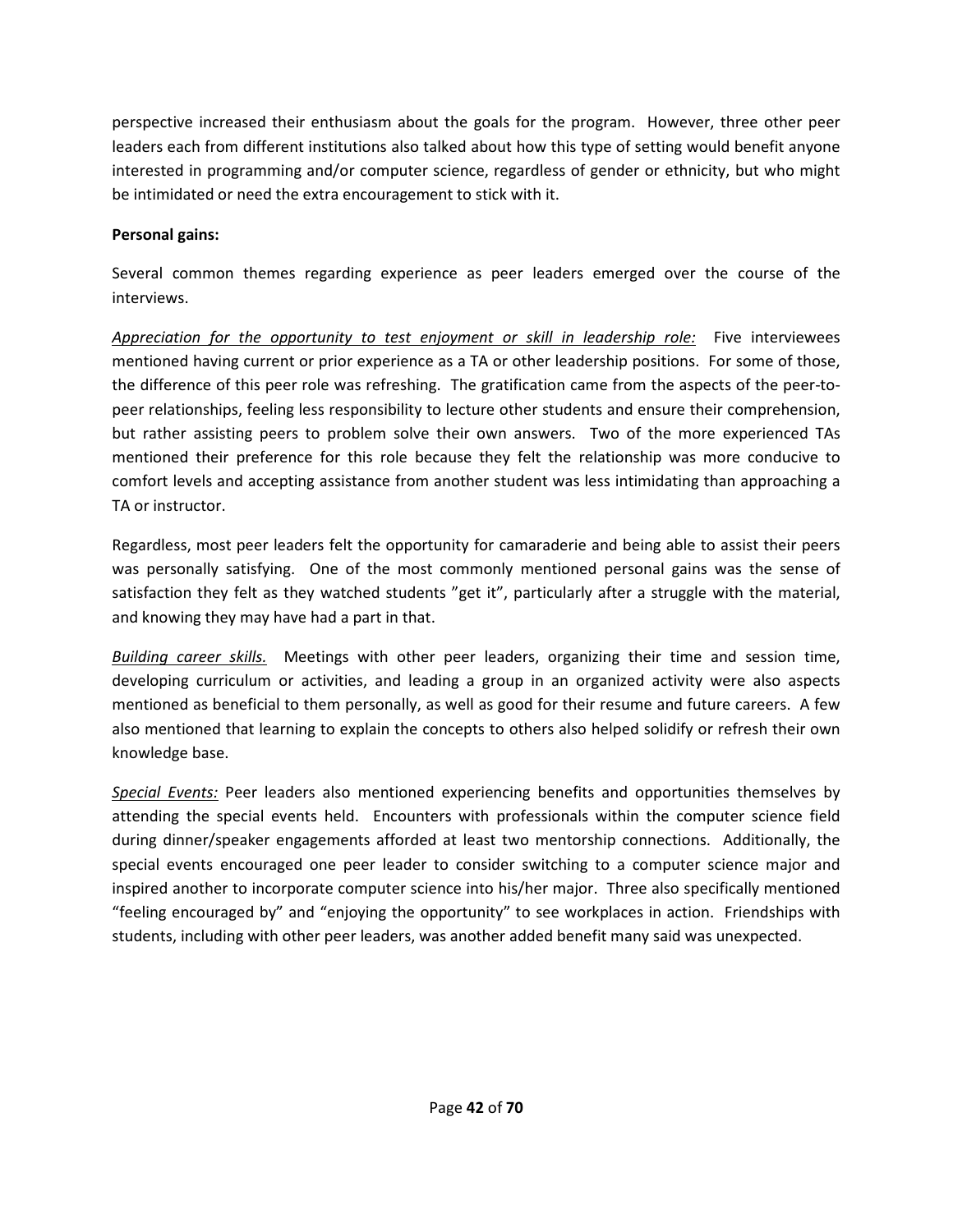#### **Training:**

Training was provided for peer leaders each spring as part of another meeting that brought all of the PIs together. When evaluating the training sessions, the ice breakers and role playing exercises were most commonly mentioned as the most useful/used activity (despite also often initially being the most difficult, because of the need to interact socially). Often mentioned by first-timers, was the opportunity to hear from peer leaders who were coming back for their second semester. Several people also mentioned that learning about personality styles helped them, two added that the benefits of this exercise will easily extend beyond the realm of this experience (e.g.: the workforce, personal relationships). The games and logic puzzles used as sample exercises were often mentioned as being the most fun, engaging, and challenging.

Generally, there were no suggestions for improving the training, as most found all the exercises to be beneficial. Two people mentioned feeling overwhelmed as the PI level program intricacies were being explained, and did not feel some of that information was necessary for the peer leaders.

#### **Peer-Leader Role:**

Most interviewees understood their role as being present to provide stimulation to the group, motivation to keep the exercises moving, and helping the group to stay on-task. Most also understood their responsibility was not to provide answers, but facilitate students to, as one peer leader put it, "organize their thoughts" and "help them see the problem in a more simplified manner." Only a few peer leaders, who were also TAs, talked about their experience in a manner that suggested they had not been able to step out of the TA role.

#### **Recommendations:**

All of the interviewees said they would recommend the experience of being a peer leader, with only a few clarifying that they would only recommend the experience *if* the person was interested in a leadership position. All explained their reasoning was due to the previously discussed benefits.

They all also indicated they would recommend the program to students who were enrolling in the main course. Most commonly, their reasons for recommending the ESP was because it was a great opportunity to get a more in-depth experience with programming, computer science and/or opportunities for clarification and solidification of course material/basic concepts/theories.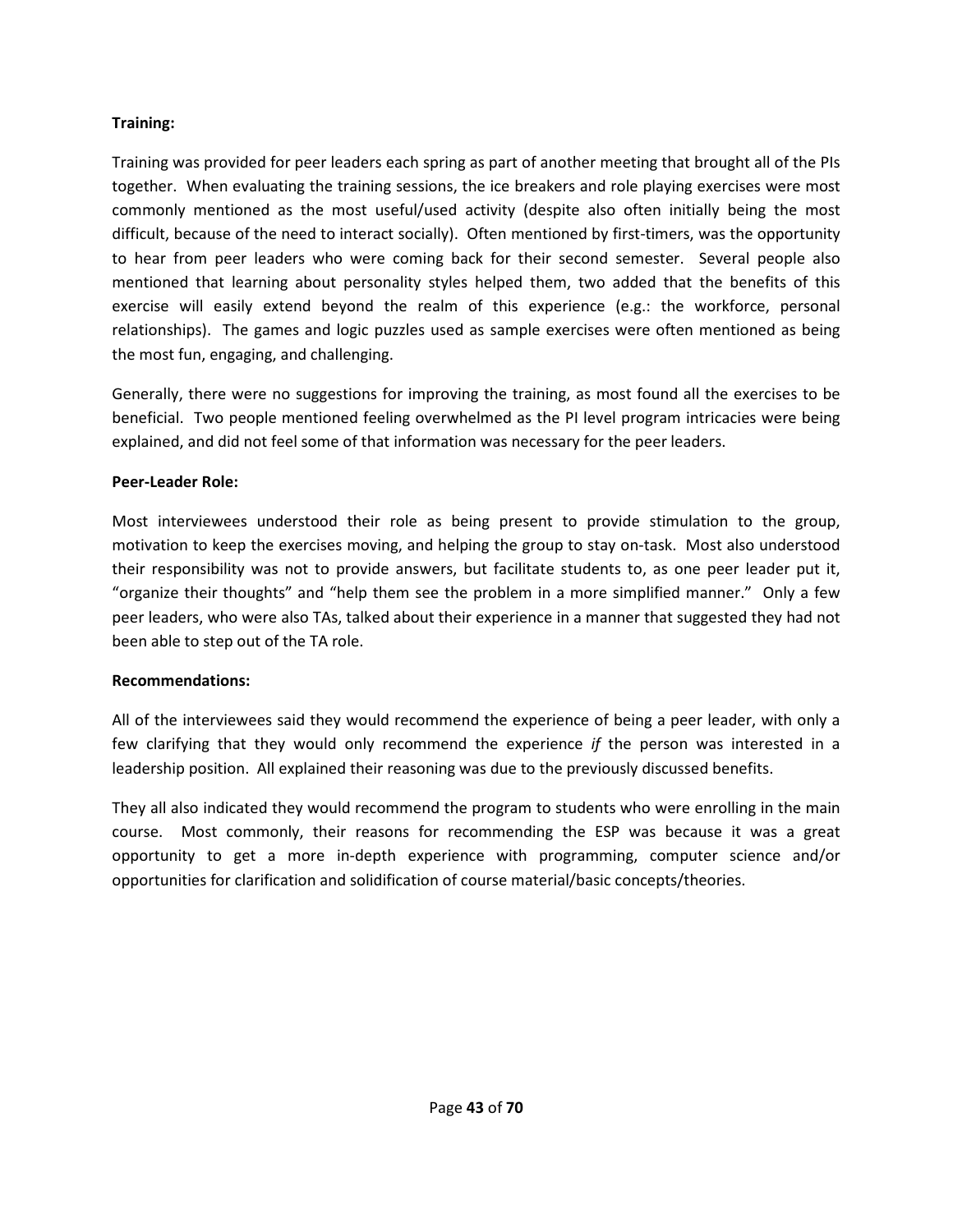# **MAIN COURSE PERCEPTIONS: INSTRUCTOR, COMPONENTS, LAB RATINGS**

# **How do main course perceptions differ between ESP/Non-ESP?**

On exit surveys administered during 2005–2007, students were asked to rate their experience in the main course section. Three areas were explored: the instructor and instruction of the course, various course components (i.e. lectures, assignments, textbook), and associated labs or recitations.

Due to the variance in population, the data was not normally distributed. Hence, non-parametric testing was utilized to provide a more conservative look at the data outcomes. Because the distributions were not normal, median scores are also provided to get a better sense of the average adjusted to accommodate the distribution.

Mann-Whitney tests were conducted to determine if there were any differences between ESP and Non-ESP groups. The tests revealed significant differences between ESP and Non-ESP groups regarding instruction and the lab.

As mentioned earlier in the ESP evaluation section, there were too few completed surveys from underrepresented ethnic groups to do a substantive analysis of differences between those groups (33 ESP respondents, 155 Non-ESP respondents).

# **Instructor Evaluation**

Respondents rated their agreement with the following five items on a six-point scale where '0' indicates "Strongly disagree" and '5' "Strongly agree":

- 1. The instructor explained concepts clearly during class time
- 2. The instructor covered the material too quickly
- 3. The instructor adapted his or her teaching to accommodate students without prior programming experience
- 4. The instructor adequately communicated goals and expectations to students
- 5. I feel uncomfortable asking the professor questions during class time

Two items show revealed statistically significant differences between groups, with the ESP group being more favorable in their evaluation of the instruction they received. ESP group mean scores indicate that they disagreed more strongly than Non-ESP respondents that the instructor covered the material too quickly (*ESP: M = 1.93, SD = 1.50; Non-ESP M = 2.15, SD = 1.51; Mdn = 2, Table 34*). Additionally, there was a significant difference between groups regarding whether the instructor adequately communicated goals and expectations to students (*ESP: M = 4.03, SD = 0.99; Non-ESP M = 3.81, SD =*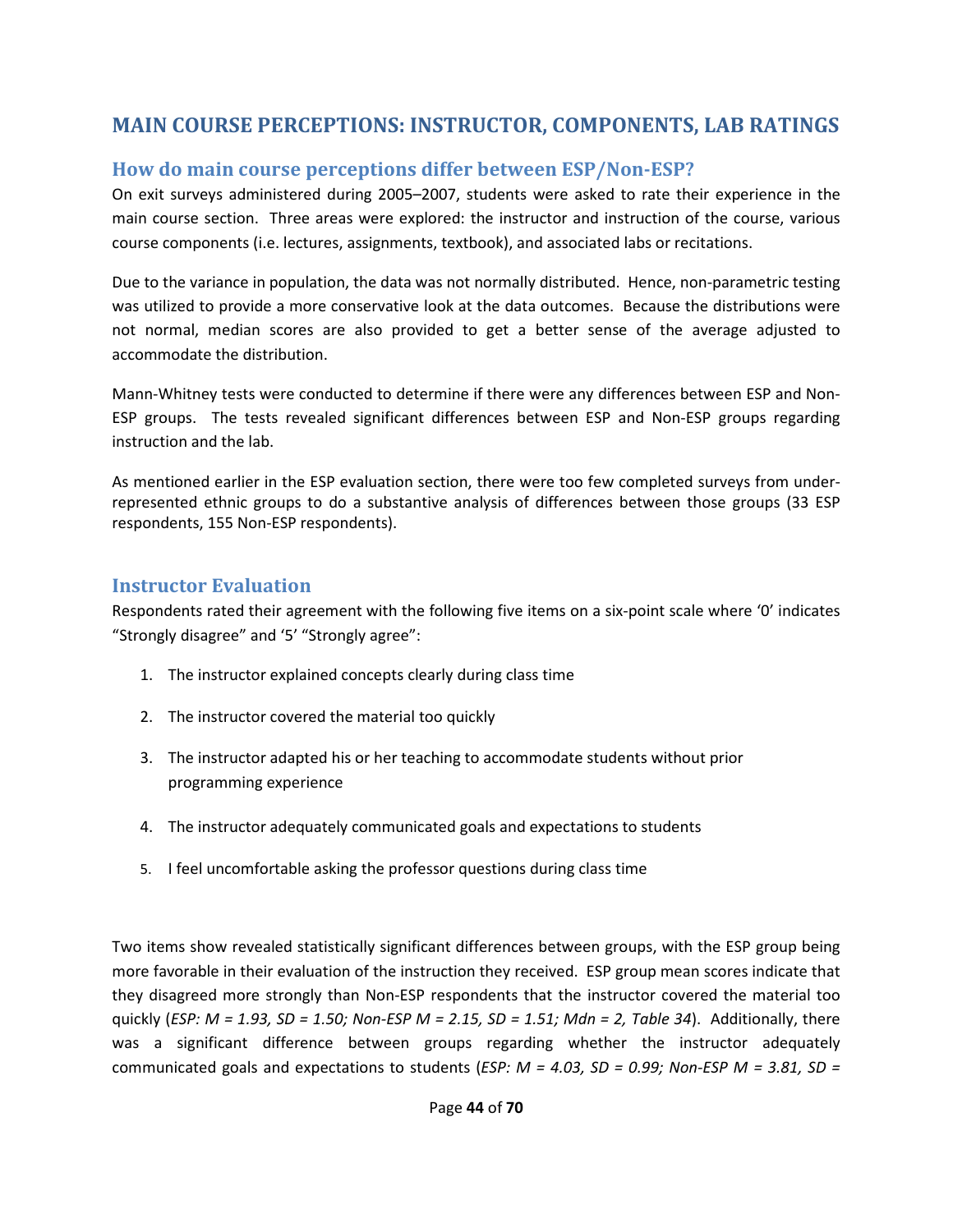*1.04; Mdn = 4*), with the ESP respondent mean score indicating stronger agreement. Despite these mean score differences, median scores were not different between groups.

Although not statistically significant, the same trend is seen regarding whether the instructor adapted his or her teaching to accommodate students without prior programming experience (*ESP: M = 3.61, SD = 1.38; Non-ESP M = 3.51, SD = 1.27; Mdn = 4*), with ESP students agreeing more strongly than nonintervention counterparts.

Both groups disagreed that they felt uncomfortable asking their instructor questions during class time (*ESP: M = 1.93, SD = 1.69, Mdn = 1.5; Non-ESP: M = 1.92, S = 1.73, Mdn = 1*).

## *Table 34: Evaluation of Main Course Instruction by Enrollment Groups*

| Instruction statement                      | Group      | n   | M    | SE   | SD   | Mdn    | IJ       | Sig.  |
|--------------------------------------------|------------|-----|------|------|------|--------|----------|-------|
| The instructor explained concepts clearly  | <b>ESP</b> | 237 | 4.09 | 0.07 | 1.02 | 4.0    |          |       |
| during class time                          | Non-ESP    | 887 | 4.03 | 0.03 | 1.00 | 4.0    | 101067.5 | 0.327 |
| The instructor covered the material too    | <b>ESP</b> | 238 | 1.93 | 0.10 | 1.50 | 2.0    |          |       |
| quickly*                                   | Non-ESP    | 887 | 2.15 | 0.05 | 1.51 | 2.0    | 96462.5  | 0.037 |
| The instructor adapted his or her teaching |            |     |      |      |      |        |          |       |
| to accommodate students without prior      | <b>ESP</b> | 236 | 3.61 | 0.09 | 1.38 | 4.0    |          |       |
| programming experience                     | Non-ESP    | 880 | 3.51 | 0.04 | 1.27 | 4.0    | 96245    | 0.077 |
| The instructor adequately communicated     | <b>ESP</b> | 237 | 4.03 | 0.06 | 0.99 | 4.0    |          |       |
| goals and expectations to students         | Non-ESP    | 882 | 3.81 | 0.04 | 1.04 | 4.0    | 91676.5  | 0.002 |
| I feel uncomfortable asking the professor  | <b>ESP</b> | 236 | 1.93 | 0.11 | 1.69 | 1.5    |          |       |
| questions during class time*               | Non-ESP    | 881 | 1.92 | 0.06 | 1.73 | $1.0*$ | 103454.5 | 0.910 |

Evaluation of Main Course Instruction by Enrollment; Institutions Combined (2005-2007)

*Source: Exit Surveys (2005-2007)* 

*\* Negatively-worded item* 

Kruskal-Wallis tests, the non-parametric equivalent test for ANOVA, were also conducted to determine if there were any significant differences between gender groups. Significant differences were found in four areas pertaining to instruction and in six areas pertaining to the lab. Results are shown in Table 35.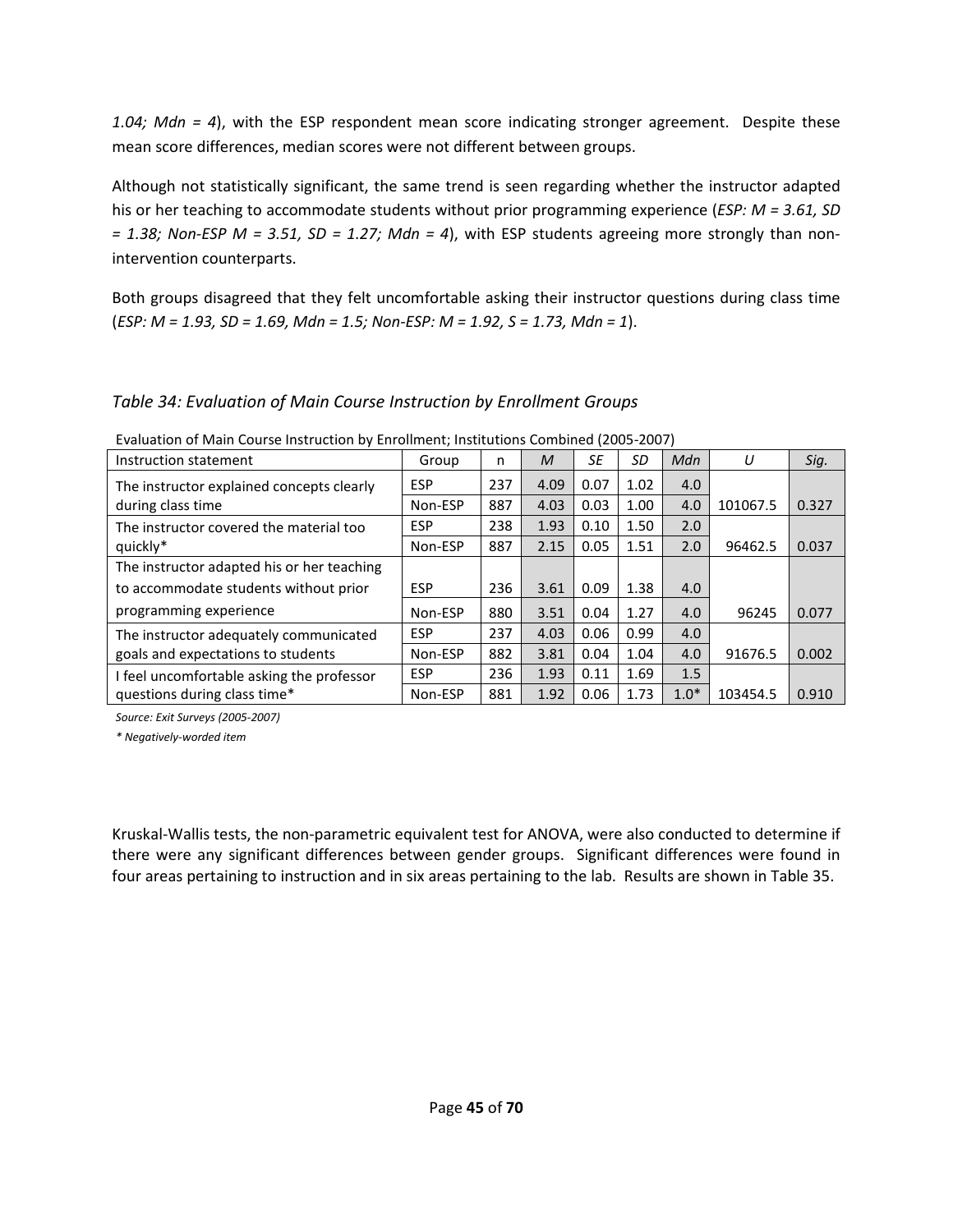# *Table 35: Evaluation of Main Course Instruction by Gender and Enrollment*

|                                |                        |     |               |           |      |     | Kruskal-Wallis result |    |       |
|--------------------------------|------------------------|-----|---------------|-----------|------|-----|-----------------------|----|-------|
|                                | Group                  | n   | $\mathcal{M}$ | <b>SE</b> | SD   | Mdn | H                     | DF | Sig.  |
|                                | <b>ESP Females</b>     | 79  | 3.91          | 0.11      | 1.02 | 4.0 |                       |    |       |
| The instructor explained       | <b>Non-ESP Females</b> | 195 | 3.73          | 0.08      | 1.11 | 4.0 |                       |    |       |
| concepts clearly during class  | <b>ESP Males</b>       | 158 | 4.18          | 0.08      | 1.01 | 4.0 |                       |    |       |
| time                           | <b>Non-ESP Males</b>   | 692 | 4.12          | 0.04      | 0.95 | 4.0 | 27.04                 | 3  | 0.000 |
|                                | <b>ESP Females</b>     | 79  | 2.24          | 0.15      | 1.30 | 2.0 |                       |    |       |
|                                | Non-ESP Females        | 195 | 2.50          | 0.11      | 1.46 | 3.0 |                       |    |       |
| The instructor covered the     | <b>ESP Males</b>       | 159 | 1.77          | 0.12      | 1.56 | 1.0 |                       |    |       |
| material too quickly           | <b>Non-ESP Males</b>   | 692 | 2.05          | 0.06      | 1.51 | 2.0 | 25.62                 | 3  | 0.000 |
| The instructor adapted his or  | <b>ESP Females</b>     | 79  | 3.39          | 0.15      | 1.35 | 4.0 |                       |    |       |
| her teaching to accommodate    | <b>Non-ESP Females</b> | 195 | 3.33          | 0.10      | 1.42 | 4.0 |                       |    |       |
| students without prior         | <b>ESP Males</b>       | 157 | 3.73          | 0.11      | 1.38 | 4.0 |                       |    |       |
| programming experience         | Non-ESP Males          | 685 | 3.56          | 0.05      | 1.22 | 4.0 | 10.48                 | 3  | 0.013 |
|                                | <b>ESP Females</b>     | 79  | 3.92          | 0.11      | 0.97 | 4.0 |                       |    |       |
| The instructor adequately      | <b>Non-ESP Females</b> | 193 | 3.80          | 0.07      | 1.02 | 4.0 |                       |    |       |
| communicated goals and         | <b>ESP Males</b>       | 158 | 4.08          | 0.08      | 1.00 | 4.0 |                       |    |       |
| expectations to students       | <b>Non-ESP Males</b>   | 689 | 3.82          | 0.04      | 1.05 | 4.0 | 11.52                 | 3  | 0.010 |
|                                | <b>ESP Females</b>     | 78  | 1.92          | 0.18      | 1.54 | 1.0 |                       |    |       |
| I feel uncomfortable asking    | <b>Non-ESP Females</b> | 194 | 2.07          | 0.12      | 1.73 | 2.0 |                       |    |       |
| the professor questions during | <b>ESP Males</b>       | 158 | 1.93          | 0.14      | 1.77 | 1.5 |                       |    |       |
| class time                     | <b>Non-ESP Males</b>   | 687 | 1.88          | 0.07      | 1.73 | 1.5 | 1.84                  | 3  | 0.611 |

Evaluation of Main Course Instruction by Enrollment; Institutions Combined (2005-2007)

*Source: Exit Survey (2005-2007)* 

*\* Negatively-worded item* 

l

To reveal where differences between groups were, additional post-hoc analyses were performed (Mann-Whitney tests, the non-parametric equivalent of the two-sample t-test, and a Bonferroni correction were used $^{11}$ ). While analysis revealed no differences between ESP and Non-ESP females, differences did appear between males in ratings of instruction (*Table 36*). ESP males tended to rate instruction more positively than their male non-intervention counterparts in that the

- Instructor did *not* cover material too quickly (*ESP Male M = 1.77, Mdn = 1; Non-ESP Males, M = 2.05, Mdn = 2; U = 46127.5, p=0.002*)
- Instructor adapted his/her instruction for people without prior programming experience (*ESP Male M = 3.73, Mdn = 4; Non-ESP Males, M= 3.56, Mdn = 4, U = 47379.5, p=0.018*).
- Instructor adequately communicated goals and expectations (*ESP Male M = 4.08, Mdn = 4; Non-ESP Males M = 3.82, Mdn = 4; U = 46127.5, p = 0.000*).

*<sup>11</sup> The Bonferroni correction reduces the chance of Type 1 errors by adjusting the level at which an observation can be determined as significant.*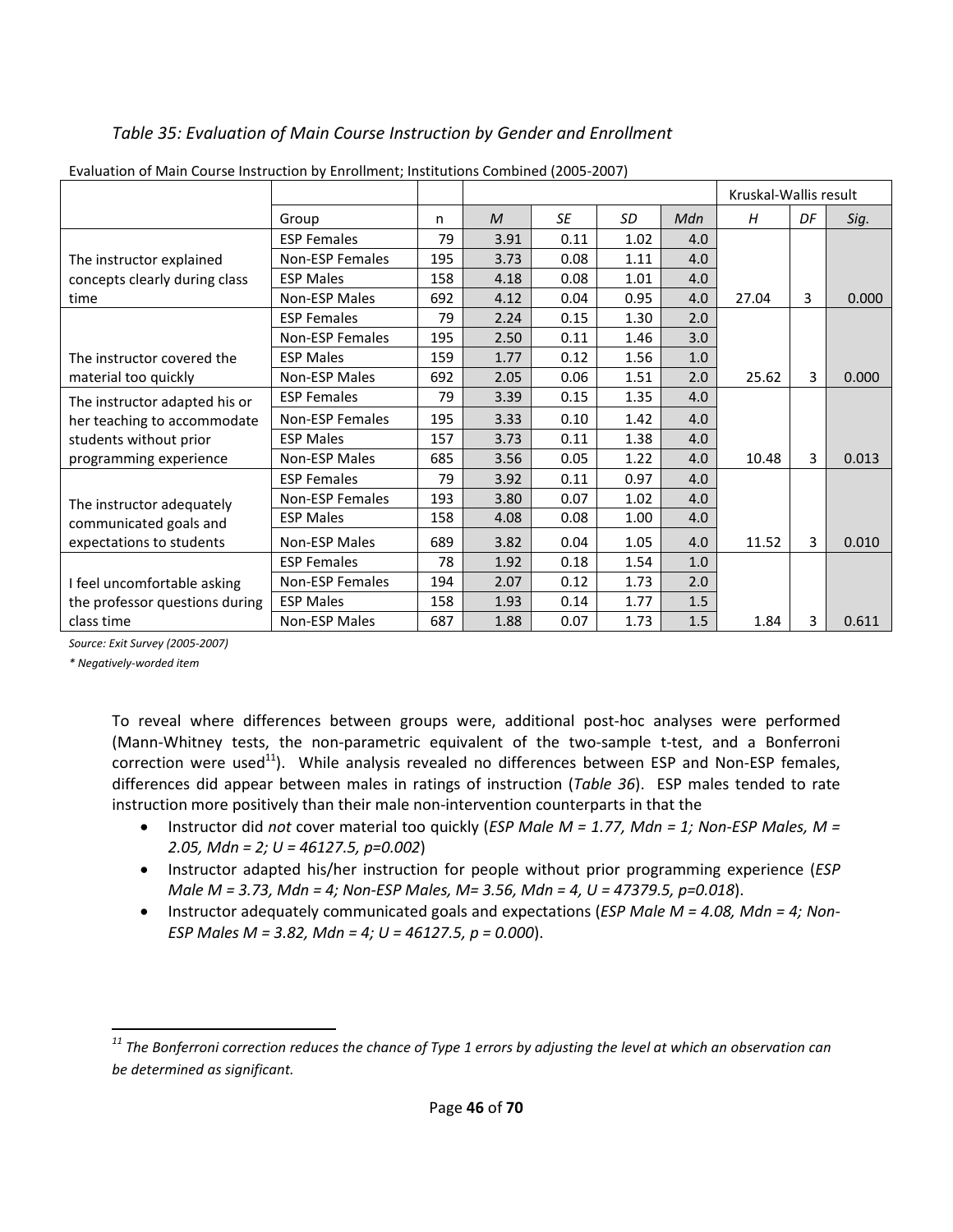## *Table 36: Evaluation of Main Course by Enrollment, Males only*

| Leanadhon or main course msu acuon by Enromnent, msutations combined (2003-2007) |                      |     |      |      |      |     |                         |       |
|----------------------------------------------------------------------------------|----------------------|-----|------|------|------|-----|-------------------------|-------|
| Males only                                                                       |                      |     |      |      |      |     | Mann Whitney<br>results |       |
|                                                                                  | Group                | n   | M    | SE   | SD   | Mdn | U                       | Sig   |
| The instructor covered the                                                       | <b>ESP Males</b>     | 159 | 1.77 | 0.12 | 1.56 | 1.0 |                         |       |
| material too quickly                                                             | <b>Non-ESP Males</b> | 692 | 2.05 | 0.06 | 1.51 | 2.0 | 46127.5                 | 0.002 |
| The instructor adapted his or                                                    |                      |     |      |      |      |     |                         |       |
| her teaching to accommodate                                                      | <b>ESP Males</b>     | 157 | 3.73 | 0.11 | 1.38 | 4.0 |                         |       |
| students without prior<br>programming experience                                 | <b>Non-ESP Males</b> | 685 | 3.56 | 0.05 | 1.22 | 4.0 | 47379.5                 | 0.018 |
| The instructor adequately                                                        |                      |     |      |      |      |     |                         |       |
| communicated goals and                                                           | <b>ESP Males</b>     | 158 | 4.08 | 0.08 | 1.00 | 4.0 |                         |       |
| expectations to students                                                         | Non-ESP Males        | 689 | 3.82 | 0.04 | 1.05 | 4.0 | 46127.5                 | 0.000 |

|  | Evaluation of Main Course Instruction by Enrollment; Institutions Combined (2005-2007) |  |
|--|----------------------------------------------------------------------------------------|--|
|  |                                                                                        |  |

*Source: Exit Survey (2005-2007)*

# **Lab Evaluation**

Respondents rated their agreement with several statements regarding their lab or recitation experience. The scale was again, '0' indicating "Strongly disagree" and '5' "Strongly agree."

Setting gender differences aside, all mean scores and medians suggested favorable rating of the lab but it appears that ESP respondents were more favorable under these circumstances.

Two items revealed statistically significant differences between ESP and Non-ESP groups. ESP respondents tended to find their lab instructor or TA more knowledgeable (*ESP M = 4.37, Mdn = 5; Non-ESP M = 4.21, Mdn = 4; U = 75899, p = 0.016*) and able to adequately answer their questions (*Mdn: ESP M = 4.14, Mdn = 4; Non-ESP M =3.99, Mdn = 4; U = 80803.5, p = 0.018*).

There were no significant differences between groups regarding the contribution of the labs to their success in the course, with both groups indicating that it moderately contributed to their overall success in the course (*Mdn: ESP M = 3.43, Mdn = 4; Non-ESP M = 3.32, Mdn = 3*). Data are shown in Table 37.

Only two of three schools showed significant differences with more than one item in common, thereby suggesting no specific trends between institutions. Overall, ESP respondents tended to indicate slightly more appreciation for the lab/recitations sessions than the non-intervention group.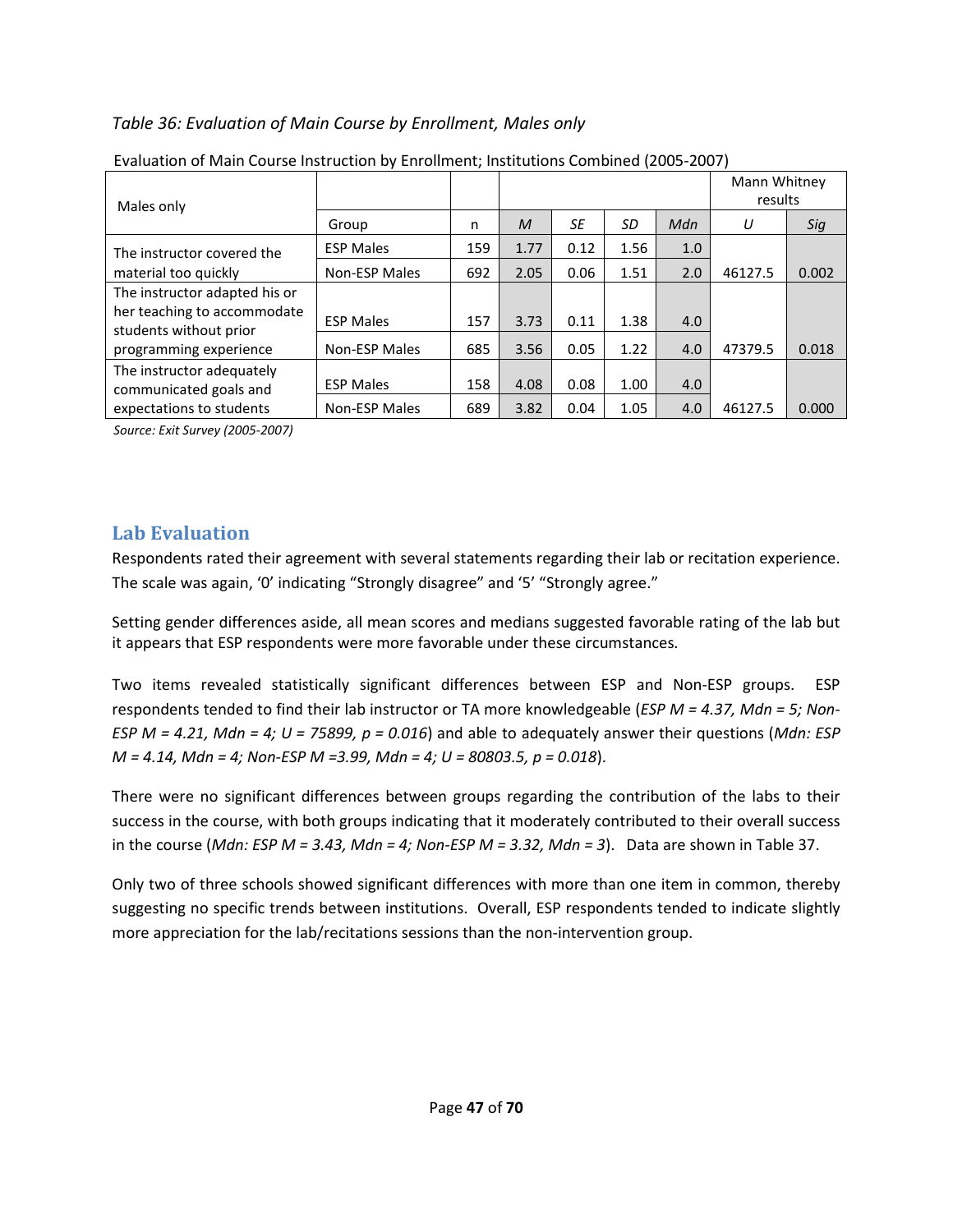# *Table 37: Evaluation of Main Course Lab/Recitation by Enrollment*

|                                              | Group      | n   | $\mathcal M$ | SE   | SD   | Mdn | U       | Sig.  |
|----------------------------------------------|------------|-----|--------------|------|------|-----|---------|-------|
| Our lab instructor/TA was knowledgeable      | <b>ESP</b> | 200 | 4.37         | 0.06 | 0.86 | 5.0 |         |       |
| about the lab material                       | Non-ESP    | 843 | 4.21         | 0.03 | 0.93 | 4.0 | 75899   | 0.016 |
| Our lab instructor/TA was able to            | <b>ESP</b> | 207 | 4.14         | 0.07 | 1.07 | 4.0 |         |       |
| adequately answer my questions               | Non-ESP    | 867 | 3.99         | 0.04 | 1.07 | 4.0 | 80803.5 | 0.018 |
| Our lab sessions were useful preparation for | <b>ESP</b> | 207 | 3.54         | 0.09 | 1.28 | 4.0 |         |       |
| completing the assignments                   | Non-ESP    | 868 | 3.48         | 0.04 | 1.31 | 4.0 | 87694   | 0.580 |
| Attending the lab sessions helped me to do   | <b>ESP</b> | 208 | 3.40         | 0.10 | 1.40 | 4.0 |         |       |
| better on exams                              | Non-ESP    | 868 | 3.38         | 0.05 | 1.42 | 4.0 | 89509.5 | 0.853 |
| am comfortable asking my lab                 | <b>ESP</b> | 207 | 4.21         | 0.08 | 1.10 | 5.0 |         |       |
| instructor/TA questions                      | Non-ESP    | 867 | 4.12         | 0.04 | 1.13 | 4.0 | 85277.5 | 0.232 |
|                                              | <b>ESP</b> | 187 | 2.84         | 0.10 | 1.40 | 3.0 |         |       |
| The lab sessions were a lot of work*         | Non-ESP    | 809 | $2.72*$      | 0.05 | 1.34 | 3.0 | 71264   | 0.203 |
|                                              | <b>ESP</b> | 187 | 2.98         | 0.10 | 1.36 | 3.0 |         |       |
| The lab sessions were fun                    | Non-ESP    | 812 | 2.76         | 0.05 | 1.37 | 3.0 | 68998   | 0.048 |
| The lab sessions should include more         | <b>ESP</b> | 114 | 2.79         | 0.14 | 1.54 | 3.0 |         |       |
| "Hands on" time                              | Non-ESP    | 455 | 2.58         | 0.07 | 1.49 | 3.0 | 23904   | 0.189 |
|                                              | <b>ESP</b> | 204 | 3.43         | 0.09 | 1.23 | 4.0 |         |       |
| <b>Overall Lab Contribution</b>              | Non-ESP    | 803 | 3.32         | 0.05 | 1.30 | 3.0 | 77945   | 0.273 |

#### Evaluation of Main Course Lab/Recitation by Enrollment; Institutions Combined (2005-2007)

*Source: Exit Survey (2005-2007)* 

*\* Negatively-worded item.* 

Again, Kruskal-Wallis tests were performed, and five areas of interest were revealed when separating males and females by participation (*Table 38*).

Mann Whitney post hoc analyses were performed and found differences only within female groups with regards to labs and none between male groups (*Table 38)*. No significant differences between male groups were revealed regarding lab instruction. ESP females tended to agree more strongly that:

- The TA was knowledgeable (*ESP females M = 4.45, Mdn = 5.0; Non-ESP females M = 4.03; Mdn = 4.0; U = 4513.0, p = 0.003*)
- The TA answered questions adequately (*ESP females M = 4.30, Mdn = 5.0; Non-ESP females M = 3.88; Mdn = 4.0; U = 4915.0, p= 0.000*)
- They were comfortable asking the TA questions (*ESP females M = 4.38, Mdn = 5.0; Non-ESP females M = 3.95, Mdn = 4.0; U=5221.0, p = 0.001*)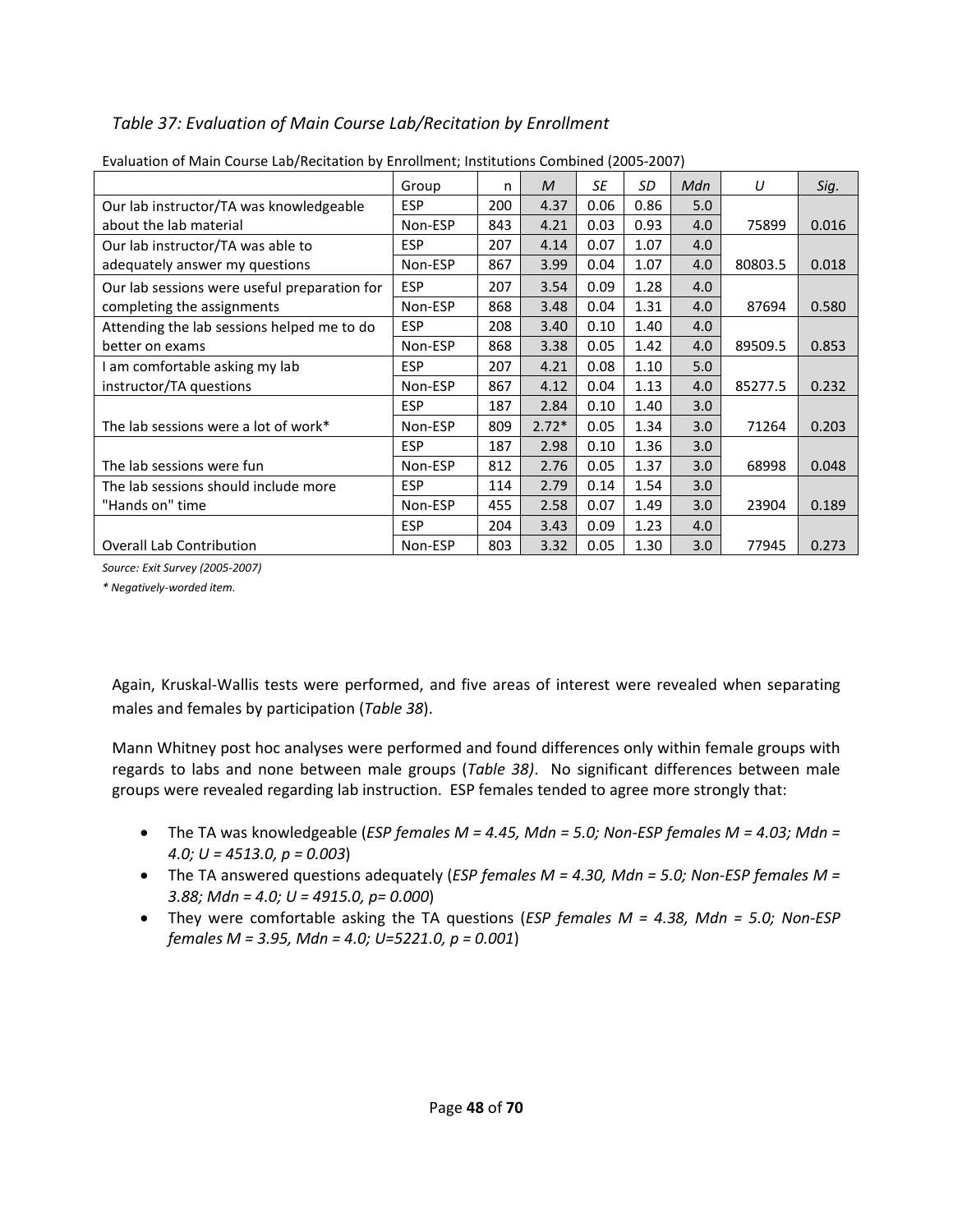| Lvaluation of Main Course Laby Recitation by Embilitient, institutions Combined (2005-2007) |                    |     |      |      |      |     |       |    |       |
|---------------------------------------------------------------------------------------------|--------------------|-----|------|------|------|-----|-------|----|-------|
|                                                                                             | Group              | n   | M    | SE   | SD   | Mdn | H     | DF | Sig.  |
|                                                                                             | <b>ESP Females</b> | 65  | 4.45 | 0.09 | 0.71 | 5.0 | 13.72 | 3  | 0.003 |
| Our lab instructor was                                                                      | Non-ESP Females    | 180 | 4.03 | 0.08 | 1.02 | 4.0 |       |    |       |
| knowledgeable about                                                                         | <b>ESP Males</b>   | 135 | 4.33 | 0.08 | 0.93 | 5.0 |       |    |       |
| the lab material                                                                            | Non-ESP Males      | 663 | 4.25 | 0.04 | 0.90 | 4.0 |       |    |       |
|                                                                                             | <b>ESP Females</b> | 69  | 4.30 | 0.12 | 0.99 | 5.0 | 12.22 | 3  | 0.006 |
| Our lab instructor was                                                                      | Non-ESP Females    | 193 | 3.88 | 0.08 | 1.07 | 4.0 |       |    |       |
| able to adequately                                                                          | <b>ESP Males</b>   | 138 | 4.07 | 0.09 | 1.10 | 4.0 |       |    |       |
| answer my questions                                                                         | Non-ESP Males      | 674 | 4.02 | 0.04 | 1.08 | 4.0 |       |    |       |
| Our lab sessions were                                                                       | <b>ESP Females</b> | 69  | 3.38 | 0.14 | 1.18 | 4.0 | 3.79  | 3  | 0.292 |
| useful preparation for                                                                      | Non-ESP Females    | 193 | 3.46 | 0.09 | 1.29 | 4.0 |       |    |       |
| completing the                                                                              | <b>ESP Males</b>   | 138 | 3.62 | 0.11 | 1.33 | 4.0 |       |    |       |
| assignments                                                                                 | Non-ESP Males      | 675 | 3.49 | 0.05 | 1.31 | 4.0 |       |    |       |
|                                                                                             | <b>ESP Females</b> | 69  | 3.17 | 0.18 | 1.49 | 3.0 | 5.27  | 3  | 0.149 |
| Attending the lab                                                                           | Non-ESP Females    | 193 | 3.24 | 0.10 | 1.42 | 3.0 |       |    |       |
| sessions helped me to                                                                       | <b>ESP Males</b>   | 139 | 3.52 | 0.11 | 1.34 | 4.0 |       |    |       |
| do better on exams                                                                          | Non-ESP Males      | 675 | 3.42 | 0.05 | 1.42 | 4.0 |       |    |       |
|                                                                                             | <b>ESP Females</b> | 69  | 4.38 | 0.12 | 0.97 | 5.0 | 9.48  | 3  | 0.023 |
| I am comfortable                                                                            | Non-ESP Females    | 192 | 3.95 | 0.09 | 1.21 | 4.0 |       |    |       |
| asking my lab                                                                               | <b>ESP Males</b>   | 138 | 4.12 | 0.10 | 1.15 | 4.0 |       |    |       |
| instructor questions                                                                        | Non-ESP Males      | 675 | 4.16 | 0.04 | 1.10 | 4.0 |       |    |       |
|                                                                                             | <b>ESP Females</b> | 57  | 2.83 | 0.16 | 1.21 | 3.0 | 2.07  | 3  | 0.561 |
|                                                                                             | Non-ESP Females    | 183 | 2.77 | 0.10 | 1.36 | 3.0 |       |    |       |
| The lab sessions were                                                                       | <b>ESP Males</b>   | 130 | 2.85 | 0.13 | 1.48 | 3.0 |       |    |       |
| a lot of work                                                                               | Non-ESP Males      | 626 | 2.70 | 0.05 | 1.34 | 3.0 |       |    |       |
|                                                                                             | <b>ESP Females</b> | 57  | 2.79 | 0.18 | 1.36 | 3.0 | 12.66 | 3  | 0.004 |
|                                                                                             | Non-ESP Females    | 182 | 2.55 | 0.10 | 1.29 | 3.0 |       |    |       |
| The lab sessions were                                                                       | <b>ESP Males</b>   | 130 | 3.07 | 0.12 | 1.35 | 3.0 |       |    |       |
| fun                                                                                         | Non-ESP Males      | 630 | 2.83 | 0.06 | 1.39 | 3.0 |       |    |       |
|                                                                                             | <b>ESP Females</b> | 38  | 2.66 | 0.25 | 1.55 | 3.0 | 2.27  | 3  | 0.522 |
| The lab sessions                                                                            | Non-ESP Females    | 95  | 2.58 | 0.14 | 1.37 | 3.0 |       |    |       |
| should include more                                                                         | <b>ESP Males</b>   | 76  | 2.86 | 0.18 | 1.55 | 3.0 |       |    |       |
| "Hands on" time                                                                             | Non-ESP Males      | 360 | 2.58 | 0.08 | 1.52 | 3.0 |       |    |       |
|                                                                                             | <b>ESP Females</b> | 68  | 3.52 | 0.13 | 1.06 | 4.0 | 1.29  | 3  | 0.732 |
|                                                                                             | Non-ESP Females    | 185 | 3.31 | 0.10 | 1.30 | 3.0 |       |    |       |
| Contribution of Lab to                                                                      | <b>ESP Males</b>   | 136 | 3.39 | 0.11 | 1.31 | 4.0 |       |    |       |
| Success in the Course                                                                       | Non-ESP Males      | 618 | 3.32 | 0.05 | 1.30 | 3.0 |       |    |       |

# *Table 38: Evaluation of Main Course Lab/Recitation by Gender and Enrollment*

Evaluation of Main Course Lab/Recitation by Enrollment; Institutions Combined (2005-2007)

*Source: Exit Survey (2005-2007)*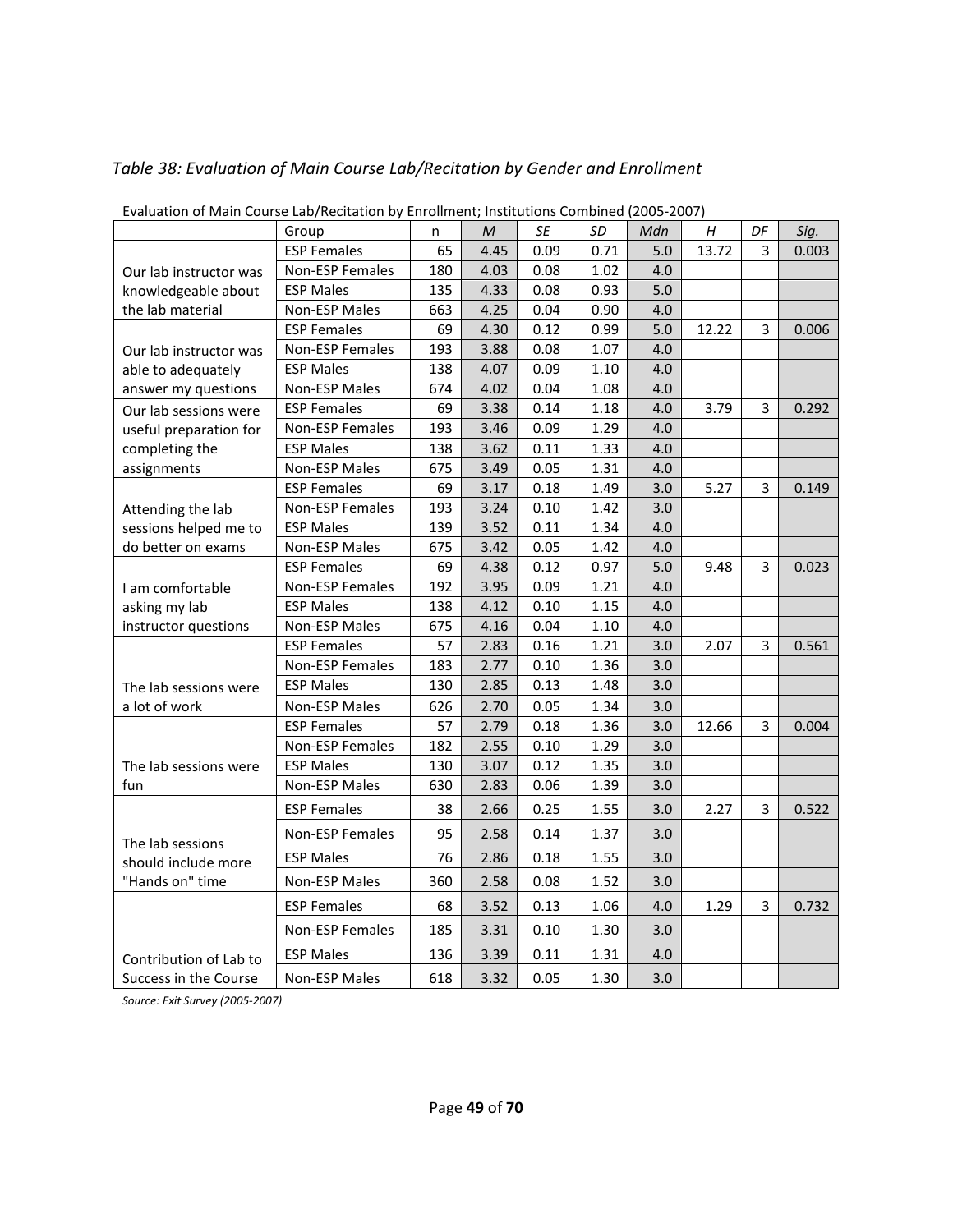#### *Table 39: Evaluation of Main Course Lab/Recitation by Enrollment, Females only*

| Liquation of main coalse Las mentation by Lin Simicht and Cenaer, motitations compiled (Loos Loo) |                        |     |      |      |      |     |         |       |  |  |  |  |
|---------------------------------------------------------------------------------------------------|------------------------|-----|------|------|------|-----|---------|-------|--|--|--|--|
|                                                                                                   | Group                  |     | M    | SE   | SD   | Mdn |         | Sig   |  |  |  |  |
| Our lab instructor was knowledgeable                                                              | <b>ESP Females</b>     | 65  | 4.45 | 0.09 | 0.71 | 5.0 |         |       |  |  |  |  |
| about the lab material                                                                            | Non-ESP Females        | 180 | 4.03 | 0.08 | 1.02 | 4.0 | 4513.00 | 0.003 |  |  |  |  |
| Our lab instructor was able to                                                                    | <b>ESP Females</b>     | 69  | 4.30 | 0.12 | 0.99 | 5.0 |         |       |  |  |  |  |
| adequately answer my questions                                                                    | Non-ESP Females        | 193 | 3.88 | 0.08 | 1.07 | 4.0 | 4915.00 | 0.000 |  |  |  |  |
| I am comfortable asking my lab                                                                    | <b>ESP Females</b>     | 69  | 4.38 | 0.12 | 0.97 | 5.0 |         |       |  |  |  |  |
| instructor questions                                                                              | <b>Non-ESP Females</b> | 192 | 3.95 | 0.09 | 1.21 | 4.0 | 5221.00 | 0.001 |  |  |  |  |

Evaluation of Main Course Lab/Recitation by Enrollment and Gender; Institutions Combined (2005-2007)

*Source: Exit Survey (2005-2007)*

## **Value of Course Components**

Respondents rated the value of course components on a scale where '0' indicates "Not valuable at all" and '5' "Highly valuable." No significant differences were revealed between group rankings. Lectures show slightly higher mean scores from the non-intervention group (*ESP: M = 3.84; Non-ESP M = 3.74, Table 40*), however the median is the same (*Mdn: 4*). Recitations did score a more favorable median rating by the ESP (*Mdn: ESP = 4; Non-ESP = 3*). Furthermore, upon item-by-item examination we see that whenever the two groups did *not* arrive at the same mean score, the ESP tended to rate more value in course components (when mean score differed by >0.10 of a point). Only two individual institutions showed significant differences, both with more favorable responses from the ESP group.

#### *Table 40: Value of Course Components*

|                               | Group      | n   | M    | SE   | SD   | Mdn | U       | Sig.  |
|-------------------------------|------------|-----|------|------|------|-----|---------|-------|
|                               | <b>ESP</b> | 235 | 3.74 | 0.09 | 1.38 | 4.0 |         |       |
| Lectures                      | Non-ESP    | 867 | 3.84 | 0.04 | 1.29 | 4.0 | 98618   | 0.433 |
|                               | <b>ESP</b> | 45  | 3.33 | 0.23 | 1.51 | 4.0 |         |       |
| Recitations                   | Non-ESP    | 137 | 3.06 | 0.14 | 1.63 | 3.0 | 2797.5  | 0.338 |
|                               | <b>ESP</b> | 133 | 3.97 | 0.10 | 1.14 | 4.0 |         |       |
| Labs                          | Non-ESP    | 460 | 3.96 | 0.05 | 1.02 | 4.0 | 29589.5 | 0.541 |
|                               | <b>ESP</b> | 141 | 3.55 | 0.11 | 1.34 | 4.0 |         |       |
| Code Labs                     | Non-ESP    | 543 | 3.45 | 0.06 | 1.31 | 4.0 | 36281   | 0.328 |
|                               | <b>ESP</b> | 230 | 4.09 | 0.07 | 1.07 | 4.0 |         |       |
| Assignments                   | Non-ESP    | 847 | 3.93 | 0.04 | 1.18 | 4.0 | 90578   | 0.085 |
|                               | <b>ESP</b> | 235 | 2.60 | 0.10 | 1.51 | 3.0 |         |       |
| Text                          | Non-ESP    | 856 | 2.60 | 0.05 | 1.56 | 3.0 | 10033.5 | 0.952 |
|                               | <b>ESP</b> | 48  | 2.98 | 0.25 | 1.72 | 3.0 |         |       |
| Review                        | Non-ESP    | 204 | 2.87 | 0.12 | 1.72 | 3.0 | 4743    | 0.731 |
| Working individually with the | <b>ESP</b> | 118 | 3.36 | 0.16 | 1.74 | 4.0 |         |       |
| instructor                    | Non-ESP    | 502 | 3.44 | 0.07 | 1.61 | 4.0 | 29426.5 | 0.910 |
| Working individually          | <b>ESP</b> | 80  | 3.46 | 0.19 | 1.71 | 4.0 |         |       |
| with TA                       | Non-ESP    | 338 | 3.50 | 0.08 | 1.49 | 4.0 | 13010   | 0.593 |
|                               | <b>ESP</b> | 196 | 3.69 | 0.08 | 1.19 | 4.0 |         |       |
| Working with other students   | Non-ESP    | 719 | 3.43 | 0.05 | 1.46 | 4.0 | 65080.5 | 0.091 |

Value of Main Course Components by Enrollment; Institutions Combined (2005-2007)

*Source: Exit Survey (2005-2007)*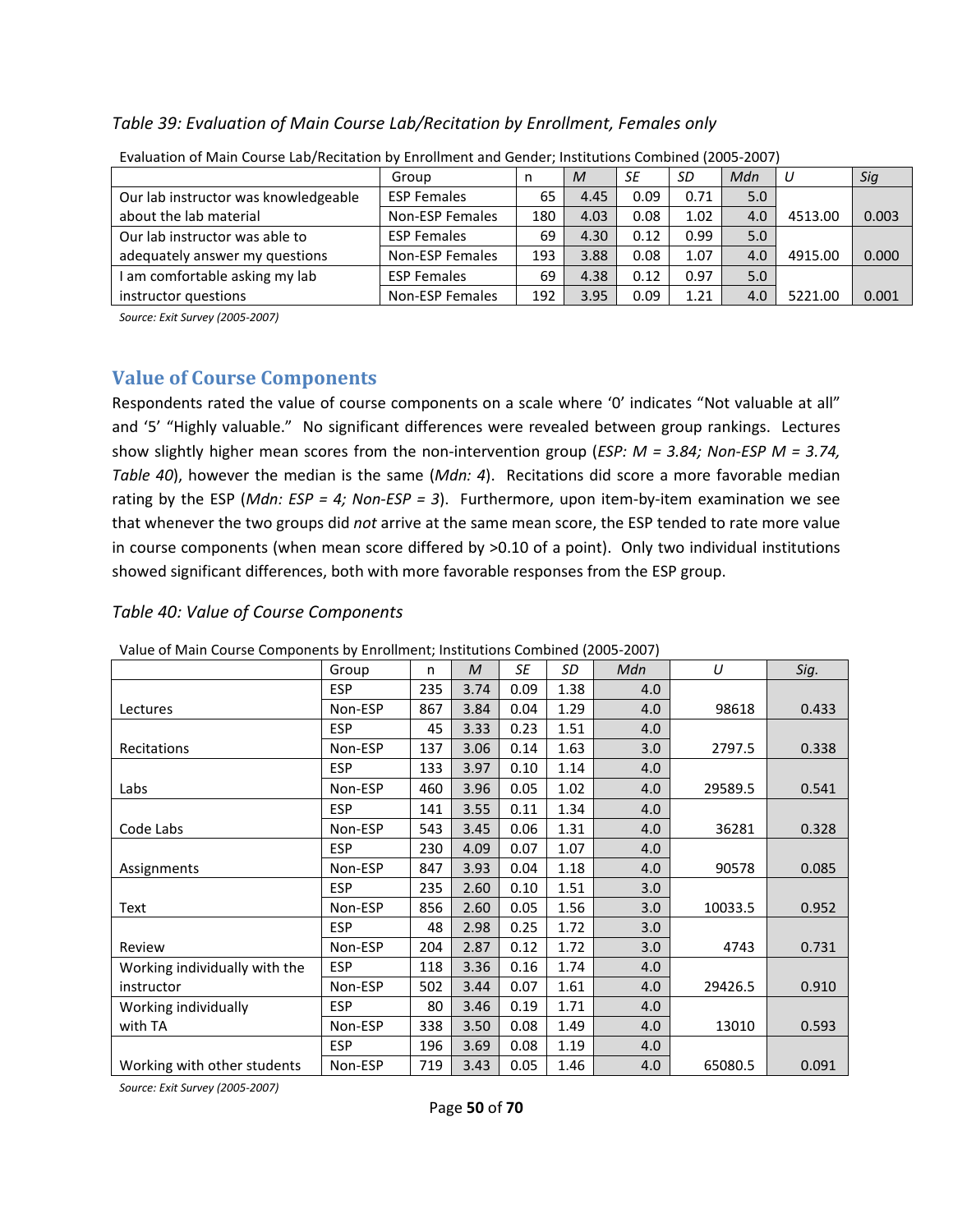# **SHORT TERM OUTCOMES**

# **Ability, Interests, Teamwork Ratings**

A major goal of the ESP program was to provide students with supplementary challenging activities to improve problem-solving skills, enhance learning, and increase confidence levels in computer science. One approach to evaluate whether this has occurred is by measuring perceived abilities and attitudes about computer science. The goal of the activity is not to gauge actual levels of learning or behaviors; there are better metrics for measuring those variables such as grades and student declarations. Rather, the activity allows us to determine what shifts occur over the course of the semester in attitudes and how they might vary between ESP and Non-ESP groups.

### **Self- perceived Abilities**

Respondents were asked to rate their current level of ability on seven computer science related tasks at the beginning of the semester, then again at the end. Aggregate data was broken down into four categories of respondents, Male Non-ESP, Female Non-ESP, Male ESP, Female ESP to examine any differences that lie within and the Wilcoxon signed ranks test was used to determine if there were shifts in perceived abilities from the beginning of the semester to the end. The tests to measure shifts in perceived ability changes over the course of the semester yielded few significant broad findings but confirmed that all groups self-rated ability to perform several programming related tasks increase.

## **Math/ Programming Abilities**

Respondents were asked to rate their current level of ability on seven computer science-/programmingrelated items (scale: '0' low ability -'5' high ability).

- 1. Understand mathematical concepts
- 2. Explain mathematical concepts to others
- 3. Read computer programming and predict what it will do
- 4. Catch mistakes in computer programming someone else has written
- 5. Write error-free programming on their own
- 6. Solve challenging programming problems
- 7. Succeed in a university computer science course

As would be expected for an Introductory Programming course, the large-scale comparison of baseline and exit self-rated ability levels on basic programming skills overall for items #3 - #6 above: read/predict programming; catch errors within programming; write error-free programming; and solve challenging programming problems, show statistically significant gains.

Overall, mean scores for the ESP group indicate that they arrive to the course generally rating themselves slightly lower in ability than the non-intervention group, and leave continuing to rate themselves lower in ability. However, this picture changes when disaggregate data is examined. Data are shown in Table 41.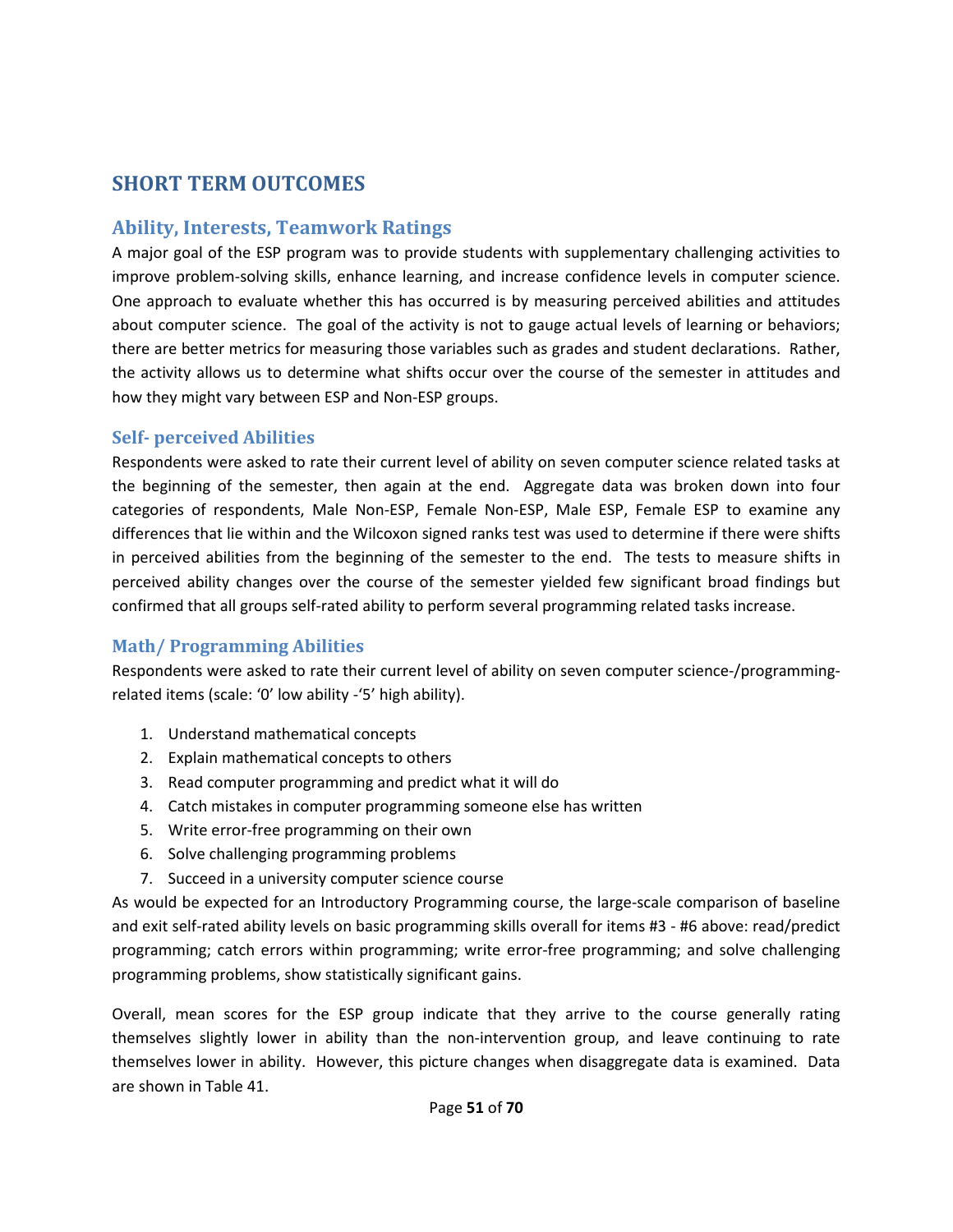#### *Table 41: Perceived Computer Science Abilities by Enrollment*

| Abilities by                     |            |     |              |      |                 |     |      |      |           |     | Wilcoxon signed |       |
|----------------------------------|------------|-----|--------------|------|-----------------|-----|------|------|-----------|-----|-----------------|-------|
| Participation                    |            |     |              |      | <b>Baseline</b> |     |      | Exit |           |     | ranks test      |       |
|                                  | Group      | n   | $\mathcal M$ | SD   | <b>SE</b>       | Mdn | M    | SD   | <b>SE</b> | Mdn |                 | Sig.  |
| Ability to read                  |            |     |              |      |                 |     |      |      |           |     |                 |       |
| computer<br>programming and      | <b>ESP</b> | 192 | 2.07         | 1.54 | 0.11            | 2.0 | 3.54 | 0.98 | .07       | 4.0 | $-9.925$        | 0.000 |
| predict what it will do          | Non-ESP    | 646 | 2.16         | 1.54 | 0.06            | 2.0 | 3.53 | 1.04 | .04       | 4.0 | $-17.269$       | 0.000 |
| Ability to catch errors          |            |     |              |      |                 |     |      |      |           |     |                 |       |
| in a program<br>someone else has | <b>ESP</b> | 190 | 1.69         | 1.49 | 0.11            | 1.5 | 3.24 | 1.05 | .08       | 3.0 | $-10.264$       | 0.000 |
| written                          | Non-ESP    | 648 | 1.86         | 1.48 | 0.06            | 2.0 | 3.18 | 1.12 | .04       | 3.0 | $-17.388$       | 0.000 |
| Ability to write error-          | <b>ESP</b> | 192 | 1.60         | 1.46 | 0.11            | 1.0 | 3.12 | 1.21 | .09       | 3.0 | $-9.537$        | 0.000 |
| free programming                 | Non-ESP    | 648 | 1.77         | 1.54 | 0.06            | 2.0 | 3.08 | 1.27 | .05       | 3.0 | $-16.458$       | 0.000 |
| Ability to solve                 |            |     |              |      |                 |     |      |      |           |     |                 |       |
| challenging<br>programming       | <b>ESP</b> | 192 | 1.95         | 1.58 | 0.11            | 2.0 | 3.03 | 1.28 | .09       | 3.0 | $-8.036$        | 0.000 |
| problems                         | Non-ESP    | 649 | 1.98         | 1.60 | 0.06            | 2.0 | 3.08 | 1.30 | .05       | 3.0 | $-14.805$       | 0.000 |

Perceived Computer Science Ability by Enrollment; Institutions Combined (2005-2007)

*Source: Baseline and Exit Survey (2005-2007)* 

When separating males and females by participation, female ESP respondents generally come in just slightly less confident in their abilities than female Non-ESP respondents, and leave with similar or slightly higher ratings (i.e. more gain). Their median ratings also indicate similar trends.

Male ESP and Non-ESP show less mean score difference coming in, but ESP respondents leave with slightly higher median scores. Mean score differences were within a few tenths of a point of each other, but given the large standard deviation and error, medians are best examined for a more accurate picture. Tendency for splits to occur in abilities is often a reflection of the segment of the students who had prior experience or are majoring in computer science versus those who are not. Data are shown in Table 42.

| Table 42: Perceived Computer Science Ability by Gender and Enrollment |  |  |  |
|-----------------------------------------------------------------------|--|--|--|
|                                                                       |  |  |  |

| Perceived Computer Science Ability by Gender and Enrollment; Institutions Combined (2005-2007) |  |  |
|------------------------------------------------------------------------------------------------|--|--|
|                                                                                                |  |  |

|                                    |                       |     |      |      | Baseline |     |      |      | Exit |     |          |       |
|------------------------------------|-----------------------|-----|------|------|----------|-----|------|------|------|-----|----------|-------|
|                                    | Group                 | n   | M    | SE   | SD       | Mdn | M    | SE   | SD   | Mdn |          | Sig.  |
| Ability to read                    | Female ESP            | 60  | 1.57 | 0.19 | 1.48     | 1.0 | 3.28 | 0.13 | 1.03 | 3.0 | $-5.90$  | 0.000 |
| computer                           | <b>Female Non-ESP</b> | 133 | 1.80 | 0.12 | 1.34     | 2.0 | 3.15 | 0.10 | 1.09 | 3.0 | -7.49    | 0.000 |
| programming and<br>predict what it | Male ESP              | 132 | 2.30 | 0.13 | 1.52     | 2.0 | 3.65 | 0.08 | 0.94 | 4.0 | $-7.96$  | 0.000 |
| will do                            | Male Non-ESP          | 513 | 2.26 | 0.07 | 1.58     | 2.0 | 3.63 | 0.04 | 1.00 | 4.0 | $-15.62$ | 0.000 |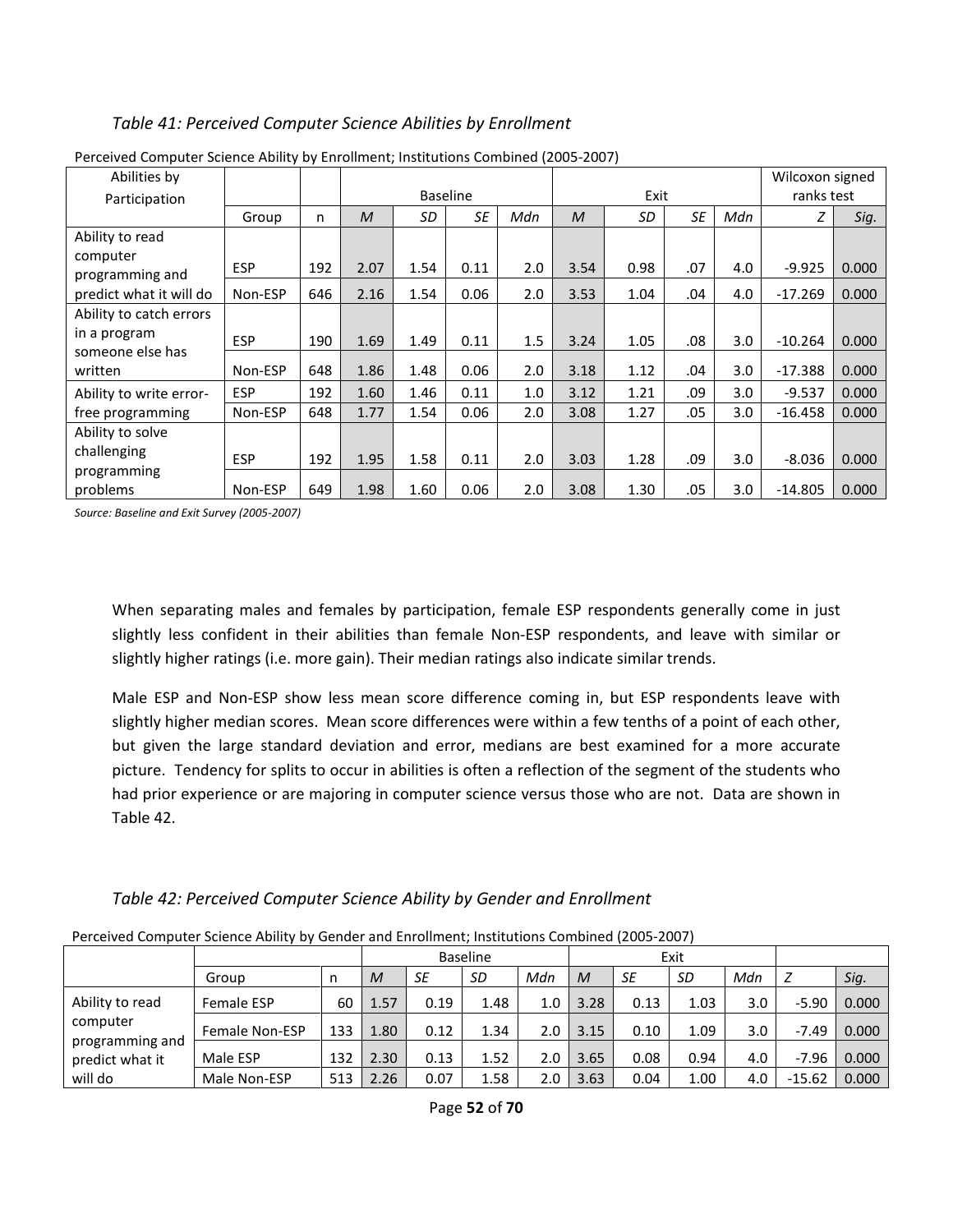|                             |                   |     |              |      | <b>Baseline</b> |     |              |      | Exit |                  |          |       |
|-----------------------------|-------------------|-----|--------------|------|-----------------|-----|--------------|------|------|------------------|----------|-------|
|                             | Group             | n   | $\mathcal M$ | SE   | SD              | Mdn | $\mathcal M$ | SE   | SD   | Mdn              | Z        | Sig.  |
| Ability to catch            | <b>Female ESP</b> | 60  | 1.20         | 0.16 | 1.27            | 1.0 | 2.83         | 0.12 | 0.96 | 3.0 <sub>1</sub> | $-6.05$  | 0.000 |
| errors in a                 | Female Non-ESP    | 134 | 1.54         | 0.11 | 1.24            | 2.0 | 2.78         | 0.10 | 1.11 | 3.0              | $-7.87$  | 0.000 |
| program<br>someone else has | Male ESP          | 130 | 1.92         | 0.13 | 1.53            | 2.0 | 3.43         | 0.09 | 1.04 | 4.0              | $-8.30$  | 0.000 |
| written                     | Male Non-ESP      | 514 | 1.94         | 0.07 | 1.53            | 2.0 | 3.29         | 0.05 | 1.10 | 3.0              | $-15.51$ | 0.000 |
|                             | <b>Female ESP</b> | 60  | 1.12         | 0.17 | 1.33            | 1.0 | 2.52         | 0.16 | 1.21 | 3.0 <sub>1</sub> | $-4.94$  | 0.000 |
| Ability to write            | Female Non-ESP    | 134 | 1.37         | 0.11 | 1.21            | 1.0 | 2.52         | 0.11 | 1.24 | 3.0 <sub>1</sub> | $-7.08$  | 0.000 |
| error-free                  | Male ESP          | 132 | 1.83         | 0.13 | 1.47            | 2.0 | 3.39         | 0.10 | 1.11 | 4.0              | $-8.18$  | 0.000 |
| programming                 | Male Non-ESP      | 514 | 1.88         | 0.07 | 1.59            | 2.0 | 3.23         | 0.06 | 1.24 | 3.0              | $-14.86$ | 0.000 |
| Ability to solve            | Female ESP        | 60  | 1.33         | 0.17 | 1.34            | 1.0 | 2.33         | 0.16 | 1.20 | 2.0 <sub>1</sub> | $-4.28$  | 0.000 |
| challenging                 | Female Non-ESP    | 131 | 1.32         | 0.12 | 1.32            | 1.0 | 2.45         | 0.11 | 1.27 | 3.0              | $-7.10$  | 0.000 |
| programming                 | Male ESP          | 132 | 2.23         | 0.14 | 1.60            | 2.0 | 3.34         | 0.10 | 1.19 | 3.0 <sub>1</sub> | $-6.78$  | 0.000 |
| problems                    | Male Non-ESP      | 518 | 2.15         | 0.07 | 1.63            | 2.0 | 3.24         | 0.06 | 1.26 | 3.0              | $-13.01$ | 0.000 |

Perceived Computer Science Ability by Gender and Enrollment; Institutions Combined (2005-2007)

*Source: Baseline and Exit Survey (2005-2007)* 

Aside from these four programming questions, the three other ability items pertaining to math and problem solving have shown wide variability between institutions and across years. Examining the two groups overall, the first item "Ability to understand mathematical concepts" remains the same over the course of the semester for both intervention and Non-ESP (*ESP Baseline/Exit: M =4.11, Non-ESP Baseline/Exit: M = 4.16*). A statistically significant increase was revealed regarding the "ability to explain math concepts to others" in aggregate analysis, but only for the non-intervention group (*Baseline: M =3.62, SD = 0.98, Exit: M = 3.74, SD = 1.05, p = 0.001*). The intervention group mean scores rose from Baseline (*M = 3.45, SD = 1.02)* to Exit (*M = 3.58, SD = 1.05, p = 0.091)* but not significantly. Data are shown in Table 43.

#### *Table 43: Perceived Ability in Math Concepts by Enrollment*

|                       |            |     |      | <b>Baseline</b> |      |     |      |      | Exit |     | Wilcoxon signed<br>ranks test |       |  |
|-----------------------|------------|-----|------|-----------------|------|-----|------|------|------|-----|-------------------------------|-------|--|
|                       | Group      | n   | M    | SE              | SD   | Mdn | M    | SE   | SD   | Mdn |                               | Sig.  |  |
| Ability to understand | <b>ESP</b> | 191 | 4.10 | 0.06            | 0.87 | 4.0 | 4.11 | 0.07 | 0.91 | 4.0 | $-0.017$                      | 0.989 |  |
| math concepts         | Non-ESP    | 654 | 4.17 | 0.03            | 0.83 | 4.0 | 4.16 | 0.04 | 0.91 | 4.0 | $-0.011$                      | 0.996 |  |
| Ability to explain    | <b>ESP</b> | 192 | 3.45 | 0.07            | 1.02 | 4.0 | 3.58 | 0.08 | 1.05 | 4.0 | $-1.690$                      | 0.091 |  |
| math                  | Non-ESP    | 651 | 3.62 | 0.04            | 0.98 | 4.0 | 3.74 | 0.04 | 1.05 | 4.0 | $-3.302$                      | 0.001 |  |

Perceived Ability Math Concepts by Enrollment

*Source: Baseline and Exit Survey (2005-2007)* 

When "ability to explain math" was examined by gender groups, both male groups (ESP and nonintervention) show increases, but only the Non-ESP were significant ( $p = 0.001$ ) when applying the Bonferroni correction significance level (*p > 0.025)* (*ESP males: p = 0.038*). Data are shown in Table 44.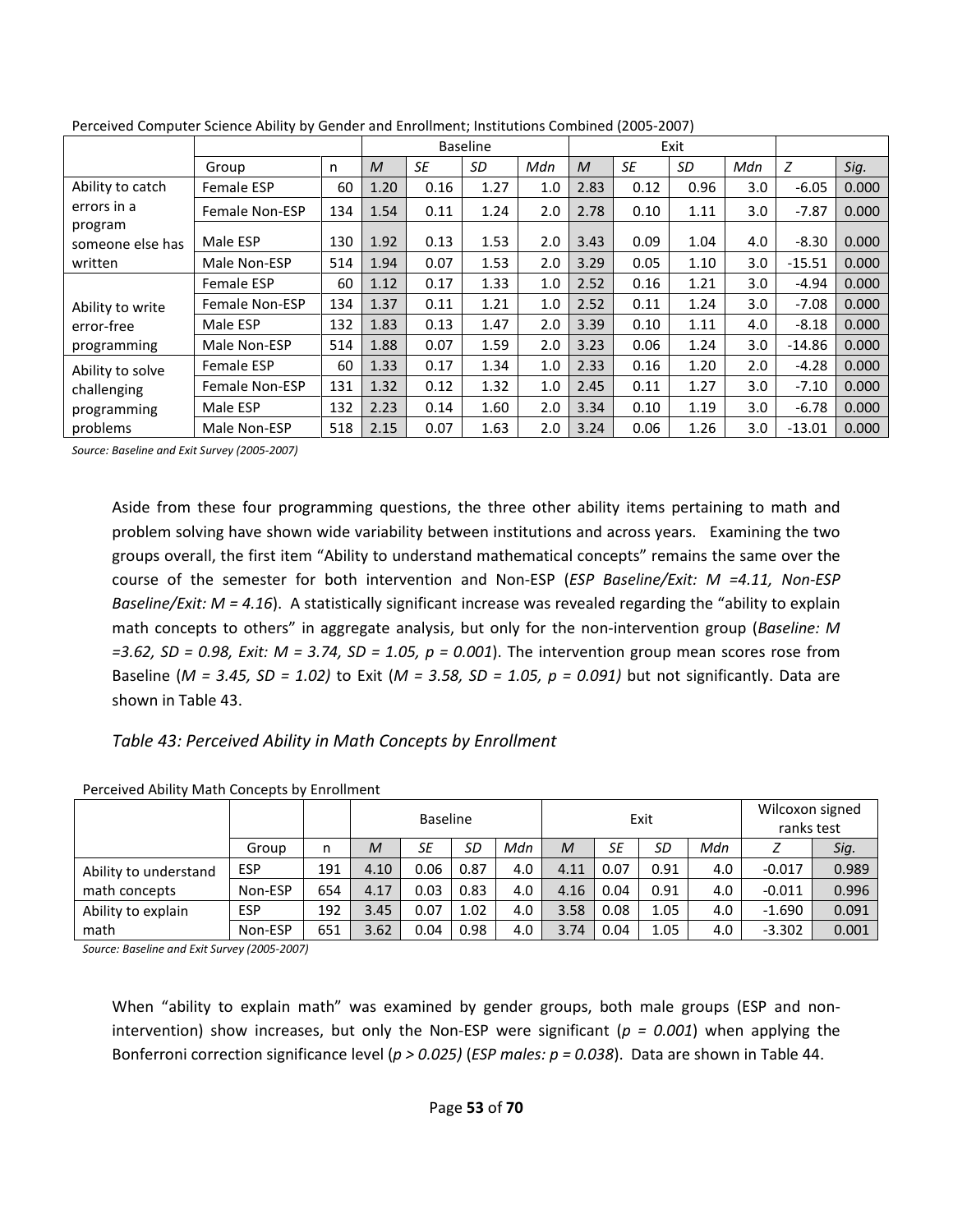#### *Table 44: Perceived Ability in Math Concepts by Gender and Enrollment*

|            | r crecived Ability in ividul Concepts by Genuer and Enromnent, mstitutions Combined (2005 – 2007) |     |      | <b>Baseline</b> |      |     |      | Exit |      |     |         |       |
|------------|---------------------------------------------------------------------------------------------------|-----|------|-----------------|------|-----|------|------|------|-----|---------|-------|
|            |                                                                                                   | n   | M    | SE              | SD   | Mdn | М    | SE   | SD   | Mdn | Z       | Sig.  |
| Ability to | <b>Female ESP</b>                                                                                 | 60  | 4.13 | 0.12            | 0.89 | 4.0 | 4.03 | 0.11 | 0.84 | 4.0 | $-0.09$ | 0.442 |
| understand | <b>Female Non-ESP</b>                                                                             | 134 | 4.07 | 0.08            | 0.93 | 4.0 | 4.01 | 0.09 | 0.10 | 4.0 | $-0.08$ | 0.431 |
| math       | Male ESP                                                                                          | 131 | 4.08 | 0.08            | 0.87 | 4.0 | 4.15 | 0.08 | 0.95 | 4.0 | $-0.07$ | 0.492 |
| concepts   | Male Non-ESP                                                                                      | 520 | 4.19 | 0.04            | 0.80 | 4.0 | 4.2  | 0.04 | 0.88 | 4.0 | $-0.04$ | 0.718 |
|            | <b>Female ESP</b>                                                                                 | 60  | 3.5  | 0.13            | 1.00 | 4.0 | 3.48 | 0.14 | 1.11 | 4.0 | $-0.01$ | 0.945 |
| Ability to | <b>Female Non-ESP</b>                                                                             | 134 | 3.6  | 0.09            | 1.03 | 4.0 | 3.66 | 0.09 | 1.07 | 4.0 | $-0.08$ | 0.446 |
| explain    | Male ESP                                                                                          | 132 | 3.42 | 0.09            | 1.04 | 3.5 | 3.62 | 0.09 | 1.02 | 4.0 | $-2.07$ | 0.038 |
| math       | Male Non-ESP                                                                                      | 517 | 3.62 | 0.04            | 0.97 | 4.0 | 3.75 | 0.05 | 1.04 | 4.0 | $-3.30$ | 0.001 |

|  | Perceived Ability in Math Concepts by Gender and Enrollment; Institutions Combined (2005 - 2007) |  |
|--|--------------------------------------------------------------------------------------------------|--|
|  |                                                                                                  |  |

*Source: Baseline and Exit Survey (2005-2007)* 

The final item in this group of ratings is "Ability to succeed in a university computer science course" Wilcoxon signed ranks tests did not reveal any significant shifts for either ESP or Non-ESP groups at the aggregate level. However, disaggregate gender data shows an increase in perceived abilities among ESP males but not when the Bonferroni correction is applied (*Male ESP Baseline: M = 3.58, SD = 1.26 , Exit: M = 3.86, SD = 1.02, p = 0.032, Table 45).* Female ESP respondents came in with the least confidence, and left showing very little increase to that confidence (*Baseline: M = 2.95, Exit: M = 2.97, p = 0.968*). However, both non-intervention groups leave with a noticeable (but insignificant) drop in mean scores (*Female Non-ESP Baseline: M = 3.09, Exit: M = 2.93, p = 0.280; Male Non-ESP Baseline: M = 3.62, Exit: M = 3.59, p = 0.562, Table 46*). A look into data by institution (and across years) shows some trends within specific institutions, but no overall significant trends.

#### *Table 45: Perceived Ability to Succeed in a Computer Science Course by Enrollment*

|                         |            |     | <b>Baseline</b> |     |      |     |      | Exit |      | Wilcoxon signed<br>rank test |          |       |
|-------------------------|------------|-----|-----------------|-----|------|-----|------|------|------|------------------------------|----------|-------|
|                         | Group      | n   | M               | SE  | SD   | Mdn | M    | SE   | SD   | Mdn                          |          | Sig.  |
| Ability to              | <b>ESP</b> | 192 | 3.39            | .09 | 1.30 | 4.0 | 3.58 | 0.09 | 1.20 | 4.0                          | $-1.700$ | 0.084 |
| succeed in<br>CS course | Non-ESP    | 650 | 3.51            | .05 | 1.23 | 4.0 | 3.45 | 0.05 | 1.29 | 4.0                          | $-1.085$ | 0.283 |

Perceived Ability to Succeed in a CS Course, by Enrollment; All Institutions (2005-2007)

*Source: Baseline and Exit Survey (2005-2007)*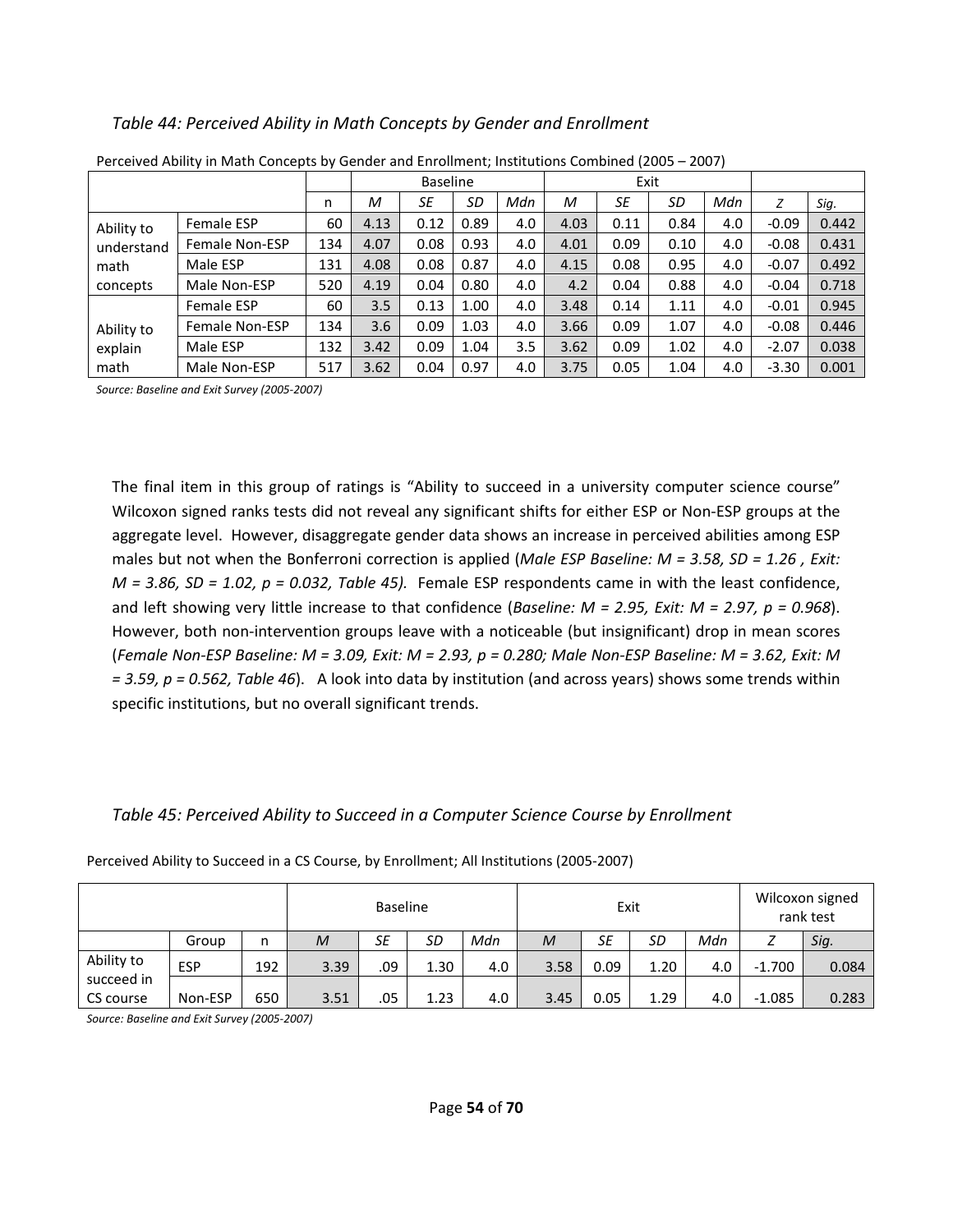#### *Table 46: Perceived Ability to Succeed in a Computer Science Course by Gender and Enrollment*

|            |                   |     | <b>Baseline</b><br>Exit |      |      |     |      |      |      | Wilcoxon signed<br>rank test |          |       |
|------------|-------------------|-----|-------------------------|------|------|-----|------|------|------|------------------------------|----------|-------|
|            | n                 | М   | SE                      | SD   | Mdn  | М   | SE   | SD   | Mdn  |                              | Sig.     |       |
| Ability to | <b>Female ESP</b> | 60  | 2.95                    | 0.17 | 1.29 | 3.0 | 2.97 | 0.17 | 1.33 | 3.0                          | $-0.041$ | 0.968 |
| succeed    | Female Non-ESP    | 133 | 3.09                    | 0.11 | 1.30 | 3.0 | 2.93 | 0.12 | 1.41 | 3.0                          | $-1.086$ | 0.280 |
| in CS      | Male ESP          | 132 | 3.58                    | 0.11 | 1.26 | 4.0 | 3.86 | 0.09 | 1.02 | 4.0                          | $-2.136$ | 0.032 |
| course     | Male Non-ESP      | 517 | 3.62                    | 0.05 | 1.19 | 4.0 | 3.59 | 0.05 | 1.23 | 4.0                          | $-0.581$ | 0.562 |

Perceived Ability to Succeed in a CS Course, by Gender and Enrollment; All Institutions (2005-2007)

*Source: Baseline and Exit Survey (2005-2007)* 

#### **Interest in Computer Science**

One goal of the intervention was to increase and/or maintain interest in computer science. Five items were developed to evaluate respondents' incoming/outgoing levels of interest in computer science (scale: '0' low interest -'5' high interest):

- 1. Taking another computer science course following the current course
- 2. Majoring in computer science (or electrical computer engineering)
- 3. Pursuing a career that requires programming skills
- 4. Pursuing a career that would benefit from an understanding of computer science
- 5. Working in small teams to complete programming assignments

Over the last three years, these items have shown great variability within and between institutions. However, the overall trend often shows a decreased interest in computer science. As we separate ESP groups' data from the non-intervention respondents, however, we find these decreases somewhat lessened by ESP participation (although insignificantly). Data are shown in Table 47.

#### *Table 47: Interest in Computer Science by Enrollment*

| Interest in Computer Science, by Enrollment; All Institutions (2005-2007) |  |  |  |
|---------------------------------------------------------------------------|--|--|--|
|---------------------------------------------------------------------------|--|--|--|

|                                                |            |     |      | <b>Baseline</b> |      |     |              |      | Exit |     | Wilcoxon |       |
|------------------------------------------------|------------|-----|------|-----------------|------|-----|--------------|------|------|-----|----------|-------|
|                                                | Group      | n   | M    | SE              | SD   | Mdn | $\mathcal M$ | SE   | SD   | Mdn | Ζ        | Sig.  |
| Interest in taking                             | <b>ESP</b> | 190 | 3.68 | 0.10            | 1.35 | 4.0 | 3.59         | 0.13 | 1.75 | 4.0 | $-0.687$ | 0.495 |
| another CS course                              | Non-ESP    | 649 | 3.13 | 0.07            | 1.66 | 3.0 | 2.88         | 0.08 | 1.97 | 3.0 | $-3.905$ | 0.000 |
| Interest in Major in CS                        | <b>ESP</b> | 188 | 3.06 | 0.13            | 1.80 | 3.0 | 3.18         | 0.14 | 1.87 | 4.0 | $-1.151$ | 0.254 |
| or ECE                                         | Non-ESP    | 643 | 2.40 | 0.08            | 1.95 | 2.0 | 2.40         | 0.08 | 2.02 | 2.0 | $-0.125$ | 0.903 |
| Interest in Minor in CS                        | <b>ESP</b> | 12  | 3.58 | 0.54            | 1.88 | 4.0 | 3.00         | 0.56 | 1.95 | 2.0 | $-1.345$ | 0.221 |
| Interest                                       | Non-ESP    | 22  | 2.50 | 0.33            | 1.57 | 2.0 | 3.50         | 0.27 | 1.26 | 3.0 | $-1.896$ | 0.057 |
| Interest in pursuing a<br>career that requires | <b>ESP</b> | 187 | 3.22 | 0.12            | 1.58 | 3.0 | 3.07         | 0.13 | 1.81 | 3.0 | $-1.481$ | 0.137 |
| programming                                    | Non-ESP    | 647 | 2.87 | 0.06            | 1.62 | 3.0 | 2.77         | 0.07 | 1.76 | 3.0 | $-1.962$ | 0.049 |
| Interest in pursuing a<br>career that would    | <b>ESP</b> | 189 | 3.89 | 0.09            | 1.28 | 4.0 | 3.59         | 0.12 | 1.63 | 4.0 | $-3.001$ | 0.003 |
| benefit from CS                                | Non-ESP    | 643 | 3.59 | 0.05            | 1.38 | 4.0 | 3.39         | 0.06 | 1.61 | 4.0 | $-3.652$ | 0.000 |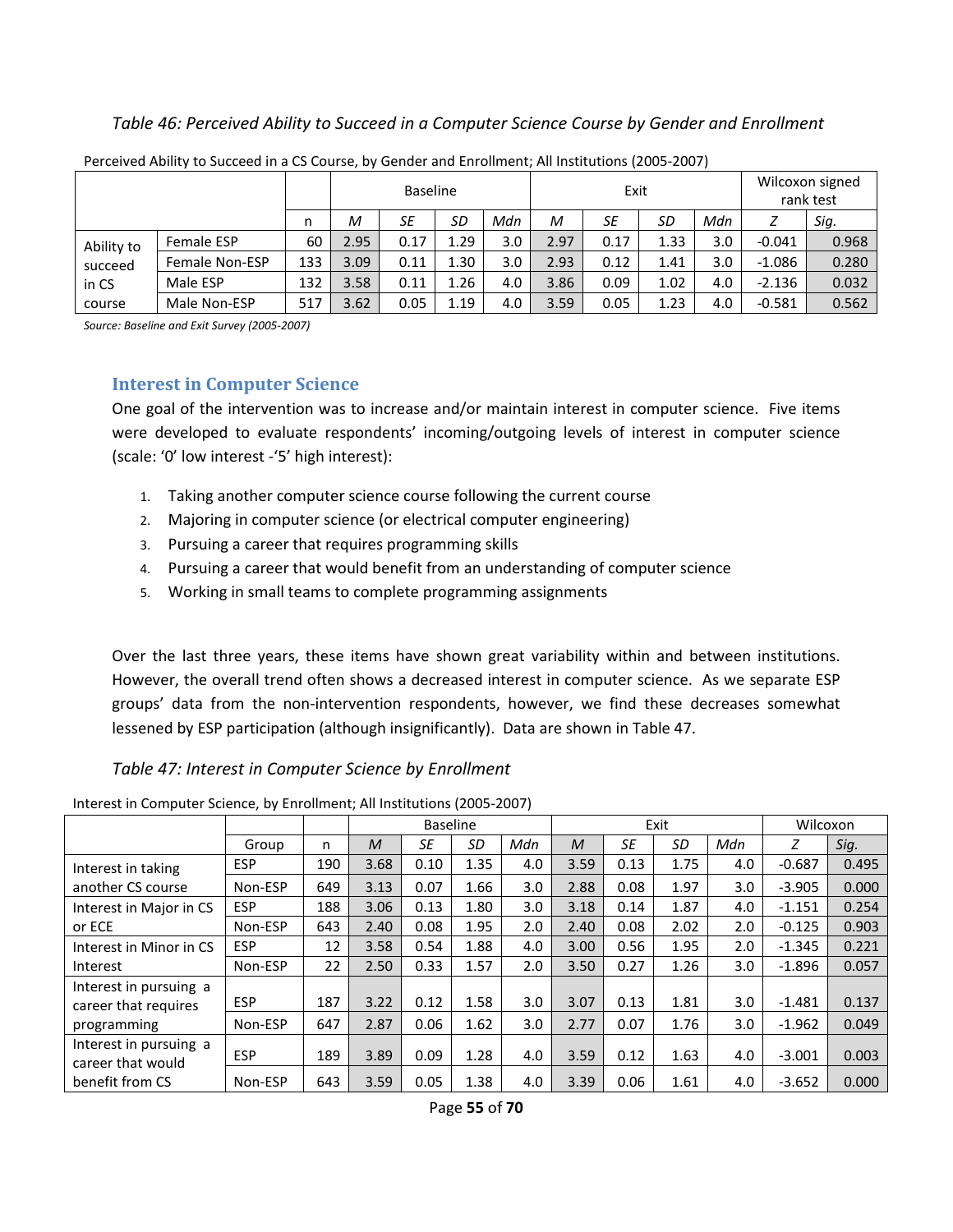|                                                      |            |     | <b>Baseline</b><br>Exit |      |      |     |                |      |           |     | Wilcoxon |       |
|------------------------------------------------------|------------|-----|-------------------------|------|------|-----|----------------|------|-----------|-----|----------|-------|
|                                                      | Group      | n   | M                       | SE   | SD   | Mdn | $\overline{M}$ | SE   | <b>SD</b> | Mdn |          | Sig.  |
| Interest in working in<br>small teams to<br>complete | <b>ESP</b> | 98  | 3.29                    | 0.13 | 1.32 | 4.0 | 3.24           | 0.16 | 1.61      | 4.0 | $-0.062$ | 0.958 |
| programming<br>assignments                           | Non-ESP    | 303 | 2.97                    | 0.09 | 1.54 | 3.0 | 2.82           | 0.10 | 1.73      | 3.0 | $-1.488$ | 0.138 |

Interest in Computer Science, by Enrollment; All Institutions (2005-2007)

*Source: Baseline and Exit Survey (2005-2007)*

Four of the five items show significant decreases in non-intervention female interests:

- Interest in taking another computer science course (*Baseline: M = 2.41; Exit: M = 1.80, p = 0.000*),
- pursuing a career that requires programming (*Baseline: M = 2.16; Exit: M = 1.78, p = 0.003*),
- pursuing a career that benefits from knowledge of computer science (*Baseline: M = 3.05; Exit: M = 2.69, p = 0.009*), and
- working in small teams to complete programming tasks (*Baseline: M = 2.72; Exit: M = 2.07, p = 0.005*).

ESP females show only one significant decrease in interest: Pursuing a job that would benefit from computer science (*Baseline: M = 3.47; Exit: M = 2.76, p = 0.009*). ESP females also show higher median ratings than their non-intervention counterpart for interest in taking another class (*ESP: Mdn = 3; Non-ESP Mdn = 1*) and interest in working in small teams to complete programming assignments (*ESP: Mdn = 3; Non-ESP Mdn = 2*)

Non-ESP males also saw significant decreases in interest for taking another class (*Baseline: M = 3.31, Exit: M = 3.16, p = 0.044*) and pursuing a career that would benefit from knowledge of computer science (*Baseline: M = 3.73, Exit: M = 3.57, p = 0.006*). No statistically significant shifts in interest were observed among ESP males. They tended to enter the course with higher interest mean scores than other groups and leave with the same high levels of interest in taking another computer science course (baseline M = 4.04; exit M = 4.05), majoring in computer science (*Baseline M = 3.48; Exit M = 3.68*) and pursuing a career that would benefit from computer science (*4.08; Exit M = 3.95*). Data are shown in Table 48.

Demographic data, however, reminds us that respondents enrolling in this course are often fulfilling requirements and/or had already come to the course with other major interests. Also, given the number of respondents arriving to the course with little prior experience and/or are testing to see whether they enjoy computer programming or not, students may not have had a firm understanding of the rigors computer programming entails. The fact that interest has a general tendency to decrease may also have roots in the essence of the course – "Introduction to Computer Science." With the large variability seen with this item the validity of this question is unclear. In other words, we are not certain if we are measuring naivety regarding rigor, end-of-semester burn out or other attitudinal issues.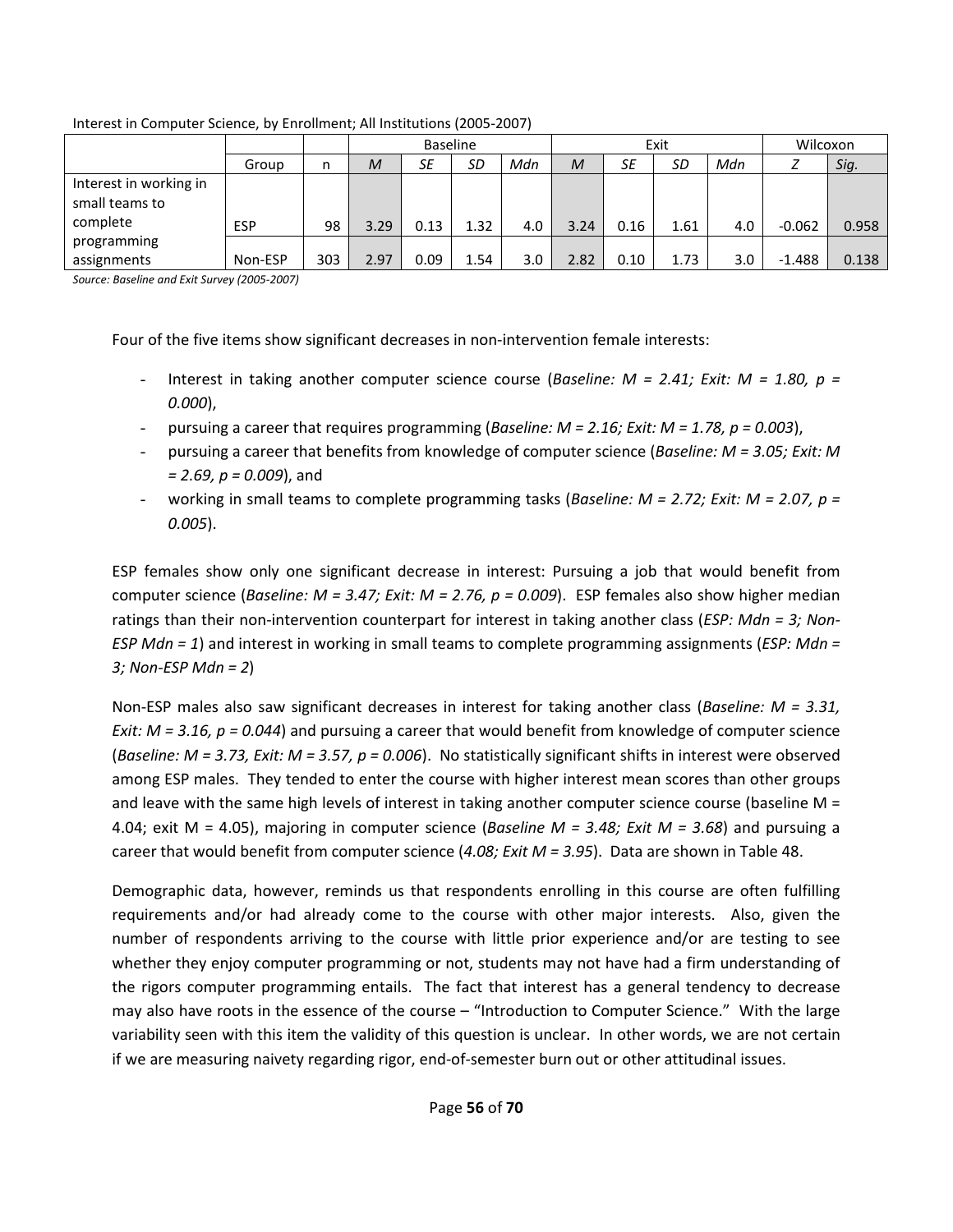## *Table 48: Interest in Computer Science by Gender and Enrollment*

|                                 |                   |     |      |           | <b>Baseline</b> |     |      |      | Exit      |     |          |       |
|---------------------------------|-------------------|-----|------|-----------|-----------------|-----|------|------|-----------|-----|----------|-------|
|                                 |                   | n   | M    | <b>SE</b> | SD              | Mdn | M    | SE   | <b>SD</b> | Mdn | Z        | Sig.  |
|                                 | Female ESP        | 58  | 2.88 | 0.18      | 1.40            | 3.0 | 2.55 | 0.26 | 2.00      | 3.0 | $-1.423$ | 0.156 |
|                                 | Female Non-ESP    | 134 | 2.41 | 0.14      | 1.64            | 2.0 | 1.80 | 0.16 | 1.88      | 1.0 | $-4.356$ | 0.000 |
| Interest in taking              | Male ESP          | 132 | 4.04 | 0.10      | 1.17            | 5.0 | 4.05 | 0.12 | 1.42      | 5.0 | $-0.503$ | 0.617 |
| another CS course               | Male Non-ESP      | 515 | 3.31 | 0.07      | 1.62            | 4.0 | 3.16 | 0.08 | 1.89      | 4.0 | $-2.016$ | 0.044 |
|                                 | <b>Female ESP</b> | 56  | 2.05 | 0.23      | 1.69            | 1.5 | 1.98 | 0.26 | 1.93      | 1.5 | $-0.441$ | 0.672 |
|                                 | Female Non-ESP    | 133 | 1.32 | 0.14      | 1.65            | 1.0 | 1.25 | 0.16 | 1.82      | 0.0 | $-0.768$ | 0.450 |
| Interest in Major               | Male ESP          | 132 | 3.48 | 0.15      | 1.68            | 4.0 | 3.68 | 0.14 | 1.61      | 4.0 | $-1.636$ | 0.103 |
| in CS or ECE                    | Male Non-ESP      | 510 | 2.68 | 0.09      | 1.93            | 3.0 | 2.70 | 0.09 | 1.96      | 3.0 | $-0.26$  | 0.795 |
| Interest in Minor               | Male ESP          | 11  | 3.55 | 0.59      | 1.97            | 4.0 | 3.00 | 0.62 | 2.05      | 3.0 | $-1.149$ | 0.305 |
| in CS Interest                  | Male Non-ESP      | 22  | 2.50 | 0.33      | 1.57            | 3.0 | 3.50 | 0.27 | 1.26      | 3.0 | $-1.896$ | 0.060 |
| Interest in                     | Female ESP        | 58  | 2.40 | 0.20      | 1.53            | 2.0 | 2.09 | 0.25 | 1.89      | 2.0 | $-1.504$ | 0.136 |
| pursuing career                 | Female Non-ESP    | 134 | 2.16 | 0.13      | 1.54            | 2.0 | 1.78 | 0.14 | 1.66      | 2.0 | $-2.928$ | 0.003 |
| that requires<br>programming    | Male ESP          | 129 | 3.60 | 0.13      | 1.47            | 4.0 | 3.51 | 0.14 | 1.60      | 4.0 | $-0.641$ | 0.526 |
| skills                          | Male Non-ESP      | 513 | 3.05 | 0.07      | 1.60            | 3.0 | 3.02 | 0.08 | 1.69      | 3.0 | $-0.602$ | 0.548 |
| Interest in                     | Female ESP        | 58  | 3.47 | 0.17      | 1.29            | 3.5 | 2.76 | 0.23 | 1.77      | 3.0 | $-3.16$  | 0.001 |
| pursuing career                 | Female Non-ESP    | 131 | 3.05 | 0.14      | 1.56            | 4.0 | 2.69 | 0.15 | 1.75      | 3.0 | $-2.592$ | 0.009 |
| that would                      | Male ESP          | 131 | 4.08 | 0.11      | 1.24            | 4.5 | 3.95 | 0.12 | 1.42      | 4.0 | $-0.986$ | 0.330 |
| benefit from CS                 | Male Non-ESP      | 512 | 3.73 | 0.06      | 1.30            | 4.0 | 3.57 | 0.07 | 1.52      | 4.0 | $-2.727$ | 0.006 |
| Interest in<br>working in small | Female ESP        | 36  | 2.89 | 0.24      | 1.41            | 3.0 | 2.53 | 0.27 | 1.59      | 3.0 | $-1.291$ | 0.205 |
|                                 | Female Non-ESP    | 72  | 2.72 | 0.18      | 1.56            | 3.0 | 2.07 | 0.21 | 1.75      | 2.0 | $-2.784$ | 0.005 |
|                                 | Male ESP          | 62  | 3.52 | 0.16      | 1.23            | 4.0 | 3.66 | 0.19 | 1.47      | 4.0 | $-1.328$ | 0.198 |
| teams                           | Male Non-ESP      | 231 | 3.04 | 0.10      | 1.52            | 3.0 | 3.05 | 0.11 | 1.65      | 3.0 | $-0.061$ | 0.951 |

Interest in Computer Science by Gender and Enrollment; Institutions Combined (2005-2007)

*Source: Baseline and Exit Survey (2005 – 2007)* 

### **Attitudes towards working in teams/pairs**

One of the premises of the ESP is that students are better able to learn difficult content when working in small group with other supportive students. The ESP group sessions provided extra opportunity to engage in this type of small group work.

To measure attitudinal changes regarding team work over the course of the semester, this third area of comparison data examined respondents' rating of agreement (scale: '0' strongly disagree -'5' strongly agree) with five items regarding working in small groups/teams. Institutions had the option of removing these questions to assist in brevity of the surveys, therefore questions were asked only in 2005 and 2007 and only at some institutions.

A few significant increases in attitudes towards teamwork were revealed among ESP respondents. By the end of the semester, aggregate female ESP group mean scores indicated a statistically significant increase in their perception of working in teams to be beneficial over working individually (*Baseline: M = 3.59, Exit: M = 3.95, p = 0.031*). Although not significant, Non-ESP females' aggregate scores showed a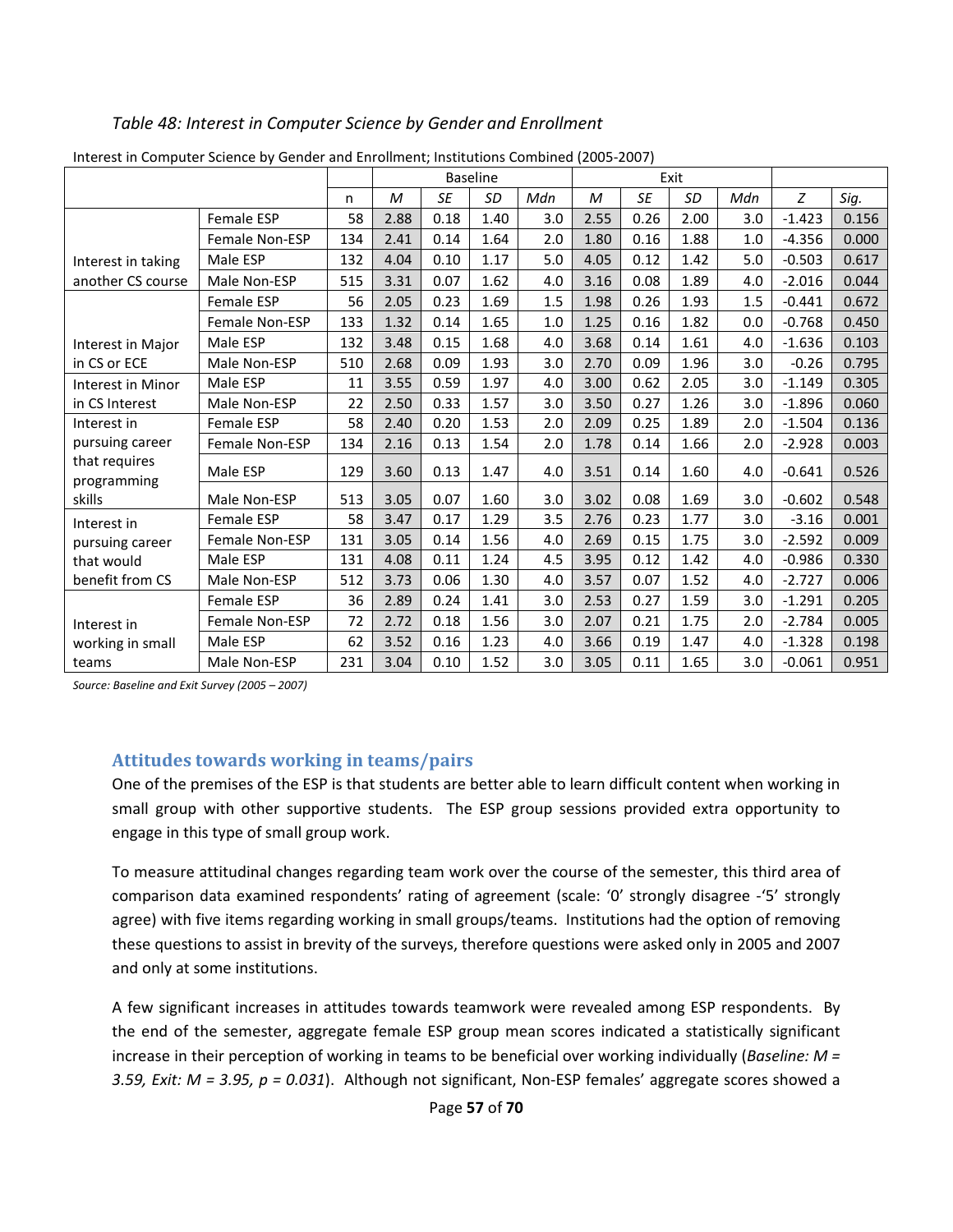slight decrease on this item and median scores did not differ between any of the gender groups (*Mdn = 4*). ESP Males indicated a significant increase in belief that they learned more by working and studying with others than working and studying alone (*Baseline: M = 3.06; Exit: 3.37, p = 0.035*). Data are shown in Table 49.

Finally, both ESP males and ESP females show statistically significant increases in comfort discussing assignments with other students whereas, no significant changes were observed in scores of nonintervention participants.

## *Table 49: Interest in Team Work by Gender and Enrollment*

|                                                                                                     |                       |     | <b>Baseline</b> |           |      |     | Exit |           |      |     |          |       |
|-----------------------------------------------------------------------------------------------------|-----------------------|-----|-----------------|-----------|------|-----|------|-----------|------|-----|----------|-------|
|                                                                                                     |                       | n   | М               | <b>SE</b> | SD   | Mdn | M    | <b>SE</b> | SD   | Mdn | Ζ        | Sig.  |
|                                                                                                     | Female ESP            | 37  | 3.59            | 0.18      | 1.07 | 4.0 | 3.95 | 0.17      | 1.03 | 4.0 | $-2.162$ | 0.031 |
| Working in teams has                                                                                | Female Non-ESP        | 72  | 3.61            | 0.11      | 0.94 | 4.0 | 3.40 | 0.16      | 1.35 | 4.0 | $-1.337$ | 0.188 |
| benefits over working<br>individually                                                               | Male ESP              | 94  | 3.80            | 0.10      | 0.99 | 4.0 | 3.86 | 0.13      | 1.23 | 4.0 | $-0.593$ | 0.564 |
|                                                                                                     | Male Non-ESP          | 323 | 3.64            | 0.06      | 1.10 | 4.0 | 3.70 | 0.07      | 1.26 | 4.0 | $-1.012$ | 0.313 |
| I learn more by working                                                                             | Female ESP            | 37  | 2.97            | 0.18      | 1.07 | 3.0 | 3.38 | 0.24      | 1.44 | 3.0 | $-1.784$ | 0.078 |
| and studying with                                                                                   | Female Non-ESP        | 72  | 3.14            | 0.12      | 1.05 | 3.0 | 2.99 | 0.17      | 1.48 | 3.0 | $-0.603$ | 0.553 |
| others than by working                                                                              | Male ESP              | 94  | 3.06            | 0.14      | 1.34 | 3.0 | 3.37 | 0.14      | 1.31 | 4.0 | $-2.107$ | 0.035 |
| and studying alone                                                                                  | Male Non-ESP          | 322 | 3.05            | 0.07      | 1.28 | 3.0 | 3.07 | 0.09      | 1.52 | 3.0 | $-0.195$ | 0.846 |
| Some people in a team                                                                               | <b>Female ESP</b>     | 36  | 3.11            | 0.22      | 1.30 | 3.0 | 2.92 | 0.21      | 1.23 | 3.0 | $-1.081$ | 0.302 |
| always end up doing all                                                                             | <b>Female Non-ESP</b> | 72  | 2.68            | 0.14      | 1.16 | 3.0 | 2.46 | 0.14      | 1.16 | 2.5 | $-1.380$ | 0.172 |
| the work, while others                                                                              | Male ESP              | 92  | 2.88            | 0.12      | 1.17 | 3.0 | 2.86 | 0.14      | 1.31 | 3.0 | $-0.052$ | 0.961 |
| hardly do anything                                                                                  | Male Non-ESP          | 323 | 2.97            | 0.06      | 1.08 | 3.0 | 3.01 | 0.07      | 1.26 | 3.0 | $-0.887$ | 0.376 |
| I feel comfortable going                                                                            | Female ESP            | 36  | 3.72            | 0.18      | 1.09 | 4.0 | 4.03 | 0.18      | 1.08 | 4.0 | $-2.057$ | 0.051 |
| to instructors for help                                                                             | Female Non-ESP        | 72  | 3.76            | 0.12      | 0.99 | 4.0 | 3.68 | 0.13      | 1.14 | 3.0 | $-0.379$ | 0.713 |
| with assignments I don't                                                                            | Male ESP              | 94  | 3.86            | 0.11      | 1.02 | 4.0 | 3.98 | 0.11      | 1.05 | 4.0 | $-1.440$ | 0.153 |
| understand                                                                                          | Male Non-ESP          | 322 | 3.75            | 0.06      | 1.06 | 3.0 | 3.69 | 0.07      | 1.16 | 4.0 | $-0.693$ | 0.490 |
| I feel comfortable asking<br>other students for help<br>with assignments that I<br>don't understand | <b>Female ESP</b>     | 37  | 3.30            | 0.22      | 1.35 | 4.0 | 3.97 | 0.16      | 0.96 | 4.0 | $-3.078$ | 0.002 |
|                                                                                                     | Female Non-ESP        | 72  | 3.43            | 0.13      | 1.14 | 4.0 | 3.18 | 0.16      | 1.37 | 4.0 | $-1.290$ | 0.202 |
|                                                                                                     | Male ESP              | 93  | 3.54            | 0.12      | 1.13 | 4.0 | 3.77 | 0.12      | 1.19 | 4.0 | $-2.253$ | 0.024 |
|                                                                                                     | Male Non-ESP          | 324 | 3.40            | 0.06      | 1.15 | 4.0 | 3.44 | 0.07      | 1.30 | 4.0 | $-0.624$ | 0.534 |

Interest in Team Work by Gender and Enrollment; Institutions Combined (2005-2007)

*Source: Baseline and Exit Survey (2005-2007)*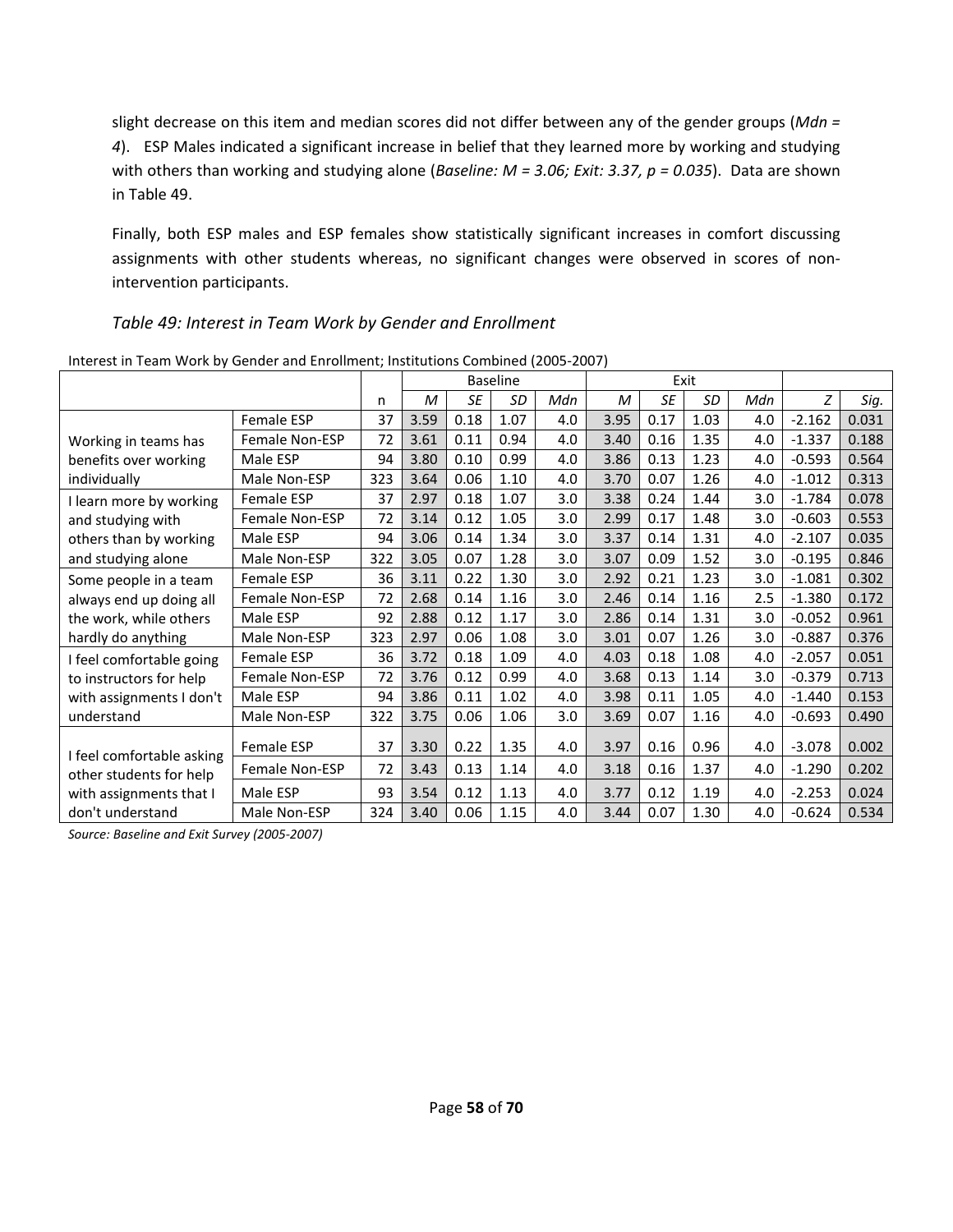# **REASONS FOR NOT PURSUING A DEGREE OR CAREER IN COMPUTER SCIENCE**

# **What are groups' reasons for pursuing/not pursuing a degree or career in Computer Science**

Respondents who indicated they were not going to pursue a major or career in computer science, or were unsure, were then asked their reasons for this decision. Data are shown in Table 50. Of the 606 respondents, nearly half (*45.0%*) indicated that the most influential reason for not pursuing computer science was that they already had chosen another major. When we look at the percentage grouped by gender and enrollment, some differences in the response patterns emerge. Approximately half of Non-ESP males (*44.9%*) and Non-ESP females (*53.6%*) indicate this as the most influential reason, whereas about one third of ESP males (34.2%) and only a quarter of ESP females ( *27.3%*) indicate this as the most influential reason for not pursuing computer science. To better understand why ESP respondents determined not to pursue computer science some of the categories were collapsed into broader categories including: work-related reasons, difficulty reasons and lack of interest or enjoyment. Respondents remained fairly spread in their reasons for not pursuing computer science:

Difficulty: One- quarter of females and 20% of males indicated that it was too difficult (*ESP males 4.9%; ESP females 9.1%*), they did not feel good at computer science (*ESP males 12.2%; ESP females 13.6%*) or there was too much math involved (*ESP Males 2.4%; ESP females 2.3%*)

Lack of Enjoyment: 18% of females and 10% of males indicated they did not enjoy it (*ESP males 9.8%; ESP females 13.6%*) or it was not the thrill they thought it would be (*ESP males 0.0%, ESP females 4.6%*).

Work-related Reasons: Very few ESP females selected work-related reasons for not pursuing, with only 4.6% selecting they did not want a job sitting in front of a computer alone all day (*n=2*) and one person indicating wanting a job working with other people. Interestingly, just under 15% of ESP males indicated they did not want a job sitting in front of a computer alone all day.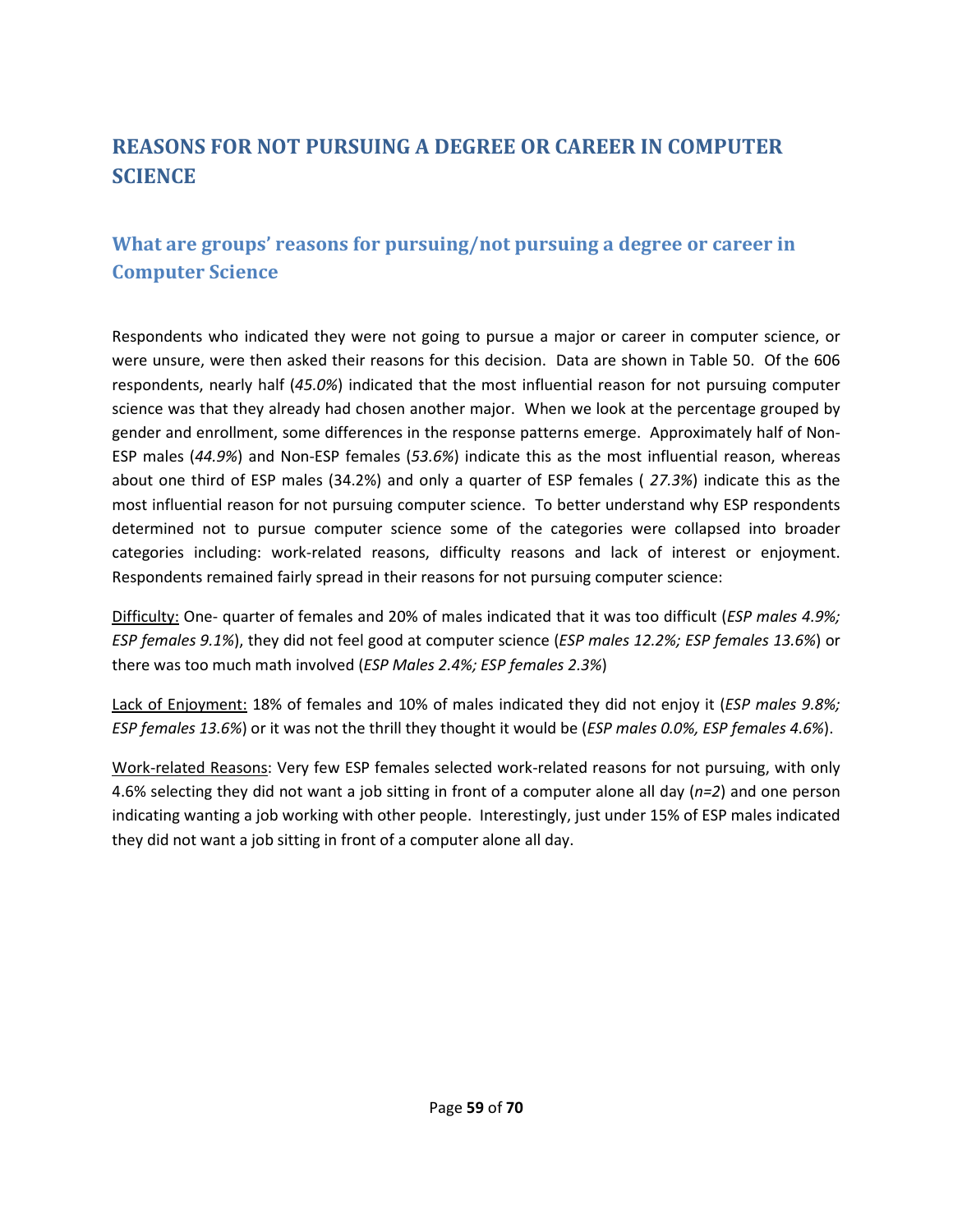Table 50: Most Influential Reasons for Not Pursuing a Major or Career in Computer Science

|                                              |    | <b>Female ESP</b> | Female Non-ESP |       |                | Male ESP | Male Non-ESP |       |     | Total |
|----------------------------------------------|----|-------------------|----------------|-------|----------------|----------|--------------|-------|-----|-------|
|                                              | #  | %                 | #              | %     | #              | %        | #            | %     | #   | %     |
| The course was too hard                      | 4  | 9.1%              | 5              | 3.3%  | $\overline{2}$ | 4.9%     | 24           | 6.5%  | 35  | 5.8%  |
| I don't want a job sitting in front of a     |    |                   |                |       |                |          |              |       |     |       |
| computer alone all day                       | 2  | 4.6%              | 4              | 2.7%  | 6              | 14.6%    | 32           | 8.7%  | 44  | 7.3%  |
| Getting a program to run wasn't the thrill I |    |                   |                |       |                |          |              |       |     |       |
| thought it would be                          | 2  | 4.6%              | 1              | 0.7%  | $\mathbf{0}$   | 0.0%     |              | 1.9%  | 10  | 1.7%  |
| Even before enrolling in this course, I had  |    |                   |                |       |                |          |              |       |     |       |
| already decided on a different (non-         |    |                   |                |       |                |          |              |       |     |       |
| computer science) major                      | 12 | 27.3%             | 81             | 53.6% | 14             | 34.2%    | 166          | 44.9% | 273 | 45.1% |
| I want a job working with other people       | 1  | 2.3%              | 3              | 2.0%  | $\mathbf{0}$   | 0.0%     | 15           | 4.1%  | 19  | 3.1%  |
| I just didn't enjoy it                       | 6  | 13.6%             | 17             | 11.3% | 4              | 9.8%     | 25           | 6.8%  | 52  | 8.6%  |
| I felt I wasn't very good at it              | 6  | 13.6%             | 13             | 8.6%  | 5              | 12.2%    | 27           | 7.3%  | 51  | 8.4%  |
| Computer science requires too much math      | 1  | 2.3%              | 4              | 2.7%  | 1              | 2.4%     | 12           | 3.2%  | 18  | 3.0%  |
| Other                                        | 4  | 9.1%              | 7              | 4.6%  | 4              | 9.8%     | 26           | 7.0%  | 41  | 6.8%  |
| Several reasons equally influential          | 6  | 13.6%             | 16             | 10.6% | 5              | 12.2%    | 36           | 9.7%  | 63  | 10.4% |
| Total                                        | 44 | 100%              | 151            | 100%  | 41             | 100%     | 370          | 100%  | 606 | 100%  |

Most Influential Reasons for not Pursuing a Major or Career in Computer Science by Gender and Enrollment; All Institutions Combined (2005-2007)

*Source: Exit Surveys (2005-2007)* 

# **CONCERNS**

Students were asked to indicate any concerns they might have about computer science on both the baseline and exit surveys. Data for all institutions from 2005 through 2007 were combined to determine what, if any, trends or differences between groups would emerge. To detect changes in the same set of respondents, these data are reported first as only those who responded to both surveys (*Tables 51-53*), then as all responses, matched or not .

# **Who has concerns at the end of the semester, how do concerns change over time, how do they vary?**

The most notable trend regarding concerns is seen in higher percentages of females indicating a lack of interest in computer science on the baseline and exit surveys as compared to men (*Non-ESP Females Baseline = 41.4%, Exit = 55.0%; ESP Females, Baseline = 38.5%,Exit = 51.9% ; Non-ESP Males, Baseline = 23.5% Exit = 34.8%; ESP Males, Baseline = 14.0%, Exit = 23.6%*). It may also be interesting to note that the percentage of respondent indicating a lack of interest increased on the exit survey. The higher percentage of Non-ESP females may not be surprising, given the large number of females entering to fulfill a requirement of their intended degree and for few other reasons. However, it also suggests that students coming into the ESP to see whether they enjoy it, are determining that they do not. A cursory review of the data on students entering to see whether they enjoy computer science shows about 41%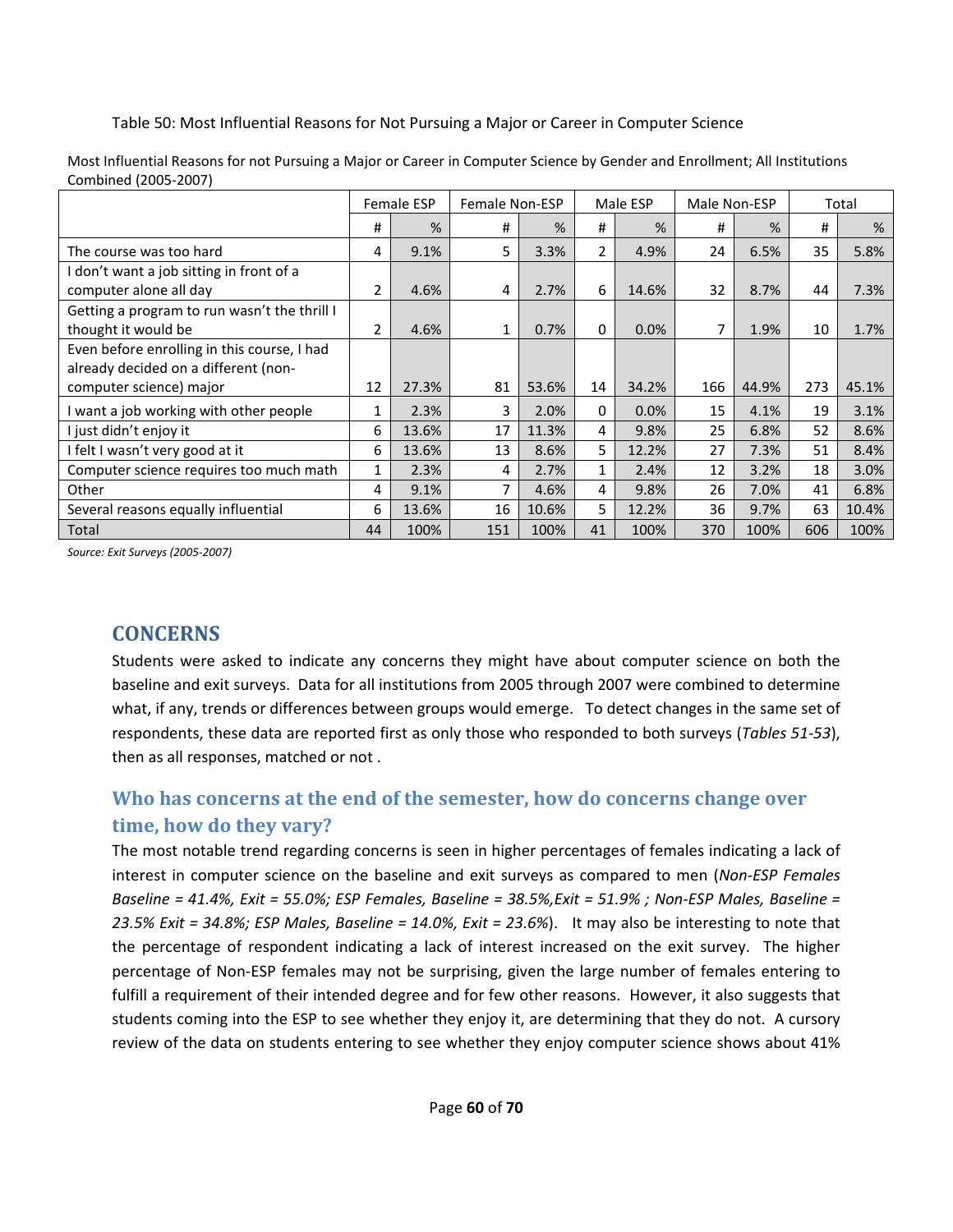of them indicated that they would not pursue a major or minor in computer science. It should be kept in mind that this figure is drawn from a very small sample of students across institutions (*n=43*).

Also noted in overall ESP concerns, nearly one quarter of the respondents, male and female continue to select that the field does not allow them to do something that would help other people/society (*Male exit: 21.3%, Female exit: 28.9%*). Another concern showed around a third of the respondents also feel they do not want to sit alone at a computer all day (*Male exit: 30.7%. Female exit: 38.5%*).

Across institutions, on both baseline and exit surveys, higher percentages of males, particularly ESP males, select computer science workforce issues as concerns (again caution is suggested as numbers are relatively low). Workforce issues include:

- Too competitive (*Baseline: Non-ESP Males, 11.3%; Non-ESP Females, 9.1; ESP Males, 14.7%; ESP Females, 9.3%)* (*Exit: Non-ESP Males, 1415%; Non-ESP females, 8.1%; ESP Males, 15.8%; ESP Females, 7.7%).*
- CS would not pay enough (*Baseline: Non-ESP Males, 7.2; Non-ESP females, 2.8%; ESP Males, 13.4%; ESP Females, 1.5%*) (*Exit: Non-ESP Males, 6.3%; Non-ESP Females, 4.4%; ESP Males, 11.8%; ESP Females, 3.9%*)
- Outsourcing of jobs (*Baseline: Non-ESP Males, 22.7%; Non-ESP Females, 9.5%; ESP Males, 28.0%; ESP Females, 7.7%)* (*Exit: Non-ESP Males, 20.9%; Non-ESP Females, 9.4%; ESP Males, 22.8%; ESP Females, 7.7%)*
- Uncertain future of computer science (*Baseline: Non-ESP Males, 16.7%; Non-ESP Females, 7.9%; ESP Males, 23.5%; ESP Females, 4.6%)(Exit: Non-ESP Males; 13.3%; Non-ESP Females, 4.8%; ESP Males, 20.5; ESP females, 3.6%*)

As shown, the number of students reporting concerns about the computer science workforce is fairly small but the pattern is relatively consistent across institutions. This suggests a gender gap in concerns that is not associated with the main course or intervention; but it is not addressed either.

| LJF JUUCHIL CONCENIIS AL DASCHIIC ANU LAIL, AII MISULUUDIIS COMMITEU (200J-2007) |    |                 |    |             |           |               |           |           |  |  |  |  |
|----------------------------------------------------------------------------------|----|-----------------|----|-------------|-----------|---------------|-----------|-----------|--|--|--|--|
|                                                                                  |    | Female Baseline |    | Female Exit |           | Male Baseline |           | Male Exit |  |  |  |  |
| <b>ESP</b>                                                                       | #  | %               | #  | %           | #         | %             | #         | %         |  |  |  |  |
|                                                                                  |    | $n = 65$        |    | $n = 52$    | $n = 157$ |               | $n = 127$ |           |  |  |  |  |
| I'm not interested in it enough to pursue CS                                     | 25 | 38.5%           | 27 | 51.9%       | 22        | 14.0%         | 30        | 23.6%     |  |  |  |  |
| I don't want to sit at a computer all day                                        | 26 | 40.0%           | 20 | 38.5%       | 43        | 27.4%         | 39        | 30.7%     |  |  |  |  |
| CS is not exciting                                                               | 10 | 15.4%           | 10 | 19.2%       | 10        | 6.4%          | 17        | 13.4%     |  |  |  |  |
| CS is too competitive                                                            | 6  | 9.3%            | 4  | 7.7%        | 23        | 14.7%         | 20        | 15.8%     |  |  |  |  |
| CS wouldn't pay enough                                                           |    | 1.5%            | ำ  | 3.9%        | 21        | 13.4%         | 15        | 11.8%     |  |  |  |  |
| CS work tends to be outsourced to other countries                                | 6  | 9.2%            | 4  | 7.7%        | 44        | 28.0%         | 29        | 22.8%     |  |  |  |  |

## *Table 51: ESP Student Concerns at Baseline and Exit*

ESP Student Concerns at Baseline and Exit; All Institutions Combined (2005-2007)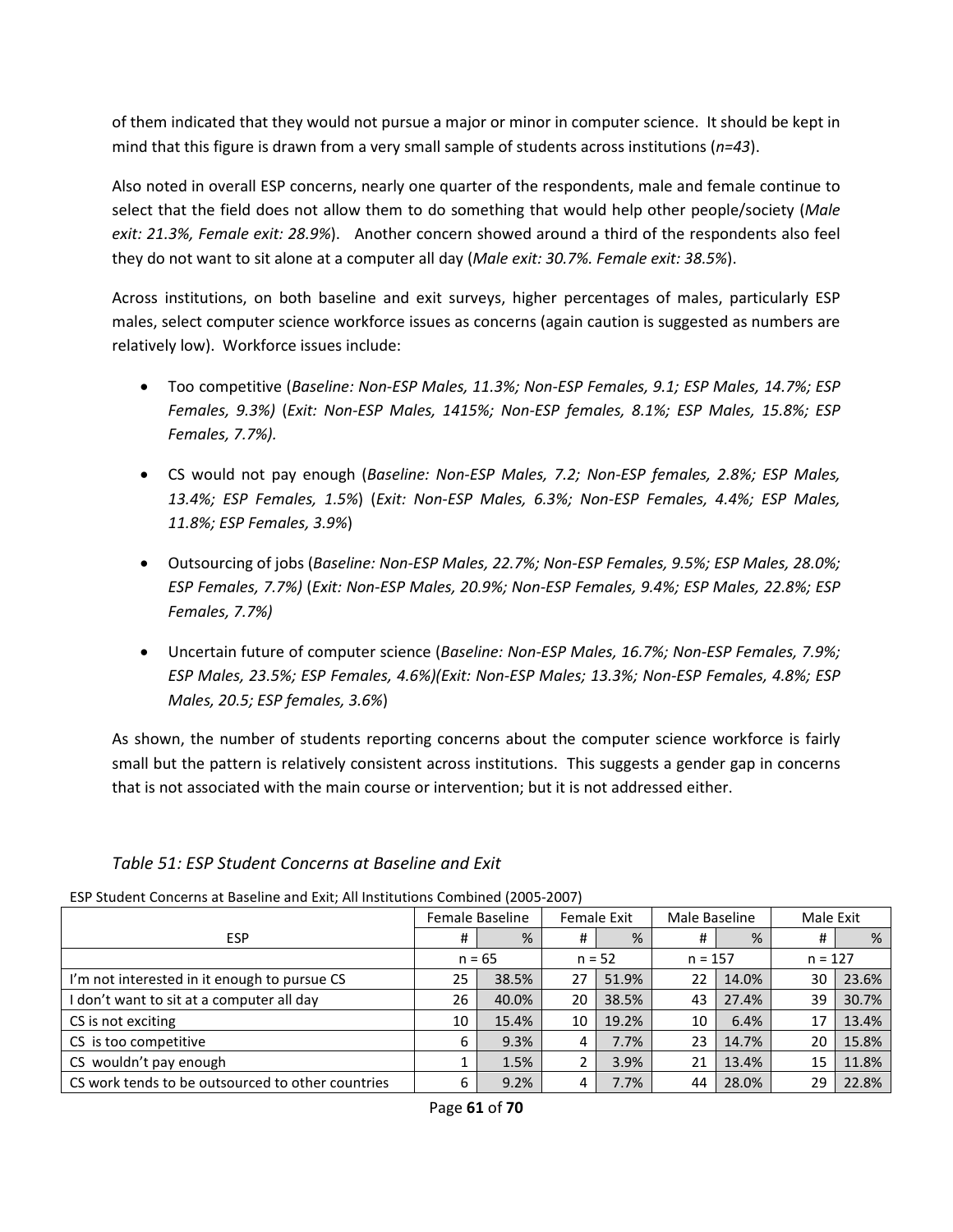|                                                    |          | Female Baseline |       | Female Exit | Male Baseline |      | Male Exit |      |  |  |  |
|----------------------------------------------------|----------|-----------------|-------|-------------|---------------|------|-----------|------|--|--|--|
| <b>ESP</b>                                         | #        | %               | #     | %           | #             | %    | #         | %    |  |  |  |
|                                                    |          |                 |       |             |               |      |           |      |  |  |  |
|                                                    |          | $n = 44$        |       | $n = 52$    | $n = 116$     |      | $n = 127$ |      |  |  |  |
| want to do something that helps people and society | 10       | 22.7            | 15/52 | 28.9        | 23/116        | 19.8 | 27/127    | 21.3 |  |  |  |
|                                                    |          | $n = 22$        |       | $n=28$      | $n = 85$      |      | $n = 83$  |      |  |  |  |
| The job market for CS graduates is uncertain       |          | 4.6             |       | 3.6         | 20            | 23.5 | 17        | 20.5 |  |  |  |
|                                                    |          | $n=50$          |       | $n=52$      | $n = 119$     |      | $n = 127$ |      |  |  |  |
| l have no concerns                                 | 18       | 36.0            | 11    | 21.2        | 33            | 27.7 | 40        | 31.5 |  |  |  |
|                                                    | $n = 65$ |                 |       | $n = 52$    | $n = 159$     |      | $n = 127$ |      |  |  |  |
| <b>Other Concerns</b>                              | 10       | 15.4            | 3.    | 5.8         | 13            | 8.2  | 13        | 10.2 |  |  |  |

#### ESP Student Concerns at Baseline and Exit; All Institutions Combined (2005-2007)

*Source: Baseline and Exit Surveys (2005-2007)* 

#### *Table 52: Non-ESP Concerns at Baseline and Exit*

#### Non-ESP Concerns at Baseline and Exit; All Institutions Combined (2005-2007)

|                                                    | <b>Female Baseline</b> |       |           | Female Exit |           | Male Baseline | Male Exit |       |
|----------------------------------------------------|------------------------|-------|-----------|-------------|-----------|---------------|-----------|-------|
| Non-ESP                                            | #                      | %     | #         | %           | #         | %             | #         | %     |
|                                                    | $n = 254$              |       |           | $n = 160$   |           | $n = 896$     | $n = 555$ |       |
| I'm not interested in it enough to pursue CS       | 105                    | 41.3% | 88        | 55.0%       | 210       | 23.5%         | 193       | 34.8% |
| don't want to sit at a computer all day            | 80                     | 31.5% | 46        | 28.8%       | 272       | 30.4%         | 174       | 31.4% |
| CS is not exciting                                 | 31                     | 12.2% | 30        | 18.8%       | 87        | 9.7%          | 80        | 14.4% |
| CS is too competitive                              | 23                     | 9.1%  | 13        | 8.1%        | 101       | 11.3%         | 78        | 14.1% |
| CS wouldn't pay enough                             | 7                      | 2.8%  | 7         | 4.4%        | 64        | 7.2%          | 35        | 6.3%  |
| CS work tends to be outsourced to other countries  | 24                     | 9.5%  | 15        | 9.4%        | 203       | 22.7%         | 116       | 20.9% |
|                                                    |                        |       |           |             |           |               |           |       |
|                                                    | $n = 189$              |       | $n = 160$ |             | $n = 706$ |               | $n = 555$ |       |
| want to do something that helps people and society | 33                     | 17.5% | 30        | 18.8%       | 111       | 15.7%         | 96        | 17.3% |
|                                                    | $n = 76$               |       |           | $n = 83$    |           | $n = 454$     | $n = 316$ |       |
| The job market for CS graduates is uncertain       | 6                      | 7.9%  | 4         | 4.8%        | 76        | 16.7%         | 42        | 13.3% |
|                                                    | $n = 254$              |       |           | $n = 160$   |           | $n = 900$     | $n = 555$ |       |
| <b>Other Concerns</b>                              | 22                     | 8.7%  | 8         | 5.0%        | 86        | 9.6%          | 45        | 8.1%  |
|                                                    | $n = 219$              |       | $n = 160$ |             | $n = 724$ |               | $n = 555$ |       |
| have no concerns                                   | 71                     | 32.4% | 40        | 25.0%       | 261       | 36.1%         | 155       | 27.9% |

*Source: Baseline and Exit Surveys (2005-2007)*

## *Table 53: Concerns about Computer Science; All Groups*

Concerns about Computer Science; All Institutions Combined (2005-2007)

|                                                   | <b>Baseline</b> |       | Exit      |       |  |
|---------------------------------------------------|-----------------|-------|-----------|-------|--|
| All                                               | #               | %     | #         | %     |  |
|                                                   | $n = 1372$      |       | $N = 894$ |       |  |
| I'm not interested in it enough to pursue CS      | 362             | 26.4% | 338       | 37.8% |  |
| I don't want to sit at a computer all day         | 421             | 30.7% | 279       | 31.2% |  |
| CS is not exciting                                | 138             | 10.1% | 137       | 15.3% |  |
| CS is too competitive                             | 153             | 11.2% | 115       | 12.9% |  |
| CS wouldn't pay enough                            | 93              | 6.8%  | 59        | 6.6%  |  |
| CS work tends to be outsourced to other countries | 276             | 20.1% | 164       | 18.3% |  |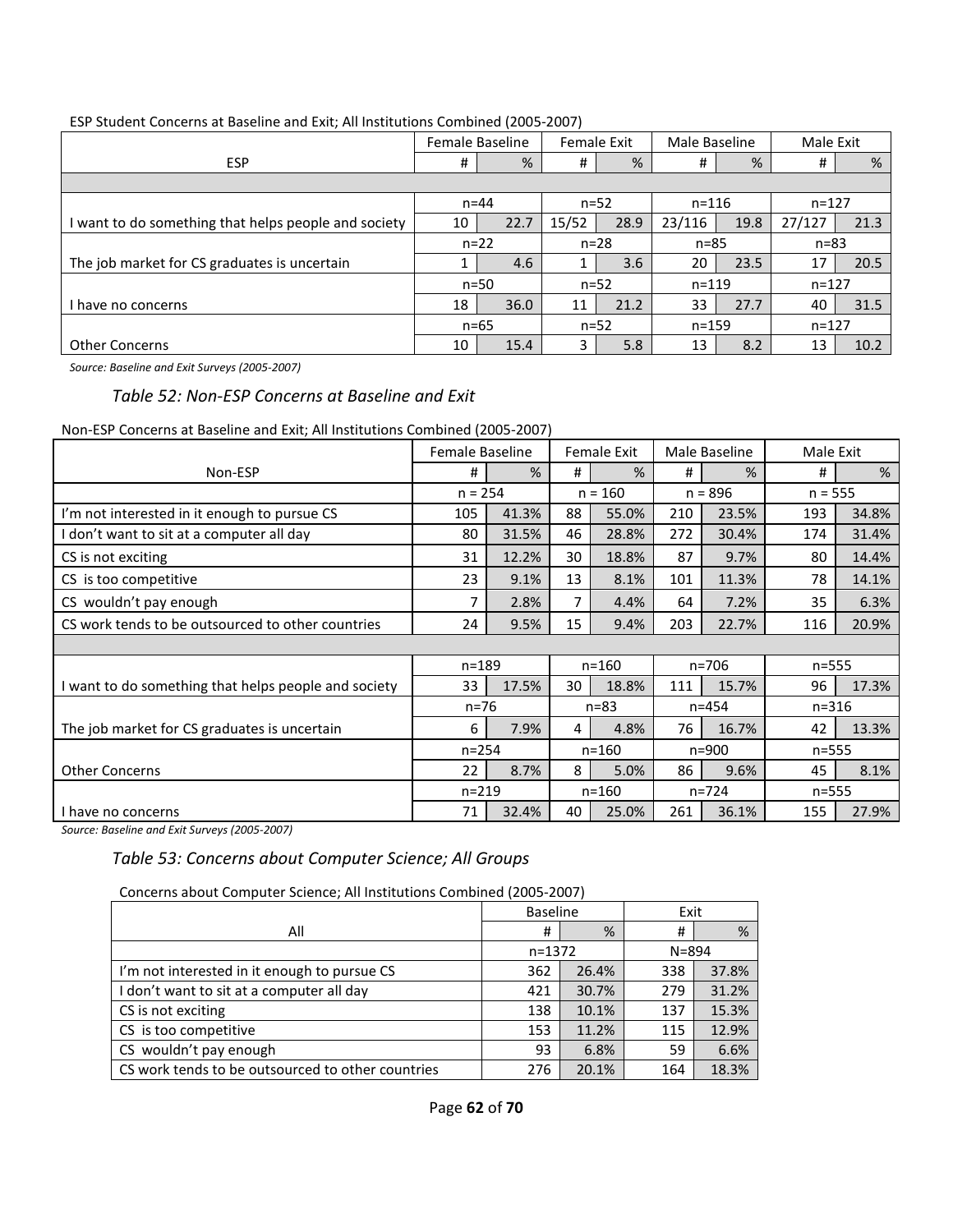|                                                      | <b>Baseline</b> |       | Exit      |       |  |
|------------------------------------------------------|-----------------|-------|-----------|-------|--|
| All                                                  | #               | %     | #         | %     |  |
|                                                      |                 |       |           |       |  |
| I have no concerns                                   | $n = 1112$      |       | n=894     |       |  |
|                                                      | 383             | 34.4% | 246       | 27.5% |  |
| I want to do something that helps people and society | $n = 1055$      |       | $n = 894$ |       |  |
|                                                      | 177             | 16.8% | 168       | 18.8% |  |
| The job market for CS graduates is uncertain         | $n = 637$       |       | $n = 510$ |       |  |
|                                                      | 103             | 16.2% | 64        | 12.6% |  |
| <b>Other Concerns</b>                                | $n = 1378$      |       | $n = 894$ |       |  |
|                                                      | 131             | 9.5%  | 69        | 7.7%  |  |

Concerns about Computer Science; All Institutions Combined (2005-2007)

*Source: Baseline and Exit Surveys (2005-2007)*

# **SUCCESS IN THE COURSE:**

**Did ESP help males or females, or under-represented ethnic groups to do better in the main course?** 

#### **Retention Rates**

There was a significant association between ESP and retention rates in the main course  $(X^2(1) = 9.652, p$ *= 0.002*). Based on the odds ratio, it appears that ESP students are 1.87 times more likely to complete the main course than are Non-ESP students.<sup>12</sup> Data are shown in Table 54.

#### *Table 54: Retention Rates*

|                                         | <b>ESP Enrolled*</b> |       | Non-ESP |       | Total |       |  |  |
|-----------------------------------------|----------------------|-------|---------|-------|-------|-------|--|--|
|                                         | #                    | %     | #       | %     |       | %     |  |  |
| Completed                               | 383                  | 93.2% | 2363    | 88.0% | 2746  | 88.7% |  |  |
| Dropped                                 | 28                   | 6.8%  | 323     | 12.0% | 351   | 11.3% |  |  |
| Total                                   | 411                  | 100%  | 2686    | 100%  | 3097  | 100%  |  |  |
| $Dearcon Chi Squara - 0.652(1) = 0.002$ |                      |       |         |       |       |       |  |  |

Retention Rates Contingency Table; All Institutions Combined (2005-2007)

*Pearson Chi-Square = 9.652 (1), p = 0.002* 

*Source: PI Demographic Report*

 $\overline{\phantom{0}}$ 

*\*Beloit 2007 not included because students did not voluntarily enroll* 

Effect Size as Odds Ratio

| FSP        | 383/28     | 13.67 |
|------------|------------|-------|
| Non-ESP    | 2363/323   | 7.32  |
| Odds Ratio | 13.67/7.32 | 1.87  |

*<sup>12</sup> Some institutions reported very few or no drops, which is surprising. The analysis here is based upon the data provided, however it should be kept in mind that different institutions have different policies regarding when a drop is officially recorded.*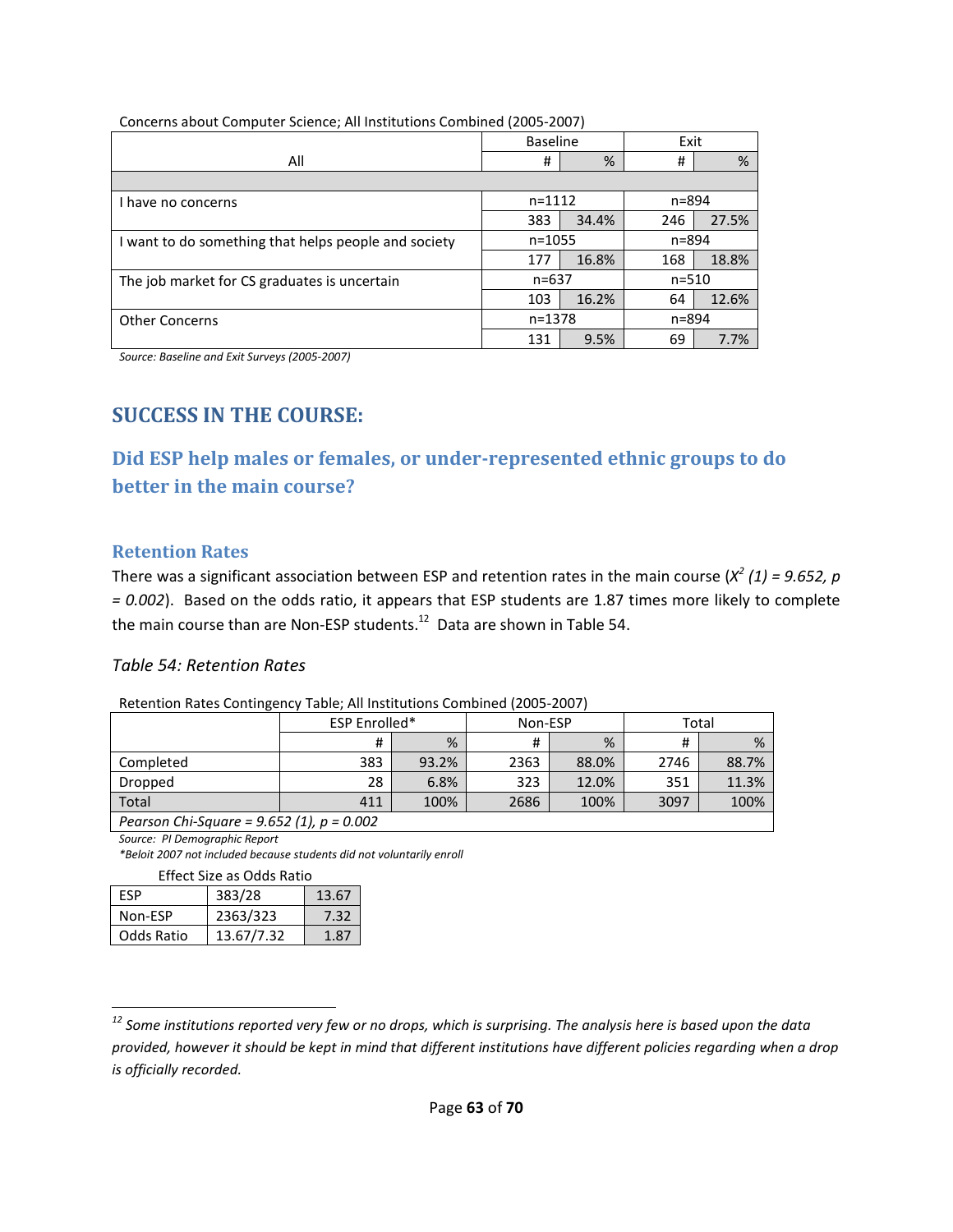To determine if this held true specifically for females and under-represented ethnic groups, intervention and non-intervention retention rates were compared. No statistically significant associations were revealed between the ESP and completion of the main course for these groups (Female comparison: *X 2 (1) = 0.450, p= 0.53, Table 55; Under-represented Ethnic group comparison: X<sup>2</sup> (1) = 0.098, p= 0., Table 55*). Non-ESP females were just as likely to complete the main course, as were ESP females, as was also the case for members of under-represented ethnic groups.

## *Table 55: Retention Rates Among Females*

|                                             | <b>ESP Females</b> |       | <b>Non-ESP Females</b> |       | Total |       |  |
|---------------------------------------------|--------------------|-------|------------------------|-------|-------|-------|--|
|                                             | #                  | %     | #                      | %     | #     | %     |  |
| Completed                                   | 142                | 88.2% | 625                    | 86.2% | 767   | 86.6% |  |
| Dropped                                     | 19                 | 11.8% | 100                    | 13.8% | 119   | 13.4% |  |
| Total                                       | 161                | 100%  | 725                    | 100%  | 886   | 100%  |  |
| Pearson Chi-Saugre = $0.450(1)$ n = $0.503$ |                    |       |                        |       |       |       |  |

| Female Retention Rates by intervention; All Institutions Combined (2005-2007) |  |  |
|-------------------------------------------------------------------------------|--|--|
|                                                                               |  |  |

*Pearson Chi-Square =0.450 (1), p = 0.503* 

*Source: PI Demographic Report*

#### *Table 56: Retention Rates Among Under-Represented Ethnic Groups*

#### Under-Represented Ethnic Groups Retention Rates by intervention; All Institutions Combined (2005-2007)

|                                           | <b>ESP Under-Represented</b><br><b>Ethnic Group</b> |       | Non-ESP Under-represented |       |       |       |  |
|-------------------------------------------|-----------------------------------------------------|-------|---------------------------|-------|-------|-------|--|
|                                           |                                                     |       | <b>Ethnic Group</b>       |       | Total |       |  |
|                                           |                                                     | %     |                           | %     |       | %     |  |
| Completed                                 | 51                                                  | 87.9% | 222                       | 86.4% | 273   | 86.7% |  |
| Dropped                                   |                                                     | 12.1% | 35                        | 13.6% | 42    | 13.3% |  |
| Total                                     | 58                                                  | 100%  | 257                       | 100%  | 315   | 100%  |  |
| Pearson Chi-Square = $0.098(1)$ , p=0.754 |                                                     |       |                           |       |       |       |  |

*Source: PI Demographic Report*

## **Incoming and Course Achievement comparisons**

### **UW Madison**

In an analysis of UW Madison's data alone, Mann Whitney U tests reveal statistically significant differences in grades between WESCS and Non-WESCS student, where WESCs average grades (*M = 3.06, Table 57*) were higher than Non-WESCS average (*M = 2.75*) final CS302 grades.

Some concern has been expressed that higher grades achieved by WESCS students may be a direct reflection of invitation criteria based on higher SAT scores. Mann Whitney U tests confirmed that there were no significant differences in SAT scores between WESCS and Non WESCS students. While statistically insignificant, the overall results indicate WESCS participants actually arrived with a slightly lower mean rank score than their non intervention counterparts (*M = 687.08; Non WESCS = 695.34; p = 0.238*). However, the opposite was the case (again statistically insignificant) when comparing high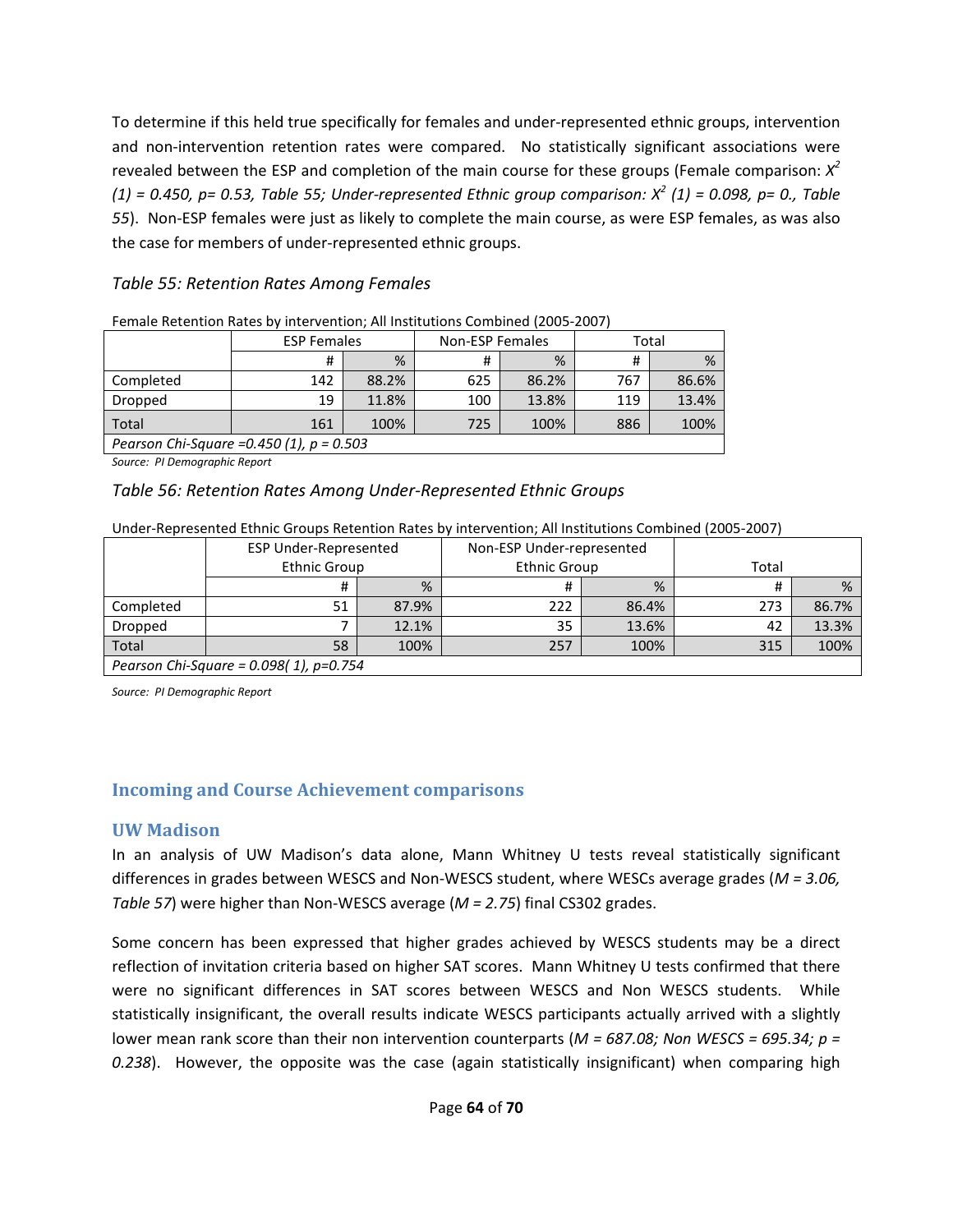school grade point averages (g.p.a.) WESCS members collectively showed a g.p.a. of 3.70 and Non WESCS students mean score of 3.62 (*t = -1.86, p = 0.63).*

Analysis of final CS302 grades to incoming SAT scores showed weak positive correlations in both groups (the higher the SAT score, the better outcome in CS302). This was also the case for HS GPA. Data are shown in Table 57.

|                             | Group        | n    | <b>Scores</b>                 | Statistic score                | Sig.  |
|-----------------------------|--------------|------|-------------------------------|--------------------------------|-------|
|                             |              |      | <b>Final Grade</b>            |                                |       |
| Final CS 302 Grade          | <b>WESCS</b> | 324  | $3.06$ , SE = 0.06, SD = 0.87 | Mann Whitney                   |       |
| by Participation            | Non WESCS    | 1169 | $2.75$ , SE = 0.03, SD = 1.04 | $U = 114455.00$                | 0.000 |
|                             |              |      | <b>SAT Mean</b>               |                                |       |
| <b>Incoming SAT Score</b>   | <b>WESCS</b> | 96   | 687.08, Mean Rank 245.74      | Mann Whitney                   |       |
| by Participation            | Non WESCS    | 427  | 695.34, Mean Rank 265.66      | $U = 18935.00$                 | 0.238 |
|                             |              |      | <b>HS GPA Mean</b>            |                                |       |
| Incoming HS GPA             | <b>WESCS</b> | 226  | $3.70$ , SE = 0.04, SD = 0.62 | T-test for independent samples |       |
| by Participation            | Non WESCS    | 1040 | $3.62$ , SE = 0.02, SD = 0.60 | t (df=1264) = $-1.86$          | 0.063 |
| Correlation of Final        |              |      |                               | Spearman's Rho                 |       |
| CS 302 Grade to             | <b>WESCS</b> | 96   |                               |                                | 0.326 |
| <b>Incoming SAT Score</b>   | Non WESCS    | 345  |                               |                                | 0.370 |
| <b>Correlation of Final</b> |              |      |                               | Spearman's Rho                 |       |
| CS 302 Grade to HS          | <b>WESCS</b> | 206  |                               |                                | 0.217 |
| <b>GPA</b>                  | Non WESCS    | 863  |                               |                                | 0.278 |

*Table 57: Comparisons of Final CS302 Grades, SAT, GPA, WESCS Participation* 

*Source: Institutional Enrollment Data (2004-2007)*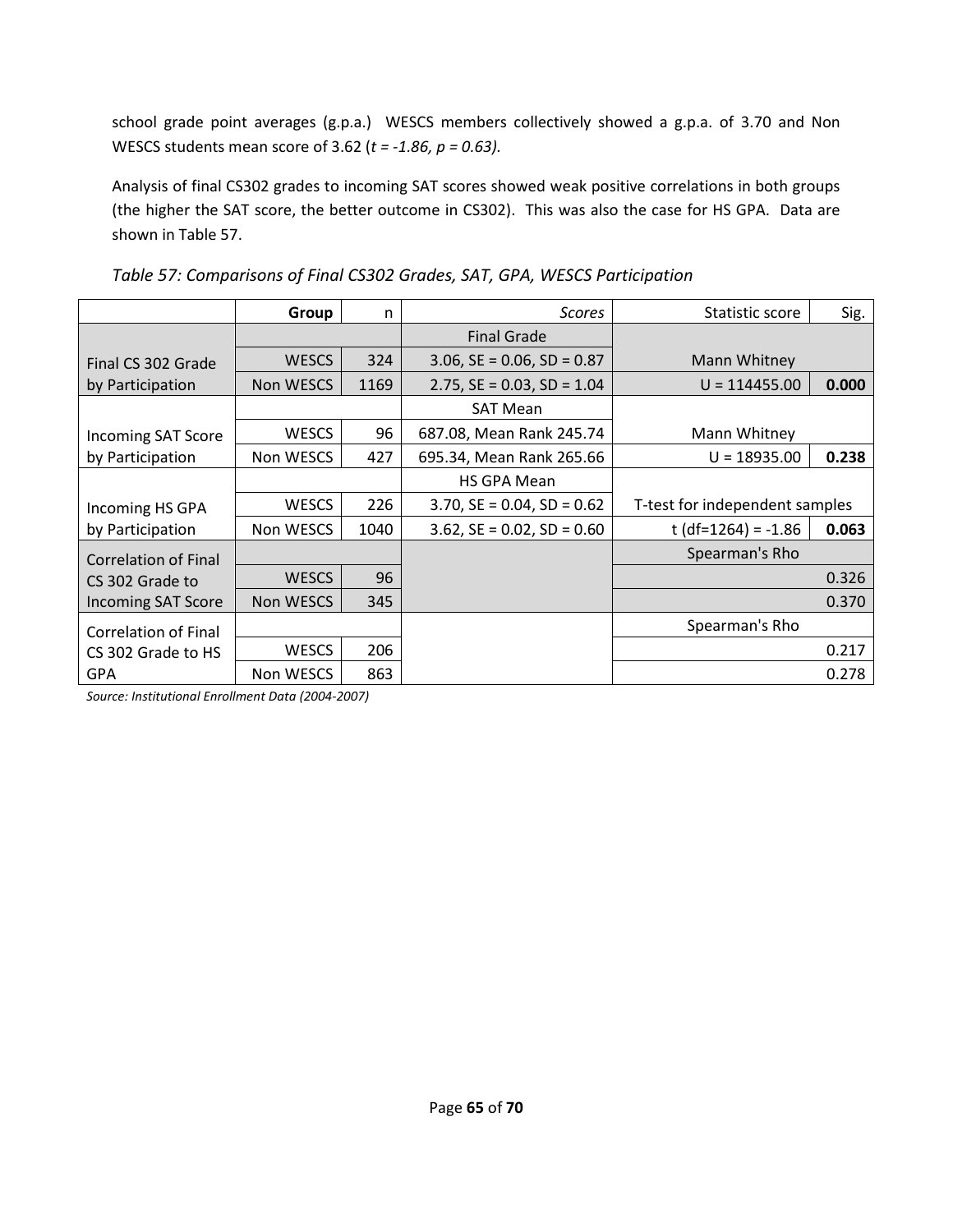## **All Institutions**

A significant association between enrollment in ESP and grade was revealed where  $X^2(1) = 15.604$ ,  $p =$ *0.000*. According to the odds ratio, ESP students are 1.87 times as likely to get a grade of B or better in the main course as Non-ESP students. The same significant association occurs when comparing only females from each group. Based on the odds ratio, it seems that ESP females are 2.14 times as likely to obtain a grade of B or better than Non-ESP females (*X 2 = 6.15 (1),p = 0.013* ). Data are shown in Tables 58 & 59.

### *Table 58: Grades by Enrollment*

| Thiai Riades by Intervention, All Institutions combined (2003-2007)            |                     |       |         |       |       |       |  |
|--------------------------------------------------------------------------------|---------------------|-------|---------|-------|-------|-------|--|
|                                                                                | <b>ESP Enrolled</b> |       | Non-ESP |       | Total |       |  |
|                                                                                |                     | %     |         | %     |       | %     |  |
| <b>B</b> or Better                                                             | 219                 | 80.2% | 1130    | 68.4% | 1349  | 70.1% |  |
| Less than B                                                                    | 54                  | 19.8% | 522     | 31.6% | 576   | 29.9% |  |
| Total                                                                          | 273                 | 100%  | 1652    | 100%  | 1925  | 100%  |  |
| Pearson Chi-Square = 15.604 (1); $p = 0.000$ ; Fisher's exact test $p = 0.000$ |                     |       |         |       |       |       |  |

Final grades by intervention; All Institutions Combined (2005-2007)

*Source: PI Demographic Report*

Effect Size as Odds Ratio

| FSP        | 219/54    | 4.056 |
|------------|-----------|-------|
| Non-ESP    | 1130/522  | 2.165 |
| Odds Ratio | 4.06/2.16 | 1.870 |

### *Table 59: Grades Compared by Female Enrollment*

Female Grades by intervention; All Institutions Combined (2005-2007)

|                                                 | <b>ESP Females</b> |       | Non-ESP Females |       | Total |       |  |
|-------------------------------------------------|--------------------|-------|-----------------|-------|-------|-------|--|
|                                                 | #                  | %     |                 | %     |       | %     |  |
| <b>B</b> or Better                              | 70                 | 83.3% | 295             | 70.1% | 365   | 72.3% |  |
| Less than B                                     | 14                 | 16.7% | 126             | 29.9% | 140   | 27.7% |  |
| Total                                           | 84                 | 100%  | 421             | 100%  | 505   | 100%  |  |
| <b>Degrson Chi-Square - 6.15/1)</b> $n - 0.013$ |                    |       |                 |       |       |       |  |

*Pearson Chi-Square = 6.15 (1), p = 0.013 Source: PI Demographic Report*

Effect Size as Odds Ratio

| Lifect Size as Ouus Ratio |           |      |  |  |  |  |  |
|---------------------------|-----------|------|--|--|--|--|--|
| FSP                       | 70/14     | 5.00 |  |  |  |  |  |
| Non-ESP                   | 295/126   | 2.34 |  |  |  |  |  |
| Odds Ratio                | 5.00/2.34 | 2.14 |  |  |  |  |  |

While percentages appear slightly higher for the ESP under-represented ethnic groups to achieve a B or higher compared to the non-intervention group, no significant association was revealed ( $X^2$  = 1.36 (1)  $p =$ *0.243*). Non-ESP under-represented ethnic groups are equally likely to achieve a grade of B or better as ESP groups. Data are shown in Table 60.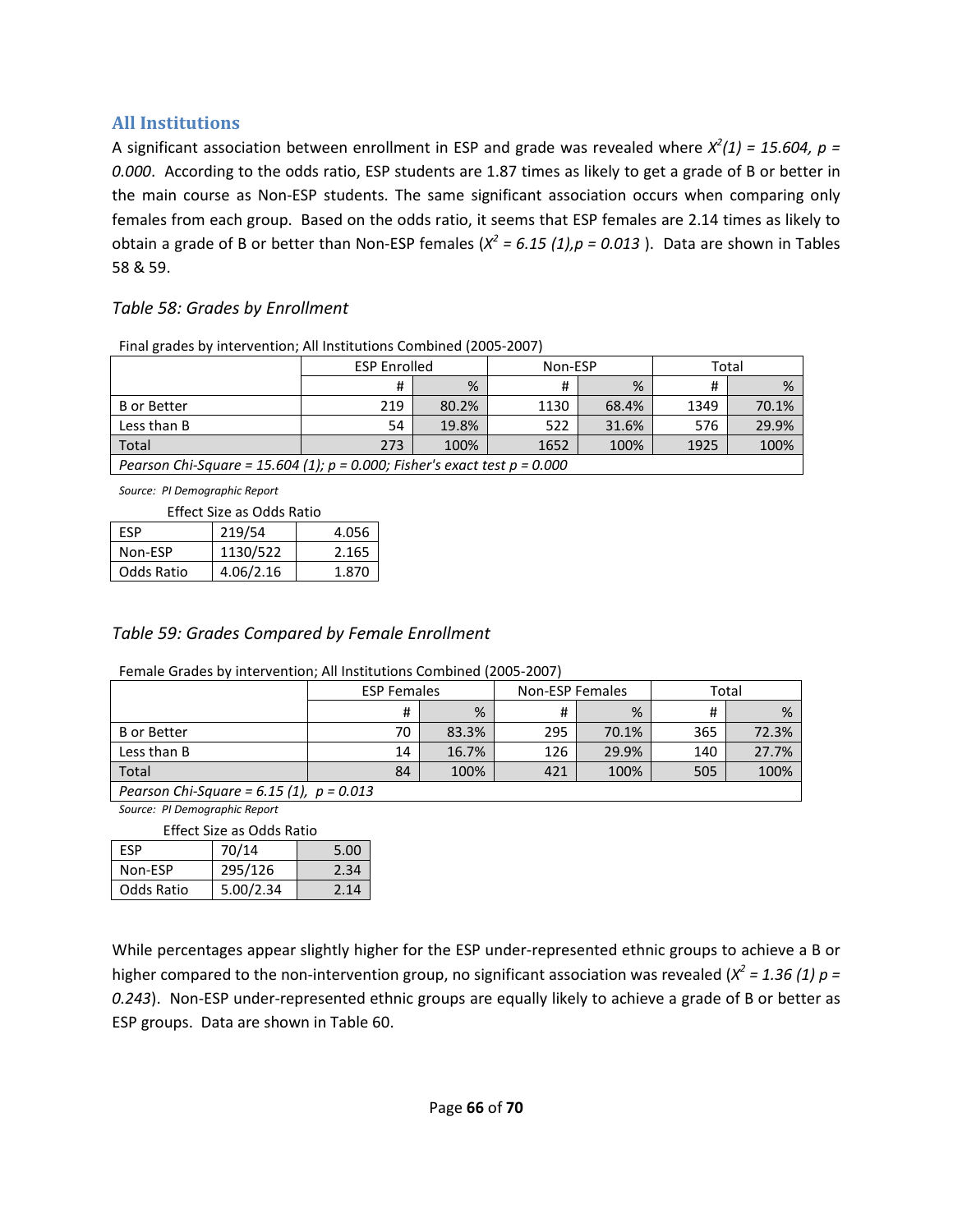#### *Table 60: Grades Compared by Under-Represented Ethnic Groups*

| <u>Under nepresented Ethine Urbaps Urdacs by Intervention, Am institutions compiled (2005-2007)</u> |                            |       |                            |       |     |       |  |
|-----------------------------------------------------------------------------------------------------|----------------------------|-------|----------------------------|-------|-----|-------|--|
|                                                                                                     | ESP                        |       | Non-ESP                    |       |     |       |  |
|                                                                                                     | Under-Represented Minority |       | Under-represented minority | Total |     |       |  |
|                                                                                                     | Ħ                          | %     |                            | %     |     | %     |  |
| <b>B</b> or Better                                                                                  | 20                         | 64.5% | 85                         | 53.1% | 105 | 55.0% |  |
| Less than B                                                                                         | 11                         | 35.5% | 75                         | 46.9% | 86  | 45.0% |  |
| Total                                                                                               | 31                         | 100%  | 160                        | 100%  | 191 | 100%  |  |
| Pearson Chi-Square = 1.361 (1), $p = 0.243$ ; Fisher's exact test: $p = 0.324$                      |                            |       |                            |       |     |       |  |

Under-Represented Ethnic Groups Grades by intervention; All Institutions Combined (2005-2007)

*Source: PI Demographic Report*

# **LONG-TERM OUTCOMES**

# **Who declares computer science as a major?**

No significant association between ESP and declaration of a computer science (or related) degree were revealed  $(X^2 = 2.098 (1), p = 0.147)$ . As the percentages within groups suggest, Non-ESP students (*27.9%*) are just as likely to declare a major in computer science as are ESP students (3*2.2%*). Data are shown in Table 61.

| Table 61: Number of Students Declaring a Major in Computer Science by Enrollment |  |  |  |
|----------------------------------------------------------------------------------|--|--|--|
|                                                                                  |  |  |  |

|                                             | <b>ESP Students</b> |       | Non-ESP Students |       | Total |       |
|---------------------------------------------|---------------------|-------|------------------|-------|-------|-------|
|                                             | #                   | %     | #                | %     | #     | %     |
| Major in CS                                 | 85                  | 32.2% | 473              | 27.9% | 558   | 28.5% |
| No Major in CS                              | 179                 | 67.8% | 1224             | 72.1% | 1403  | 71.5% |
| Total                                       | 264                 | 100%  | 1697             | 100%  | 1961  | 100%  |
| Pearson Chi-Square = 2.098 (1), $p = 0.147$ |                     |       |                  |       |       |       |

Number of Students Declaring Major in Computer Science

*Source: PI Outcomes Data Report (2005-2007)*

# **SUMMARY AND DISCUSSION**

Each institution achieved some level of diversity in their ESP groups. Interestingly, smaller schools tended to show the most diversity, maintaining around 50% females whereas larger institutions maintained around 20-25% representation by females. Most schools attracted a few students from under-represented ethnic groups ranging from around 4% to 18%. Although it might be stating the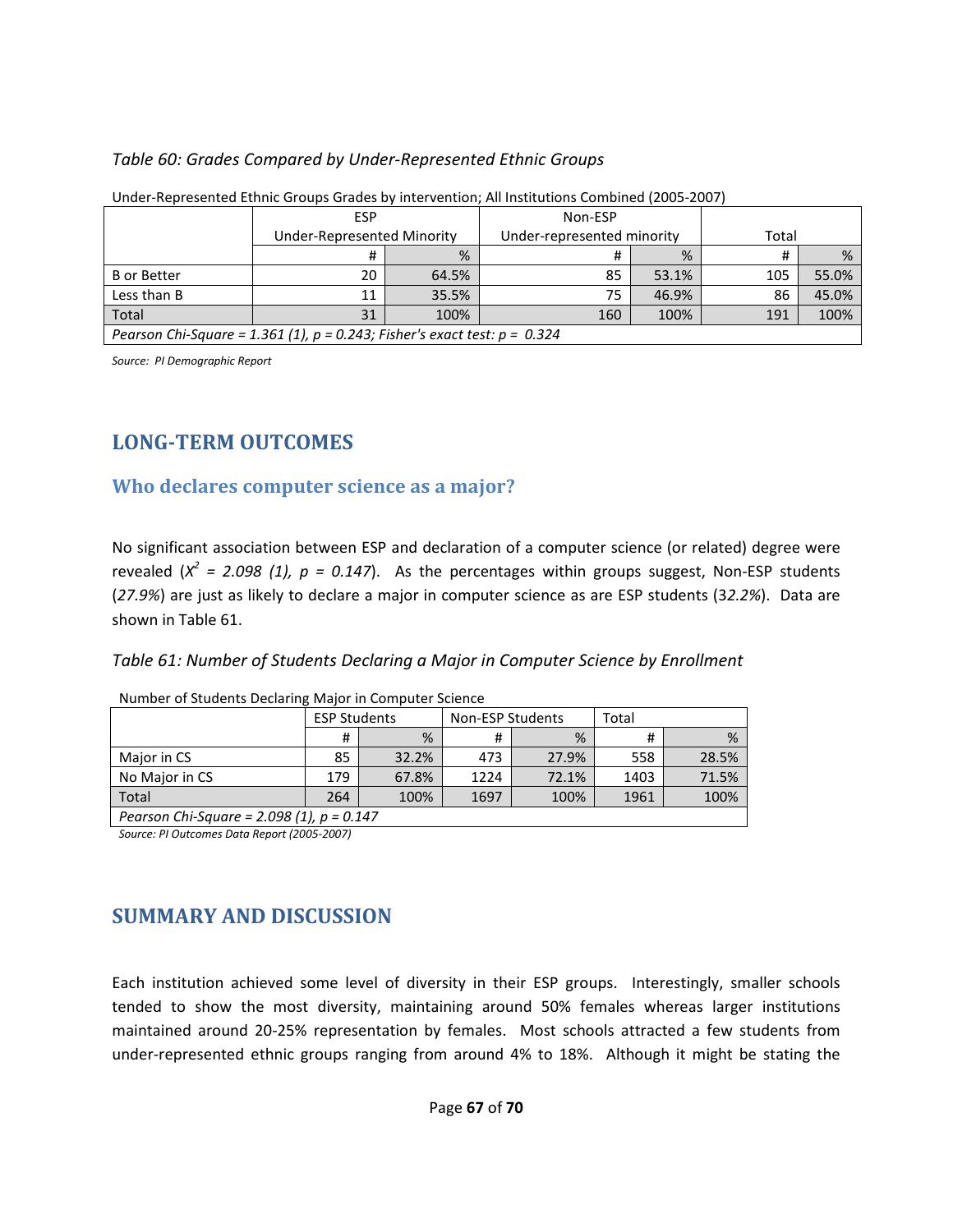obvious, institutions with more diverse geographic populations were also the most successful in achieving and maintaining ethnic diversity in their ESP sections.

From the evaluation, we have developed a fairly good idea of the student who typically enrolled in the ESP during the past three years. The majority of males and females who enrolled in the ESP section did so because they wanted a more comprehensive understanding of computer programming (*ESP Males: 78.5%; ESP Females: 77.8%*), an opportunity to learn programming in a smaller group (*ESP Males: 65.1%; ESP Females: 59.0%*) and a better grade (*ESP Males: 62.0%; ESP Females: 65.0%*).

A far greater percentage of males indicated having some prior experience with computer science and/or programming (*67.7%*) than did females (*37.5%*). A much higher percentage of males also indicated they would be majoring in computer science (*ESP Males: 46.2%; ESP Females: 15.4%*). ESP females indicated they enrolled in the main course to see whether they would enjoy computer science and/or programming (*ESP Males: 40.1%; ESP females 48.1%*) whereas ESP males enrolled knowing they had an interest in computer science (*ESP Males: 69.8%, ESP Females: 32.7%*). The difference between experience levels and gender did not appear to disrupt the collaborative balance of the sessions. Males and females enrolled in the ESP were equally favorable in their review of the sessions and when asked, both gender groups disagreed that the sessions they attended were "dominated by one or two people" (*ESP Males: M = 2.28; ESP Females: M = 2.03, Mdn 2; U = 6384.0, p = .224*).

We also know that ESP respondents viewed their experience in ESP favorably. Across institutions, ESP respondents generally evaluated their peer leaders quite favorably, with combined institutional data mean scores over 4.0 in all areas. Respondents tended to respond neutrally regarding the sessions being a lot of work (*ESP Males: M = 2.38, Mdn = 3.; ESP Females: M = 2.50, Mdn = 2*) and moderately agreed that the sessions they attended were a lot of fun (*ESP Males: M = 3.84, Mdn 4.0; ESP Females: M = 3.93, Mdn 4.0*).

ESP respondents also generally indicated that the sessions were useful preparation for completing assignments (*Males: M = 3.76, Mdn 4; ESP Females: M = 3.59, Mdn 4.0*) and helped them to do better on exams (*ESP Males: M = 3.97, Mdn 4.0; ESP Females: M = 3.82, Mdn 4.0*). Even respondents who indicated they would not re-enroll in either the ESP section or the main course still found the ESP experience to be important to their learning.

In general, all respondents were favorable in their assessment of the main course, regardless of enrollment in ESP or not. However, Kruskal-Wallis tests and post-hoc Mann-Whitney tests revealed some interesting statistically significant differences between gender groups. ESP males tended to agree significantly more than Non-ESP males that the instructor adapted his/her instruction for people without prior programming experience (*ESP Males: M = 3.73, Mdn = 4.0; Non-ESP Males: M = 3.56, Mdn = 4.0; U = 47379.5, p = 0.018*) and disagreed that instructor covered material too quickly (*ESP Males: M = 1.77, Mdn 1.0; Non-ESP Males: M = 2.05, Mdn 2.0; U=46127.5, p=0.002*). Comparatively, Mann-Whitney tests revealed statistically significant differences in rank scores between ESP females and Non-ESP females regarding the Teaching Assistants (TAs). ESP females agreed more strongly than Non-ESP females that: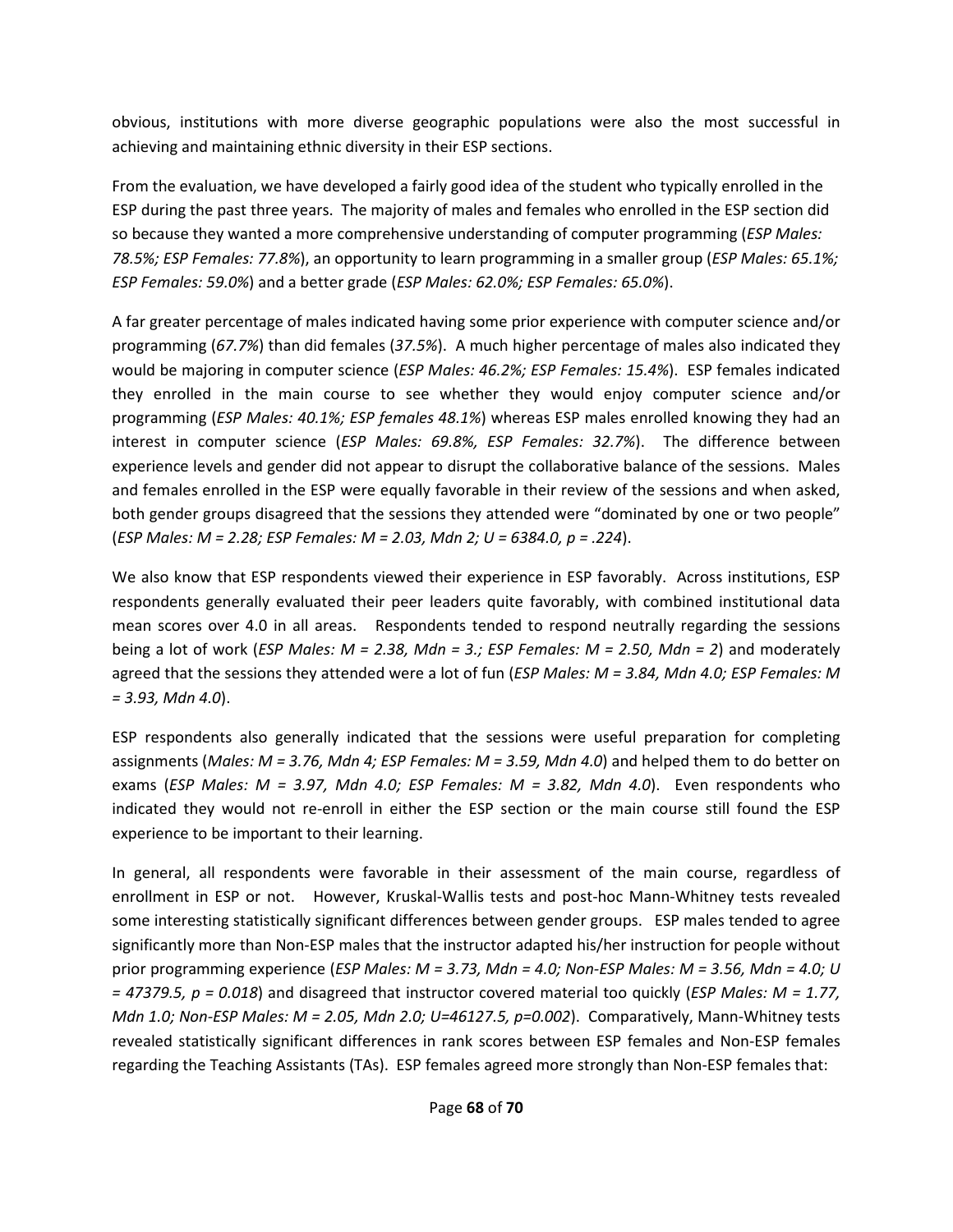- The TA was knowledgeable (*ESP females: M = 4.45, Mdn 5.0; Non-ESP females: M = 4.03; Mdn 4.0; U=4513.0, p = 0.003*)
- The TA answered questions adequately (*ESP females: M = 4.30, Mdn 5.0; Non-ESP females: M = 3.88, Mdn 4.0; U = 4915.0, p=0.000*)
- They felt comfortable asking the TA questions (*ESP females: M = 4.38, Mdn 5.0; Non-ESP females: M = 3.95, Mdn 4.0; U = 5221.0, p = 0.001*).

We find these statistically significant differences to be most interesting for two reasons. First, the significant differences were isolated to items dealing with perceptions of instruction. Second, although it might be interesting that the differences are between same-sex gender groups they are also located between groups with similar prior computer science experience levels (males report more experience and females report less or no prior experience). This gives us some indication that the ESP is having an influence on students' ability to navigate through the main course with a bit more ease than non-ESP students.

We see this increased confidence in particular for ESP females on baseline-exit questions regarding teamwork. ESP females showed statistically significant positive increases in their comfort levels to seek out the instructor for help with assignments they did not understand (*Baseline M = 3.72; Exit M = 4.03, Z = -2.057, p = 0.051*) and asking for help with assignments from other students (*Baseline M = 3.30; Exit M = 3.97; Z = -3.078, p= 0.002*). Additionally, ESP females showed a significant increase in their agreement that "working in teams has benefits over working individually (*Baseline M = 3.59; Exit M = 3.95; Z = - 2.162, p = 0.031*).

Not only do we have evidence that ESP increases confidence among its students but chi-square statistical tests revealed a significant association between enrollment in ESP and grades. Students (male or female) who enrolled in the ESP were approximately two times more likely to receive a grade of B or better than were Non-ESP students  $(X^2(1) = 15.604, p = 0.000)$ . There was also a significant association between enrollment in ESP and grades for ESP females compared to Non-ESP females (*Pearson X<sup>2</sup> (1) = 6.15, p = 0.013*). However, a Fishers exact test did not reveal a significant association between ESP and grades for under-represented ethnic groups. Please note that the group of students from which we reached this conclusion was quite small. Additional data could be collected and may be worthwhile revisiting.

Despite the fact that ESP appears to have some favorable short-term benefits for ESP students there was no significant association between enrollment in ESP and persistence in computer science  $(X^2)$ results). A lack of interest in pursuing computer science was also demonstrated in the baseline/exit questions, where a statistically significant decrease was revealed among ESP females to pursue a career that would benefit from a knowledge of computer science (*Baseline M = 3.47; Exit M = 2.76; Z = -3.160, p = 0.001*). Although persistence in pursuing computer science as a major or career was a goal of the program, it was admittedly a lofty one. It may not be realistic to assume that a one-semester intervention can significantly change attitudes and/or career decisions. This is especially true when the